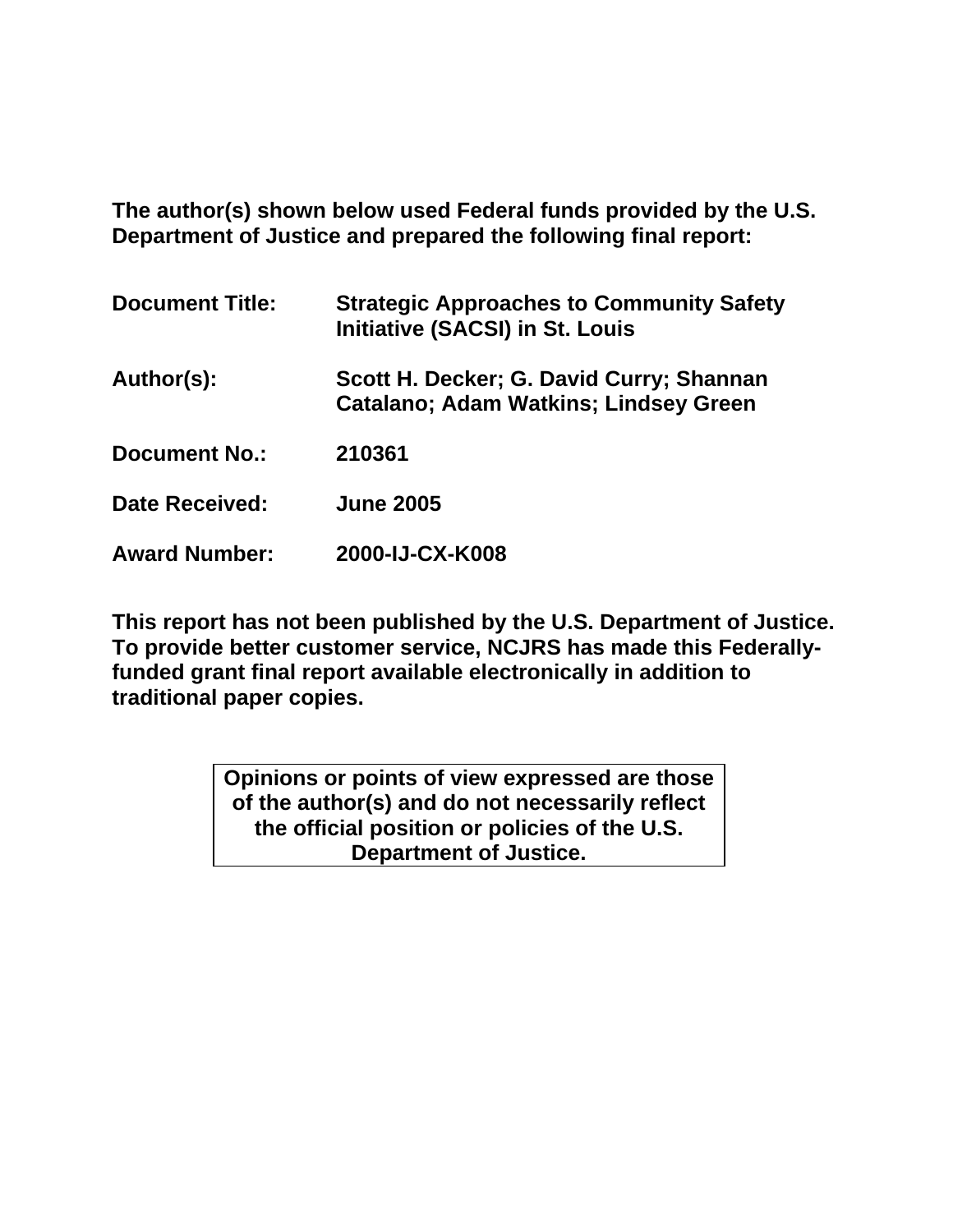# Final Report

# Strategic Approaches to Community Safety Initiative (SACSI) in St. Louis

## By

Scott H. Decker, Ph.D. G. David Curry, Ph.D. Shannan Catalano, M.A. Adam Watkins, M.A. Lindsey Green, B.S.

Department of Criminology and Criminal Justice University of Missouri-St. Louis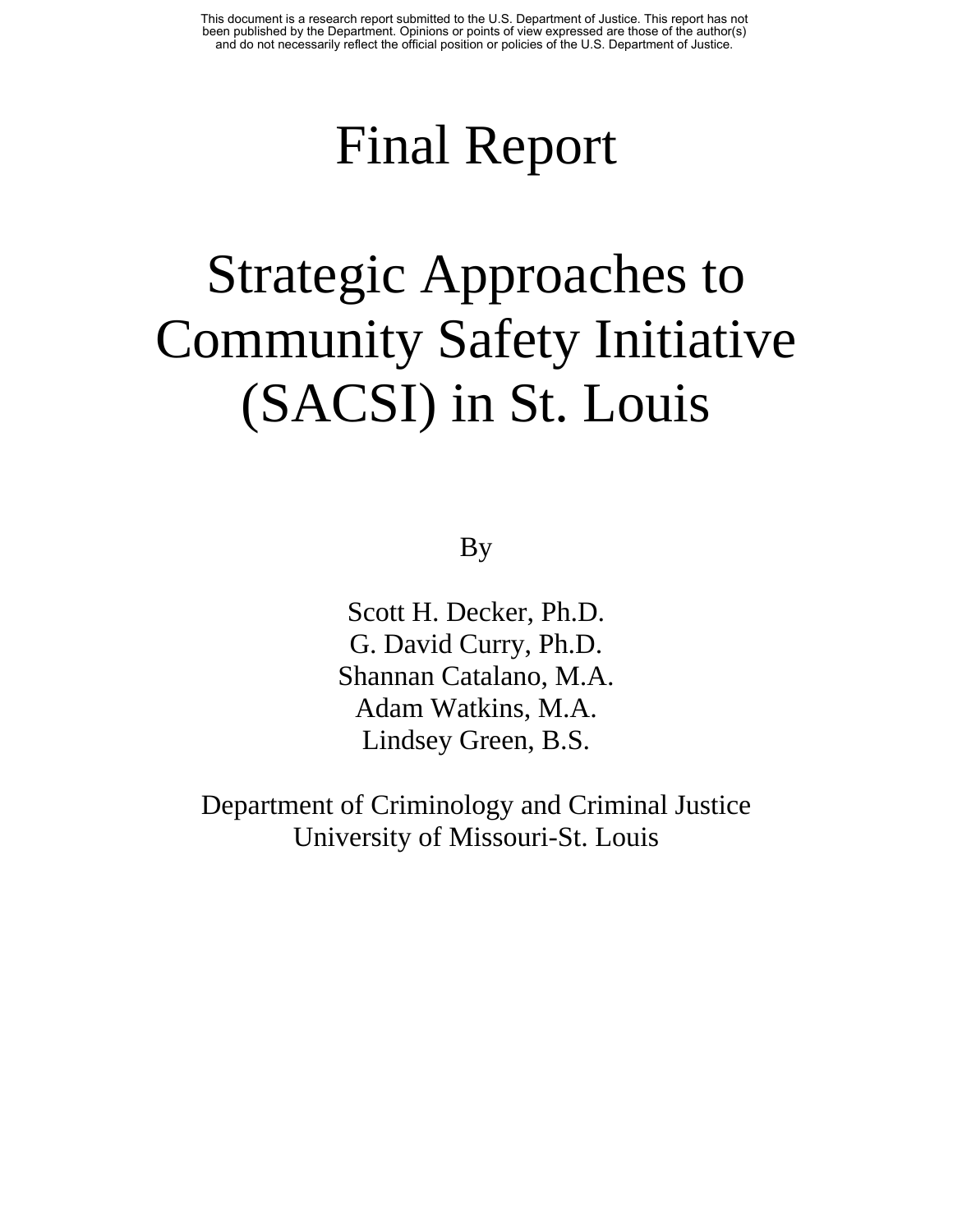# Table of Contents

| Abstract                                                                                    | iii                  |
|---------------------------------------------------------------------------------------------|----------------------|
| <b>Executive Summary</b>                                                                    | V                    |
| 1. History of SACSI                                                                         | $\mathbf{1}$         |
| 2. Literature Review                                                                        | $\overline{4}$       |
| 3. History of SACSI in St. Louis                                                            | 13                   |
| 4. Problem Description: Characteristics of the City and Its Violence Problem                | 16                   |
| 5. Target Neighborhood description                                                          | 23                   |
| 6. Intervention descriptions<br>A. MVOP<br>B. TIP<br>C. $5^{\text{th}}$ District Initiative | 25<br>25<br>27<br>41 |
| 7. Conclusions                                                                              | 48                   |
| 8. References                                                                               | 52                   |
| 9. Appendices                                                                               | 56                   |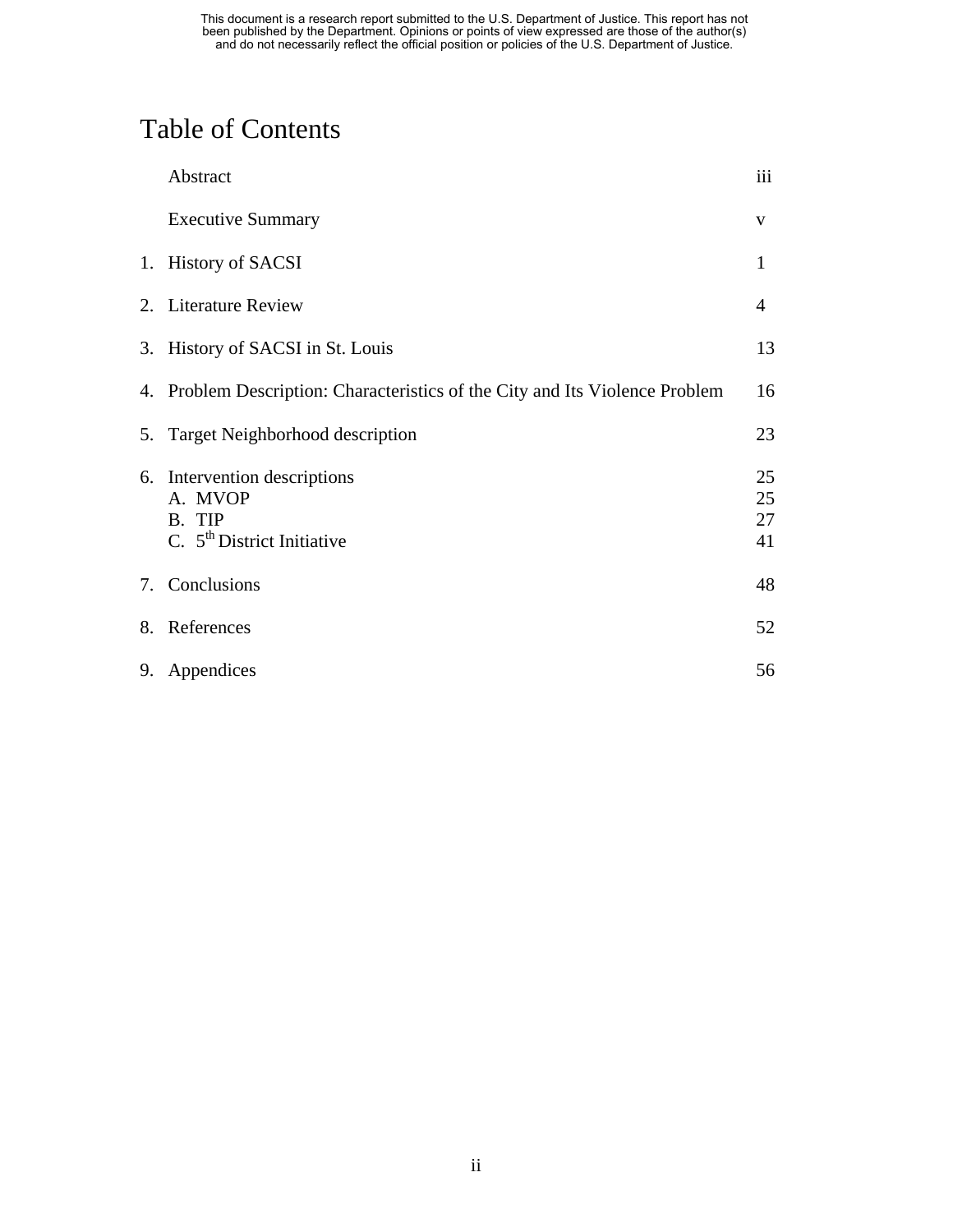## Abstract

The Strategic Approaches to Community Safety Initiative (SACSI) began in St. Louis in October, 2000. SACSI built on the existing foundation created by Ceasefire, beginning in 1996. SACSI employs a problem-solving approach that scans for problems, amasses data to assess those problems, and designs interventions based on that assessment.

St. Louis has long been plagued by high rates of firearms violence, including gun assaults and gun homicides. Spatial analysis revealed that despite its high levels of violence, there was a strong spatial concentration of firearm crimes in the city. Indeed, twelve of the city's 79 neighborhoods accounted for more than half of the gun homicides. In addition, there was considerable overlap in the characteristics of victims and offenders in homicide. Thus, the majority of victims and offenders were young, African-American males, with a prior history of arrest or probation, who were acquainted with each other and had prior negative encounters with each other. One goal of the group was to address what came to be known as "retaliation" homicides.

Based on this analysis of the problem, three different interventions were designed. The first intervention addressed the spatial concentration of homicides, with a targeted saturation enforcement effort. Additional resources from federal and local law enforcement were brought to bear against this problem. The second intervention was to be located in the Emergency Department (ED) of the main Level I Trauma Center in the city. This intervention was targeted at victims of violence and their associates who congregated in or around the waiting room of the ED. This intervention was intended to address the repeat involvement of victims and offenders as they recycled from one role to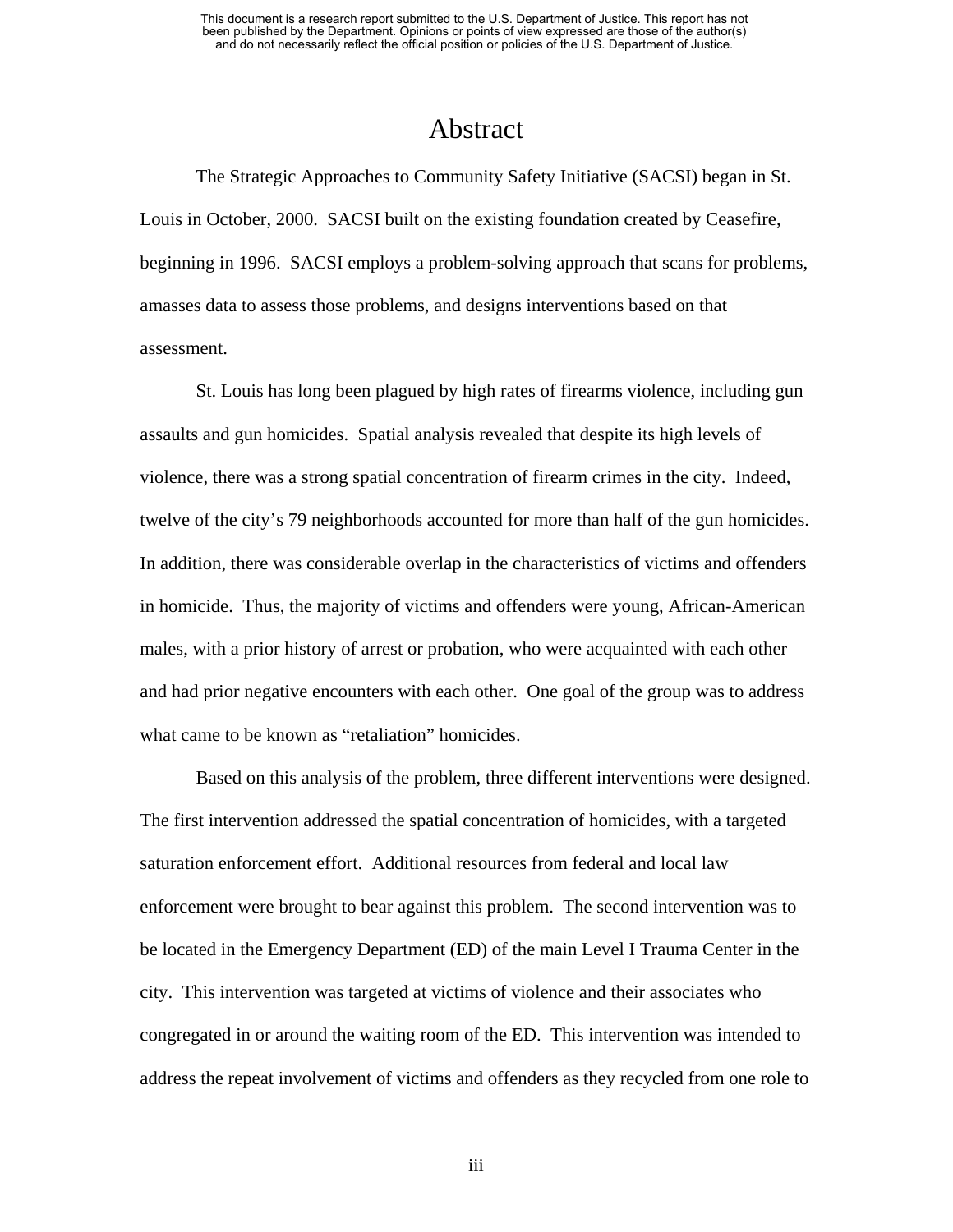another. With more than 500 victims of gun shot wounds – many of them having prior gunshot victimizations – passing through the ED each year, this appeared to be a promising intervention. The final intervention was the creation of a Most Violent Offender program. This program identified – through nominations from law enforcement – individuals with substantial criminal records who would be pursued aggressively for warrants, violation of probation or parole status, or other violations of the law.

Substantial declines in homicides and gun assaults were observed in the targeted neighborhoods compared to overall city wide levels, as well as compared to contiguous and control neighborhoods.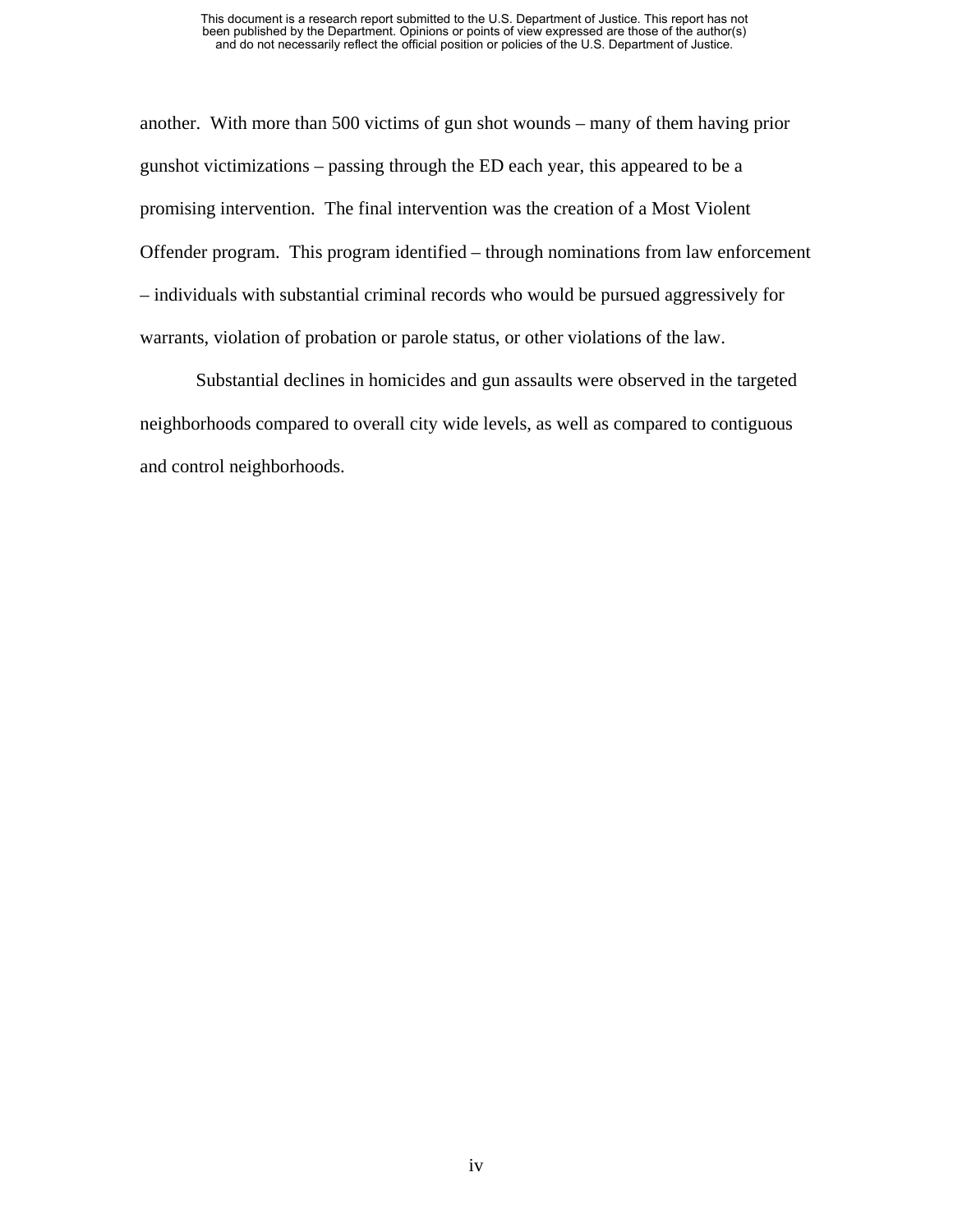## Executive Summary

#### **Introduction**

The Boston Ceasefire Project receives considerable attention from police practitioners and the research community. The Boston intervention used a problemsolving model to analyze the dimensions of the youth firearm violence problem in Boston, and crafted interventions based on the results of that analysis. The intervention also was characterized by a large number of partnerships. These partnerships existed within law enforcement groups (police prosecutors, probation officers), across jurisdictional boundaries (federal, state and local), and with community groups (particularly the ministerial group known as the Ten Point Coalition). The result of this intervention was a sustained reduction of substantial proportions in the youth firearm violence problem in Boston.

Despite the apparent successes in Boston, some concern existed that the methods employed in Boston were less likely to work in cities characterized by very high levels of homicide. After all, despite the increases in violence, the Boston homicide rate had never ranked among the highest cities. In addition, because Boston dominates the Metropolitan Statistical Area (MSA) in terms of population, cooperation between criminal justice groups in Boston was higher than might be the case in MSA's where the central city is a much smaller proportion of the overall population.

The Strategic Approaches to Community Safety Initiative (SACSI) was part of the National Institute of Justice's response to the high rates of violence experienced in many large American cities from the late 1980's to the mid-1990's. St. Louis was included as part of the second group of five cities that participated in the SACSI process,

v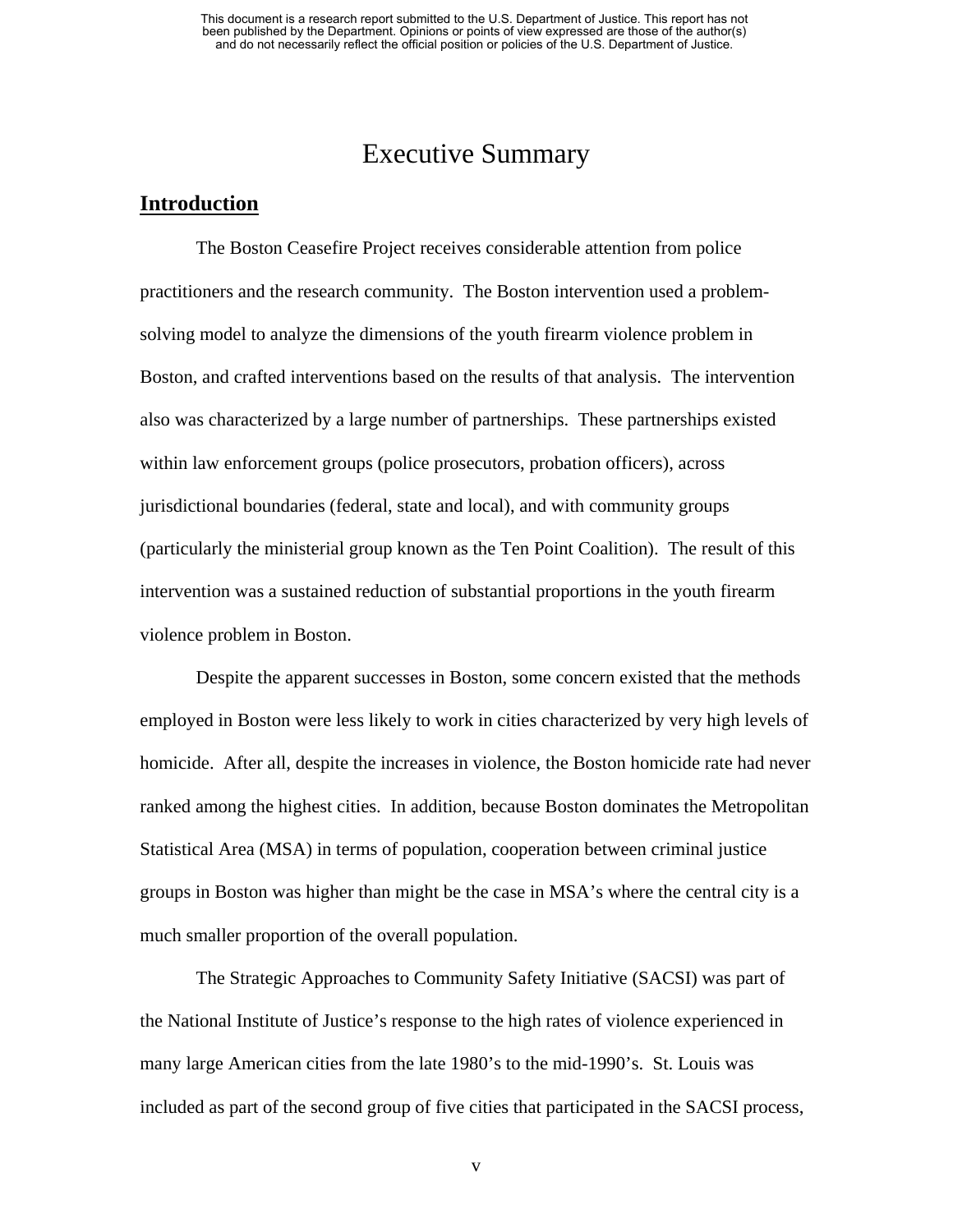beginning in October 2000. The 2000 group of SACSI cities included St. Louis, Detroit, Atlanta, Albuquerque, and Rochester, New York. Each of these cities had homicide rates that exceeded those of Boston, and Detroit, Atlanta and St. Louis consistently rank among the top ten cities in the country in terms of homicide rates per 100,000 population.

#### **Scanning and Analysis**

The late 1980's and early 1990's was a period of high rates of youth violence, a significant fraction of which involved the use of a firearm. This pattern was true for the city of St. Louis as well as the nation.

Levels of youth firearm violence in St. Louis have been well above those for the United States. For the years 1991-1993, the city's homicide rate ranked it among the highest three of large cities, with a homicide rate of nearly 70 per 100,000 residents recorded in 1991, while the US rate was closer to 8. The increase in homicide was most pronounced among those under 18 years of age, and those aged 18 to 24, with the number of homicide victims in 1990-1992 twice that of 1980-1982 and the number of homicide suspects in that age group tripling for the latter period. Firearms were disproportionately involved in homicides involving people under 24, as guns were responsible for causing death in more than ninety percent of these cases. Mirroring national patterns, young black males, especially those aged 15-24 were the most likely victims of homicide in St. Louis. In 1990-1992, homicide rates for black males 15-19 exceeded 380 per 100,000 and those for black males aged 20-24 reached 600 per 100,000. For these groups, firearms accounted for virtually all deaths, 99% of the younger age group and 97% of the older group.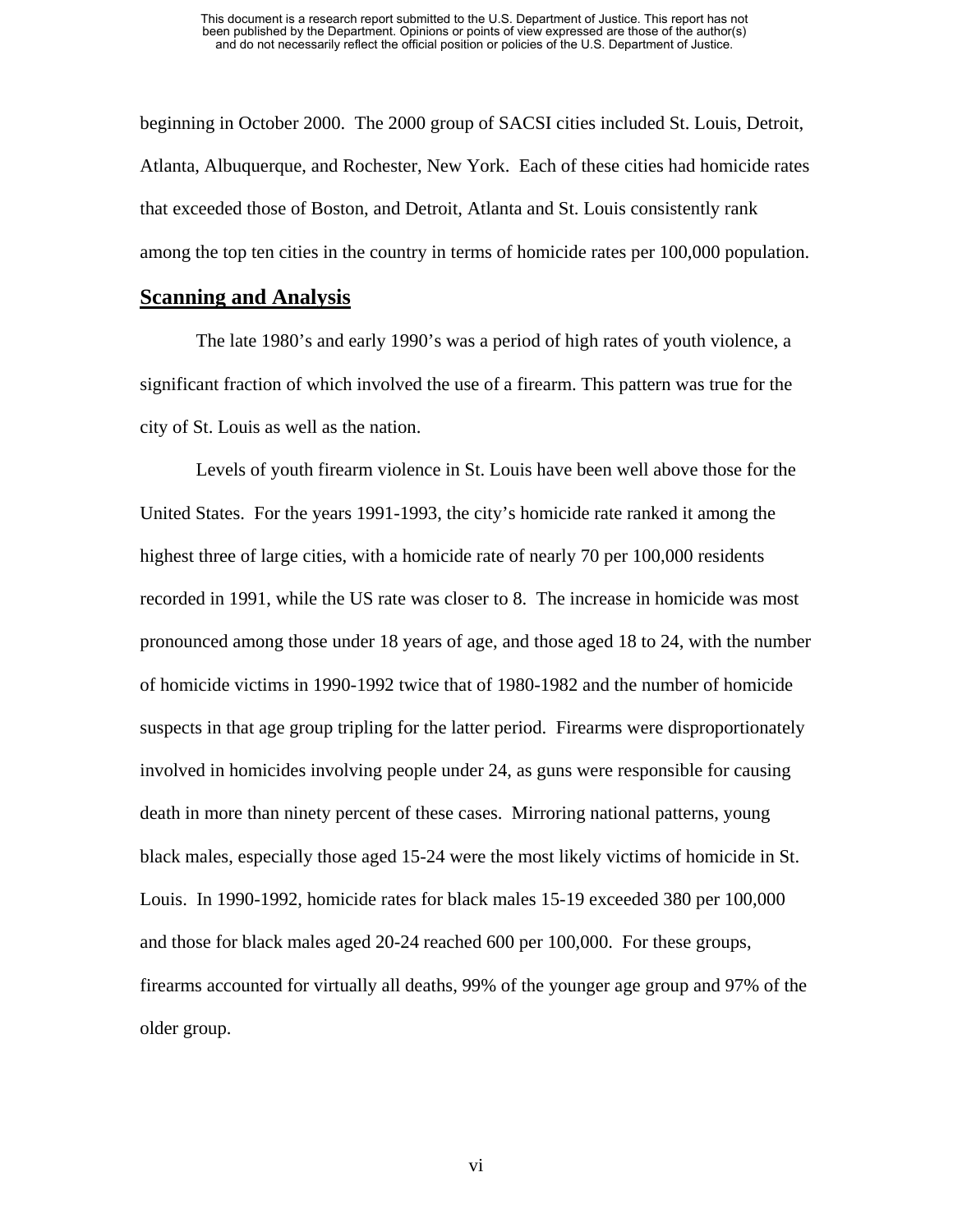St. Louis is a particularly appropriate site for research on and interventions to stem criminal violence, in part because of its extremely high rates of homicide. Nearly all of the increase in homicides since the late 1980s was accounted for by the increase in gun homicides, and this increase, in turn, is concentrated in the younger age groups. During the early 1990s, the homicide rate for black males between the ages of 15 and 19 was more than 5 times higher than the record rate for the city as a whole. The rate for 20 to-24 year-old black males was almost twice that of the younger age group -- an astounding 626 per 100,000. St. Louis is an appropriate site for such interventions for another reason. The correspondence between U.S. and St. Louis homicide rates over the thirty-year period 1960-1990is remarkably strong. When converted to standard scores the correlation between the two data series is nearly .95, suggesting that interventions that change local patterns may have national relevance.

Additionally, there is a strong spatial concentration of indicators of violence particularly; the distribution of homicides, firearm recoveries, and shots fired calls to the 911 (CAD) system. The distribution of these indicators of violence in the city has historically been located within several distinct hotspots of violence. Twelve of the city's 79 neighborhoods account for roughly half of the homicides. In addition, individuals involved in homicide – whether as victims or offenders – had extensive criminal histories. Ninety percent of suspects and seventy-nine percent of victims had a prior felony criminal history, and roughly one-quarter of each group was serving a term of probation or parole. Data from the Trauma Department of the Level I Trauma Center indicated that a large proportion of shooting victims (perhaps as high as one-third) have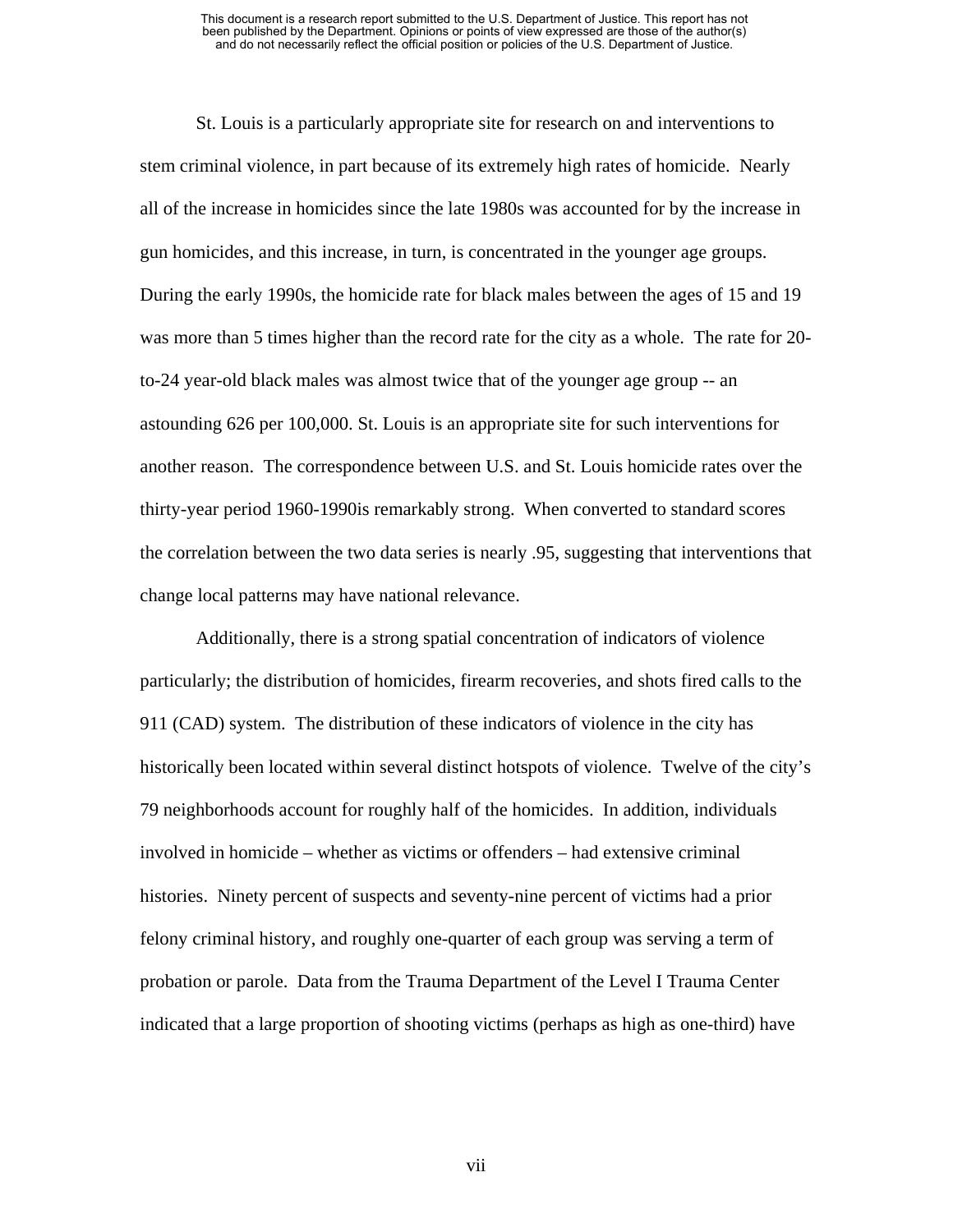been treated for gunshot wounds in the past, and many gunshot wound victims do not appear in police records.

#### **Interventions**

The key findings the working group took from these analyses to help shape the interventions included the strong spatial concentration of violence, the heavy involvement of homicide victims and offenders in prior offending, and the key role of the Trauma Department at the Level I Trauma Center in responding to violence. Based on these observations, members of the SACSI working group developed three key interventions. These included: (1) the Most Violent Offenders program, known now as the Worst of the Worst (WOW), the Fifth District Initiative, and the Trauma Intervention Project (TIP).

WOW is based on the premise and data that suggests that a small fraction of offenders is engaged in a large volume of offending, and that by going after these individuals with vertical prosecution, vigorous summons and warrant enforcement, and attention form multiple law enforcement groups (federal and local, as well as gang, drug and tactical units within the police department) a reduction in crime could be achieved. A number of criteria have been developed for inclusion on the list, key among them is being wanted for a homicide or Armed Criminal Action, as well as having a warrant refused for such offenses. The goal of WOW is to take high-rate offenders off the street and in doing so to curb retaliatory violence.

The Fifth District Initiative has been the most important and sustained of the three initiatives. The Fifth District incorporates just over four square miles and roughly 28,000 residents, and the initiative spilled over into contiguous parts of the  $6<sup>th</sup>$  District. Despite

viii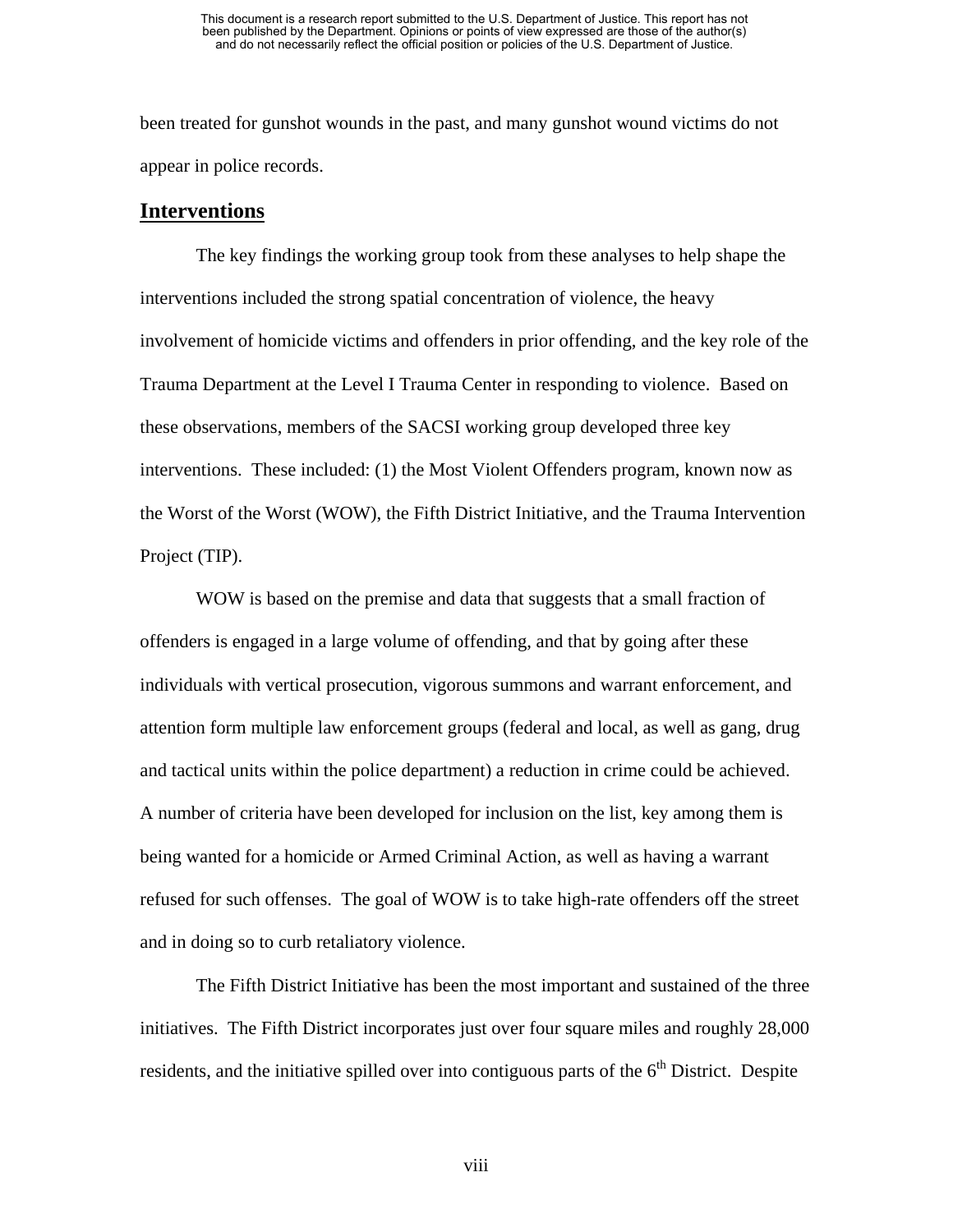its small geographic and population size, the district recorded 20 homicides in the year 2000 and 25 in the year 2001, a two-year average of 82 homicides per 100,000, nearly double the city level average and 11 times greater than the US average. The analysis of homicides found considerable gang involvement in homicide, both on the part of victims and perpetrators, and high numbers of multiple victim and multiple suspect homicides. As a consequence, both the Gang Unit and the Tactical Unit spent considerable time in the Fifth District every day. In addition, the undercover drug unit and detectives from the Central Patrol Area invested more time in this District. The US Attorney and the Circuit Attorney (state level prosecutor) paid special attention to gun cases that came from this district. The goal of the Fifth District Initiative is to provide visible suppression of criminal conduct, rapid prosecution and support to a beleaguered community. While not conclusive evidence, homicides in the  $5<sup>th</sup>$  District fell to 17 in 2002, and as of April 10, 2003 no homicides have been recorded in the  $5<sup>th</sup>$  District. In addition, serious assaults have declined in the College Hill neighborhood (the center of the initiative) from 3.16 violent incidents per month for the six months prior to the intervention to 1.21 violent incidents per month in the 13 months since the intervention was initiated.

The Trauma Intervention Project is perhaps the most compelling and tenuous of the initiatives. This initiative was tenuous because of the newly formed partnership between medical and law enforcement personnel. TIP included cross-training police and trauma personnel, improving the chain of evidence for bullets and other possessions, better communication between trauma and police personnel, in-house counseling with victims of violence (VOV), and follow up from the Emergency Department to the neighborhoods to monitor and counsel victims of violence. In addition, more police

ix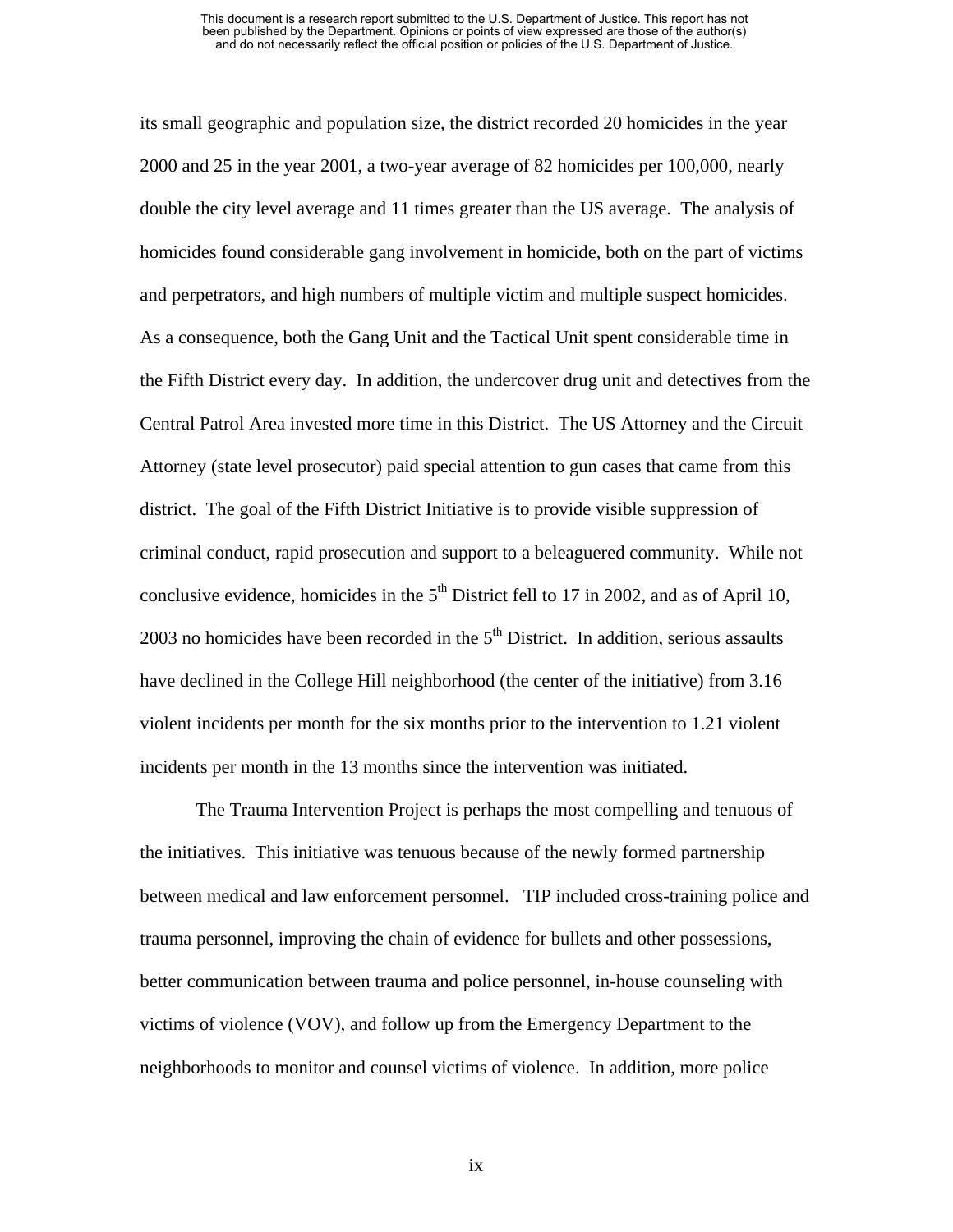attention was proposed for the "hangers-on" in and around the Emergency Room whose friends were being attended to by medical personnel. While a protocol for training was developed and certain chain of custody issues were resolved, the departure of the Trauma Leader in August 2002 had severe negative consequences for the program, and it essentially lays dormant at this time.

#### **Conclusions**

1

The St. Louis experience with SACSI has demonstrated that in a city with high levels of violence and limited experience in problem solving across agencies, this process can be integrated effectively. The intervention occurred during the time that substantial declines in homicide were experienced in the  $5<sup>th</sup>$  and  $6<sup>th</sup>$  district. These declines, while not linked causally to the intervention by this report<sup>[1](#page-10-0)</sup>, are notable for their size, location in the target area, and timing. The key to these successes has been leadership within the St. Louis Metropolitan Police department and the US Attorney's Office.

What have been more difficult to achieve, however, has been sustained partnerships between law enforcement agencies and other groups outside the immediate circle of police and prosecution. This is hardly a novel finding for St. Louis or other locations (Decker and Curry, 2003), but does illustrate the difficulty of forging and sustaining new partnerships. Of considerable importance in St. Louis has been the development of new, unanticipated products of the initiative. One promising product has been the bi-weekly meeting among an Assistant US Attorney, a state level prosecutor, two representatives of the Bureau of Alcohol, Tobacco, Firearms, Tobacco and Explosives, and the St. Louis Metropolitan Police department. This group reviews every

<span id="page-10-0"></span> $<sup>1</sup>$  This final report is focused almost exclusively on process issues, including problem selection,</sup> intervention choices, and implementation issues.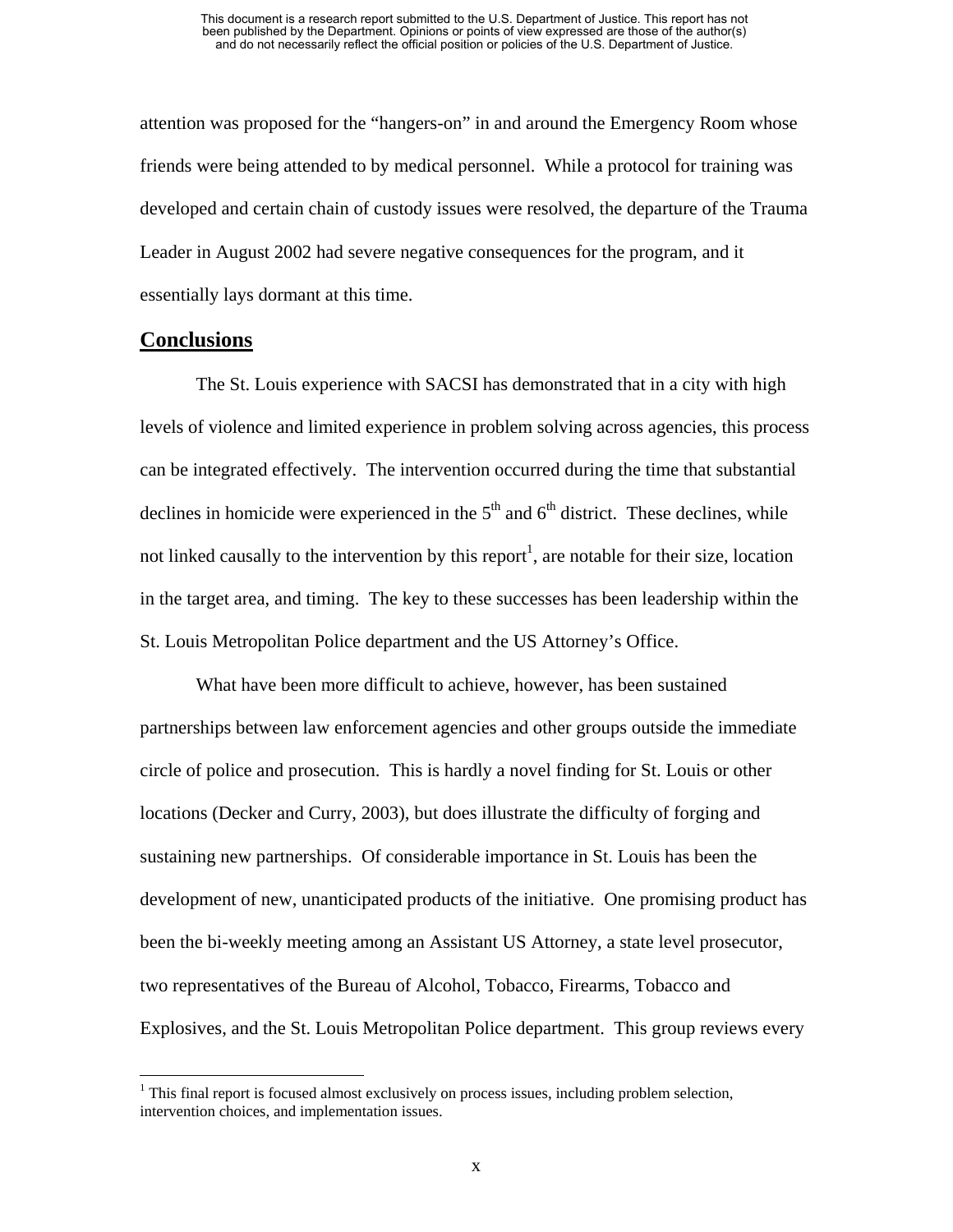arrest in which a gun was involved to determine the appropriate venue for prosecution (federal or state) based on the strength of the case, penalties available in each system, and other considerations. The SACSI process is consistent with the Project Safe Neighborhoods (PSN, [www.psn.gov\)](http://www.psn.gov/) approach, and the experience with SACSI has enabled St. Louis to make a smooth and effective transition toward achieving the goals of PSN.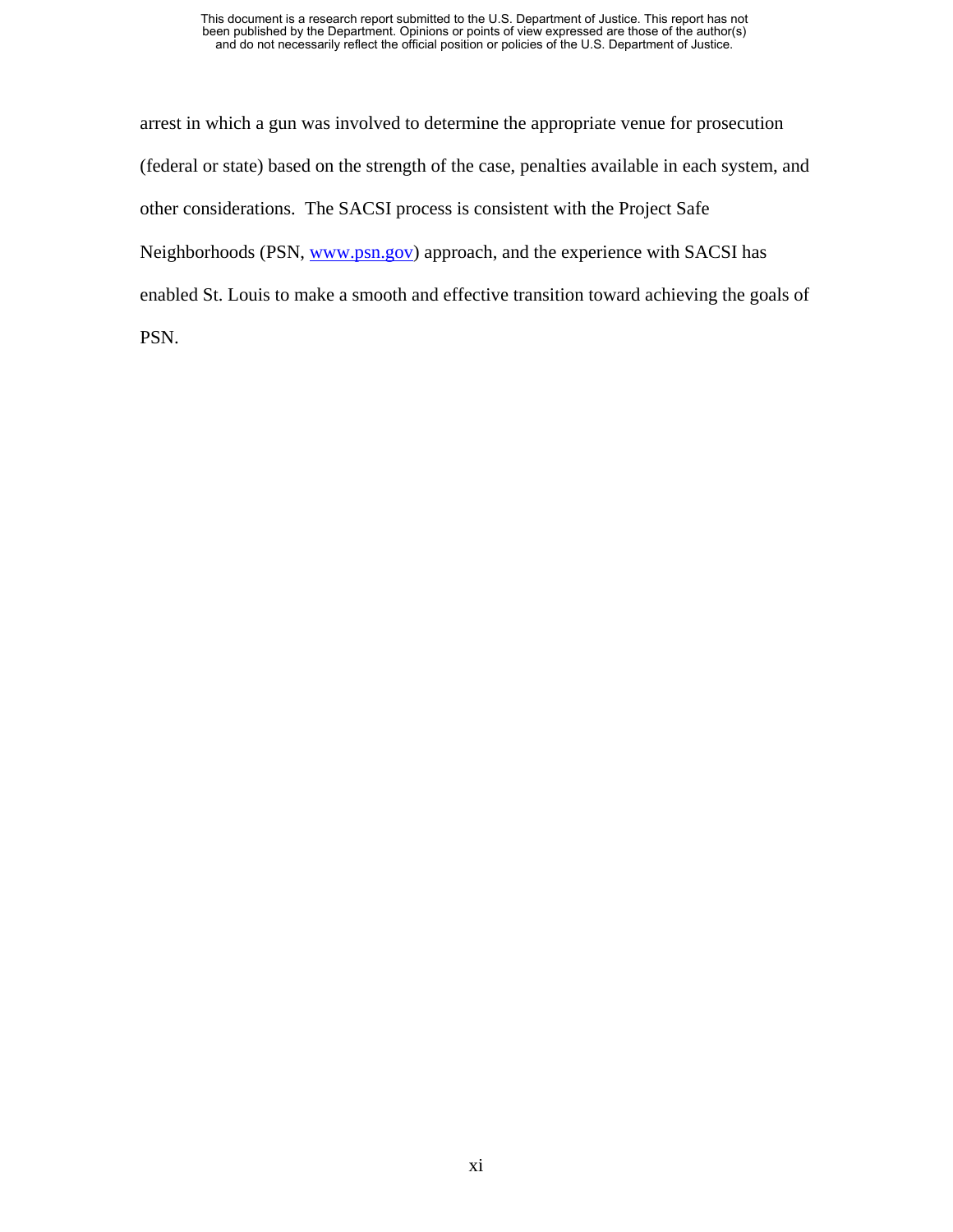## **1. History of SACSI**

#### *What is SACSI*

Above all SACSI is a problem-solving approach to local crime. As such, local agencies are best suited and informed in the implementation of interventions specific to their areas. Historically, enforcement strategies have dealt with individual offenders and crime specific violations of the law. Although deterrence of individuals and crime remains an important function of crime control, the importance of place, and the possibilities for crime reduction by focusing on place, is only recently emerging as an equally viable component in the framework of crime control strategies. This placecentered strategy was important in St. Louis, owing to the strong spatial concentration of violence in the city. This phase of the problem solving process was greatly helped by the analysis that showed the strong, historic concentrations of gun violence, particularly homicide, in a small number of neighborhoods. Furthermore, because "place" per se, is neither an individual nor an act, interventions geared toward crime concentrations may call upon a broader array of agencies in the responding to and preventing crime. The formulation of multi-agency partnerships provides an additional avenue for resources to be channeled toward an identifiable crime problem (for guidance in successful partnerships see Lane, Turner, and Flores, 2004 and "In It for the Long Haul: Community Partnerships Making a Difference"). This maximizes not only classic responses to crime violations while calling upon other agencies not necessarily associated with crime control such as youth outreach or clergy groups.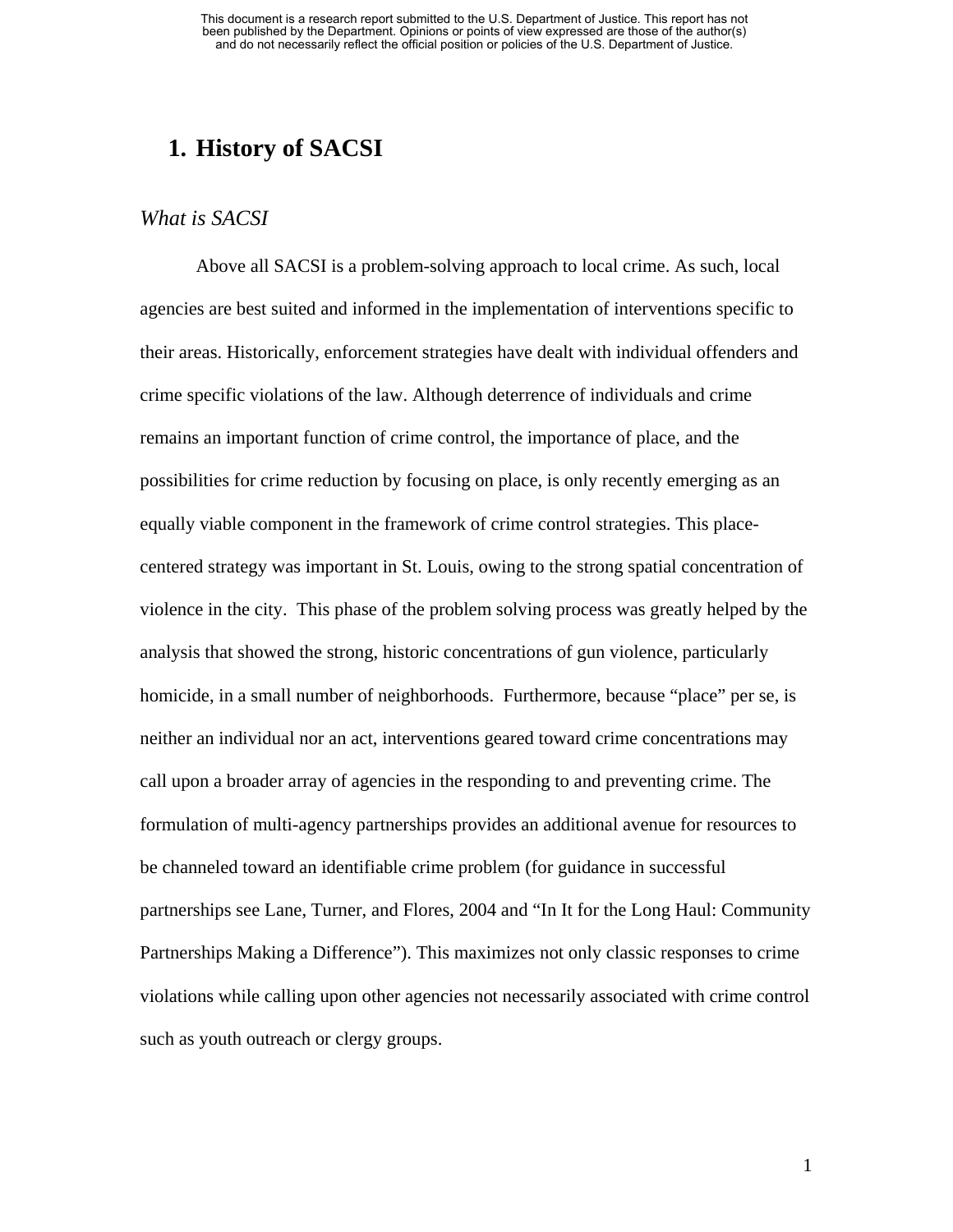SACSI is best conceptualized as a process rather than a program, and as such is distinguished by several characteristics centered on the above principles.

- 1. First, SACSI includes collaborative problem solving. Crime is most effectively dealt with a local level. This is the case because local agencies are those best suited and knowledgeable about their local problems and the characteristics of their crime distribution. In short, the locals know their problems, their allies and perhaps most importantly, their limitations. The formation of an interagency work group is especially important because identification of local problems is key in the implementation process. A strong partnership of inter-agencies increases the potency and reach of response more than the responses of a singular agency or ones not working together. This commitment was a key to the evolution of SACSI in St. Louis. Since St. Louis had ranked at or near the top US city homicide rates for over thirty years (Fields, 1968), the impetus to change was particularly strongly felt. This occurred at the highest levels of decision-making, including the Mayor, Police Chief, Circuit Attorney, and US Attorney.
- 2. Second, research driven decision-making is the key component to SACSI. There can't be a simple application of models from other cities that have enjoyed success. Once a specific crime problem is selected, a SACSI approach advocates the identification of patterns, trends, and intervention strategies that may be tailored to the locations. This is aided by the accumulation of information and data specific to local crime problems. Questions to ask include: Where is crime most prevalent? What are the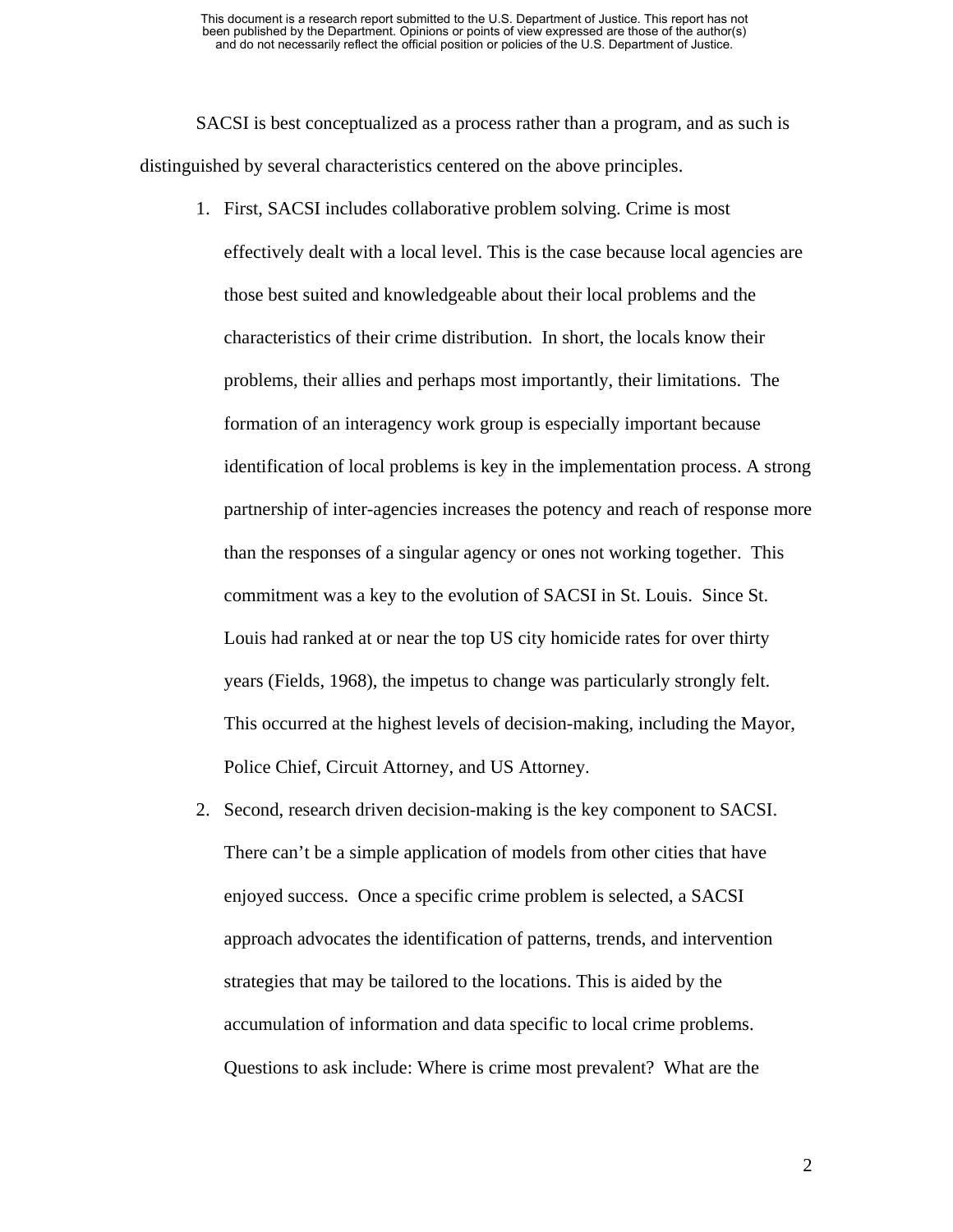characteristics of crime patterns? What possible opportunities does this provide for intervention?

- 3. The creation of a place specific intervention requires considerable focus, both in terms of refining the intervention, as well as avoiding distractions. If the intervention achieves early success, there is a tendency to "displace" it to other locations that may be experiencing similar problems. There may also be a tendency to "declare victory" and conclude the intervention. Because problems in neighborhoods are dynamic, there may be a tendency to become fixated on a single problem and not be flexible as problems change. Maintaining this is a delicate balance.
- 4. When an appropriate strategy is agreed upon it is implemented. It is not possible to specify exactly when the strategy has been agreed upon. In St. Louis Memorandum of Understanding were not signed, and there was no other formal mechanism that specified the intervention, a commitment to that intervention or even a general set of principles. The implementation phase (Decker and Rosenfeld, forthcoming) can be the most difficult phase of all, as environmental, cultural and institutional challenges to implementation can occur at various points of the implementation phase.
- 5. Just as crime and community problems are not static, interventions must not be static. The SACSI process requires routine monitoring, evaluation, and modification. In contrast, to strictly offender-based strategies, assessment and modification of the intervention are ongoing according to data collection efforts. Thus, the process is continuously being fine tuned with results and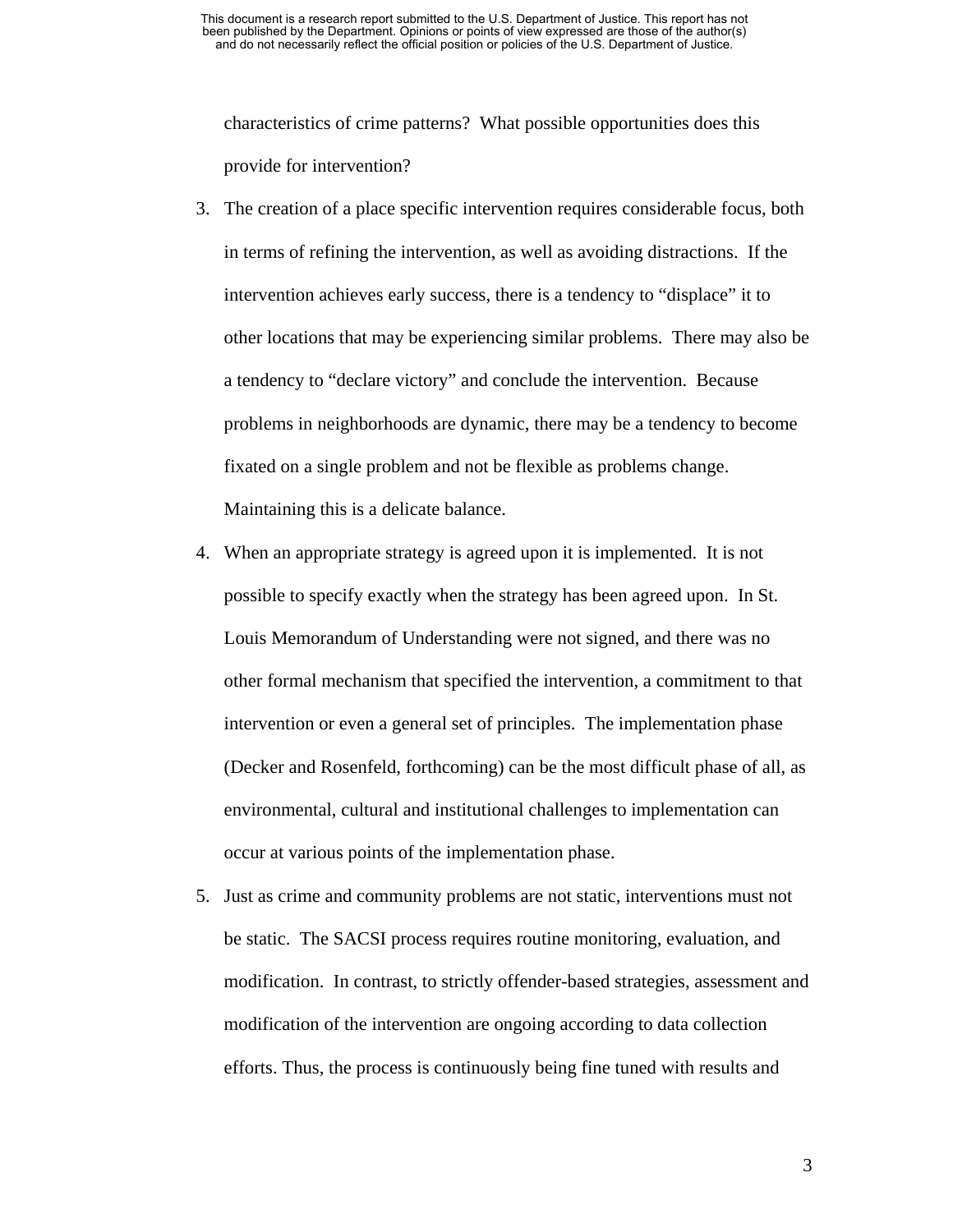refinements to the intervention. The goal is to disrupt crime and identify and address the proximate causes of crime.

While this report will provide an overview of relevant literature, a description of the problem, a description of the target neighborhood, intervention descriptions, and conclusions, this primary objective of the report is to outline the creation and implementation of a strategic intervention that is guided by data.

## **2. Literature Review**

### **Introduction**

Though rates of violence have declined over the past decade, firearm violence among American youth continues to be a major problem in many cities (Zimring and Hawkins 1998). In an effort to reduce firearm related crime, record numbers of intervention strategies have been proposed at both the national and local levels including increased legislation, gun buyback programs, and weapons sweeps. Of these, targeted enforcement strategies appear to be one of the more promising approaches (Wintemute 2000; Sherman 1995). Recently, new approaches to addressing firearm violence have begun targeting both high-risk places and individuals through the partnering of multiple criminal justice agencies. The Strategic Approaches to Community Safety Initiatives (SACSI) is distinguished from previous crime control strategies by several characteristics. First, SACSI emphasizes multi-agency collaboration in reducing crime within communities. Second, decisions for intervention and prevention tactics are informed by real time data and research. That is, decisions on how and where to implement intervention tactics is data driven. Lastly, SACSI differs from a pure enforcement oriented approach in that resources are meant to be offered to the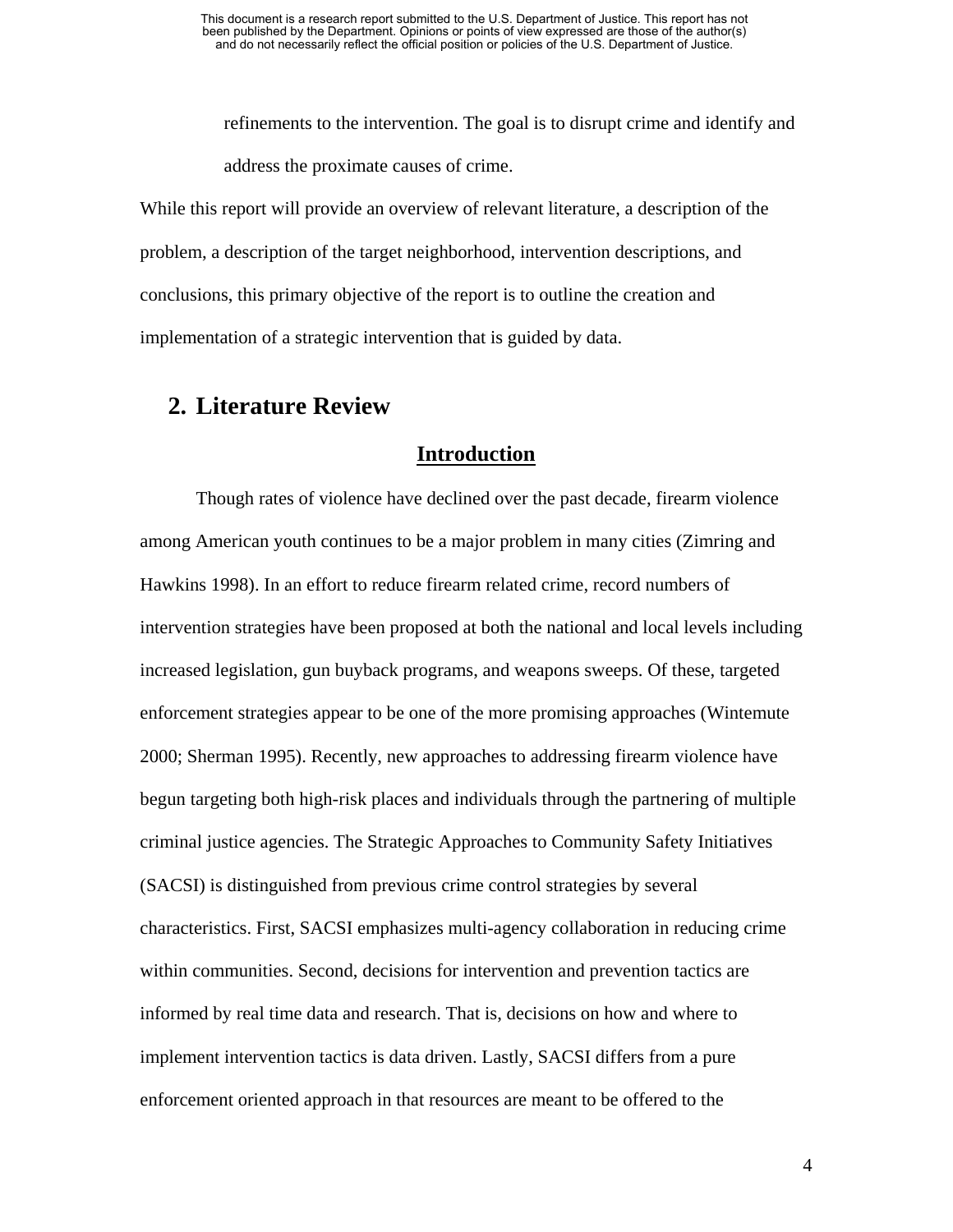community simultaneously as targeted enforcement strategies are employed. Below we describe the implementation of SACSI in St. Louis, Missouri. We begin by placing this process within the context of previous deterrence oriented enforcement strategies that target specific crime problems.

#### **Deterrence**

Most crime prevention approaches represent theoretical integrations of routine activities and rational choice. A routine activities approach suggests that a disruption in the triad of suitable target, motivated offender, and lack of guardianship will demote the opportunity for crime (Cohen and Felson 1979). Thus, strategies that successfully intercede between an offender and criminal opportunity are those most likely to realize declines in crimes. Similarly, a rational choice perspective suggests that any strategy increasing the likelihood of apprehension or severity of penalty will alter an offender's decision to engage in illegal behavior. Operating within both frameworks are the complimentary notions of specific and general deterrence. When an individual is blocked from a criminal opportunity or is incapacitated from future illegal activities, specific deterrence is affected. When such knowledge spreads throughout a community and discourages others from similar activities, general deterrence is achieved. Reductions in crime are most successful when both forms of deterrence are brought to bear, and policy makers increasingly appreciate how an altered opportunity structure may affect criminal outcomes.

Sherman (1990) suggests that crackdowns amplify the efficacy of enforcement in two ways that increase both threat and risk of apprehension for offenders. First, targeted crackdowns provide an offense specific focus. Frequently enforcement strategies are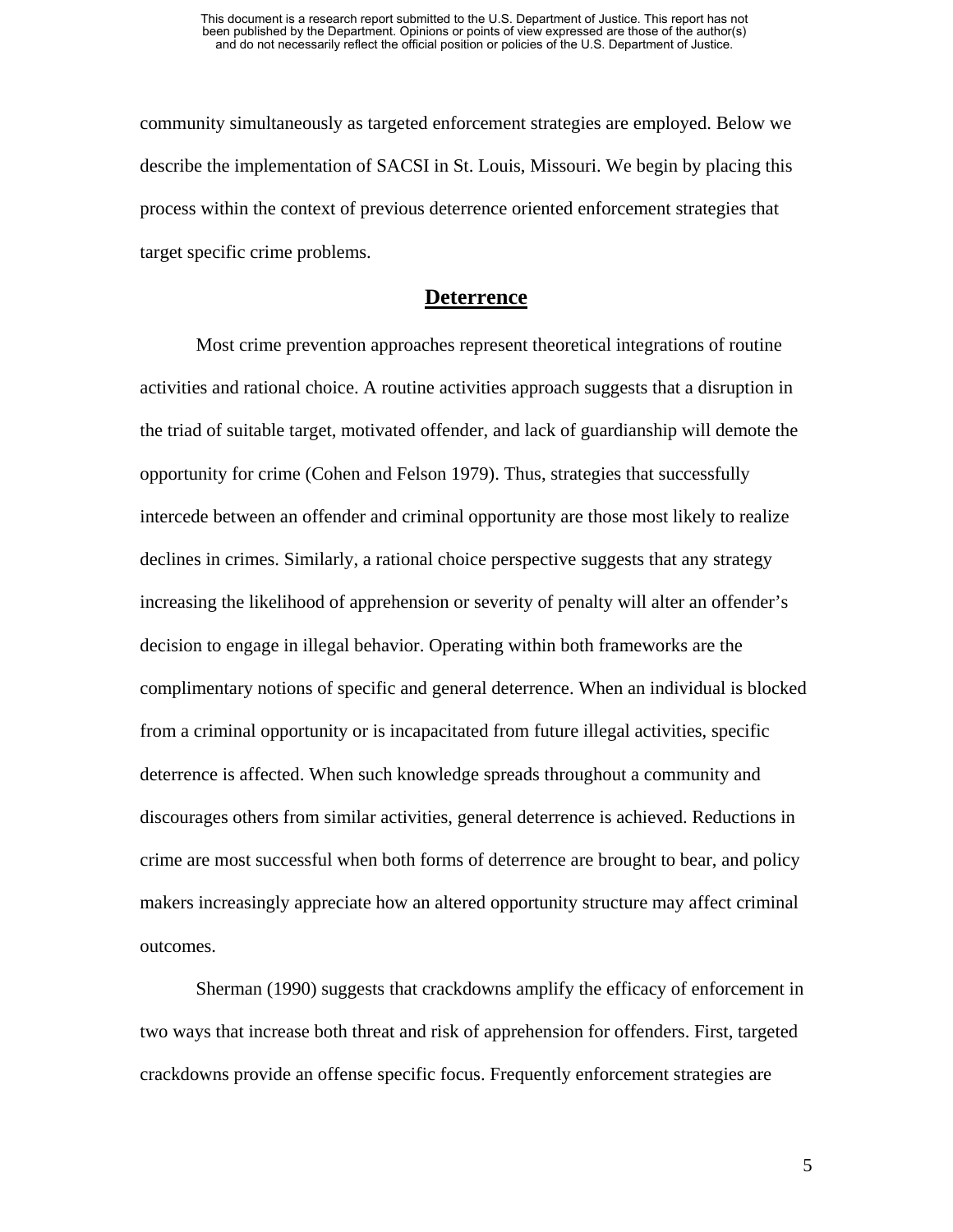geared to cover all types of crime; yet it may be wiser to identify and deal with specific types of crimes, especially those that contribute to higher crime rates for particular areas. Instead of focusing on all crime per se, deterrent efforts may be capitalized if all resources are directed at a specific type of crime. For example, Rosenfeld and Decker (1996) evaluated a program for the city of St. Louis designed to facilitate the confiscation of firearms from high-risk youth. Between the years of 1990-1992, 99% of all homicides with black male victims between the ages 15-19 were committed with a firearm. In an effort to remove illegal firearms from youth, a consent to search program was initiated whereby officers gained consent to search and remove illegal firearms from the homes of high-risk youths. Though the removal of firearms was preemptive, occurring before the commission of any crime, it represents a targeted effort directed at a specific offense: the illegal possession of firearms by minors.

Second, crackdowns provide a geographically focused police presence. In addition, since crime is geographically concentrated within certain areas, focused intervention strategies of this nature will increase the general deterrent effect of enforcement precisely because policing resources are concentrated in areas with disproportionate crime activity (Sherman 1990). Indeed, random variation accounts for only 4-37% of crime across geographic areas while differences among geographic locations accounts for an outstanding 34-83% (Eck 1995; see also Sherman and Buerger 1989). Obviously, focusing resources within a clearly articulated area increases the probability of disrupting a greater number of crimes.

This approach is generally well supported by the research. Eck (1995) finds that the high activity areas of illegal drug markets were easily disrupted with little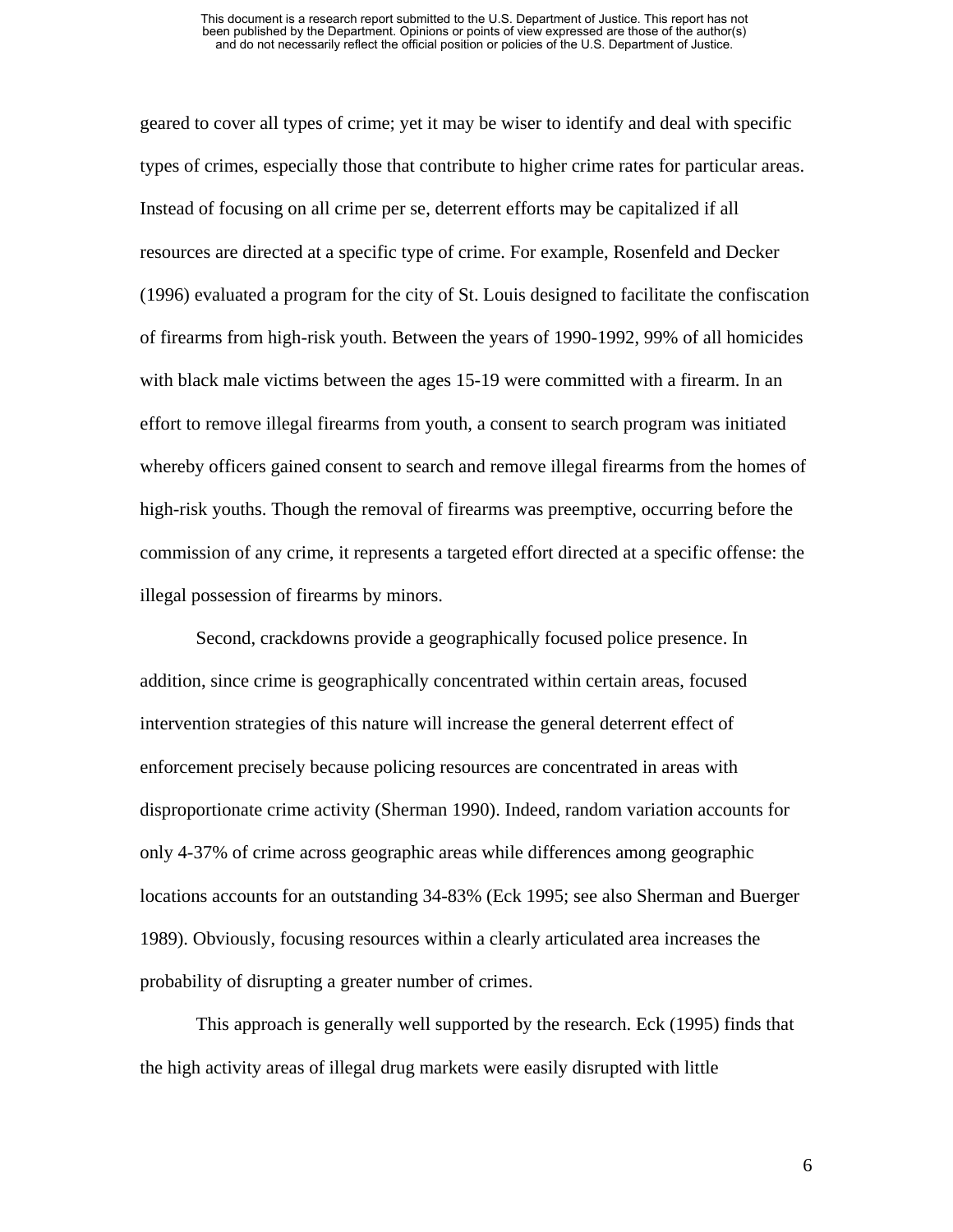displacement to outside areas. This was especially true of open-air drug markets that depend on social networks and routine activities. Similarly, Green (1995) evaluated the Specialized Multi-Agency Response Team (SMART) in Oakland, CA. SMART sought to disrupt illegal drug sales that were operating from within private residences and apartment buildings. The program directed enforcement efforts at specific locations with high levels of drug activity. In addition to traditional narcotics enforcement tactics, SMART utilized a multi-agency force that was equipped to handle inspections of properties. Owners of repeatedly contacted properties were subjected to property inspections that ended in fines and jail time. SMART intervention increased the level of citizen reporting of drug problems and decreased the level of narcotics activities at sites that were targeted. In a similar study, Weisburd and Green (1995a) evaluated a crackdown targeting drug-related crime. Though violent and property crime were not significantly affected, service calls for disorderly conducts (e.g. public morals, suspicious persons) were observed. It may be that longer-term benefits can be affected if the public is integrated further into the problem solving process.

Interventions such as these areas increase both the individual risk of apprehension while simultaneously generating a broader deterrent effect within areas. The efficacy of specific and general deterrence is additionally magnified when targeted areas are those where crime is disproportionately concentrated. Hence, focusing directed resources at chronically crime prone areas allows interventions to be tailored in such a way that knowledge regarding the routine activities of individuals and places are incorporated in a more effective manner. Below we further elaborate on the characteristics of higher crime areas. Further, the implications for crime control in these areas are discussed.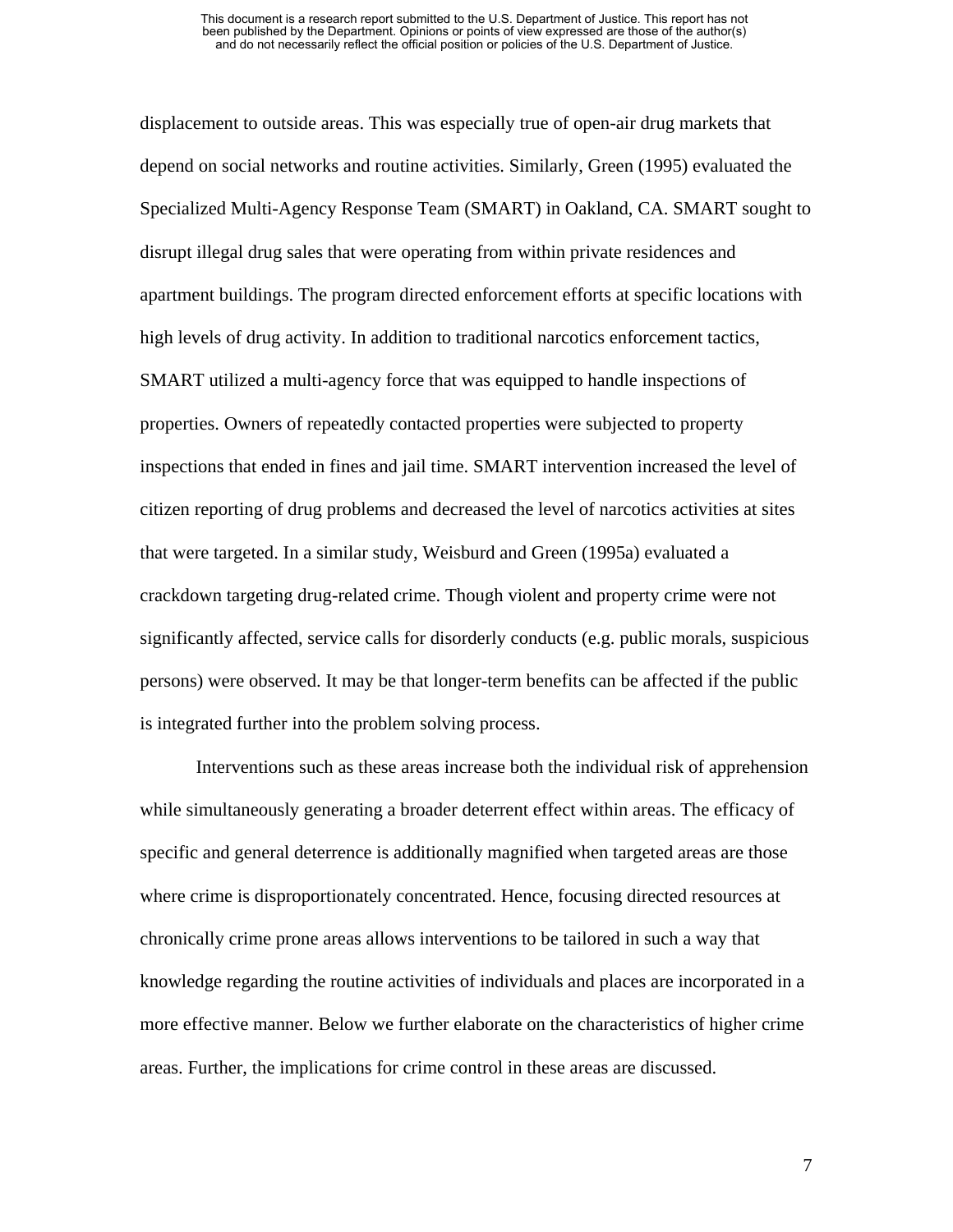#### **Saturation of Hot Spots**

In a landmark study, Sherman and Buerger (1989) confirm what police departments had long known: the incidence of predatory crimes is higher in some areas than would result from random chance. These areas of high crime concentration, or "hot spots", are spatial clusters of crime activity comprised of two elements. First, places, or locations, refer to crime conducive environments (e.g. taverns, liquor stores, and check cashing stores) that are vulnerable to an increased likelihood of violent crimes (Roncek and Maier 1991). In contrast, geographic areas, or spaces are comprised of multiple locations within a certain area (Block and Block 1995) that become larger than their component parts. Within a routine activities framework, the environmental characteristics of both locations and areas contribute to the prevalence of crime by altering the opportunity structure for offenders and criminal opportunities.

 Though police departments have long been aware of the nature of "hot spots", requirements for randomized patrol frequently restrained enforcement practices that could be construed as discriminatory. However, within the last decade this has begun to change. Considering what is now agreed upon regarding the concentration of crime and the inefficiency of randomized patrol in preventing it (cf. Kelling, Pate, Dieckman and Brown 1975; but see also Koper 1995), several approaches stemming from this knowledge have emerged.

The Boston Ceasefire Project is a compelling example. Frustrated by increasingly growing youth firearm violence within the city of Boston, Kennedy and colleagues, in conjunction with Boston agencies, initiated a program to directly target resources at the problem of gangs and firearm related violence among youth. Between the years of 1991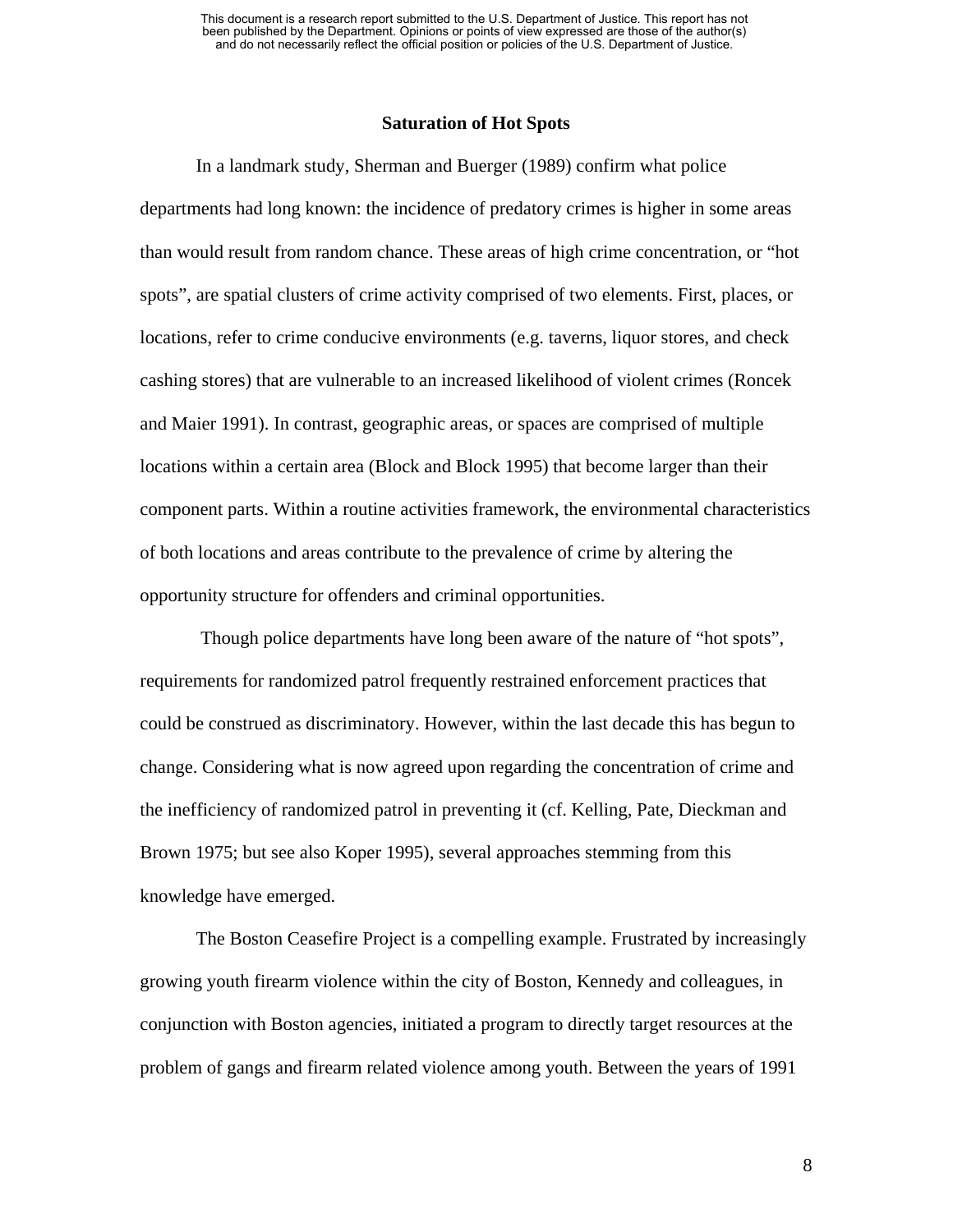#### This document is a research report submitted to the U.S. Department of Justice. This report has not been published by the Department. Opinions or points of view expressed are those of the author(s) and do not necessarily reflect the official position or policies of the U.S. Department of Justice.

and 1995, youth homicides averaged 44 per year with the majority resulting from gang involved youth (see Kennedy, Braga, & Piehl 1996). The project, which became known as Operation Ceasefire, was different from previous programs on several counts. First, in contrast to previous gang enforcement strategies, Ceasefire focused strictly on reducing firearm related violence. Second, the community was introduced to the program through "notification meetings" attended by gang members. These meetings were used to inform gang members that firearm violence would no longer be tolerated and that future violation would be met by many criminal justice agencies working in conjunction to maximize penalties. This became known as the "pulling levers" strategies. Lastly, any future incidents of violence were met with swift and severe reprisals. By 1998, the number of youth homicides had dropped to 15. Ceasefire is noteworthy as one of the first collaborative problem solving approaches, and, variations have been replicated across sites and crime types including drugs (Green 1995), violent crime (Braga et al. 1999), and homicide (McGarrell, Chermak, and Weiss 1999).

Enforcement strategies of this type are both specific and general and can be tailored to target specific offenders, specific crimes, weapons, or all three as in Boston's Operation Ceasefire. Yet, this technique may prove most successful when it is directed against activities that produce violence indirectly rather than directly against the perpetrators of violence. In particular, the repercussions of firearm related violence is especially damaging to community safety. The presence of firearms increases not only the risk of violence, but has a disproportionate effect on youth. With this in mind, a concentrated seizure of weapons in a specific geographic area and time frame appears as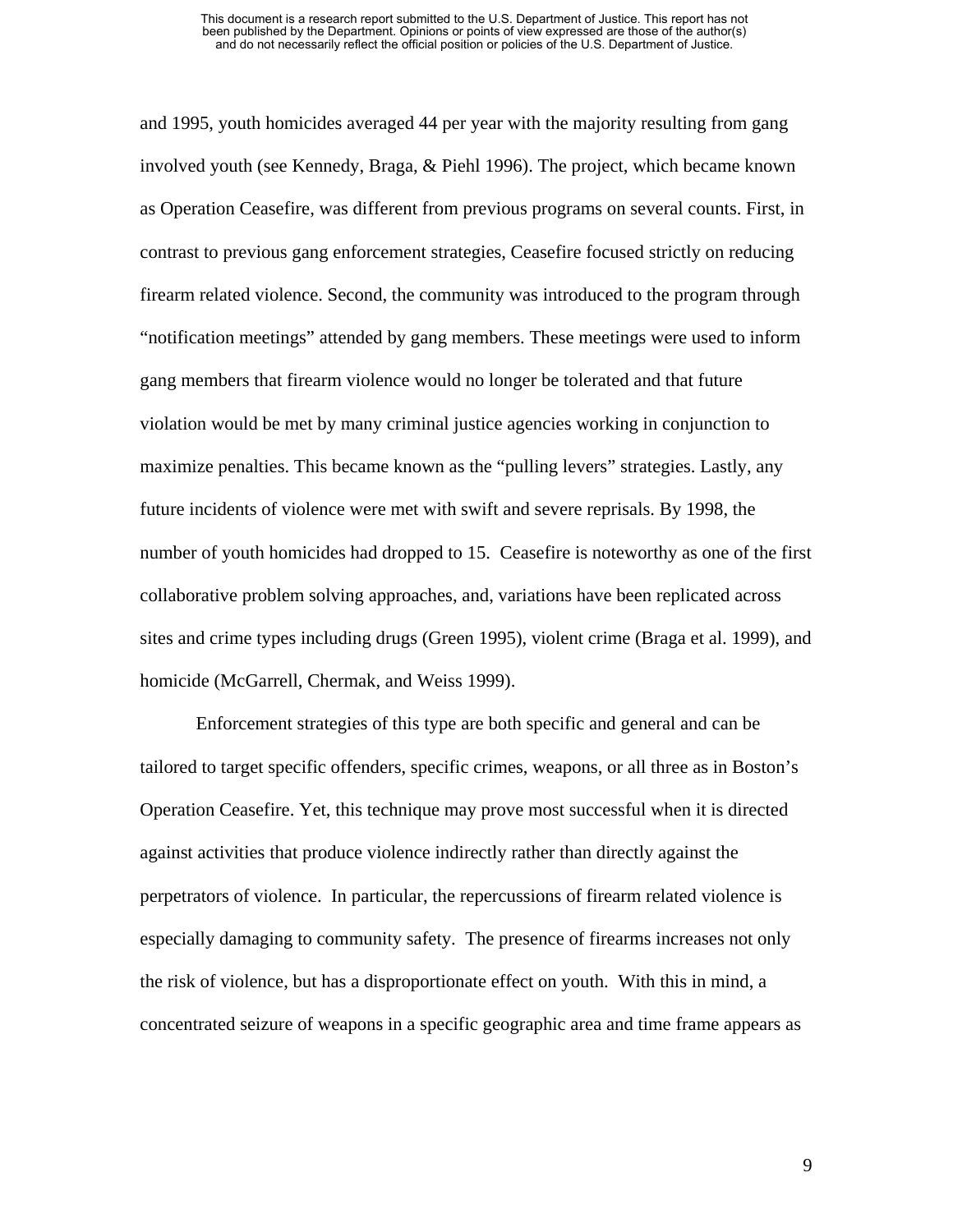one of the more promising approaches to reducing not only overall firearm violence but also firearm violence among those most affected.

#### *Firearm Seizures*

The influence of concentrated seizures may be conceptualized along three related avenues. First, seizures reduce the overall level of and access to firearms within a given area. Second, a deterrent effect is realized through both enforcement and increased penalties targeted toward firearms violations. Third, these factors, in conjunction with one another, provide a diffusion benefit by spreading "word" that the streets are hot. Taken together these three elements integrate the most effective aspects of deterrence and what is known regarding the concentration of crime in certain areas.

Though existing research is generally supportive of a directed patrol approach, there are few evaluations and limited research examining seizure programs within an experimental design. As such, the exact dynamics of how and why targeted seizures produce crime control benefits remains unclear. For instance, Sherman and Rogan (1995) identify the carrying of firearms as one mechanism through which firearm violence occurs. In an evaluation of the Kansas City gun experiment, pre and post crime rates were compared across targeted and control areas. During the course of the study period, 29 firearms were seized. This translated to an increase in gun seizures of 65% in the target area. In addition a 49% decline in gun crimes was observed as well as a significant decline in drive-by-shootings and homicides.

The Kansas City (Sherman and Rogan 1995) experiment represents a specific deterrence approach with implications for place-based enforcement (see also Pate et al. 1976). The program included a high volume of contact with street population through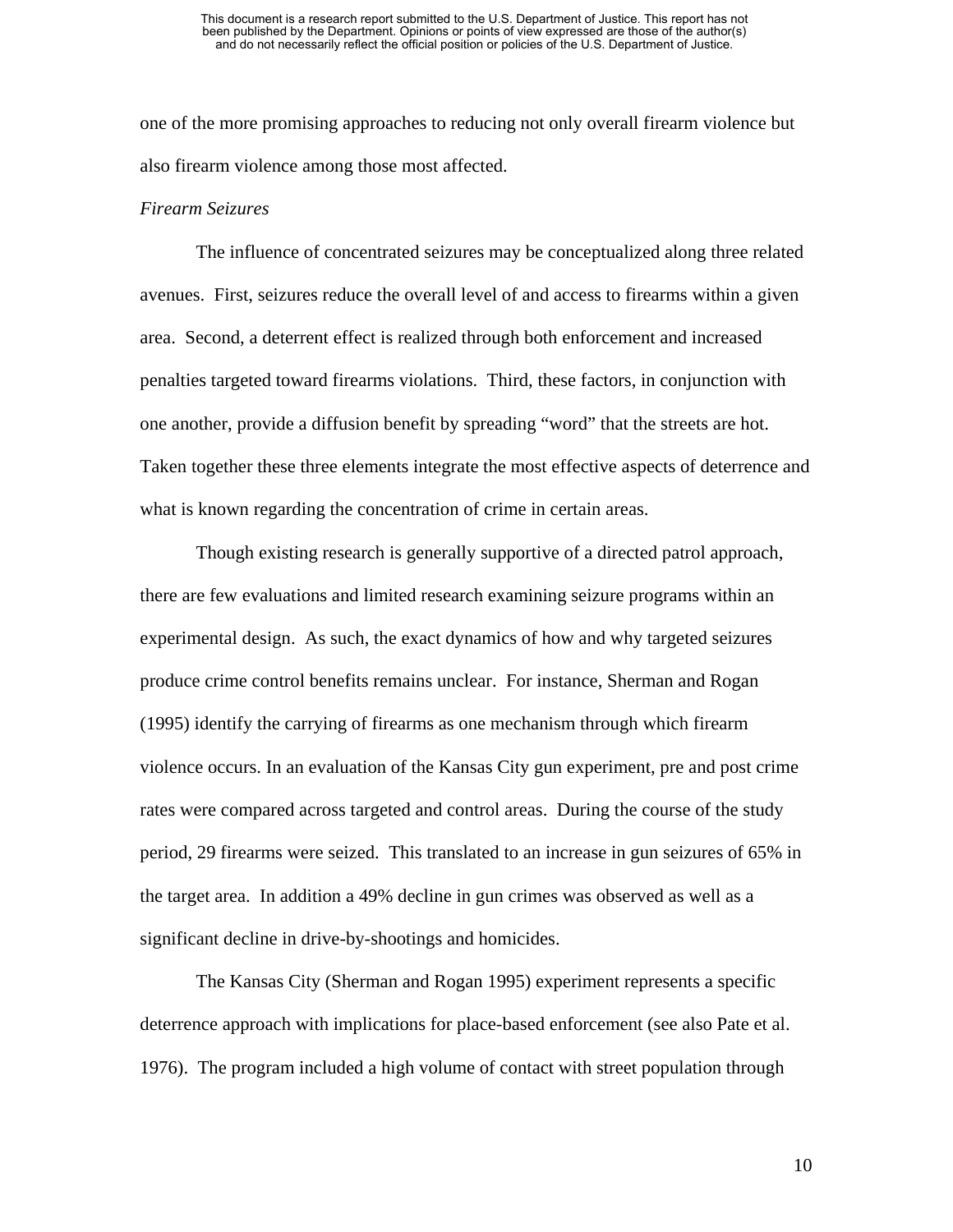traffic stops, citations, car and pedestrian checks through a variety of techniques including searches incident to arrest and safety frisks associated with stops. First, by targeting individuals who carry firearms, directed patrol officers are able to remove firearms from high-risk people. Furthermore, knowledge of this in the broader community can deter others from carrying firearms illegally. Second, Sherman and Rogan, suggest that in areas where crime is concentrated, individuals will be more likely to carry firearms in public. Thus, it is the combination of carrying a firearm in areas vulnerable to violence that increases the prevalence of firearm violence.

These findings suggest that strategies designed to target specific offenders are more effective than broad based approaches. In a similar vein, McGarrell, Chermak, and Weiss (1999), compare targeted firearm seizures in two target areas. Though the number of illegal firearms seized were relatively small (forty-two and forty-five), homicides dropped from eleven to one, and one of the target areas experienced a significant reduction in levels of firearm crime. Overall they find that "focusing on individuals and situations where the police have some degree of suspicion of criminal behavior was more effective than casting a broad net over a neighborhood" (McGarrell et al. 1999). In addition, during the evaluation the researchers report a high level of awareness and support among residents of the neighborhood regardless of race. This type of awareness no doubt has a diffusion effect among citizens and possible offenders who may be less inclined to engage in illegal activities. Indeed, positive citizen interaction in the problem solving process may be one of the most under appreciated aspects of these programs.

Most recently, McGarrell, Chermak, Weiss, and Wilson (2001) evaluated a directed patrol project that focused on firearm seizures. This was a first attempt at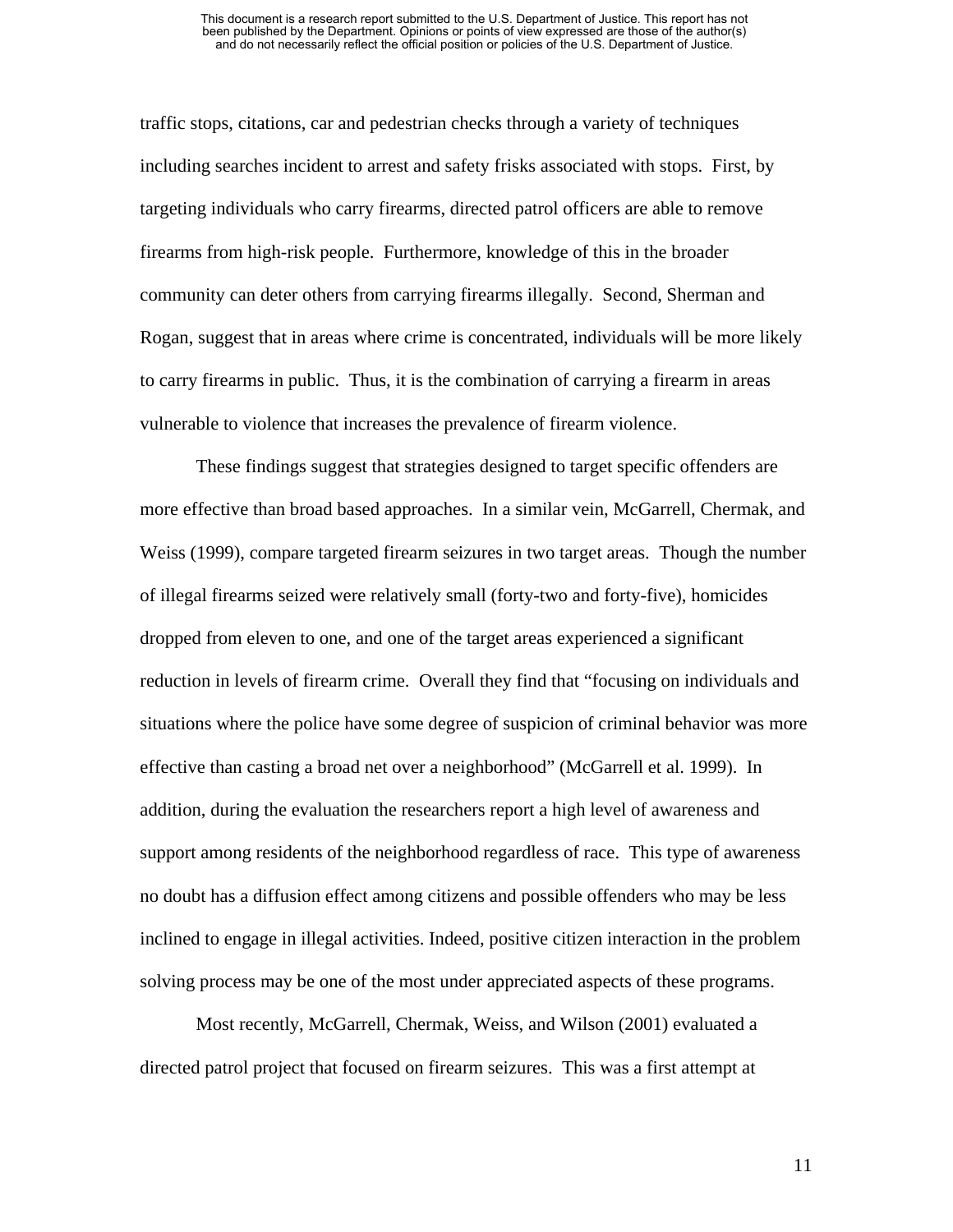replicating the Kansas City study (Sherman and Rogan 1995). Similarly, their findings suggest that a specific deterrence strategy, directing attention toward "suspicious activities and locations", produces greater crime reductions than a generalized approach (e.g. vehicle stops). In one of the target areas, the east district, a general deterrence strategy was incorporated through the use of vehicle stops that increased the number of police citizen encounters. In the north district, a specific deterrence or targeted offender strategy was incorporated through stops of particular individuals engaged in specific activities; this directed approach was most effectively implemented though searches of pedestrians and cars. The east district had twice as many stops and tickets while in the north district, higher numbers of citations, arrests, and gun seizures per vehicle were observed. These findings contradict a net widening approach and lend support for enforcement strategies that target a particular crime problem such firearm violence. In support of this, previous research has successfully shown that the majority of firearms are seized during the course of routine police activities such as pedestrian stops and nonviolent technical violations such as concealment and illegal carrying (Buruss and Decker 2001).

While most crime control strategies are frequently reactive in nature, these studies hypothesize that proactive seizures of firearms have an impact on firearm violence indirectly through (1) a reduction in the access to firearms, (2) an increase in specific and general deterrence, and (3) the confluence of the previous two by spreading the "word" that the streets are hot. Hence, targeting firearms through directed seizure programs means that individuals will be less likely to carry guns. As a result, this disrupts the mechanisms through which firearm violence is facilitated. If guns seized in high risk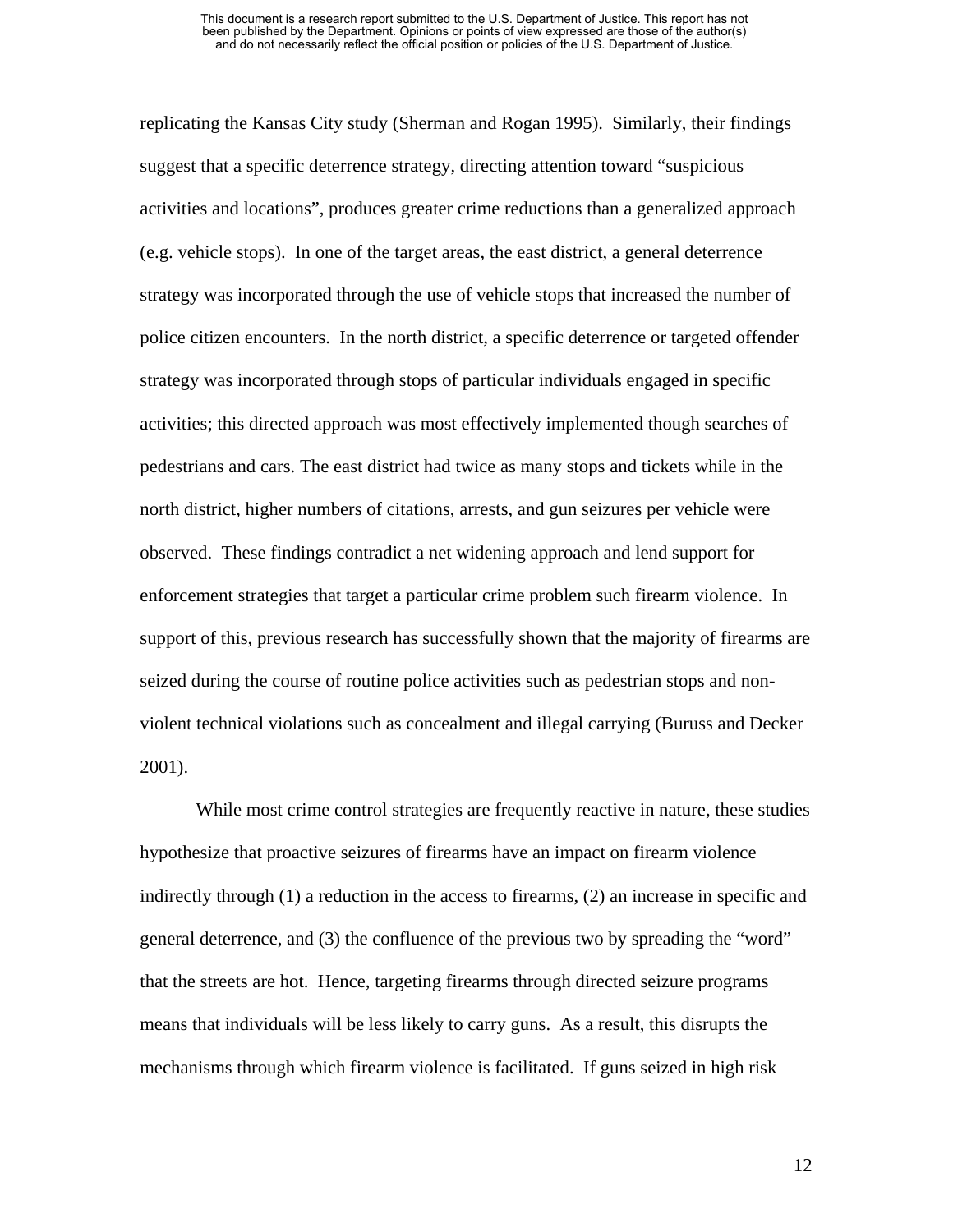#### This document is a research report submitted to the U.S. Department of Justice. This report has not been published by the Department. Opinions or points of view expressed are those of the author(s) and do not necessarily reflect the official position or policies of the U.S. Department of Justice.

areas are at a greater risk for use (Wilson 1994), and gun crimes are more opportunistic than planned (Sherman and Rogan 1995), then disrupting the opportunity for firearm crime, whether through increased patrol presence or increased penalties, has an effect beyond the immediate number of guns seized.

Yet, merely removing guns from a community is not all that may be required to realize long term declines in crime and increases in community stability. Reducing firearms violence is important for the lives saved and the reduction of fear within a community (Zimring and Hawkins 1998). Hence, any strategic approach that incorporates the health and maintenance of community networks into a crime reduction strategy will likely realize greater benefits, both in the long and short term. SACSI integrates what we know about targeted problem solving with the characteristics and needs of crime reduction within individualized communities.

## **3. History of SACSI in St. Louis**

Final reports give projects a linear appearance. Events and activities appear to take on a logical and inter-related sequence. Nothing could be farther from the truth in describing the SACSI effort in St. Louis. Overall, the project was a series of fits and starts, exploring new avenues, rejecting some, and moving ahead with others. The effort to logically sequence the steps in the problem solving process did not always proceed as expected; typically the response phase surges ahead of analysis. This was, to a large extent avoided in this process. There were two guiding principles early in the problemsolving process. The first was that "doing the same old thing" was what caused rates of violence in St. Louis to remain high, and that therefore trying something new was in order. The second principle was that any intervention was likely to take time to evolve,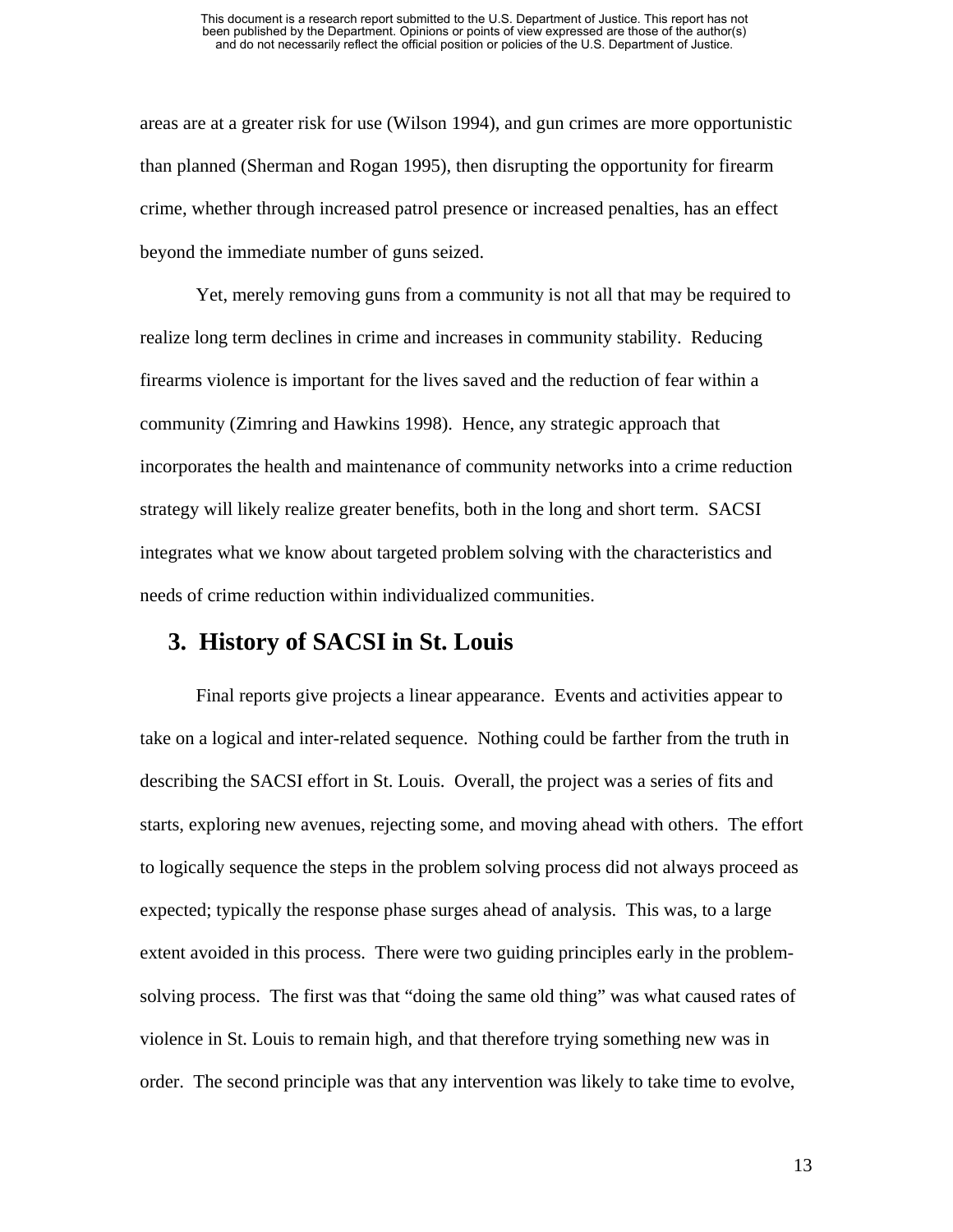and that results would not be evident immediately. Both of these approaches were reiterated often throughout the life of the project.

The implementation of SACSI in St. Louis was a challenging process for all agencies involved. There were several advantages that the St. Louis site had working to its benefit. First, public attention was focused on the violence problem. High levels of violence in the city had focused the attention of public officials and law enforcement on the gun violence problem. Second, there was a climate that was open to trying new approaches. The key leaders in the process – the Police Chief, Circuit Attorney, U.S. Attorney and the Mayor – were all new, and took office within several months of the start of the SACSI process. These individuals were not bound by the past in ways that their predecessors may have been. Third, there was a strong Ceasefire Group that met monthly and had been convened by the U.S. Attorney. This group began meeting in 1996, and provided a platform on which cooperation and data-driven approaches could be built. Fourth, there was good leadership. The key leaders mentioned above understood the gravity of the problem, the need to try new approaches, and were committed to doing so. At several times in the SACSI process, this leadership was called upon to break roadblocks or overcome institutional and cultural boundaries. The Police Chief, U.S. Attorney and Circuit Attorney were at the center of this process.

Eventually, the formation of a SACSI approach in St. Louis was implemented as follows:

1. Monthly meetings attended by representatives of various agencies, most often enforcement related, agreeing to meet monthly. These meetings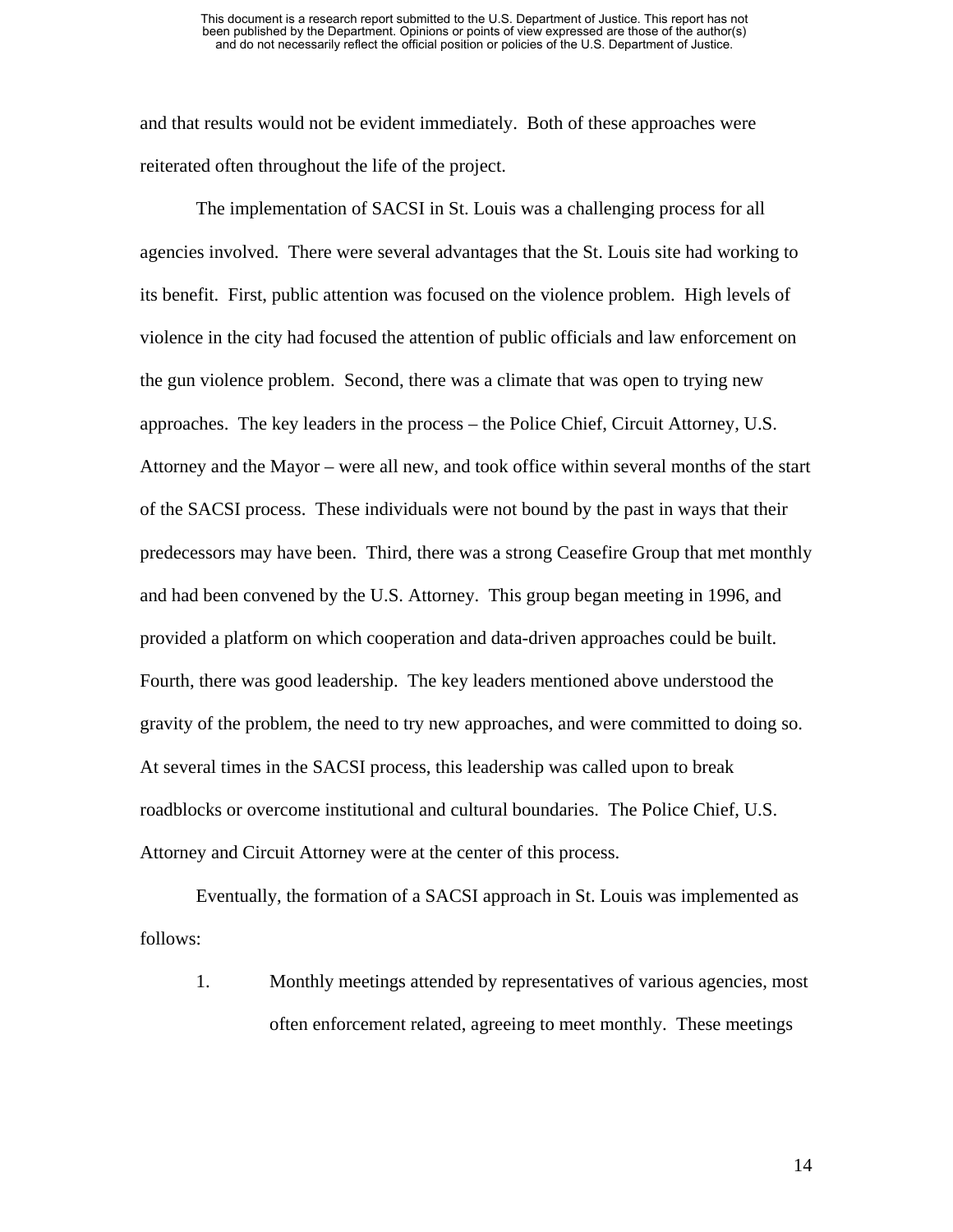built on the Ceasefire Process already in place. Several new groups were added to the Ceasefire group.

- 2. Problem identification within the group. The St. Louis working group decided to focus on firearm violence, a relatively easy choice given the magnitude of the problem.
- 3. Over the course of SACSI, the group faced issues pertaining to the sharing information across agencies, the compatibility of technology, and difficulties in providing data that could be used to help drive enforcement decisions. It is in these areas that leadership proved most important. The U.S. Attorney's office ensured that access to data, for even the most difficult data, was kept open. The role of a federal presence (Decker and Rosenfeld, forthcoming) cannot be over-estimated in this regard. When there were hurdles, the authority of the US Attorney was useful in overcoming them.
- 4. One area that St. Louis struggled with was the involvement of community and neighborhood groups. There was little effort on the part of neighborhood groups, non-governmental organizations, and ministerial groups to become involved in the SACSI process. This shortcoming is not new to St. Louis and its implementation of initiatives that are meant to involve the community (Decker and Rosenfeld, forthcoming; Curry and Decker, 2001). While invited to Ceasefire/SACSI meetings and the subject of intensive lobbying and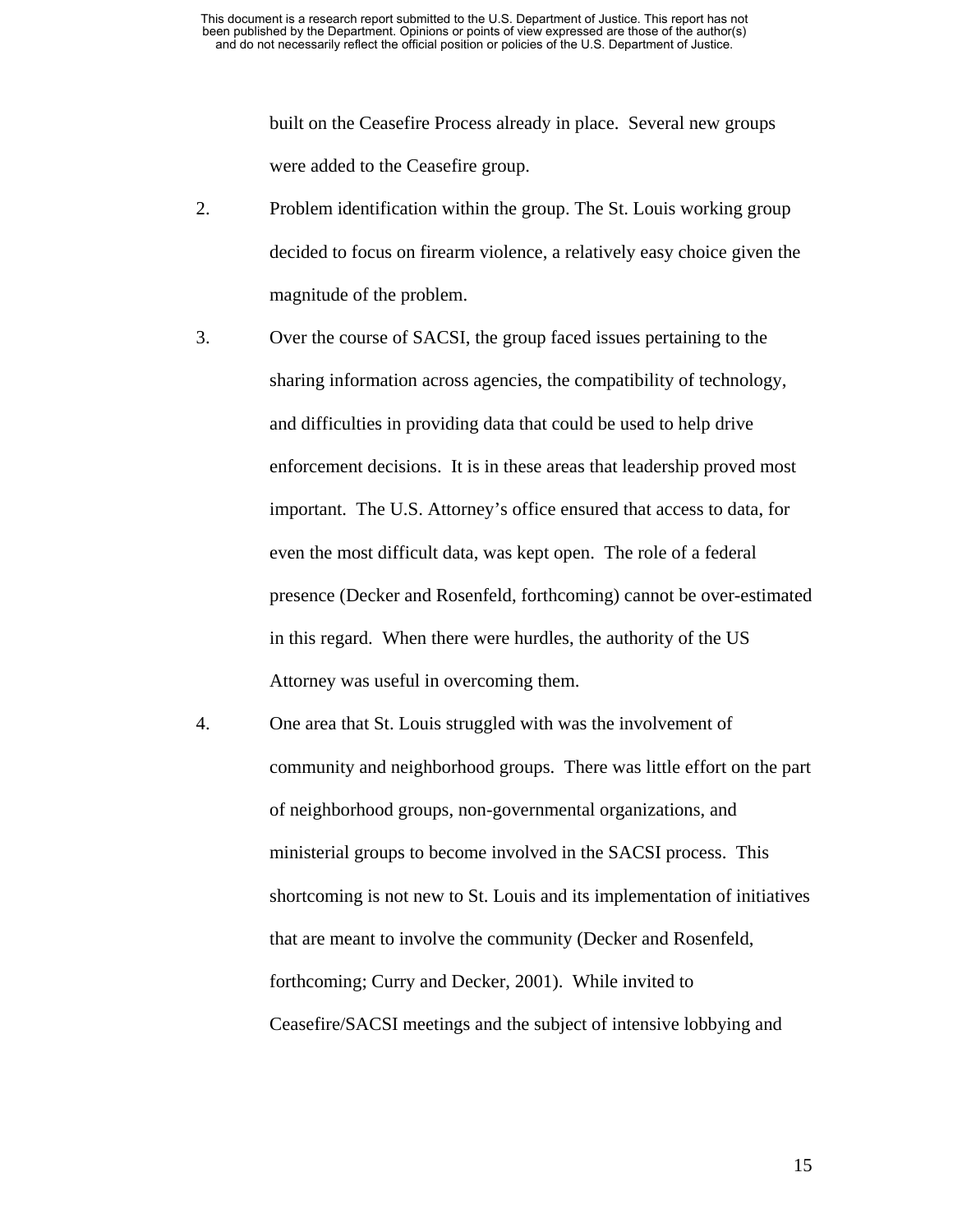recruitment efforts by the US Attorney's Law Enforcement Community Coordinator, there was little response or commitment from such groups.

5. Despite many of its obvious strengths, St. Louis did not get a fast start in the SACSI process. The selection of the target area did not emerge quickly in the process. The original target area was to be the Ville and Greater Ville neighborhoods, followed by district three, with the final target for intervention being the  $5<sup>th</sup>$  District.

## **4. Problem Description: Characteristics of the City and its Violence**

St. Louis city has many characteristics of a classic rust-belt city. It has suffered considerable population loss since its peak in the early 1950's. Indeed, the city population peaked in 1952 at just over 850,000 residents, only to plummet to fewer than 450,000 in the 2000 census. Additionally, much of the population loss occurred among middle-class residents. The white middle class left the city largely in the 1960's, followed by the black middle class in the 1980's. Morrison (1974) regards St. Louis and San Jose as opposite ends of the population expansion/contraction continuum. These population exoduses were accompanied by a loss of jobs in the manufacturing sector that only exacerbated the population loss as well as the economic downturn in the city's fortunes. The results for many city neighborhoods of these negative trends were elevated levels of crime, including violent crimes such as homicide and aggravated assault.

The city of St. Louis has consistently ranked among the highest in the nation for violent crimes. Specifically, with regard to its homicide and aggravated assault rates, St. Louis always ranks among the highest three to five cities in the nation. While violent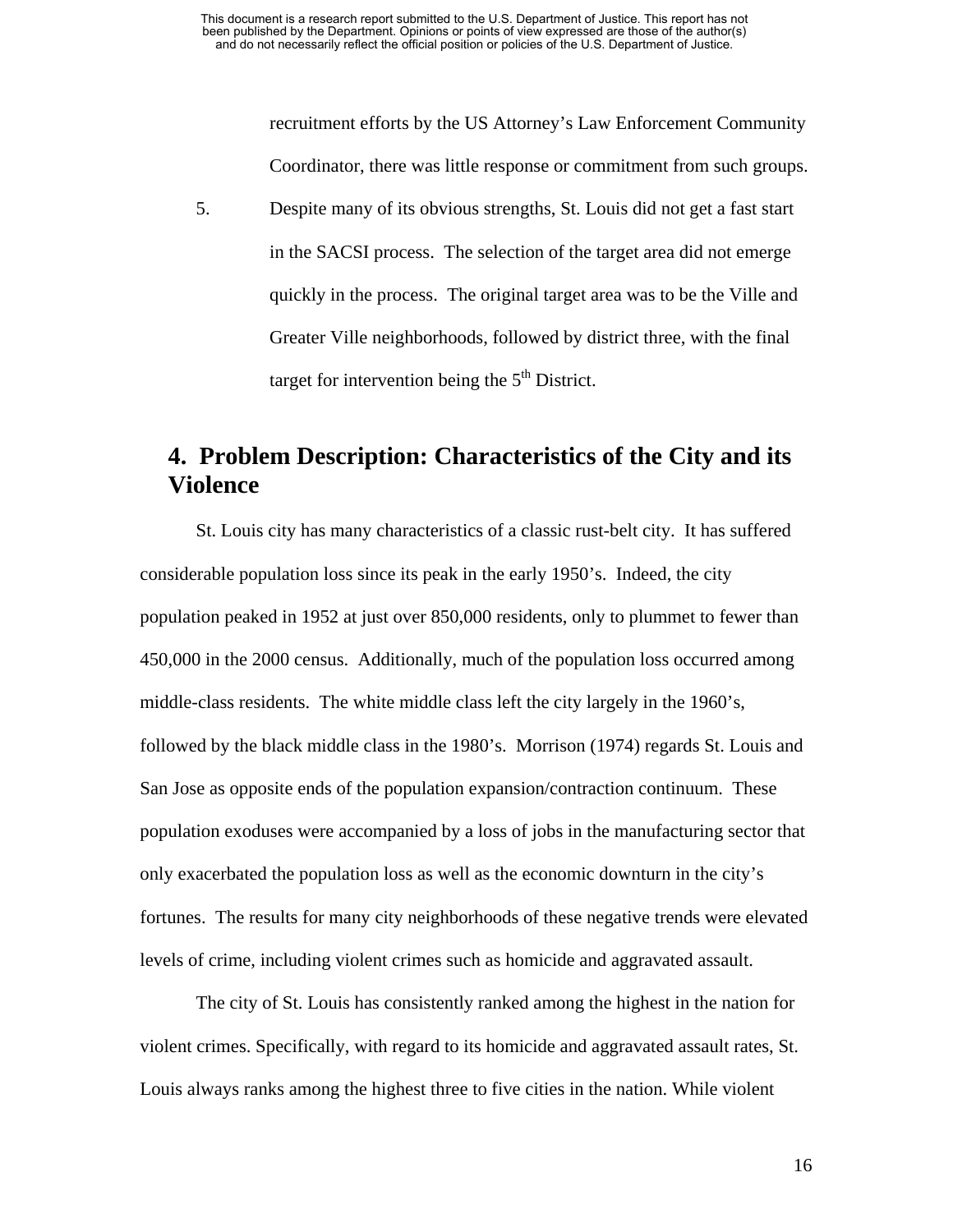crime rates have dropped across the country since the early 1990's, the St. Louis rates assaults disproportionately involved the use of a firearm. In 2000, 3,729 homicides, robberies or aggravated assaults involved the use of a firearm. This equates to a rate of 1144 serious firearm crimes per 100,000 residents. Obviously, the city of St. Louis has significant crime problems.

In general, trauma is the leading cause of death in the first half of life (ages 1 to 44) and is consistently the  $4<sup>th</sup>$  or  $5<sup>th</sup>$  leading cause of death overall. Twenty percent of these deaths, or 30,000-40,000 deaths/year, are related to gunshot wounds (GSWs). Of more concern perhaps, is that GSW homicides have increased  $>$  225% for those  $\langle 18 \rangle$ years since 1987 – young blacks having an 11 times greater rate than non-blacks. For Missouri, the highest rate of trauma death is related to motor vehicle crashes (31.4%) but the second highest is related to gunshot or stab wound injury (21.8%). In 1998, there were 730 deaths from gunshot wounds and an estimated 2300 non-lethal gunshot wound injuries in the state of Missouri.

In St. Louis, nearly all of the increase in homicides since the late 1980s was accounted for by an increase in gun-related homicides and this increase was largely concentrated in the younger age groups. During the early 1990s, the homicide rate for black males between the ages of 15 and 19 was more than 5 times higher than the homicide rate for the city as a whole. The rate for 20-to-24 year-old black males was almost twice that of the younger age group - an astounding 626 per 100,000 population. Almost without exception, homicides involving young black males in St. Louis involve firearms. Ninety-eight percent of black male victims between 15 and 24 years of age were killed with a firearm in the early 1990s. Fully 88% of black male victims between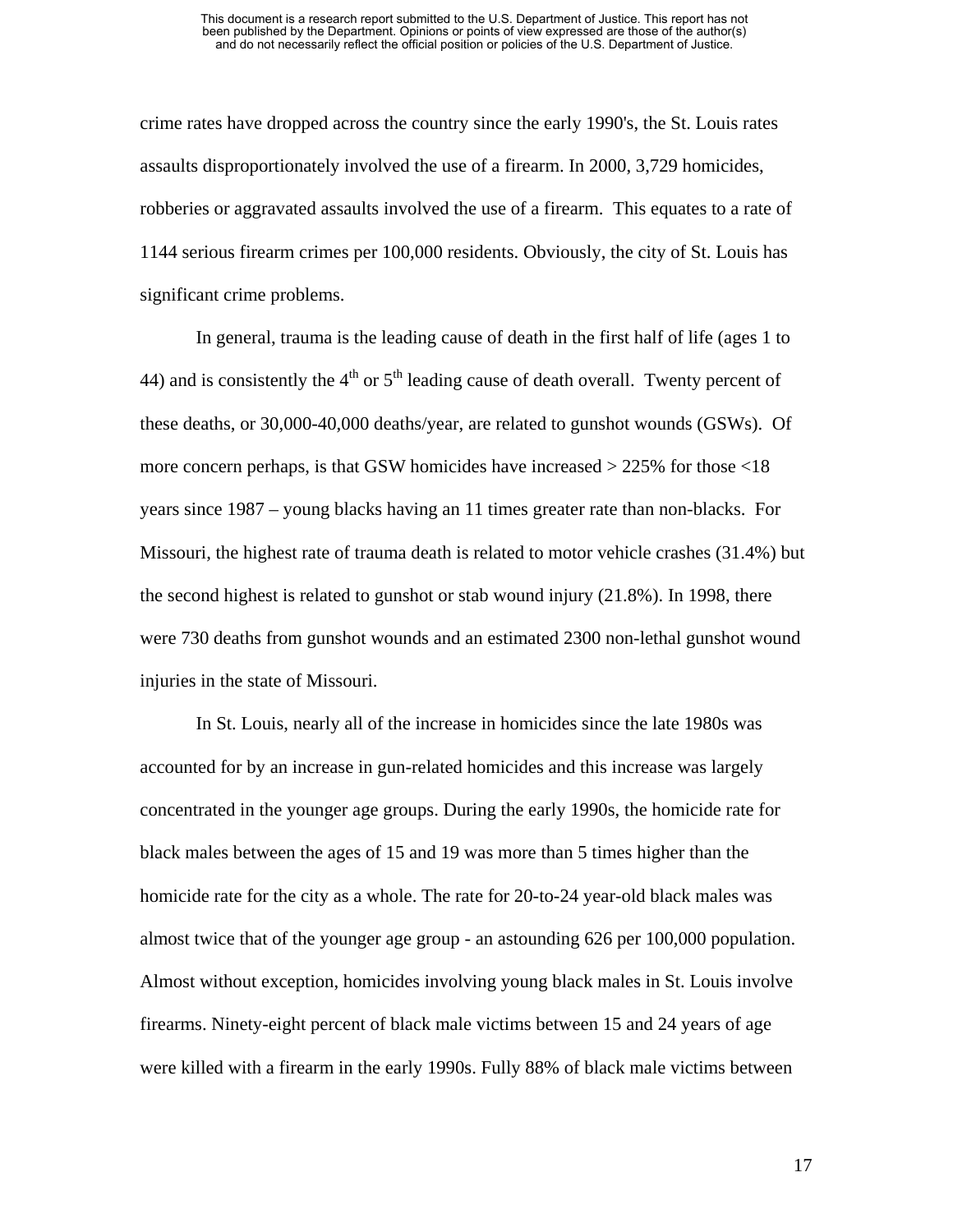the ages of 10 and 14 also were killed with firearms. By comparison, 74% of black male victims over the age of 24 were killed with guns. There is no question that the youth homicide problem in St. Louis, as in other racially diverse cities, is concentrated disproportionately among African-American youth - and it is clearly a gun homicide problem.

By most accounts, the late 1980's and early 1990's was a period of high rates of youth violence, and a significant fraction of that violence involved the use of a firearm. In 1995, 7.6% or 1 in 12 students in a national survey reported carrying a firearm for fighting or self-defense at least once in the previous 30 days. In 1990, this was true for only 4.1% or 1 in 24 students.<sup>5, 6</sup> This pattern was true for the city of St. Louis as well as the nation. Sheley and Wright (1993; 1995) and Sheley, Wright and Smith (1993) interviewed incarcerated inner city male juveniles, as well as a sample of inner city females. They found gun possession among males to be common, and that involvement in drug sales had important effects in increasing gun carrying. Self-reports of gun carrying were, however, also high among those not involved in drug sales. Similarly, gun possession among females was high, much higher than expected. Taken together, these reports suggest the importance of monitoring gun acquisition by those at risk for involvement in gun violence either as victims or offenders.

In 1995, Decker and Pennell (1998) interviewed just over 8,000 arrestees in 11 cities as part of the Drug Use Forecasting program. These cities included Atlanta, Chicago, Detroit, Indianapolis, New Orleans, Phoenix, Los Angeles, Miami, St. Louis, San Diego, and the District of Columbia. These cities were chosen because they have high levels of firearm violence, interview juveniles as part of the DUF protocol, and have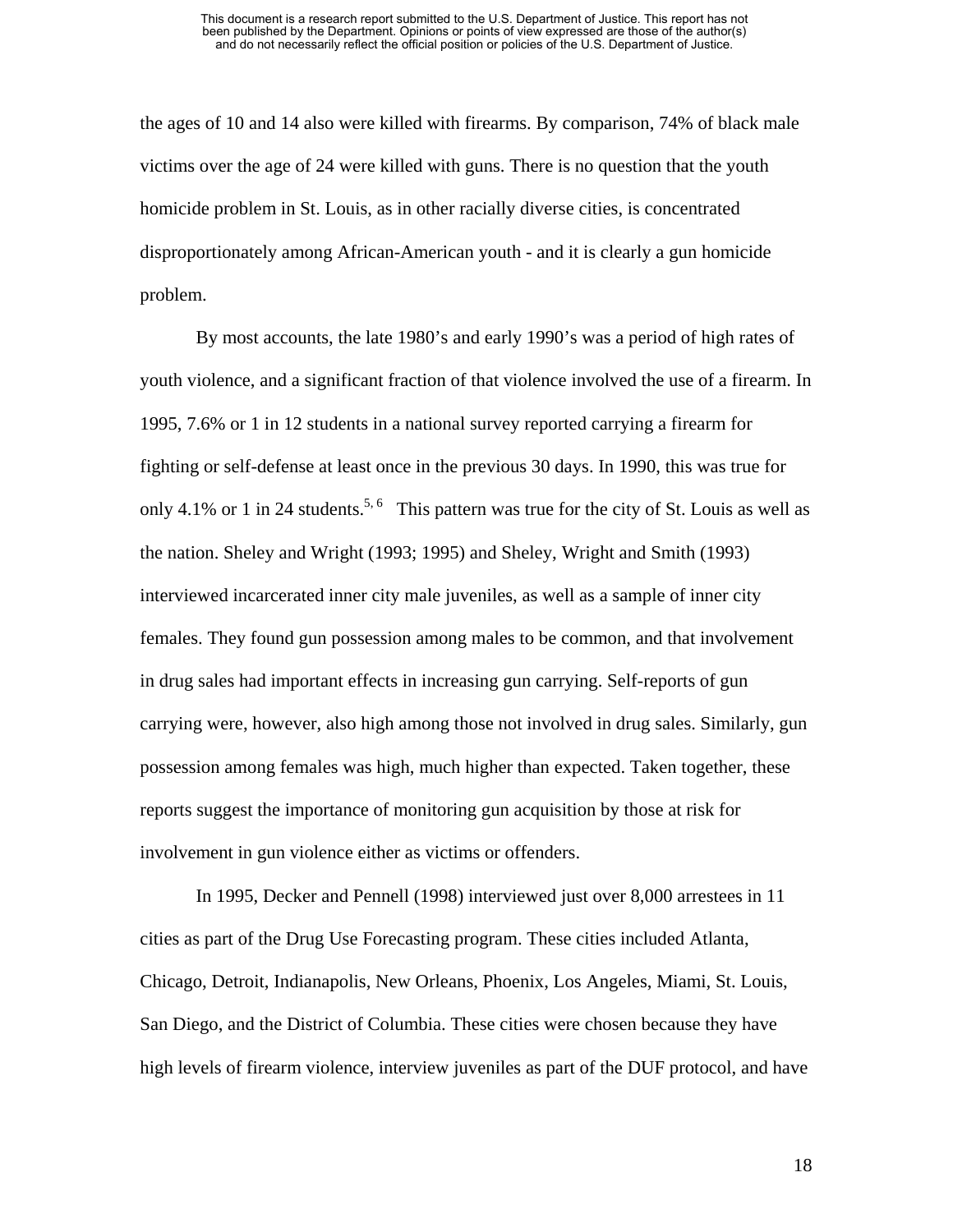#### This document is a research report submitted to the U.S. Department of Justice. This report has not been published by the Department. Opinions or points of view expressed are those of the author(s) and do not necessarily reflect the official position or policies of the U.S. Department of Justice.

provided reliable and valid interview data as part of the DUF program. The majority of interviews were conducted with adult males (58%), followed by adult females (23%), juvenile males (17%), and juvenile females (2%). Seven percent of all interviewees reported that they were currently a gang member, and twenty-two percent said that they had sold drugs in the past year. A large fraction of the sample (64%) tested positive for any illegal drug, with cocaine (37%) and marijuana (37%) by far the leading categories. This sample of arrestees reported firearm ownership at higher rates than is revealed by general social surveys, but at somewhat lower rates than prison interviews. Among gang members and those who self-reported selling drugs in the last year, higher rates of gun use, gun victimization, and attitudes favorable to the use of settling disputes with guns were reported.

Blumstein and Rosenfeld (1998) documented the dramatic increase in youth homicides between 1985 and 1993 for the nation. They observed that rates of homicide among individuals between fifteen and twenty-four more than doubled during this period. They argued for a diffusion hypothesis as the explanation for this dramatic change, which asserts that the crack cocaine epidemic in inner cities created the need for guns to protect profits and the drug. As this occurred, guns became more widely available to youth, and led to an unprecedented escalation in the youth homicide rate. While there is currently a recognized shift occurring for the types of illicit drugs consumed, in 2001 most American cities continue to struggle with drug-related violent crime and its societal consequences.

Although not typically considered as a component of crime prevention, people living in households in which guns are kept have a risk of suicide that is 5 times greater than people living in households without guns.<sup>7</sup> Between 1980 and 1994, the overall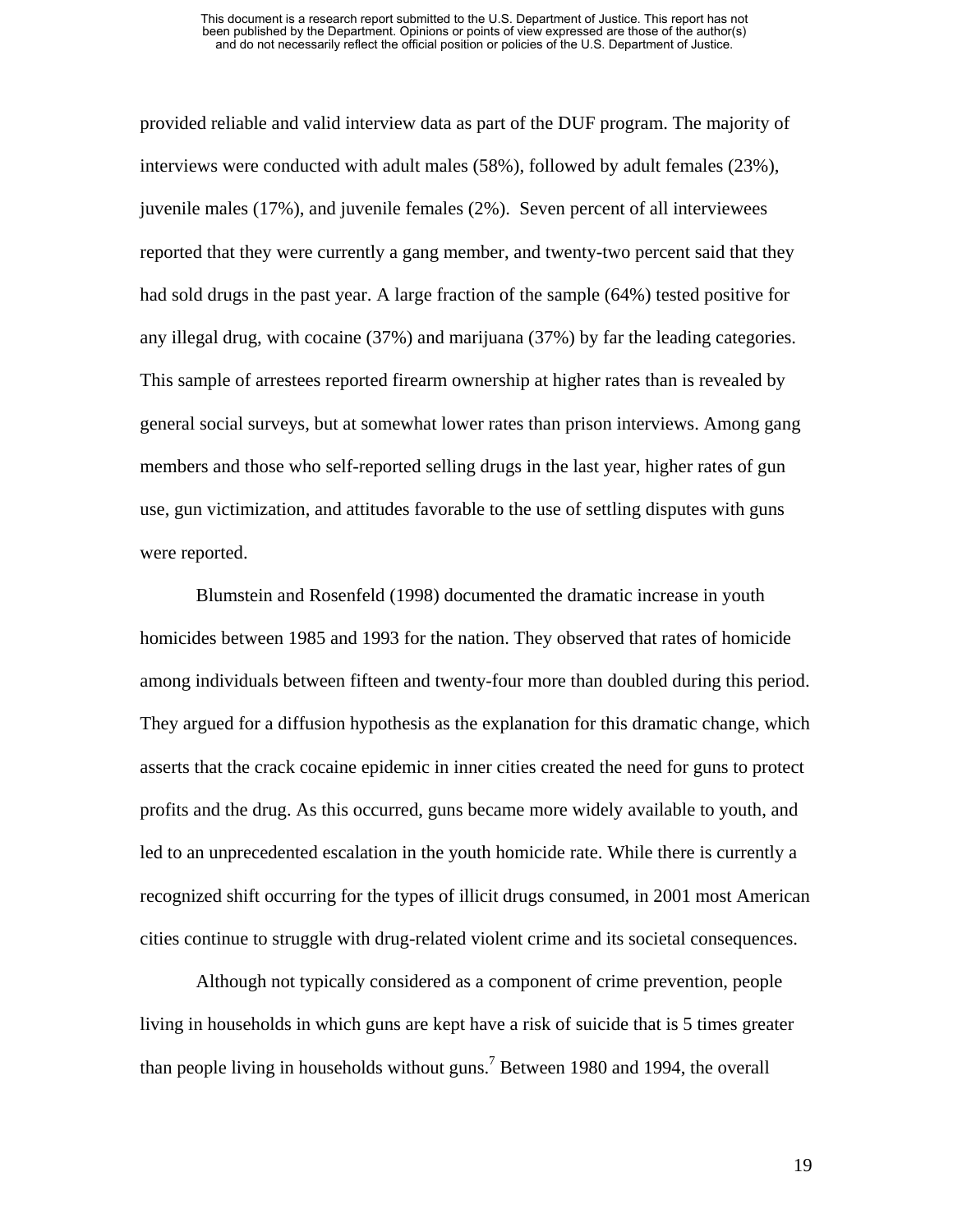suicide rate for persons aged 15-19 increased by 29%; an increase in firearm-related suicides accounted for 96% of the increase in the overall suicide rate.<sup>1</sup> Data from the St. Louis City Medical Examiner's Office for the years 1990-1999 document the suicide problem for the city. In that ten-year period, 545 individuals (approximately 55/year) committed suicide in the city of St. Louis, the fourth highest cause of death in the city following natural causes, accidents, and homicides.

Of note, the St. Louis rates of violence continue to show an ongoing strong correspondence with the national violence rates. Indeed the statistical correlation between the standardized measures of the St. Louis and the national homicide rates over time exceeds .95 – a highly significant correlation (Rosenfeld, Decker and Kohfeld, 1991). The importance of this information is that it validates that the local St. Louis crime and injury rates are exceedingly important for gaining insight to the American violence problem in general. Additionally, any interventions to alter the rates for violent crime and injury can be tracked easily in St. Louis and then extrapolated to the provide information of potential national significance. Since the St. Louis violence rates mirror the national rates so closely in its patterns of change in violence, any crime or injury intervention initiatives that are successful in St. Louis will clearly have relevance for other US cities.

There are strong public health components to the violence problem nationally as well as in St. Louis. It became apparent in St. Louis that the public health implications of the problem were to be a core of the problem identification, data and response. The Centers for Disease Control (CDC) reported that firearm-related injuries were the second leading cause of injury death in the United States after motor vehicle-related death (CDC, 1998). Firearms were associated with 65.9% of homicides and 57.0% of suicides among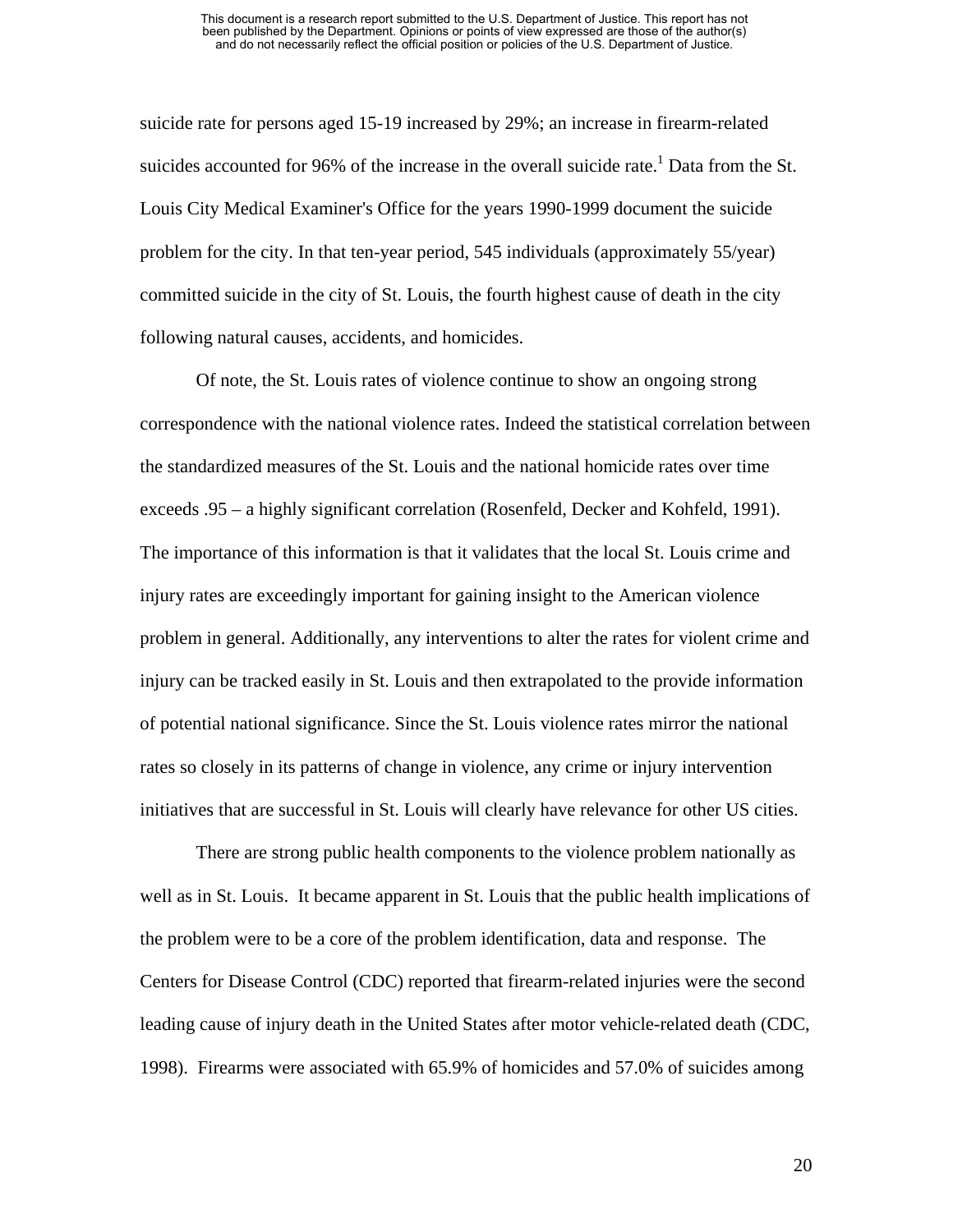US residents. The majority of these fatal and nonfatal firearm-related injuries result from interpersonal violence and intentionally self-inflicted gunshot wounds, but approximately 15,000 unintentional gunshot wounds are also treated in US hospital emergency departments (EDs) each year (CDC, 1998). Although firearm-related injuries represent less than 0.5% of all injuries treated in American hospital EDs, they have an increased potential of death and hospitalization compared with other causes of injury (Shepherd et al 1989; Houry et al, 1999). Importantly, in 1994 the treatment of gunshot injuries in the United States was estimated at \$2.3 billion in lifetime medical costs, nearly half of which (\$1.1 billion) was paid by the federal government (Rand and Strom, 1997). These factors together emphasize the importance of considering firearm-related injuries as a legitimate public health concern and also begin to highlight the significant financial implications for providing trauma care to victims of violence. The death rate from trauma for residents in the State of Missouri is 20% higher than that for US residents as a whole.

St. Louis is an important policy environment for piloting and evaluating the impact of violence interventions. There are a number of major federal and local initiatives currently (or recently) at work in the city. St. Louis was one of six sites currently funded by the Office of Juvenile Justice and Delinquency Prevention (OJJDP) to implement the SafeFutures program. SafeFutures was a five-year \$1.4 million prevention and intervention program designed to target serious, violent and chronic delinquents with a special focus on gangs. SafeFutures combines the efforts of twelve separate social service agencies to attempt to provide a seamless net of services for youth. In addition, the St. Louis Public Schools (SLPS) is one of fifty sites to be designated a Safe Schools/Health Students recipient. The grant to the SLPS is for three years and \$2.25 million. The city of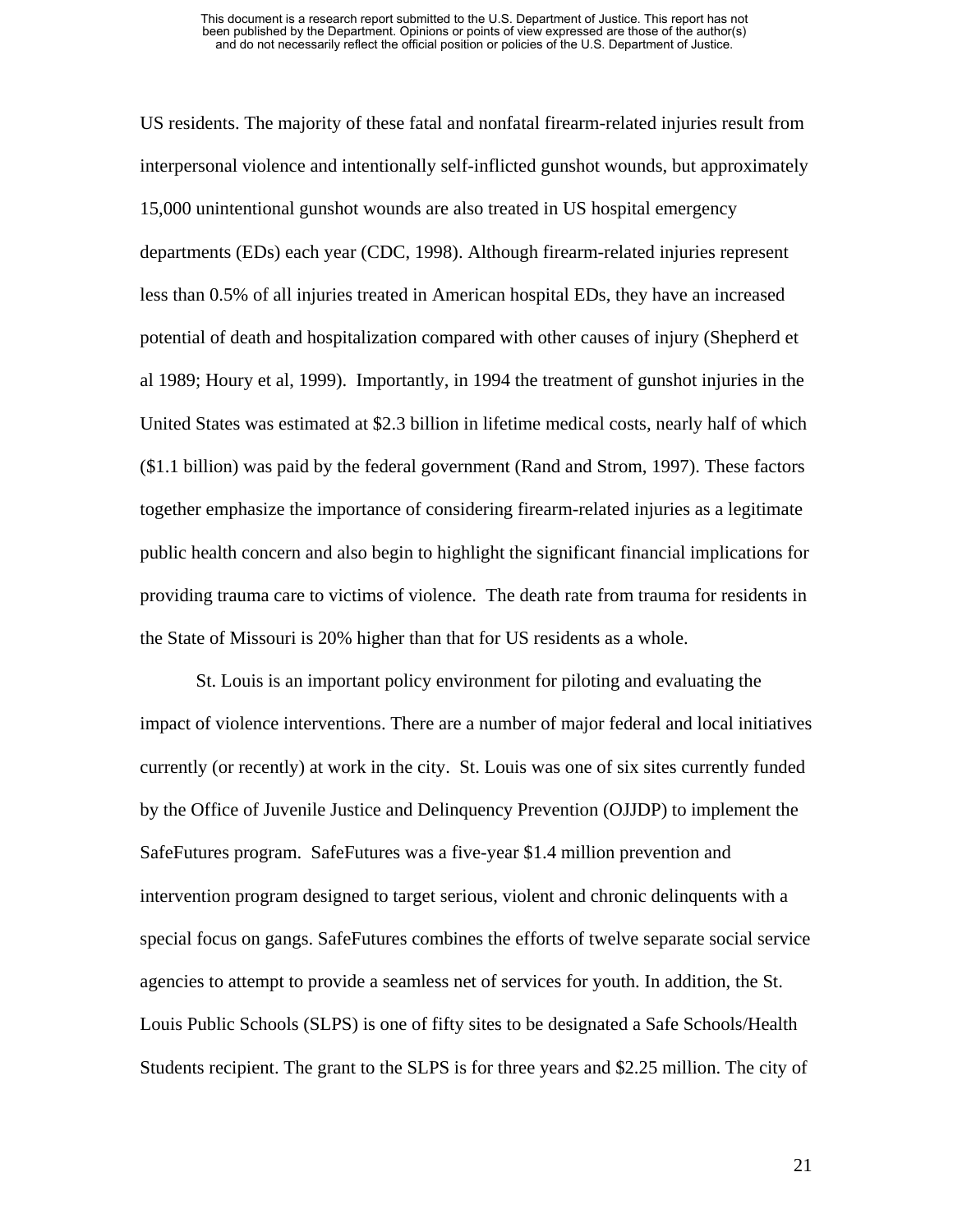St. Louis is also the recipient of nearly one million dollars annually to implement a Juvenile Accountability Incentive Block Grant (JAIBG) program. JAIBG targets courtsupervised youth (typically on probation) with increased supervision through home visits, enhanced supervision, and programs operated through the City of St. Louis Department of Human Services.

In addition to these federal initiatives, there are a number of local programming efforts that target youth violence. The St. Louis Metropolitan Police department operates an investigative oriented gang unit, and conducts home visits as part of a Firearms Suppression Project that has received national attention (OJJDP, *Promising Strategies to Reduce Gun Violence*, Washington, DC, 1999; Decker and Rosenfeld, forthcoming). Other notable local initiatives funded by the city include a Juvenile Drug Court, an active Gang Outreach program, Weed and Seed sites that target youth crime and violence, Trauma Center outreach programs, a domestic abuse referral program that targets youth, and an active Victim Services Unit. The combination of local and federal initiatives makes St. Louis an important site for understanding both the overall violence problem, as well as providing the network of responses to that problem. The ability to catalog these and other responses and to develop synergies between intervention efforts is an important key to understanding the role of SACSI in responding to violence problems in the city.

Another local effort, the St. Louis Metropolitan Police department received federal support to implement Assault Crisis Teams (ACT) in the early 1990's (Rosenfeld and Decker, 1993). These teams were to be comprised of 8-10 trained volunteers who would integrate a number of law enforcement, public health, and community mobilization efforts to respond - in real time - to violent incidents in targeted neighborhoods. ACT was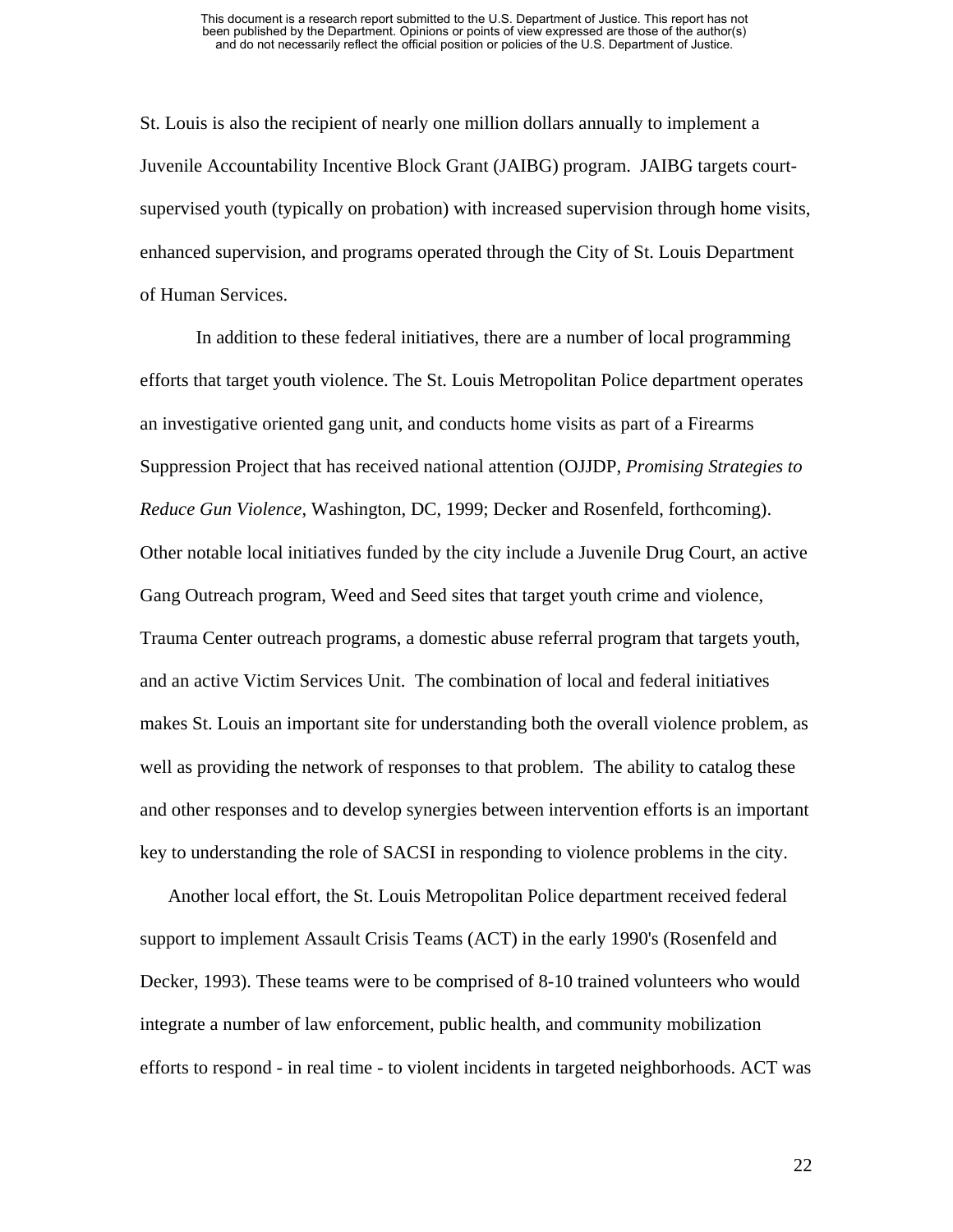designed to integrate *monitoring*, *mentoring* and *mediating* strategies. This program foundered owing to the inability to obtain commitments from public health and law enforcement partners.

St. Louis is an important and appropriate site for a comprehensive intervention program such as SACSI for a variety of reasons. In addition to the extraordinarily high rates of youth violence, there are compelling reasons for locating this proposed set of crime and injury prevention interventions in St. Louis.

## **5. Target Neighborhood description**

The Community Development Agency (CDA) originally used planning areas and planning districts, while neighborhood designations were not assigned until the late 1980's. The city of St. Louis is divided into 79 neighborhoods and these neighborhood designations are used for planning and operations purposes. For SACSI, the  $5<sup>th</sup>$  district of St. Louis was selected which is comprised of eight neighborhoods and one city park. In some cases these neighborhoods overlap with the  $9<sup>th</sup>$  and  $4<sup>th</sup>$  districts. These neighborhoods are Jeff Vander Lou (5 and 9), St. Louis Place (5 and 4), Old North St. Louis (5 and 4), Near North Riverfront (5 and 4), Hyde Park, College Hill, Fairground Neighborhood, O' Fallon (5 and 6), and Fairgrounds Park.

During the 1990's, the net loss of population continued for the city of St. Louis. The out-migration is considered the result of limited metropolitan population growth and considerable development in urban areas that line the city. Over the last decade the city lost 48,496 people, or 12%, of its population. This same pattern is evident for the neighborhoods that comprise the  $5<sup>th</sup>$  district with the exception that population loss was generally higher for these neighborhoods than others in the city. Hence, population loss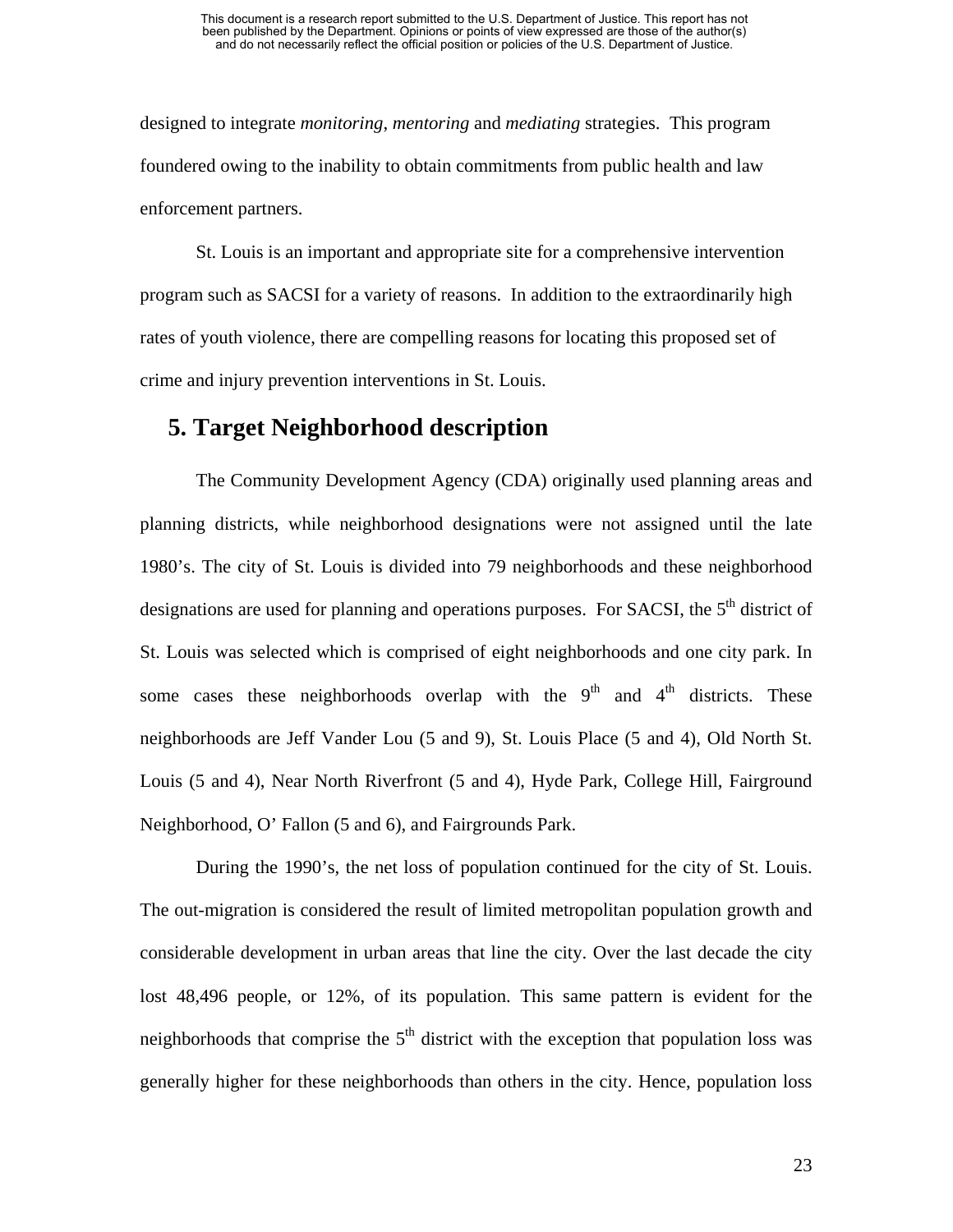fell harder on these neighborhoods along with the concomitant effects of this on the economic and social aspects of these places.

Of the eight neighborhoods, all but one experienced a decrease in population from the 1990 to 2000 as is evidenced by census data, the decline in population ranging from 20% to 37%. Generally speaking, the neighborhoods of the  $5<sup>th</sup>$  district experienced several other changes during the same decade. These changes include an increase in female headed households as well as an increase in vacant housing units, These neighborhoods are also characterized by high unemployment, high percentage of black residents, low median household and per capita income. A detailed description of each neighborhood can be found in Appendix 1.

### **6. Intervention descriptions**

St. Louis is one of five Strategic Approaches to Community Safety initiative (SACSI) sites, funded by the US Department of Justice for a two-year period. SACSI is designed to use data for local problem solving efforts and to forge a comprehensive intervention. SACSI participants include the US Attorneys office, local Prosecutor, local police, federal law enforcement, public health, public schools, state and federal probation and parole, gang outreach and a research partner.

Upon assessment of the problems in St. Louis, three interventions emerged. These included: (a) the Most Violent Offenders program, known now as the Worst of the Worst (WOW), (b) the Trauma Intervention Project (TIP), and (c) the Fifth District Initiative. It is here that these three initiatives will be described.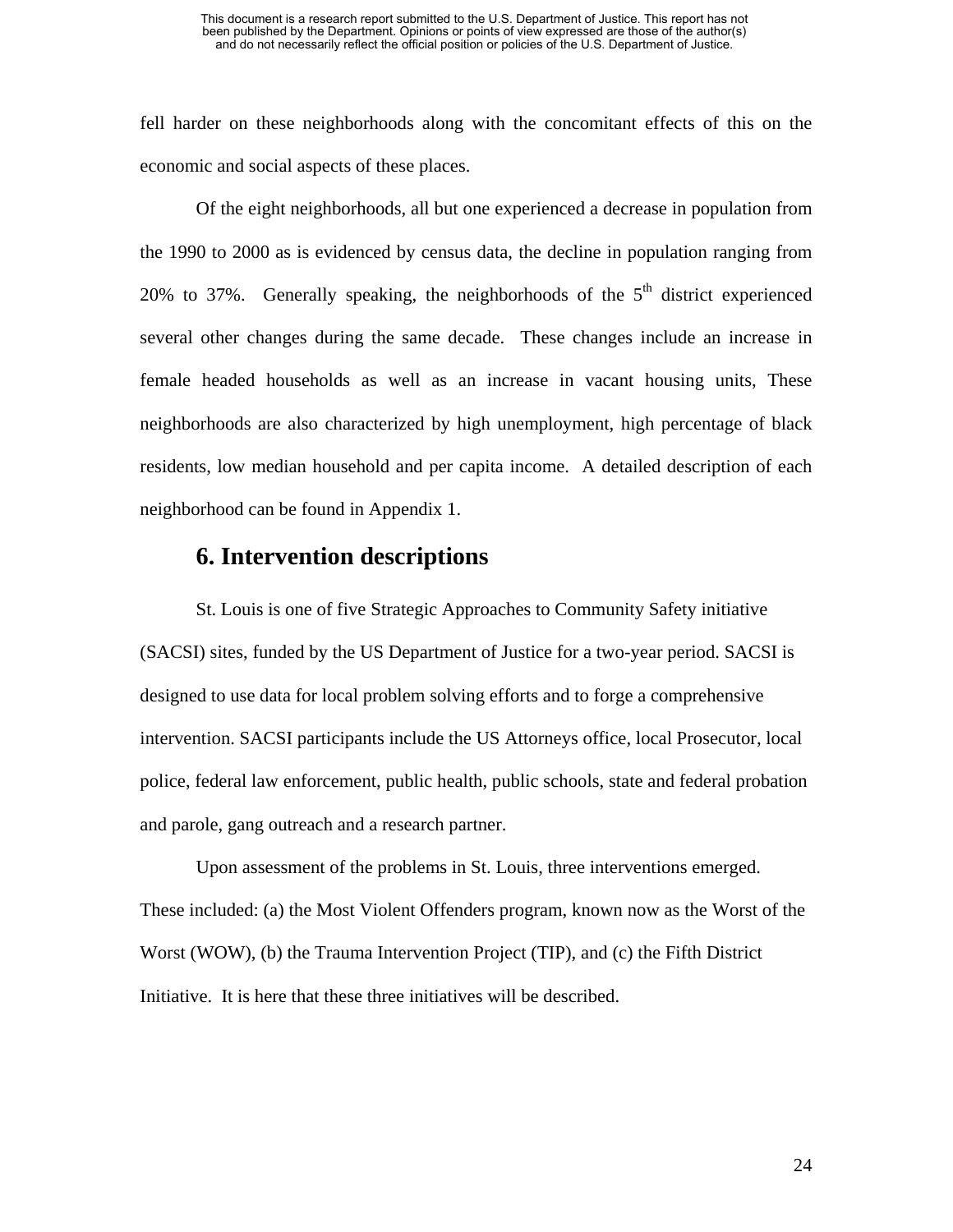### a. MVOP/WOW

The Most Violent Offender Program (MVOP, renamed Worst of the Worst, or WOW) emerged from review two separate sources. First a review of arrest and assault data produced the observation from a graduate student that the same names appeared over and over again in the police reports. This process occurred during the coding of assault and homicide cases, where a name would appear as a witness in one case, move to a suspect in another, and finally show up as a victim in another. While the order of appearance varied (i.e., some individuals made an initial appearance as a victim or suspect rather than as a witness), the incidence of occurrence within case files was quite remarkable. This led the research team to examine more closely the incidence of involvement in violence. One of the research tasks that were undertaken was to examine all assaults for a single quarter to determine the extent to which this observation was borne out in the data.

The second source for the emergence of the MVOP program was serendipitous. The Rochester SACSI site had employed a program known as NOSE, "Notification of Special Enforcement" (See Appendix 2). NOSE identified high risk-criminally involved individuals in Rochester who authorities believed were at risk for immediate involvement in violent crime. These individuals were then "tagged" in the Rochester Records Management System, so that officers who made stops of such individuals would become aware of the individuals. This was done as an officer safety issue. The NOSE program became known to the St. Louis SACSI staff through one of the cluster meetings held among SACSI cities. This dissemination mechanism underscores the salience of cluster meetings and other such conferences among similarly involved program groups and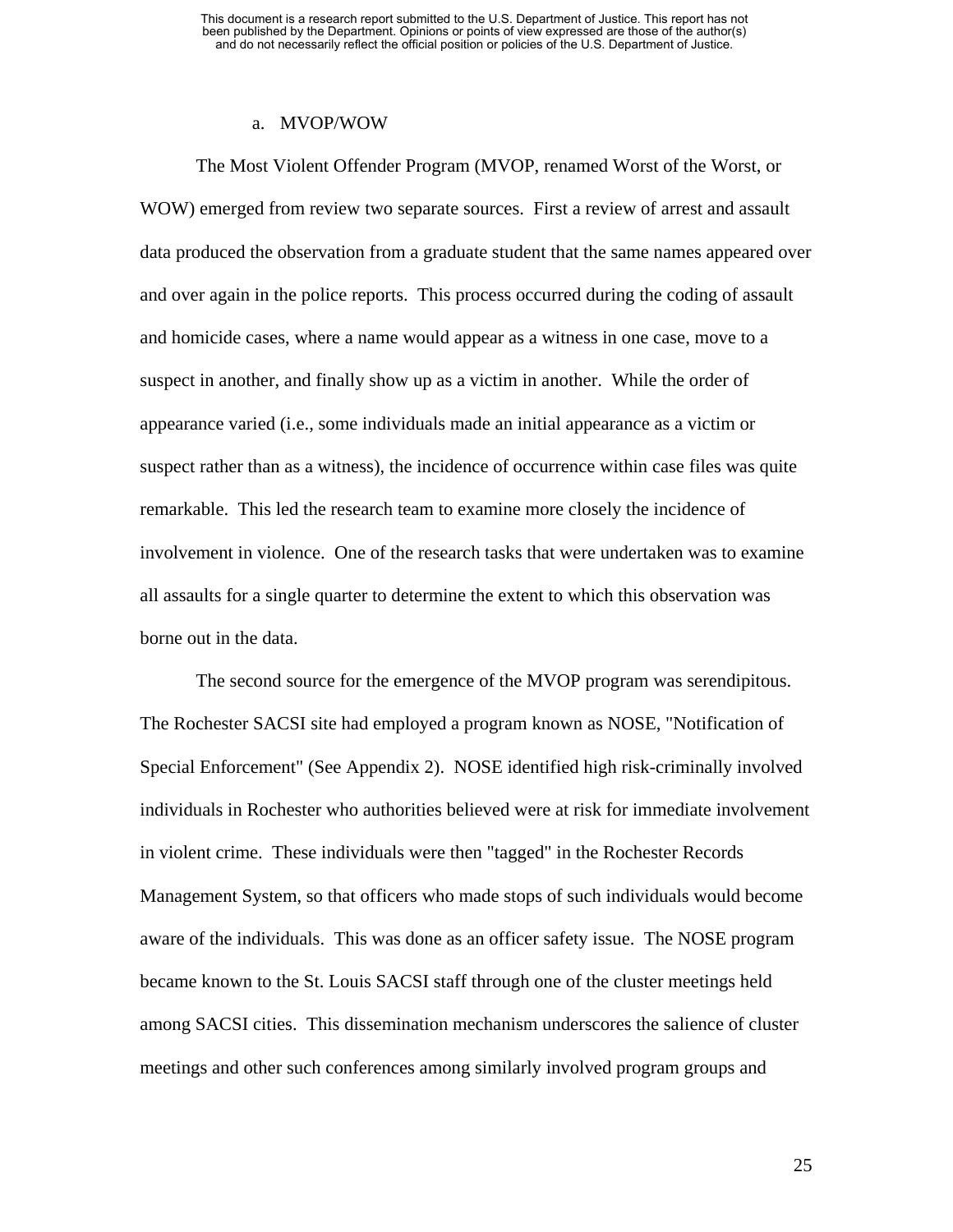#### This document is a research report submitted to the U.S. Department of Justice. This report has not been published by the Department. Opinions or points of view expressed are those of the author(s) and do not necessarily reflect the official position or policies of the U.S. Department of Justice.

cities. Without these meetings, information about the Rochester NOSE and the Indianapolis VIPR list would not have been available to the St. Louis SACSI group. (The MVOP cross-city criteria are listed in Appendix 3.) On a parallel track, the Commander of the Crimes against Persons Division in the St. Louis Police department had received communication from his counterpart in Kansas City, Missouri. This communication identified the specific guidelines that were used by the Kansas City police department in implementing such a program. These guidelines were made available at a meeting of "steering committee" members, an ASUA, the LECC, a prosecutor, the Commander of the Crimes Against Persons Division, and the research team. [2](#page-37-0)

The discussions that followed this initial meeting centered on identifying a common ground among these various methods of determining those most deserving of being on such a list. That was probably a mistake. The common ground for identifying the "most violent offenders" is largely an empirical decision, not a voting procedure. There are other considerations as well. One of the other second-round SACSI sites, Detroit, declined to utilize such a process owing to concerns regarding racial profiling and stereotyping. Ultimately, the St. Louis SACSI effort chose to modify the Rochester and Kansas City approaches, emphasizing the role of individuals who were targeted for arrest in shootings or homicides, but whose warrants were "taken under advisement". (The initial set of criteria, the St. Louis Most Violent Offender Program is presented in Appendix 4). This group was elevated for consideration as a consequence of the concern for immediate involvement in violence because of its history. Because warrants were

 $\overline{a}$ 

<span id="page-37-0"></span><sup>&</sup>lt;sup>2</sup> See Appendices 6, 7, 8, and 9 for an enumeration of the different criteria considered, as well as the sources of those criteria, as well as the eventual WOW -- worst of the worst -- criteria.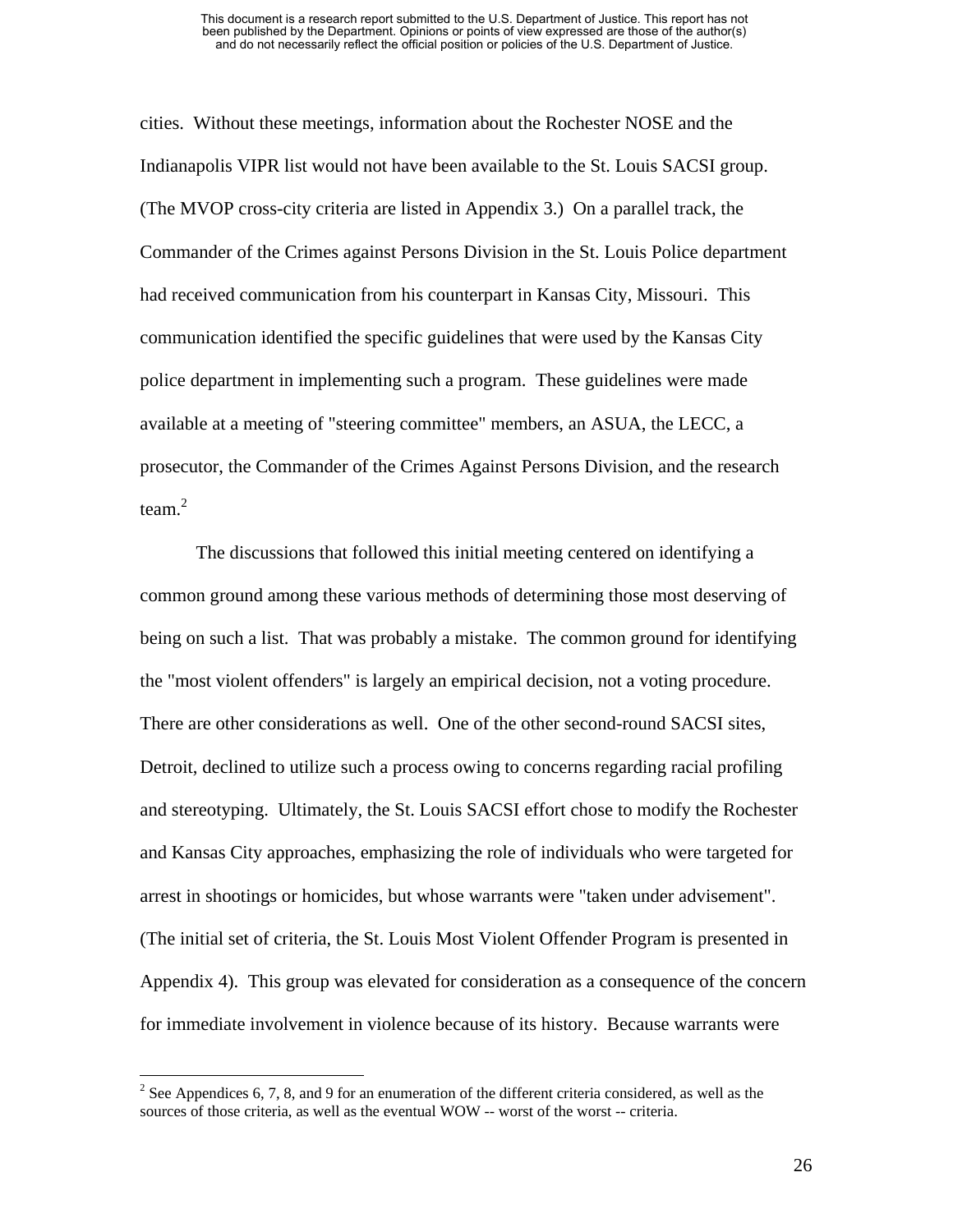sought, these individuals were thought to be of considerable interest. The fact that their warrants were refused was an indication of a variety of factors. One factor would likely be the case that individuals would not come forward to testify in the case. Another likely factor would be the case that many such cases would be difficult to solve owing to the relationship between victims and offenders. As a consequence, these cases were identified for further consideration because they involved individuals likely to be at risk for further victimization and perpetration. This set of criteria was further modified and the name changed to the WOW (Appendix 5). An email platform was developed to keep participants in WOW (police, prosecutors, federal probation) abreast of developments (see Appendix 6). Email was also used to notify participants of successful WOW prosecutions (see Appendix 7).

The first list of roughly ten names was identified in December 2001 and was based largely on nominations from the Districts to the Captain of the Crimes against persons unit. Three of these individuals were in custody within three months, and federal proceedings began against one shortly thereafter. This trial results in a conviction and lengthy federal prison time. It was noteworthy for an assault against the AUSA who tried the case (the Project Safe Neighborhoods coordinator) during sentencing.

b. Trauma Intervention Program

The most intriguing and ambitious of the efforts to emerge from SACSI was the Trauma Intervention Program, which came to be known as TIP. TIP emerged as a partnership between the Director of the Trauma Department at Barnes-Jewish Hospital, one of the two level I trauma centers in the city as a consequence of the involvement of the Director of the Trauma Department and the Vice Chancellor of the Washington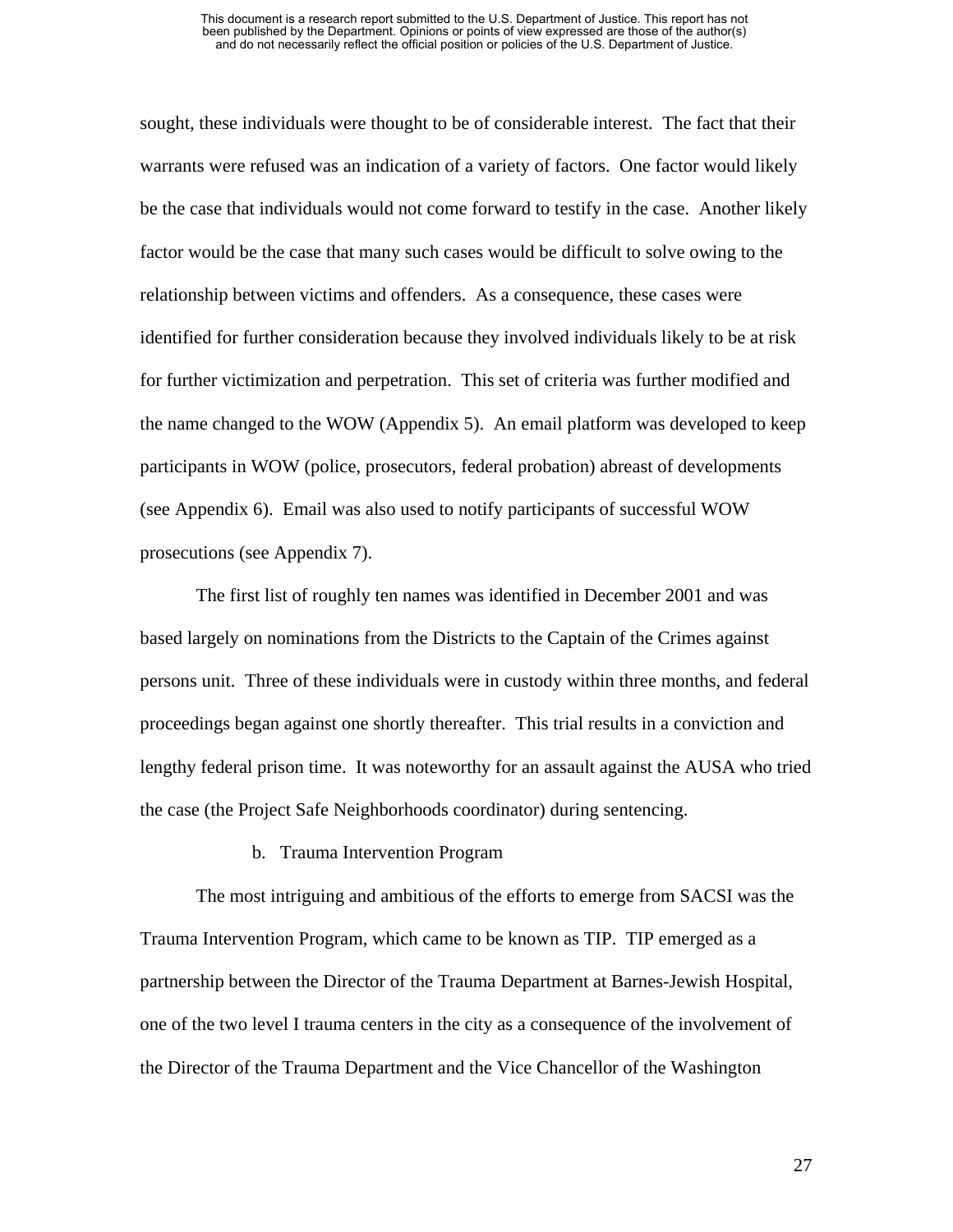University Medical School. The Vice Chancellor became interested in law enforcement through his role as a transplant surgeon, completed the police academy and was named to the position of police surgeon. He urged his colleague from the Trauma department to become involved in violence prevention efforts in the city. The SACSI core team (the research partner and the LECC) also reached out to the Level I trauma centers owing to the involvement of these centers past violence prevention efforts (Rosenfeld and Decker, 1993) and data analysis that demonstrated the large number of gunshot wound victims that ended up in a Level I trauma center (Decker and Van Winkle, 1996).

The first step in this process was to engage in process mapping of gunshot wound victims to document the steps that they proceeded through from being shot to being released. These interviews were conducted with trauma personnel at both Level I Trauma centers. The steps of the interviews (found in Figure 1.), the results of these interviews, and the questions that were raised during the interviews are enumerated below.

#### Process Mapping Interviews

Potential cases move through a series of steps as they sustain an intentional injury, arrive at a Trauma Center, are treated, and released. As with any hospital patient, there are concerns of staff safety, consent, confidentiality, and ease of procedure. Specific to the TIP program, there is a need to accurately and adequately reflect hospital practice and procedures in order to insure that this program will find a receptive audience and be effective. In addition to the issue of cooperation from the hospital staff, this program also faces issues of further data needs, initiation of the process, and discretion in initiating referrals.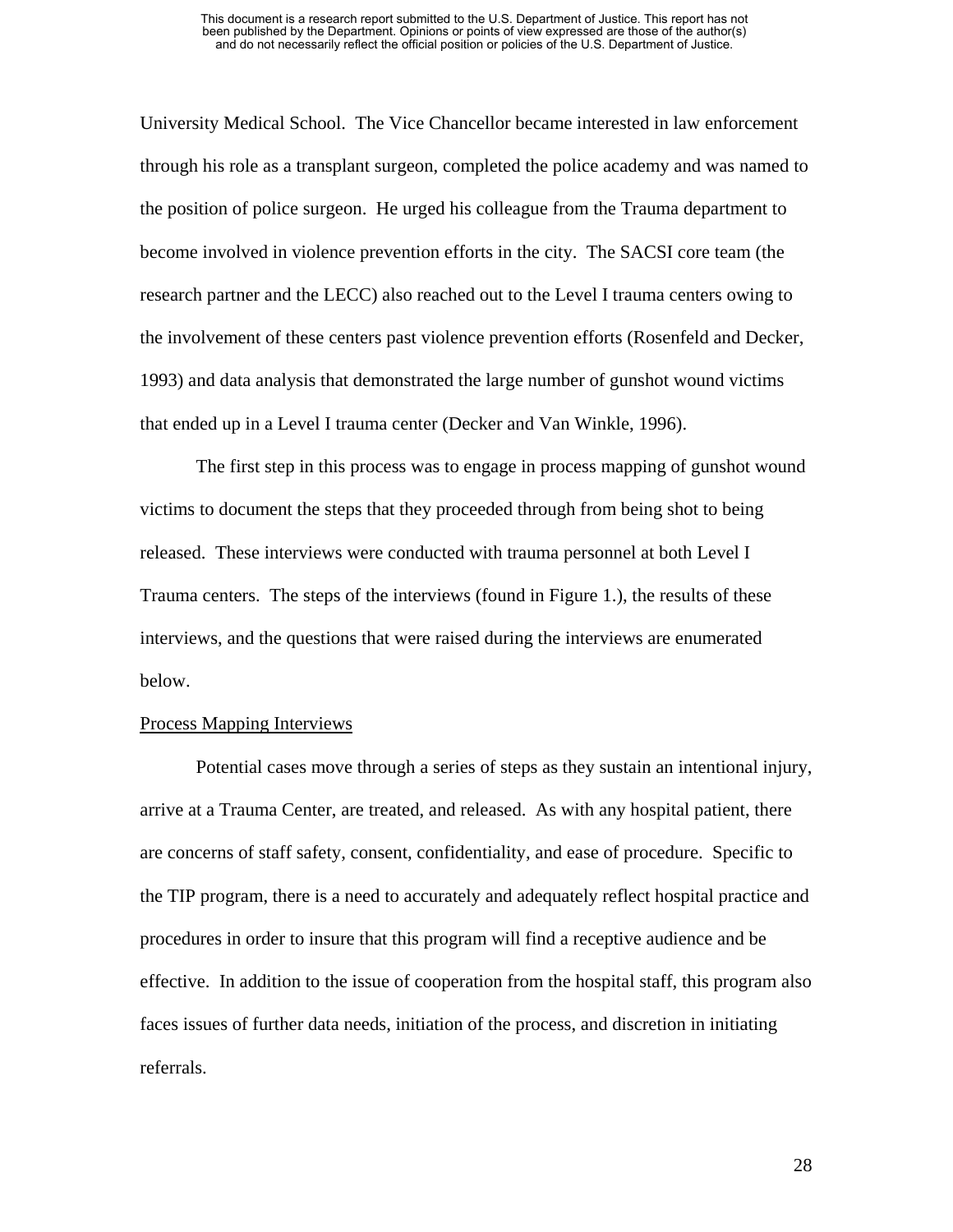



These interviews and process map led to further discussion and development of an intervention plan. One of the first steps in preventing violence, according to a public health approach, is to identify and understand the factors that place young people at risk for violent victimization and perpetration. Previous research shows that there are a number of individual and social factors that increase the probability of violence during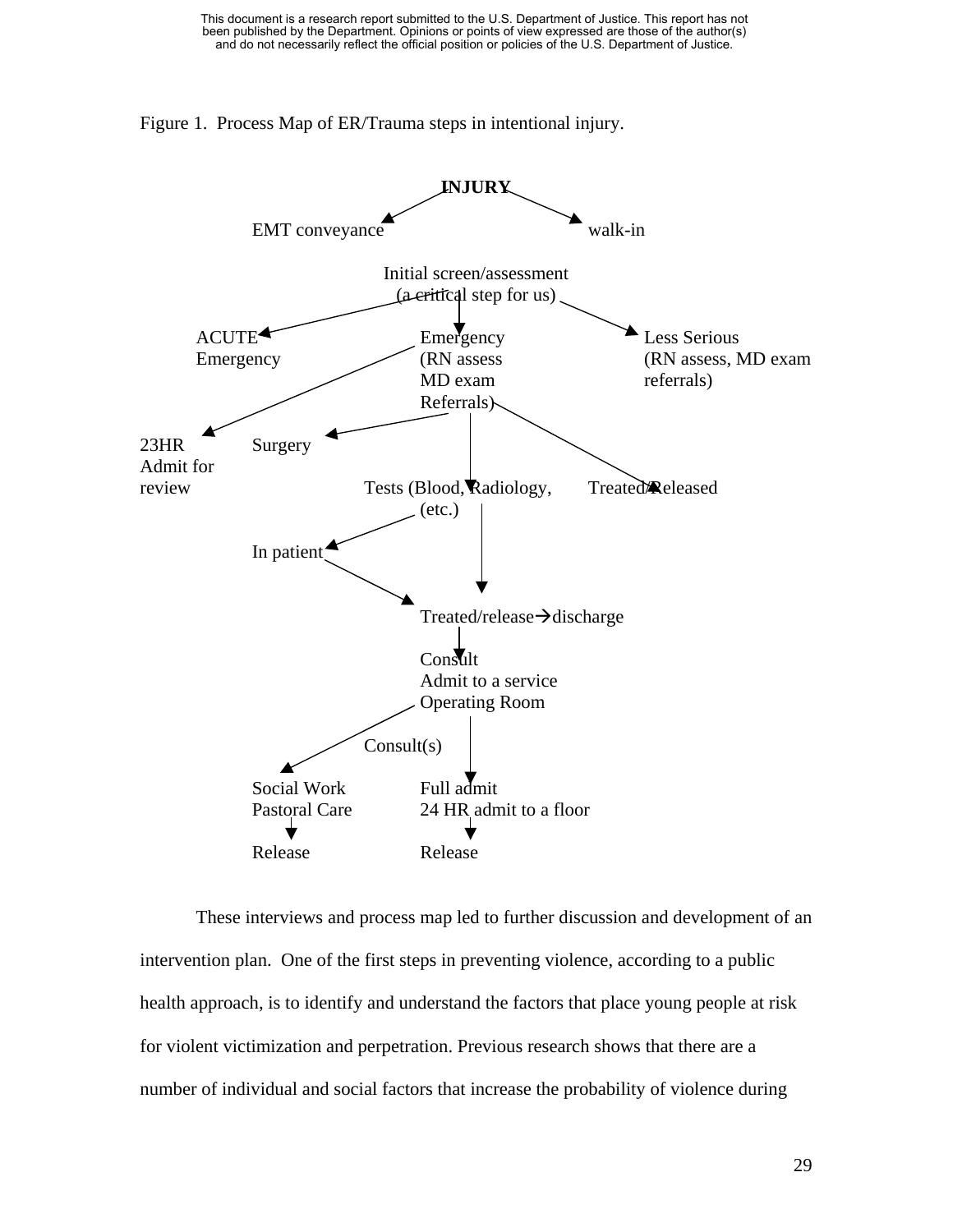adolescence and young adulthood. It is important to note that these factors are consistent

with both the public health and criminological data - this adds further credibility to the

comprehensive approach. These factors, clustered in four areas, include:

| {PRIVATE}INDIVIDU                                                                    | <b>FAMILY</b>                                                                                                                                                                          | PEER/SCHOOL                                                                        | <b>NEIGHBORHOOD</b>                                                                             |
|--------------------------------------------------------------------------------------|----------------------------------------------------------------------------------------------------------------------------------------------------------------------------------------|------------------------------------------------------------------------------------|-------------------------------------------------------------------------------------------------|
| AL<br>History of early<br>$\bullet$<br>aggression<br>Beliefs supportive<br>$\bullet$ | poor monitoring or $\bullet$<br>$\bullet$<br>supervision of<br>children                                                                                                                | associate with peers •<br>engaged in high-<br>risk or problem                      | poverty and<br>diminished<br>economic                                                           |
| of violence<br>Social cognitive<br>$\bullet$<br>deficits                             | exposure to<br>$\bullet$<br>violence<br>$\bullet$<br>parental<br>$\bullet$<br>drug/alcohol abuse $\bullet$<br>poor emotional<br>$\bullet$<br>attachment to<br>parents or<br>caregivers | behavior<br>low commitment to $\bullet$<br>school<br>academic failure<br>$\bullet$ | opportunity<br>high levels of<br>transiency and<br>family disruption<br>exposure to<br>violence |

### *Health & Law Enforcement Interactions:*

Because a large majority of the victims of trauma - especially victims of gunshot wounds - pass through the Emergency Departments of the St. Louis Trauma Centers, these centers become especially important as potential intervention sites for crime and injury prevention initiatives. In a sense, Emergency Departments can become a catchment area for perpetrators of violence and retaliation victims. By state law, the Trauma Centers are required to immediately report to the local police agency whenever a victim of GSW violence is currently being treated at their facility. Unfortunately, the compliance with this reporting requirement and the documented success for follow-up police activity related to the reporting is unknown at this time. In order to facilitate an improvement to this process in the future, some background information regarding the interactions between healthcare centers and the law enforcement agencies is important to review.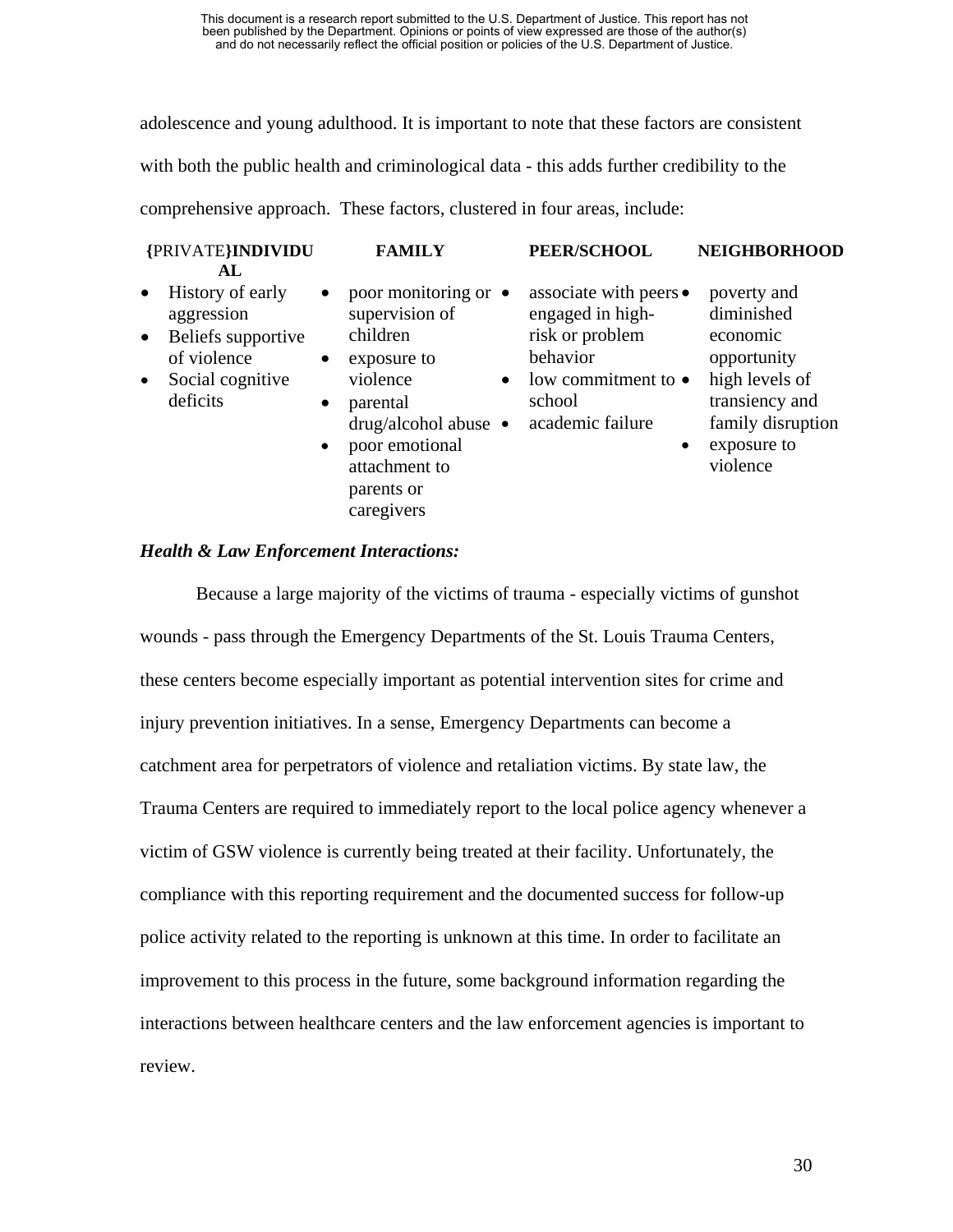In a report originating in Great Britain, for 11 industrialized countries that took part in a 1996 international victimization survey the median reporting rate of violent offences was 39%, ranging from 18% to 51% (Mayhew and Van Dijk, 1996). In the UK only about 25% to 50% of offenses that lead to treatment in emergency departments appear in police records (Shepherd et al., 1989; Clarkson et al., 1994), a proportion consistent with the findings of biennial British crime surveys, which allow comparison of householders' accounts of crime with police records. One study in the US found that the police documented only 54% of assaults treated in an emergency department (Houry et al., 1999). Systematic comparisons of emergency department and police data have not yet been done in the US, but rates ofinjury inflicted by intimates were found to be four times higher than rates reported to the police, according to the national crime victimization survey (Rand and Strom, 1997). Importantly, comparisons have shown that even offences in which very serious injury is sustained may not be recorded. One study found that police recording could not be predicted on the basis of injury severity scores (Shepherd, 1997). Combined police and emergency department data have, however, been used to develop a comprehensive system for tracking weapon-related injuries in Massachusetts (Barber et al., 1998). This type of initiative has not been previously attempted in St. Louis.

There were a number of reasons for the focus of the TIP program. First, injury data provides a measure of serious violence that is independent of police measures**{**PRIVATE "TYPE=PICT;ALT=---"**}**, which are often inaccurate or incomplete. Second, recording injuries treated in emergency departments has the potential for largely complete coverage of serious community violence. Third, such recording provides local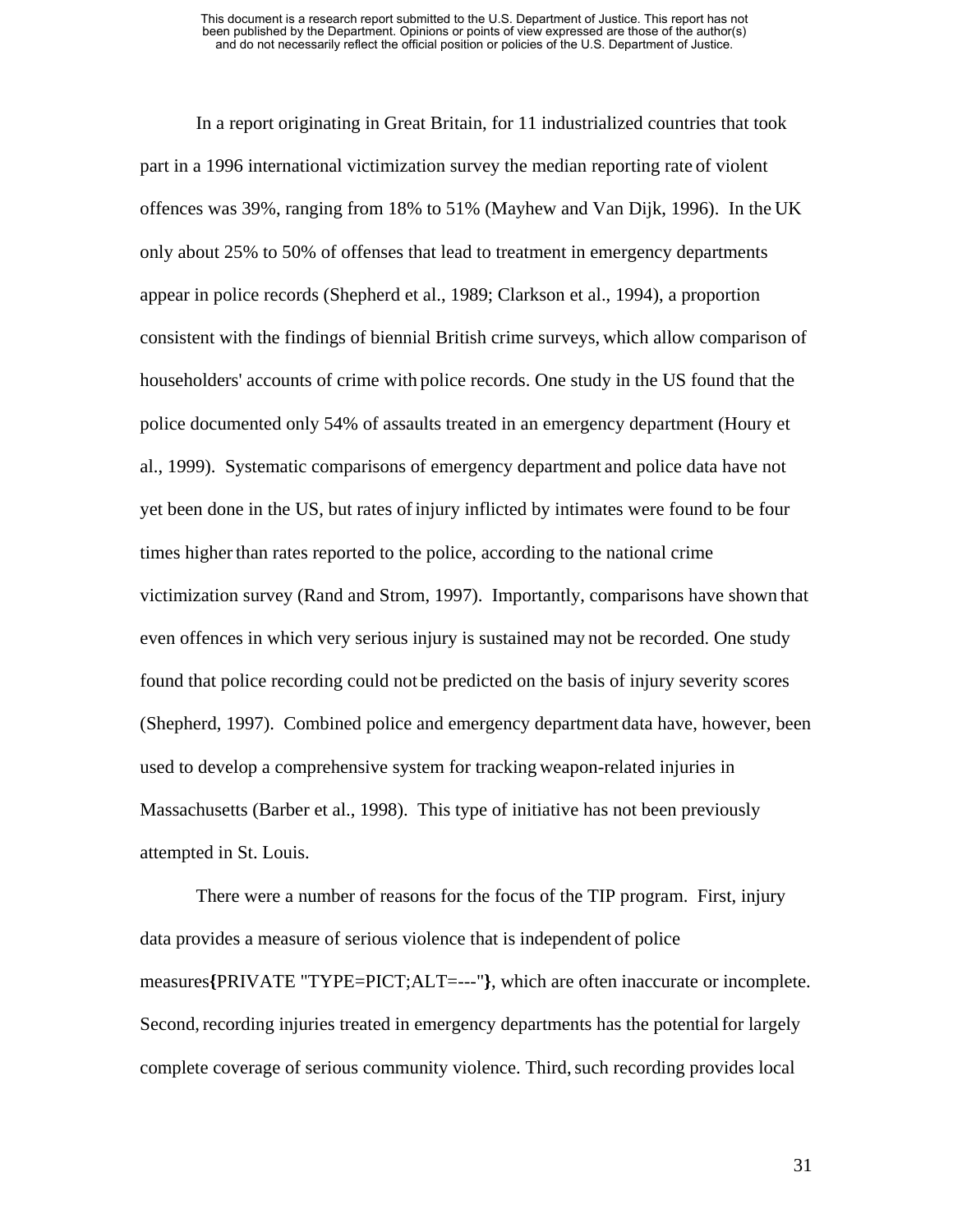information of importance to the police – such as **{**PRIVATE "TYPE=PICT;ALT=---"**}** location, time, weapon, type of incident, and relationship with attacker **{**PRIVATE "TYPE=PICT;ALT=---"**}**that will help them respond. Fourth, injury data would provide a new performance indicator of policing at police force level. Fifth, injury data can include outcome information on the injured victim, which is currently lacking in police reports. Finally, injury data may provide a set of measures that are compatible with other data sources**{**PRIVATE "TYPE=PICT;ALT=---"**}**.

What does this mean? These points emphasize that health care centers are often the only public service that knows about many violent offenses. These aspects also confirm that the routine recording of core patient data is critical, usually by the emergency department reception staff when the victim first arrives, and that a transfer of aggregate data to the police is essential to promote crime prevention efforts.

### The TIP Proposal

Crime, crime prevention programs, acute injury management and ongoing injury prevention programs are all individually complex initiatives that usually involve a multitude of individuals and become even more complex when multiple departments or institutions become simultaneously involved. Concurrently, there are several programs within the City of St. Louis with vested interests in trying to reduce the rate of violent crime and injury in the community. Many of these programs have been active for several years and have enjoyed relative successes in their own fashion. Delineating this new program's objectives and optimizing communication between the various interested entities are critical factors for the success of any program. Some of the necessary actions include the following: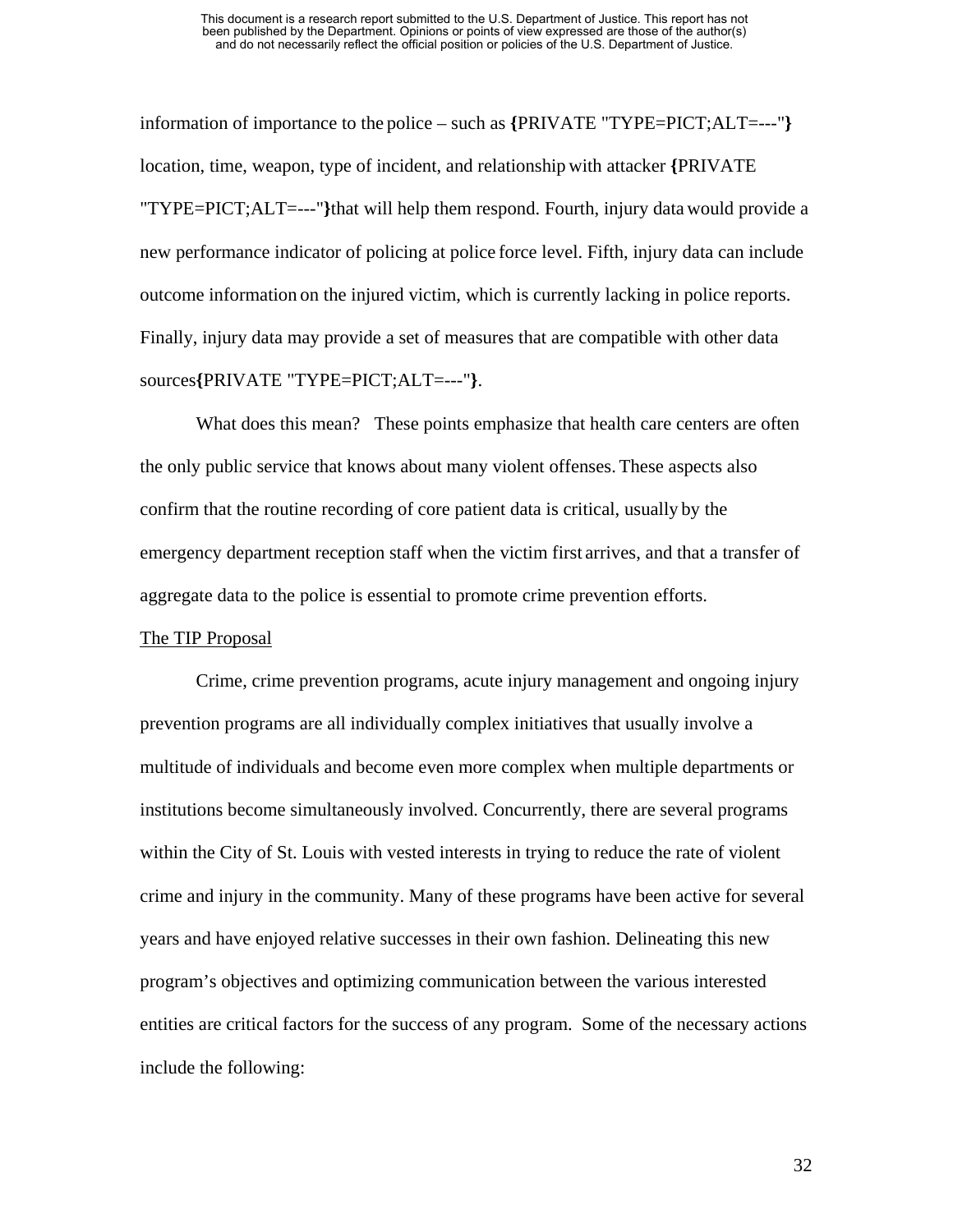- An inventory of the existing programs and their objectives for the City of St. Louis
- A review of the overlaps in the various program goals and initiatives
- Delineation of the deficiencies for providing a full spectrum of services for violent crime and injury prevention from the various programs
- Development of revised communication strategies between the healthcare institutions and the law enforcement agencies to more rapidly initiate the process of intervention and enforcement
- Development of revised communication strategies for further improving the flow of information between the other ancillary agencies involved with crime and injury prevention
- Integration of TIP's initiatives with other long-term strategies in St. Louis for improved education, recreation and employment opportunities

There are several important levels of counseling that are part of the TIP initiative. Below is a description of the individuals involved as well as the strategies for counseling and intervention.

# *Patient and Family Counseling for Lethal and Non-Lethal Victims of Violent Crime Injury*

The patient who initially survives a violent crime with a non-lethal injury and is transported to a medical center for care usually experiences a period of time where they are very unsure about their potential for survival or death (mortality). They are truly scared and all pretenses concerning their social status or social position disappear. During this period, there is a prime opportunity to have the victim undergo a rapid debriefing and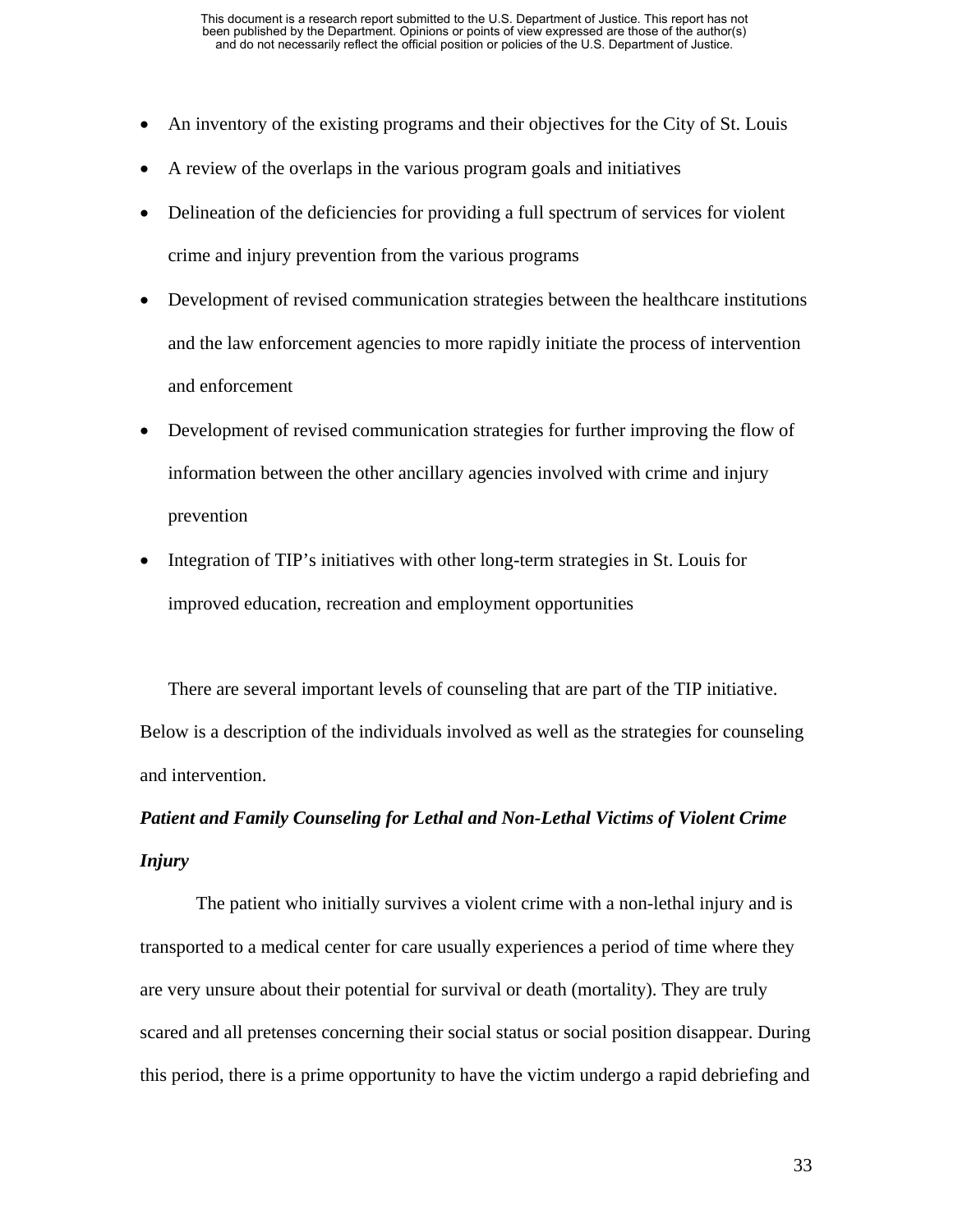to initiate counseling on the ramifications for being involved with violent crime activities – especially the propensity for retaliatory actions. Even if the victim needs to go emergently to the operating room for injury management, once awake from the anesthesia, there is still usually a variable period of time when the victim is likely more receptive for counseling and debriefing. Once this initial counseling has been initiated, the victim, with their pertinent family members, can be counseled and enrolled into an aggressive follow-up program that focuses upon the events surrounding the incident, as well as on who were the various individuals or groups involved in the incident.

This early intervention strategy allows the healthcare team to begin proactively managing the post-traumatic stress disorders that are pervasive in these individuals. If the opportune time for initiating a debriefing is missed, many of the individuals involved in these incidents will internally rationalize the events and, in many instances, will begin to aggrandize the episode so that their perceived power and survivability within their community increases. This improperly perceived augmentation in stature is detrimental to crime prevention and that cycle needs to be avoided or curtailed. There clearly needs to be a true multi-disciplinary collaboration with several individuals, agencies and institutions in order to be successful with counseling beyond the short-term. The rights to privacy and the protection of the patients' medical information are critical components to consider in the program.

# *Immediate On-site Counseling and Intervention for Younger Witnesses of Violent Crime Injury*

Younger teenagers and children who witness acts of violence and who are not identified, counseled or followed closely have a high propensity to replicate the behaviors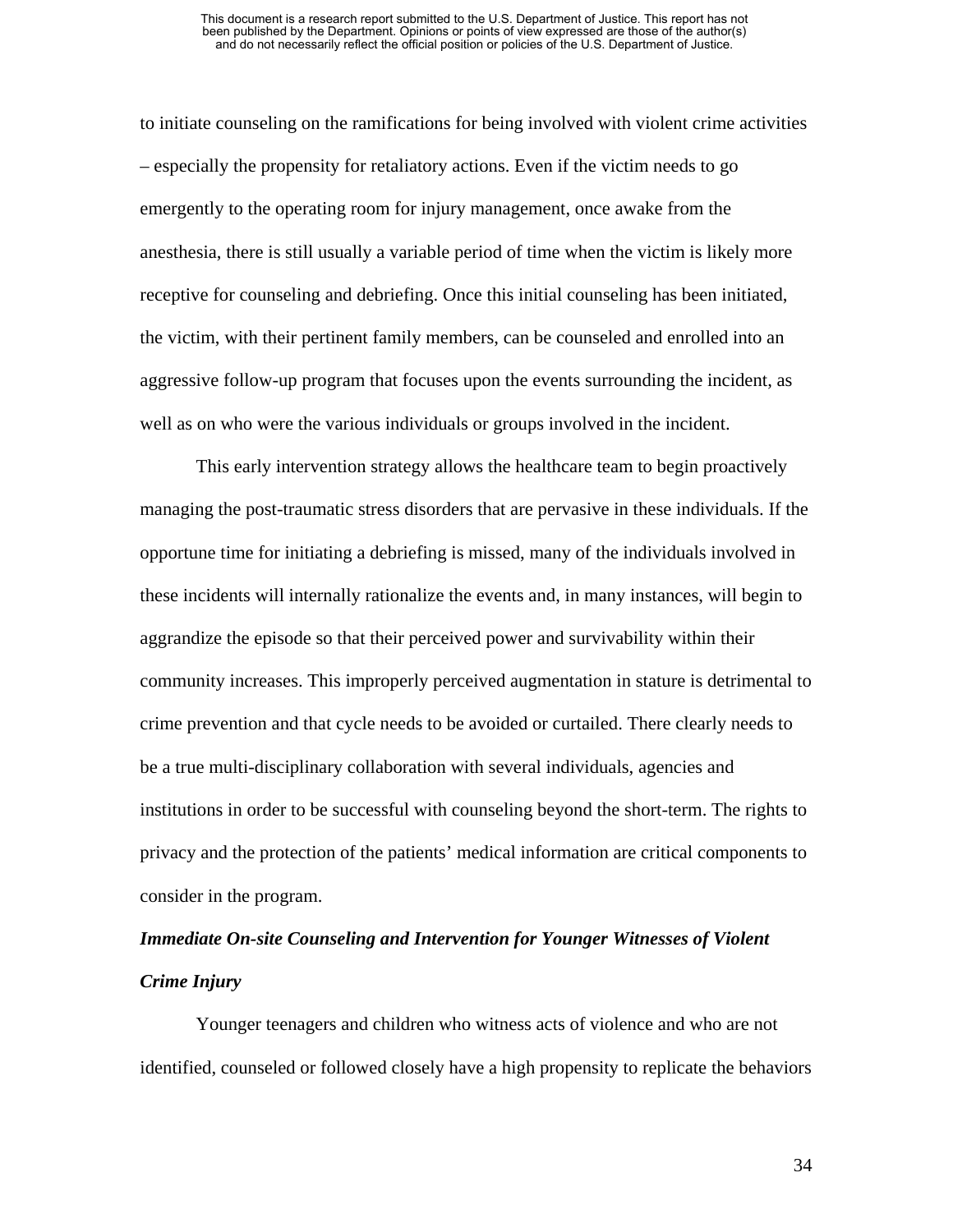that they have witnessed. They begin to identify that violence is an acceptable behavior and that the perceived power it obtains is a preferred measure of success or acceptance within their social contacts. The basic concept for this aspect of the program is that at the same time the law enforcement officers are initially dispatched to the scene of a crime, trained social workers or psychologists are simultaneously dispatched to the crime scene in order identify witnesses of the violent crime who are younger teenagers and children. Once identified, these individuals are counseled, debriefed on the effects of violence and then channeled into a follow-up program so that the longer-term effects of their behaviors can be monitored and/or modified as possible. Close ongoing interactions with these children's families are essential. Another component of this initiative involves specialty training for law enforcement officers to develop the skills for identifying and initially counseling young children who have witnessed violent situations.

#### *Concurrent Affiliated Gang Member Identification, Counseling and Intervention*

Once a victim of violent crime is identified, there needs to be immediate and effective communication with the victim in order to get further identification of their affiliated gang members who may have witnessed or participated in the violent activities. This identification is not only for law enforcement purposes, but also for initiating active counseling and debriefing on the importance for avoiding violent high-risk activities in the future. The message being, this just happened to your friend/peer, it could likely happen to you and may actually be worse. Some of this activity is already active in the St. Louis community and the integration of programs is highly critical for success. Cases and individuals need to be identified rapidly while the resources are available to mobilize aggressive counseling interventions before an acceptance of the consequences of the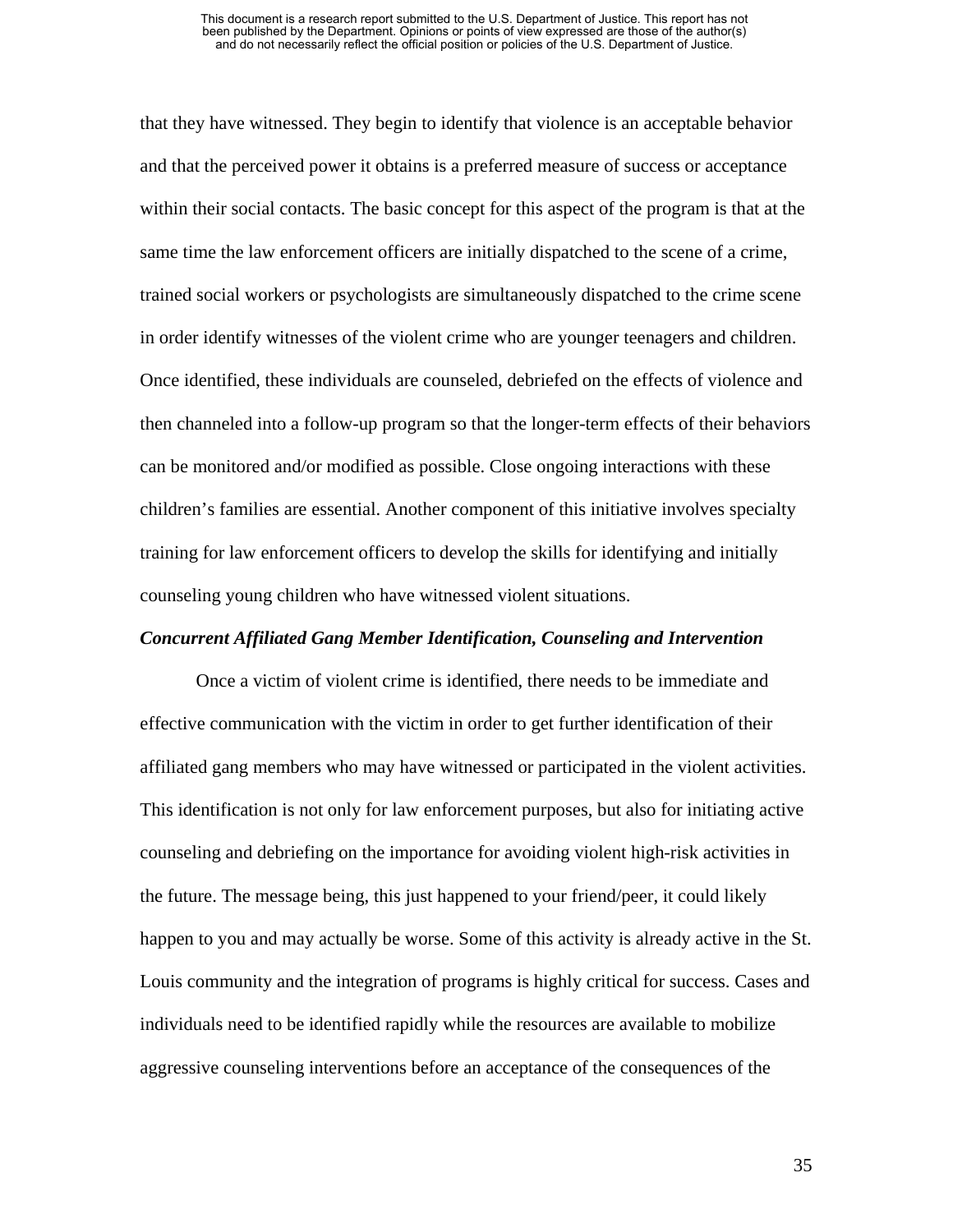violent crime occurs within the gangs, and more importantly, retaliation actions by the gangs can potentially be avoided. This type of intervention can be immediately initiated at the Trauma Centers and then coordinated with the law enforcement and social agencies. An untapped initial resource for this initiative is the crowd of related individuals that customarily collect in the area of the Emergency Departments within a few minutes after the arrival of a victim of violence at Trauma Centers.

## *Deterrence Counseling for Individuals with Juvenile Convictions and Probation Requirements*

The purpose of this initiative is to provide exposure of convicted individuals at the juvenile level, or younger probation cases (< 24 years), to a variety of activities and counseling sessions that graphically shows the negative biological aspects of violent injury. Examples would be to observe autopsies on injury or crime related cases and to expose the individuals to a series of lectures, slide shows and videos that also graphically demonstrate the severity of violent forces on the human body (e.g. – amputations, spinal cord injury, brain injury, etc.). The concept is not to show how much damage could be done if one managed to obtain the correct type of weapon but to achieve the opposite effect so that the individuals perceive the damage that could be done to themselves or their peers if high-risk behavior is perpetuated. This initiative needs cooperation with Medical Examiner's Office and a variety of trained counselors from a medical school or social service system.

The analysis for this aspect of the intervention depended on two sources. The first source of analysis was direct observation. Two members of the core SACSI team observed the Emergency Department on a Saturday evening in July 2001. Saturday was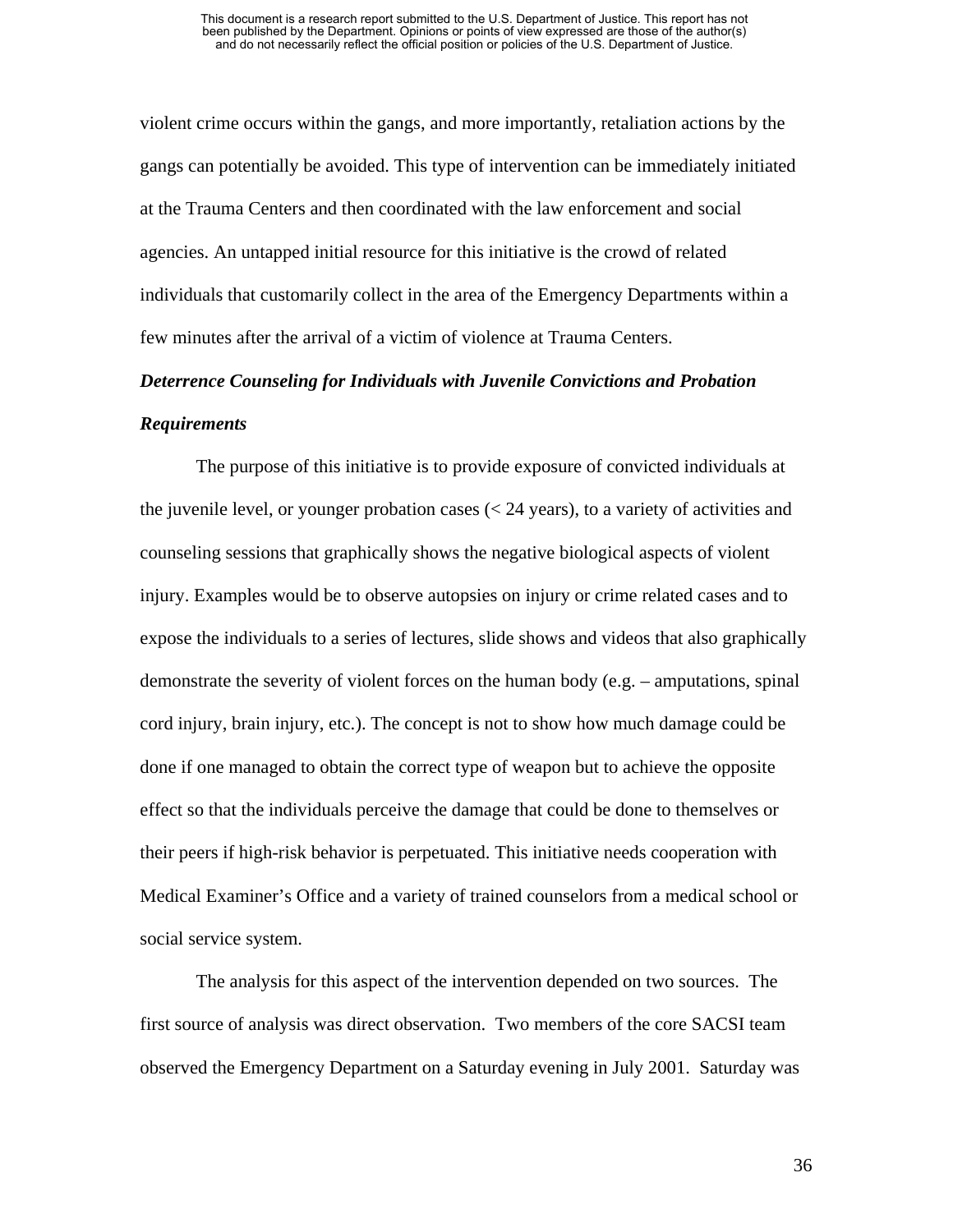selected for the volume of business that passes through the Emergency room on that particular evening. One case involved an individual who had been stabbed in the head with a knife. Since that individual had not been shot, the full patient confidentiality protections for Victims of Violence (VOV) applied.<sup>3</sup> As a consequence they were asked if they wished to have the police notified. They declined the offer, which then meant that the case had to be kept fully confidential. Upon being treated, the individual was processed for release from the ED. They were asked if they wanted to keep the knife that they entered the hospital with since it was technically in their possession when they entered the hospital. The individual immediately responded in the affirmative, and in an ironic twist, left the hospital with both a motive for revenge – being stabbed – and a weapon with which to exact revenge. This incident led to a call for policy change, one that would have to proceed through the legislative process. The US Attorney's office in the Western District of Missouri has contacted legislative groups in the state to initiate this process.

During a break from the activity of the ED, the park across the street from the Hospital emergency room was also observed. This location was the site of considerable activity, including playing loud music, drinking beer and smoking blunts (marijuana packed into cigars). It was evident that many of the individuals milling about in the park were waiting for an associate or friend to be treated and emerge from the Hospital. This led to the expansion of the view of the ED as a site and source for intelligence. In addition, the hospital had changed its policy for visitors of VOV, limiting them to three visitors in the waiting room.

<u>.</u>

<span id="page-48-0"></span><sup>&</sup>lt;sup>3</sup> This preceded the HIPPA regulations.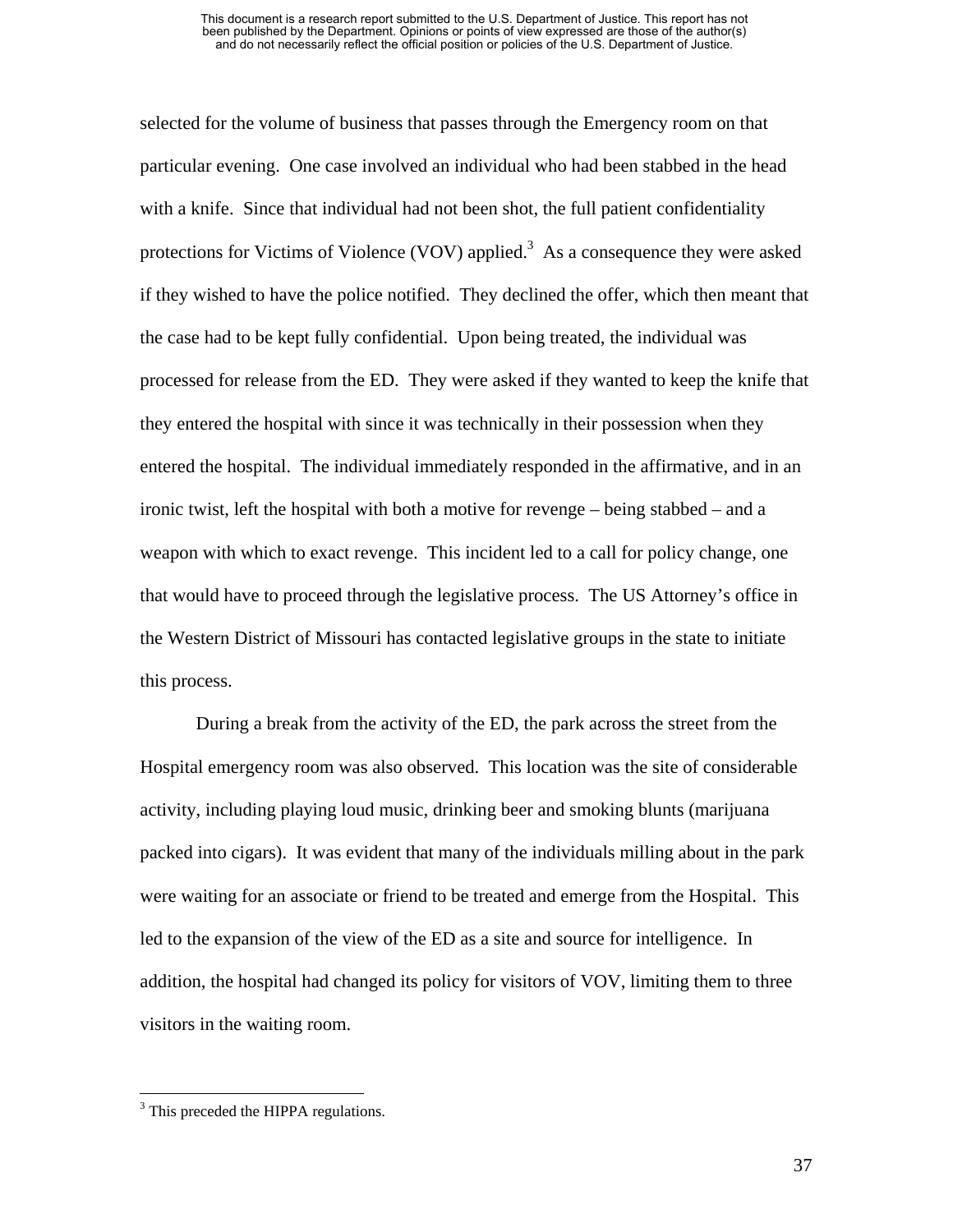Issues were also raised about a procedure for storing and processing bullets retrieved.<sup>[4](#page-49-0)</sup> Missouri state law makes it a class C misdemeanor for a health care professional who fails to report a shooting to law enforcement authorities. The bullet storage process utilized at Grady Memorial in Atlanta was reviewed by the hospital and by law enforcement as a means of standardizing practice and a suitable alternative to past practices. Given the advances in identification of bullets as well as firearms through ballistic tests, these changes also seemed important. Another issue that was reviewed as a consequence of visits to the ED was the process of contacting law enforcement. The hospital employed a process whereby the Computer Aided Dispatch system (911) was called to notify law enforcement of a shooting. This meant that all such calls were routed to the 9<sup>th</sup> Police District. As a consequence, 911 calls for shootings show the hospital address as one of the modal categories for this type of calls in the city. Discussions ensued regarding what the most appropriate routing procedure should be for this information. Since the hospital is located in the  $9<sup>th</sup>$  district all calls to 911 for shooting victims who presented at the Hospital ED were routed to the  $9<sup>th</sup>$  District. One concern that emerged from this was that most of those shootings occurred in other districts, and that the information may be of most use for investigative and problem solving purposes if it was routed to the appropriate district. One line of thought was that the calls should be routed to the district in which the shooting occurred, so that more appropriate investigative personnel could be brought to bear on the case. Ultimately, the procedure was not changed owing to the centralized Crimes Against Persons Unit that responded to the kinds of shootings that typically ended up in the 911 system.

 $\overline{a}$ 

<span id="page-49-0"></span><sup>&</sup>lt;sup>4</sup> Appendix 8 describes the Grady Memorial procedure.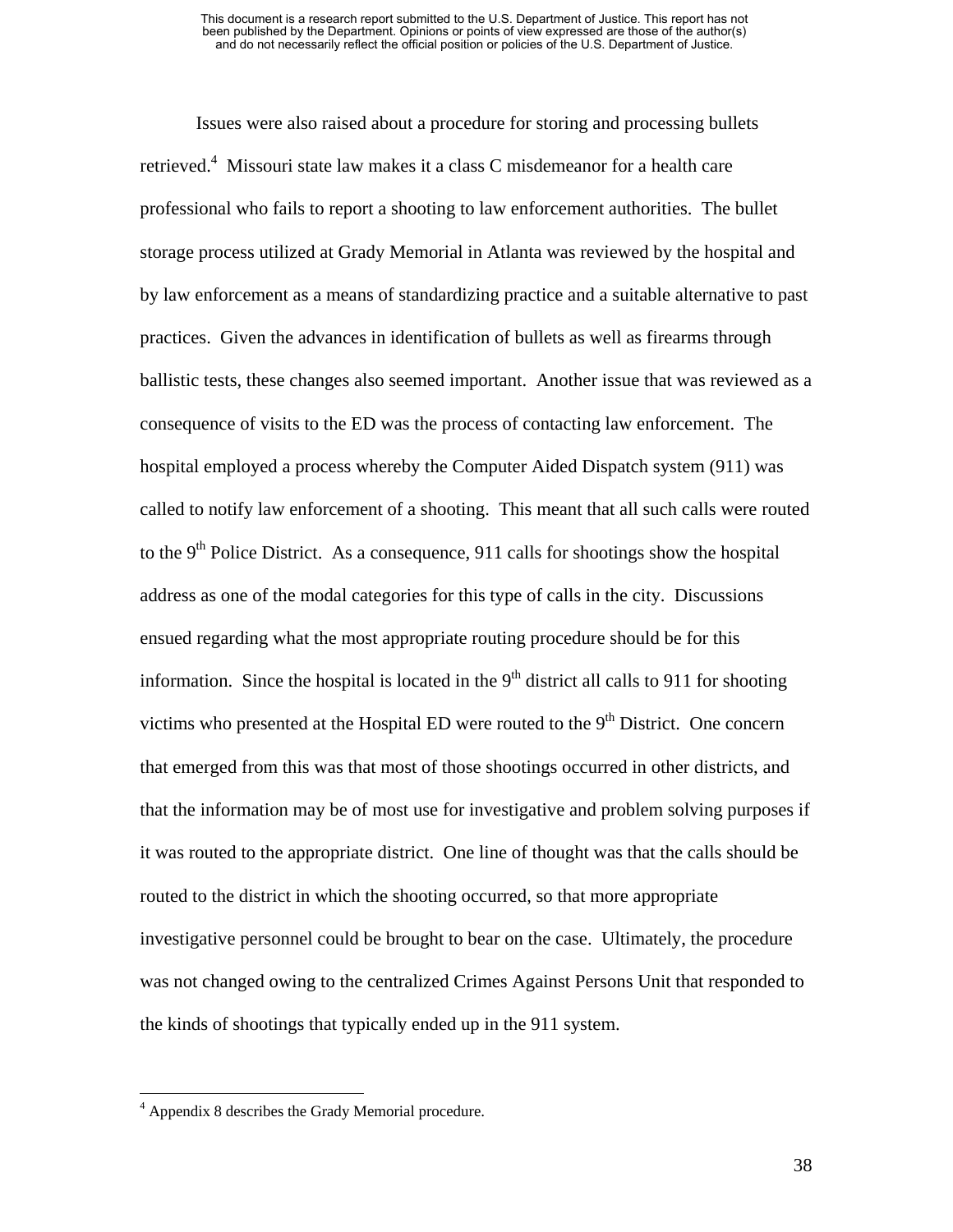However, these discussions raised an additional more important issue. The concern about where cases should be reported led to a more general discussion of the reporting process for gun shot cases that presented in the emergency room. One of the SACSI staff members raised the question of the reporting process for such cases. The first question was who at the ED reported such cases to the 911 system. The Trauma Surgeon indicated that the doctors did not routinely do this task and that it logically fell to the nursing staff. A representative of the nursing staff insisted that security staff rather than nursing staff were responsible for this function. The head of security present at the meeting told us that security staff did not routinely fulfill this task. This led to a more detailed auditing of the system of 911 reporting within the hospital.

There is considerable evidence from the British situation (Shepherd, et al., 1989; Houry, et al., 1999; and Rosman and Knuiman, 1994) as well as some evidence in the US (Kellerman, et al., 1996; Kellerman, 2001) that there is discordance between law enforcement and trauma assault data. That is, many gunshot wound cases that are in hospital records do not appear in police data, suggesting that the volume of gunshot wounds may be underestimated using police data alone. British estimates are that there may be an excess of 20% of gunshot wounds unknown to law enforcement; American estimates, while fewer in number indicate that a figure slightly less than half of that (9%) are recorded in medical records but not law enforcement records.

The data for this task comes from a comparison of one quarter of assault data from the Emergency department to the same quarter of assault data from police records. During the second quarter of 2001 (April-June, 2001) 329 knife and gun assaults were recorded in police data for the city of St. Louis. 115 of these assaults were committed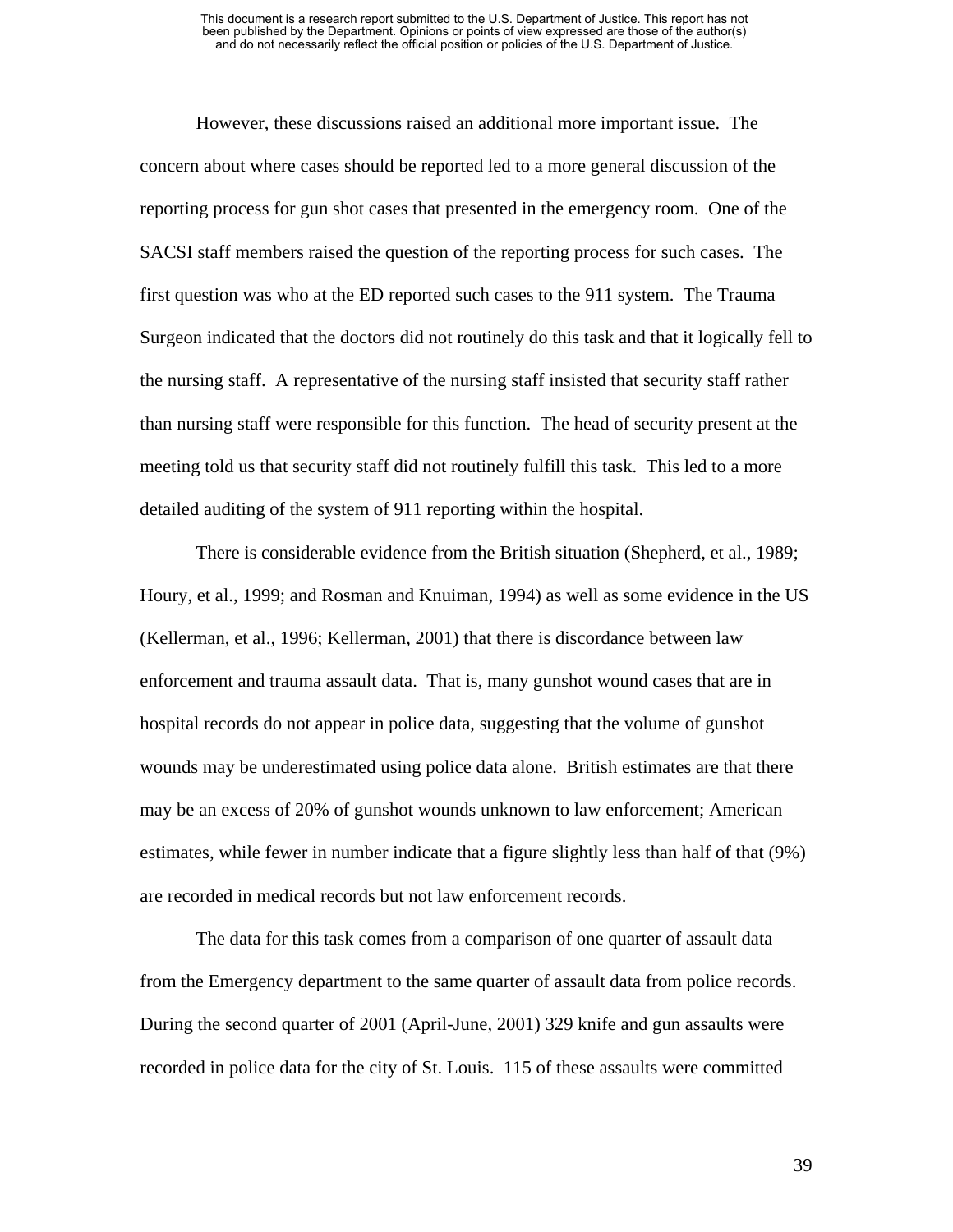#### This document is a research report submitted to the U.S. Department of Justice. This report has not been published by the Department. Opinions or points of view expressed are those of the author(s) and do not necessarily reflect the official position or policies of the U.S. Department of Justice.

with a knife, and 214 of them were gunshot wounds. A total of 74 stabbing and gunshot wound cases that occurred in the city were recorded in the Barnes-Jewish Hospital Emergency Department did not appear in police files. Thirty-one of these cases were knife wounds, and 43 were gunshot wounds. That means that a total of 247 gunshot wounds occurred in the city during this quarter (214+43), and that 17% (43/247) did not appear in police files. Of the forty-three gunshot wound injuries that were not in police files, hospital records showed that in 22 cases the police were not notified, and that in 21 cases the police were notified. What is not clear is the 21 cases where hospital records showed that the police had been notified, yet those assaults do not appear in police records. This apparent mismatch between police and hospital records of shooting victims is particularly important as Barnes-Jewish is the modal hospital for gunshot wound victims in police records.

Concern was also raised about the interaction between law enforcement and medical staff. There was concern about "territory", with the lines of demarcation between where doctors had authority and where law enforcement had authority not particularly clear. Discussions between law enforcement command staff and hospital staff led to a series of productive exchanges regarding training, jurisdictional boundaries, roles and responsibilities.

The culmination of the Trauma Intervention Program was a proposal for external funding to the Centers for Disease Control that would pilot a full-blown TIP that would include cross-training of police and emergency medical personnel, Emergency Room based interventions that would gather intelligence as well as provide social service interventions for victims, their families and associates, and a community outreach effort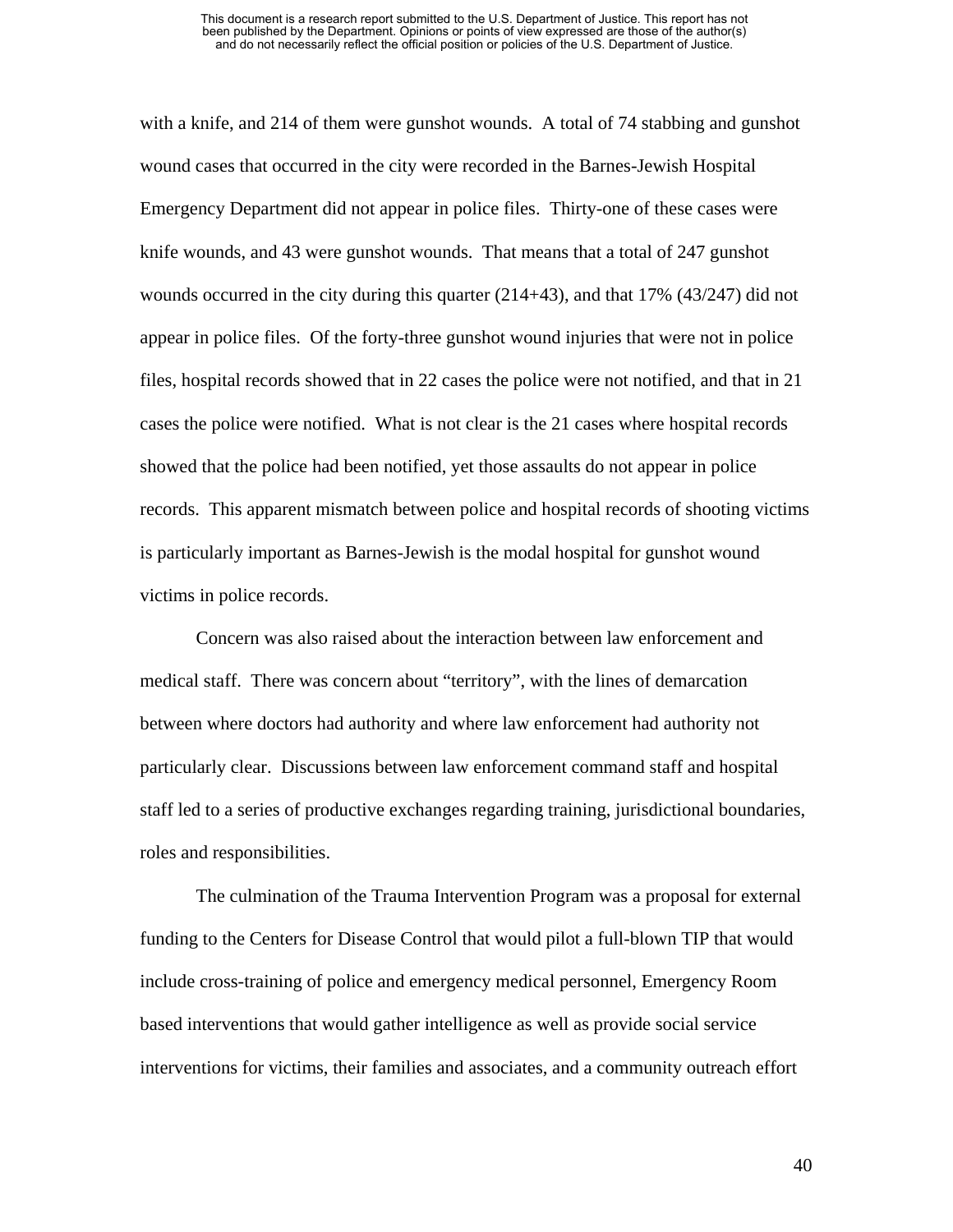that would follow gunshot wound victims back to their neighborhoods to provide followup services for victims, their families and associates. The proposal did not receive funding, and the key medical contact was recruited to a Boston hospital to be their head of the Emergency department. Absent the leadership of the ED medical personnel, the TIP fell apart.

Several lessons can be learned from this experiment, and its failure to become fully institutionalized. This was not the first attempt to implementing such an intervention in the emergency rooms of Level I St. Louis trauma centers (Rosenfeld and Decker, 1993), an attempt that was never institutionalized either. The first lesson is that collaborations that cut across institutional and cultural lines can be very difficult to achieve. The language, leadership and values of each group, though focused on a common problem, can be very difficult to mesh. Second, institutionalizing a new intervention as quickly as possible is the key to its survival. The new leader of the emergency department professed to have only fleeting knowledge of TIP, and a meeting with SACSI staff did little to move the standing of this program ahead significantly. Finally, the value of committed leadership cannot be overstated. When there was a champion for TIP at the hospital with enough rank and power to compel people to act, things happened. When that individual left, the intervention collapsed.

c.  $5<sup>th</sup>$  District Initiative

The lasting outcome of SACSI in St. Louis, at least from a programmatic standpoint, is what has come to be known as the  $5<sup>th</sup>$  District Initiative. This initiative has overcome institutional hurdles and become an institutionalized part of local and federal law enforcement and prosecution in the city.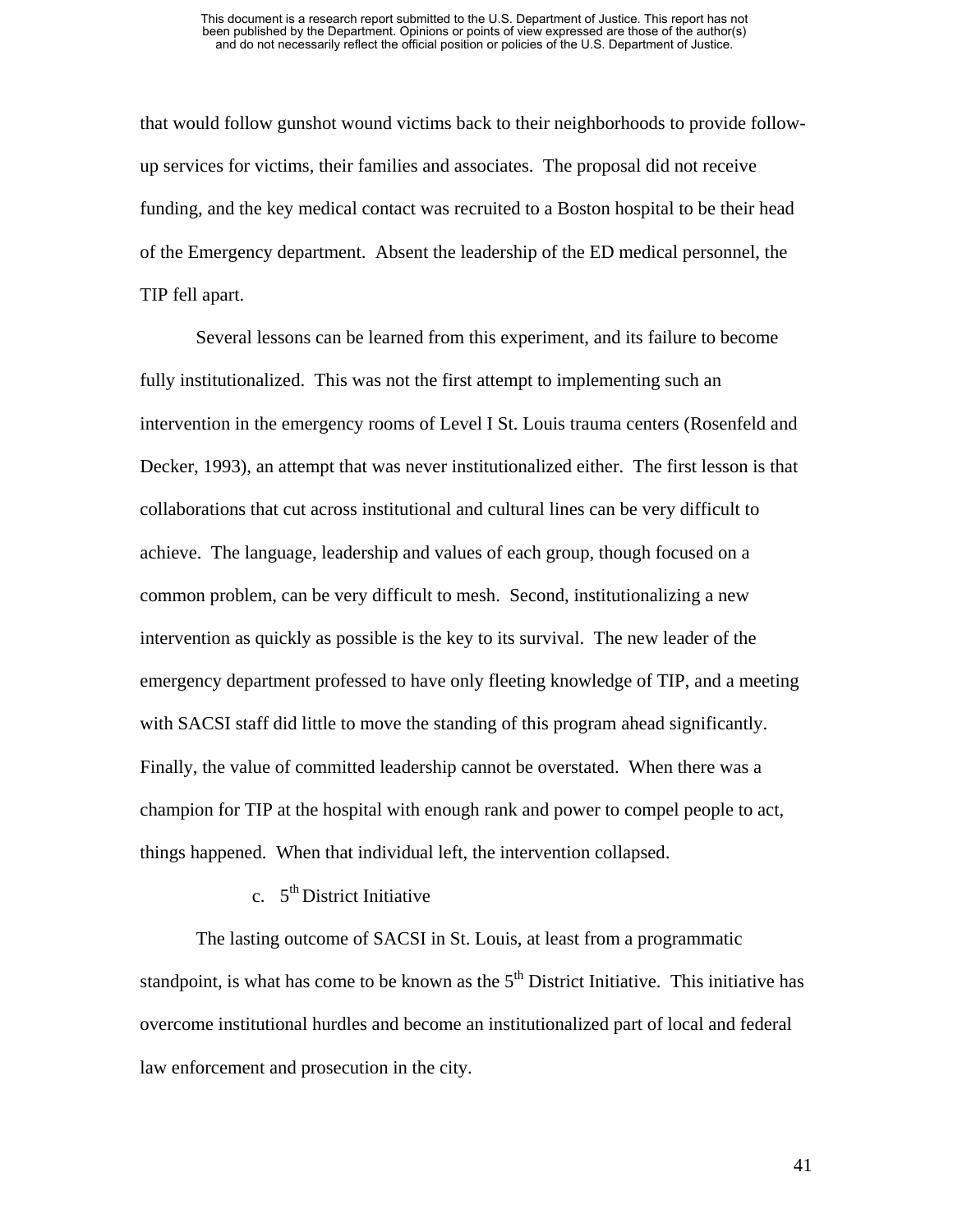<span id="page-53-0"></span>This did not come about overnight, nor did it come about without a significant commitment from leadership. This leadership includes both the Chief of Police as well as the Commander of the Crimes Against Persons Division from within the police department. Data was presented regarding the concentrated nature of homicide within the city of St. Louis. The first presentation was to the large Ceasefire Working Group well in advance of the start of SACSI, back in 1997. Maps displaying the heavy concentration of homicide within a small number of neighborhoods were presented, and left for the various groups in the Working Group to return to their agency with and post if they would like. These data were updated and presented anew to the SACSI Violent Crime Workgroup that met at the FBI building. The presentations took several formats. First, the "nightly" Mobile Reserve activities were mapped and distributed the next day to members of the working group.<sup>[5](#page-53-0)</sup> This allowed a better sense of the location of violence on a more immediate basis. A second format in presenting data to this group was the mapping of homicides, gun recoveries and 911 calls for shootings citywide for the year 2000. A large number of these maps were made and mounted on corkboard, and distributed to partner agencies. The distribution of these maps may have been more important than their presentation at formal meetings. On numerous occasions members of the research team observed agency personnel reviewing a map, discussing recent incidents and their links to "dots" on the maps. The third method of data presentation to the Violent Crime Workgroup was a ranking of the top ten neighborhoods for their rate of violent crimes. These data are presented in tables 3-10, and display a rather consistent pattern. Indeed, of the 79 officially designated neighborhoods in the city of St. Louis, 12

<sup>&</sup>lt;sup>5</sup> Mobile Reserve is a tactical squad that has responsibility for responding to high crime locations or individuals regardless of their location within the city. Thus their activity should, to a large extent, reflect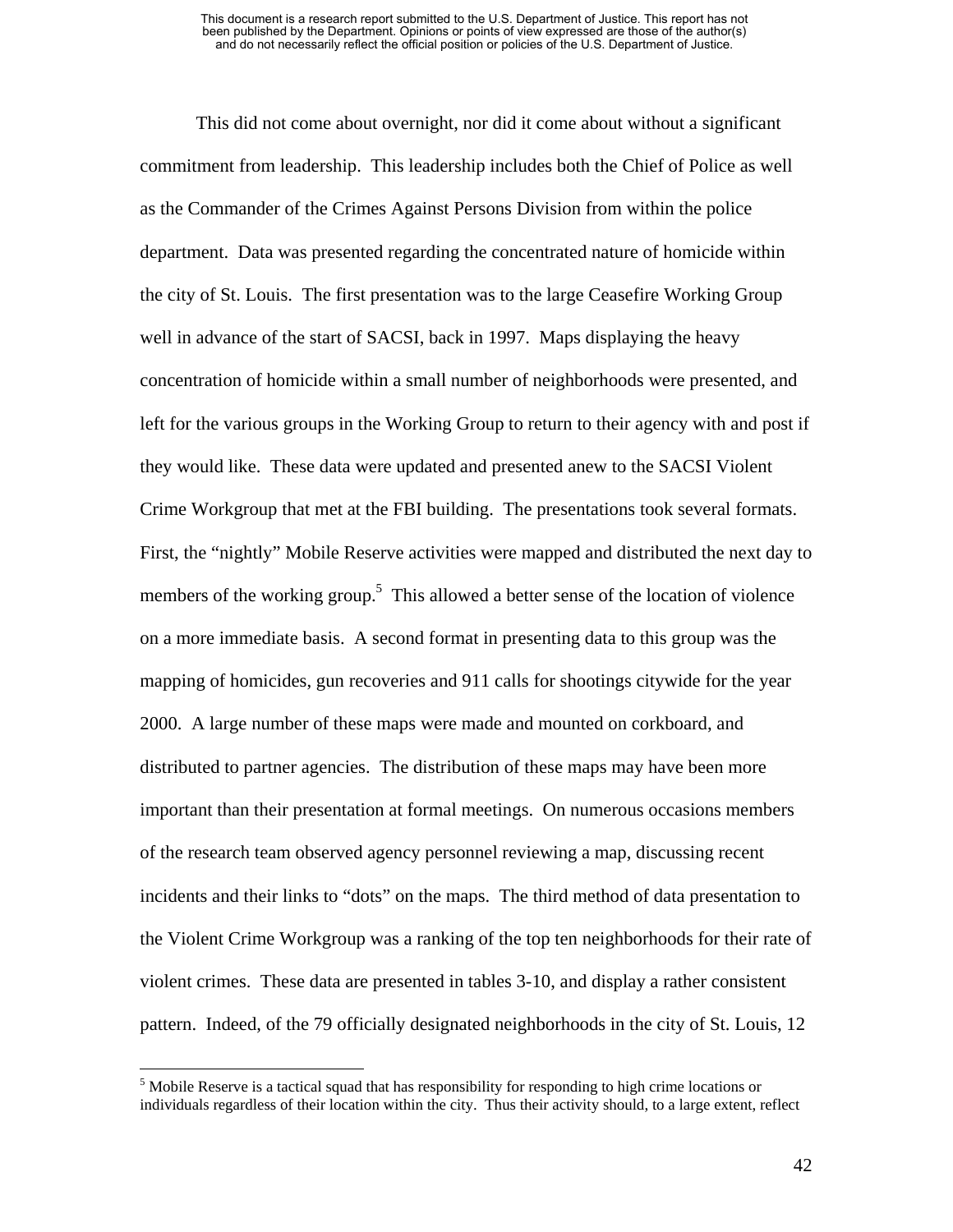are responsible for half of the homicides. These data more effectively grabbed the attention of the group, leading to the conclusion that a geographic focus might be an appropriate tactic to employ.

Since the city is organized into neighborhoods, it made considerable sense to organize an intervention around neighborhood. The neighborhoods are widely recognized by name and their boundaries are historic and generally understood by city residents. However, the police department is organized into nine Districts, and employing a district approach also made sense. Some neighborhoods span two police districts, and interventions are more easily organized around district lines. The  $5<sup>th</sup>$ ,  $6<sup>th</sup>$ , and  $7<sup>th</sup>$  police districts all were appealing candidates because of the large number of high crime neighborhoods contained within each District. In the end, the 5<sup>th</sup> district was selected because of the leadership of the Captain at the District level and the Major that oversees the Area Command that includes the  $5<sup>th</sup>$  District. Each of these individuals have long-standing reputations as problem solvers interested in and attentive to data, but also had reputations of being able to produce change under their command.

The first data analysis task was to examine three months of data of assaults in the 5<sup>th</sup> District to determine the level of assault involving multiple victims and multiple offenders, as well as the residences of both victims and offenders. These data documented an interesting pattern that helped define the initial stages of the strategy within the  $5<sup>th</sup>$  District itself. The assaults that involved multiple victims or offenders, tended to involve one of the parties who lived outside of the district. That is, when multiple victims (or offenders for that matter) were present, one of them lived outside (though not very far) of the district. Discussions with the Captain, district officers and

the current status of violence or hot spots in the city.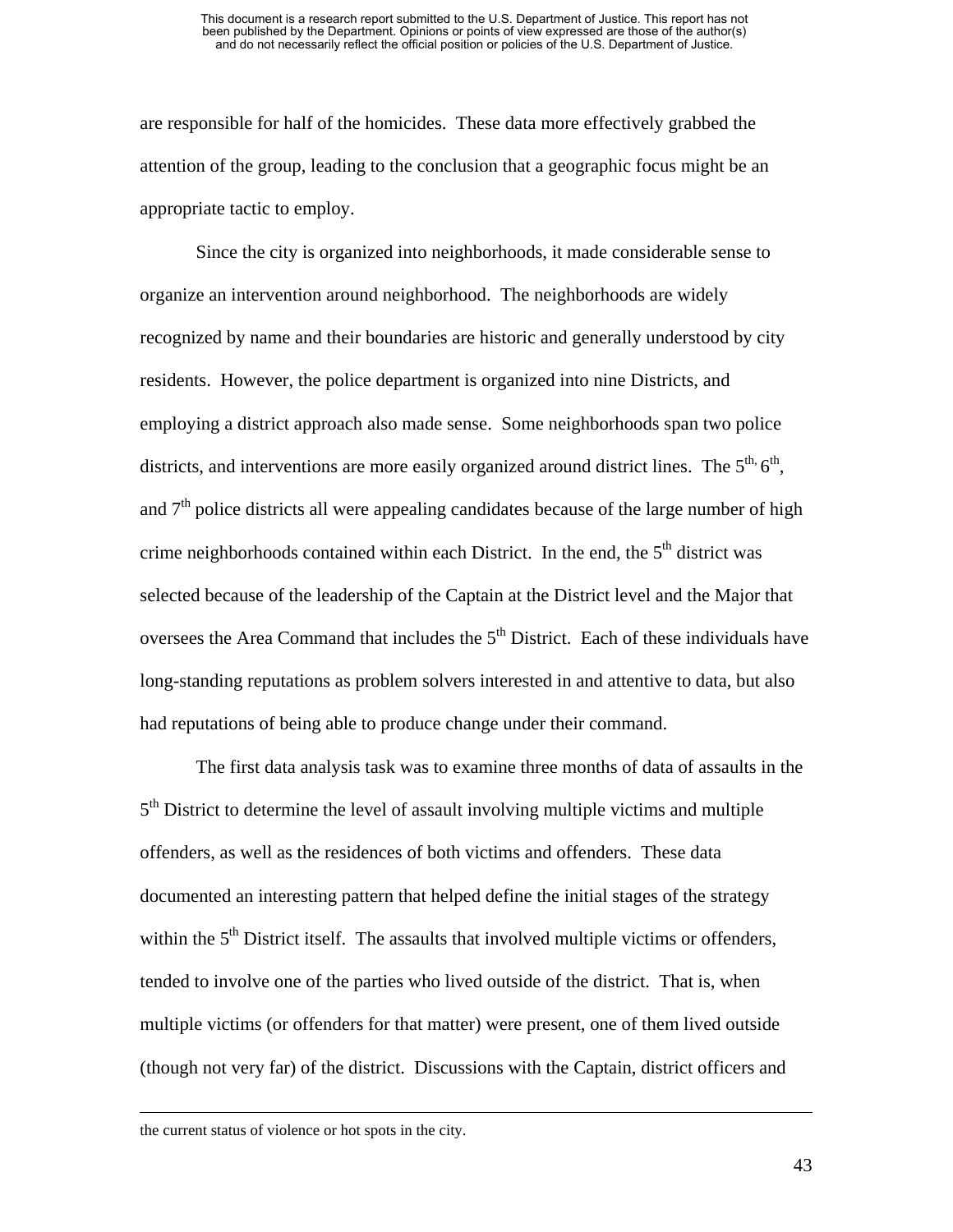individuals on the gang squad led us to very quickly examine these cases for indications of gang involvement. Such indications were quite evident, including the involvement of known gang members as victims or offenders. This led to further discussions regarding problem solving of assaults with guns that involved Mobile Reserve, the Gang Squad, the Street Corner Apprehension Team (SCAT), the Crimes Against Persons, Area Detectives<sup>[6](#page-55-0)</sup>, and the  $5<sup>th</sup>$  District. It became clear that whatever strategy was adopted would have to involve multiple actors and bring a higher level of resource to bear on the gun problems than simply those available at the District level. This was made possible by the designation of this intervention, the  $5<sup>th</sup>$  District Initiative, as a top priority by the Chief of Police. Until this designation, it was not a very high priority for the department. After this designation, including other symbolic and substantive gestures by the Chief, the  $5<sup>th</sup>$  District gained considerable momentum.

The  $5<sup>th</sup>$  District Initiative began the third week of January 2001. One of its hallmarks has been the use of data and information. The US Attorney's office issues a joint weekly newsletter with the Circuit Attorney's office detailing prosecutions and sentencing of violent offenders. This newsletter, known as the Ceasefire Roundup is included as Appendix 9 in this report. A number of other electronic means of communicating data for problem solving and considering the impact of initiatives has been piloted, and become institutionalized consistent with the SACSI strategy. These include the effectiveness analysis presented by Central Patrol Detectives (the author of the report also attended the first PSN problem-solving training) that is included as Appendix 10. Appendix 11 presents the annual review of homicide cases prepared by the

 $\overline{a}$ 

<span id="page-55-0"></span><sup>&</sup>lt;sup>6</sup> Detectives are designed to work areas, comprised of three districts, rather than a specific district. Detectives from Central Patrol have been heavily involved in Operation Ceasefire since its inception.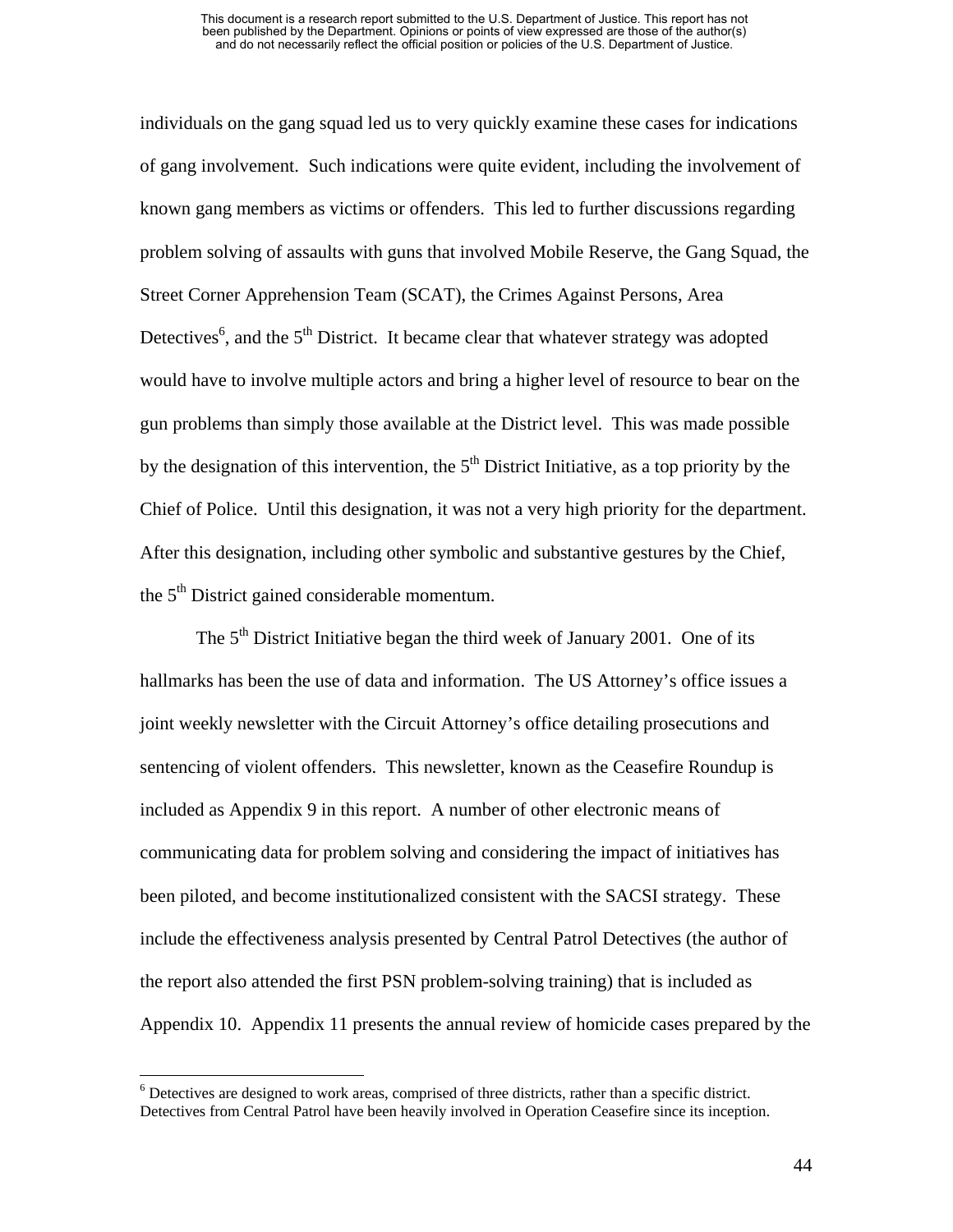Commander of the Crimes Against Persons Division. This report is an important summary, and has had an impact on problem solving, particularly the finding that 79% of victims and 90% of offenders in St. Louis homicides in 2002 had a prior felony criminal history. Whenever a homicide occurs in the city, that same commander now issues a broad email indicating which district the homicide occurred and how the current count compares to the previous two years. An example of this email is included as Appendix 12. The specific information included in this email is not as important as the email itself. This email is a consistent reminder that homicide is an important problem, one that commanders pay attention to, as well as an indication of how the city homicide rate compares to the recent past. Appendices 13 and 14 provide examples of the activity of two of the squads – Mobile Reserve and SCAT respectively – in concentrating more enforcement resources in the Fifth District.

One of the vexing problems to confront the group was the inability to involve the Missouri Probation and Parole offices located in the city in the Ceasefire initiative. Probation and parole is a state function, and both are co-located in the same office. Thus it should be easier to involve one agency rather than two. A representative from Probation and Parole attended both the large Ceasefire Working Group meetings as well as the smaller Violent Crime Workgroup meetings held at the FBI building. However, the level of involvement stopped at attending meetings. Simply put, there was no buy-in from the agency or its leadership. When data were reviewed in early 2000 that showed nearly one-third of murder victims to date were under probation or parole supervision, the response from the designated representative of the Missouri Board of Probation and Parole was, "Why should we care about that?"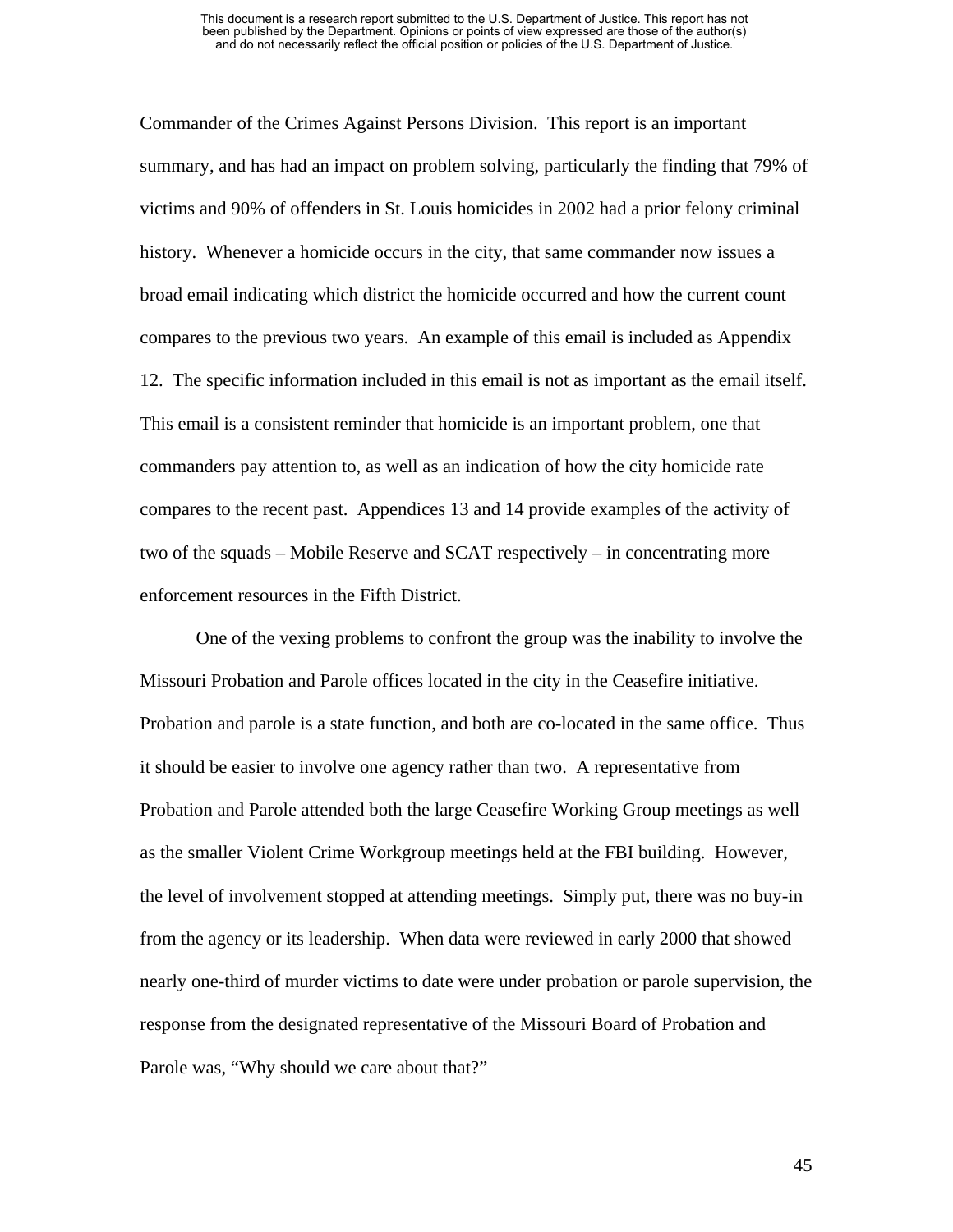<span id="page-57-0"></span>Subsequent to that meeting the LECC and Research Partner met with the head of Probation and Parole for the  $7<sup>th</sup>$  District, which covers the city of St. Louis. Several issues were reviewed during this meeting, including more meaningful participation in the initiative. This was addressed through requests for data and participation in some of the problem solving issues that had been identified earlier in Workgroup meetings. The first was the notification process between parole and the police department for individuals returning to the city from the state prison system. The information about individuals being released from the state prison system to parole supervision in the city was routinely faxed to the Chief's office. This was viewed as an ineffective means of distributing the information, but one that was within the purview of the police department to change. The second issue concerned the identification of residences of probationers and parolees for mapping purposes. This information would be used for the problem solving exercises in identifying appropriate hot spots and locations for intensive policing. In addition, it would also give police some leads to pursue for patterns of offenses in neighborhoods, particularly neighborhoods in which parolees recently returned to neighborhoods. These data were promised, but not delivered. The head of District 7 indicated that he would be unable to release even name-deleted addresses of parolees or probationers to law enforcement. A meeting was called with the Director of the Department of Corrections, the Mayor, Police Chief, the US Attorney, the Circuit Attorney and the research partner. At this meeting, the Director of Corrections promised those data would be forthcoming. Nearly nine months later the data had not been received, though eventually they were provided to the co-located Intelligence Center for mapping purposes.<sup>[7](#page-57-0)</sup> Despite their

 $\overline{a}$ 

 $<sup>7</sup>$  Ironically, the data showed a number of interesting anomalies. First, a number of unrelated parolees</sup> resided at the same residential address, a clear violation of the "knowingly associating" condition of their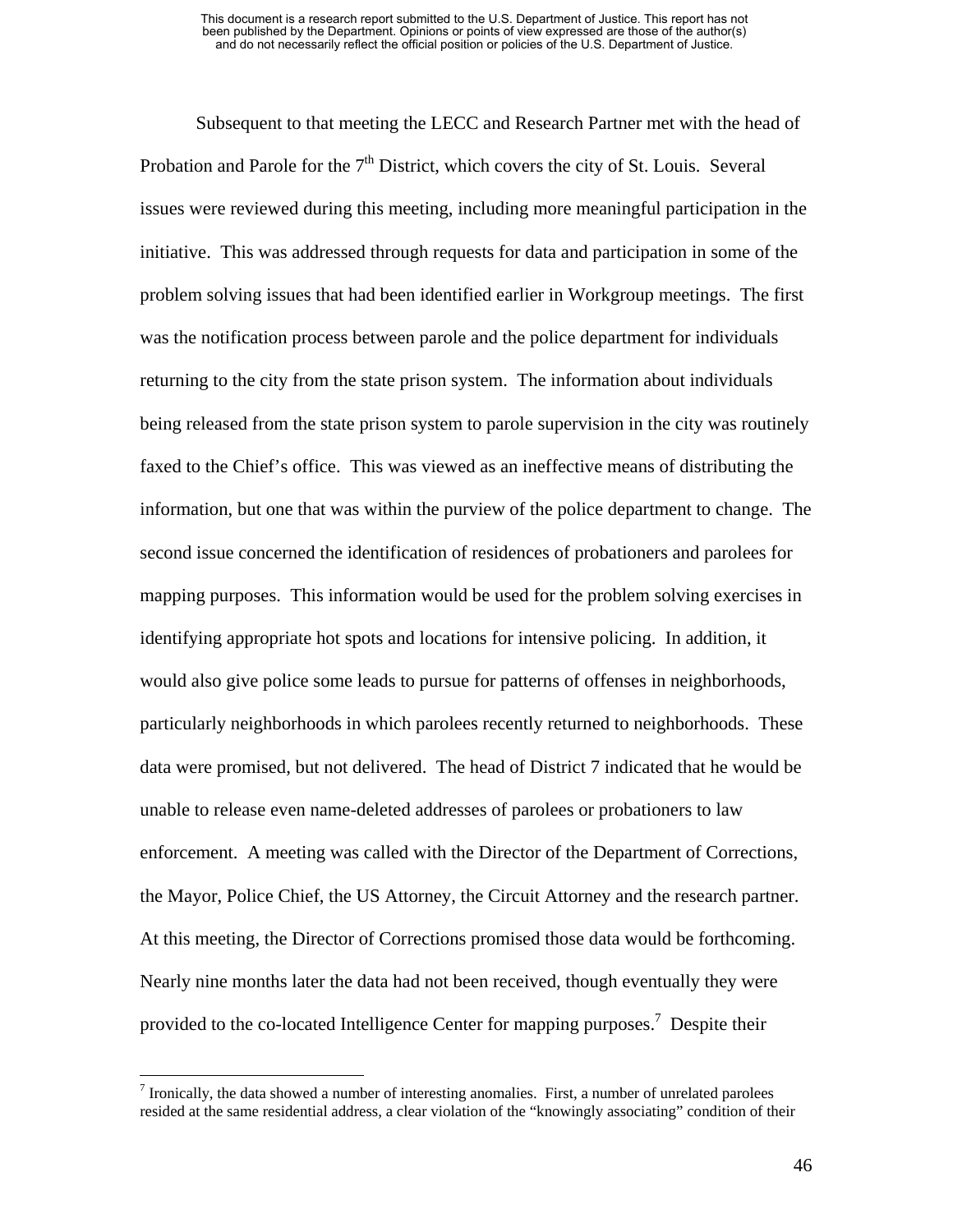heavy involvement in crime and contribution to the violent crime rate, probation and parole at the state level have declined the opportunity to become involved in the Ceasefire Initiative. $8\text{ The failure of proton and parole to commit to this important}$  $8\text{ The failure of proton and parole to commit to this important}$ initiative has important implications for its success. The impact of probation and parole's Operation Night Light in Boston is clear evidence of the important role that these agencies can play in such initiatives. That failure can be directly linked to the lack of leadership within the local probation and parole office.

An early frustration within the Ceasefire initiative was the failure to engage Alcohol, Tobacco and Firearms. Since the Boston Ceasefire has received so much publicity, the US Attorney regularly heard about its success in using results from the gun trace system in understanding and curtailing the illegal firearms market. Meetings were held with the US Attorney, the RAC from the local ATF office, the LECC and the research partner over a series of years. Indeed, such meetings involved at least three different US Attorneys and spanned a period of no less than five years. Appendix 13 details a briefing paper prepared by the research team for the US Attorney to use as a baseline of knowledge in working with ATF. The local ATF office conducted a large number of investigations, was quite active, and prepared an annual report of a summary nature that was interesting for the general picture it presented. However, there was not as much cooperation between the ATF office and the Ceasefire project, or coordination between ATF and local law enforcement as is needed to approximate the investigation and prevention successes achieved in Boston.

<span id="page-58-0"></span>parole. In addition, a number of the individuals residing at the same address were also found to be supervised by different parole officers. Examining data can yield many benefits.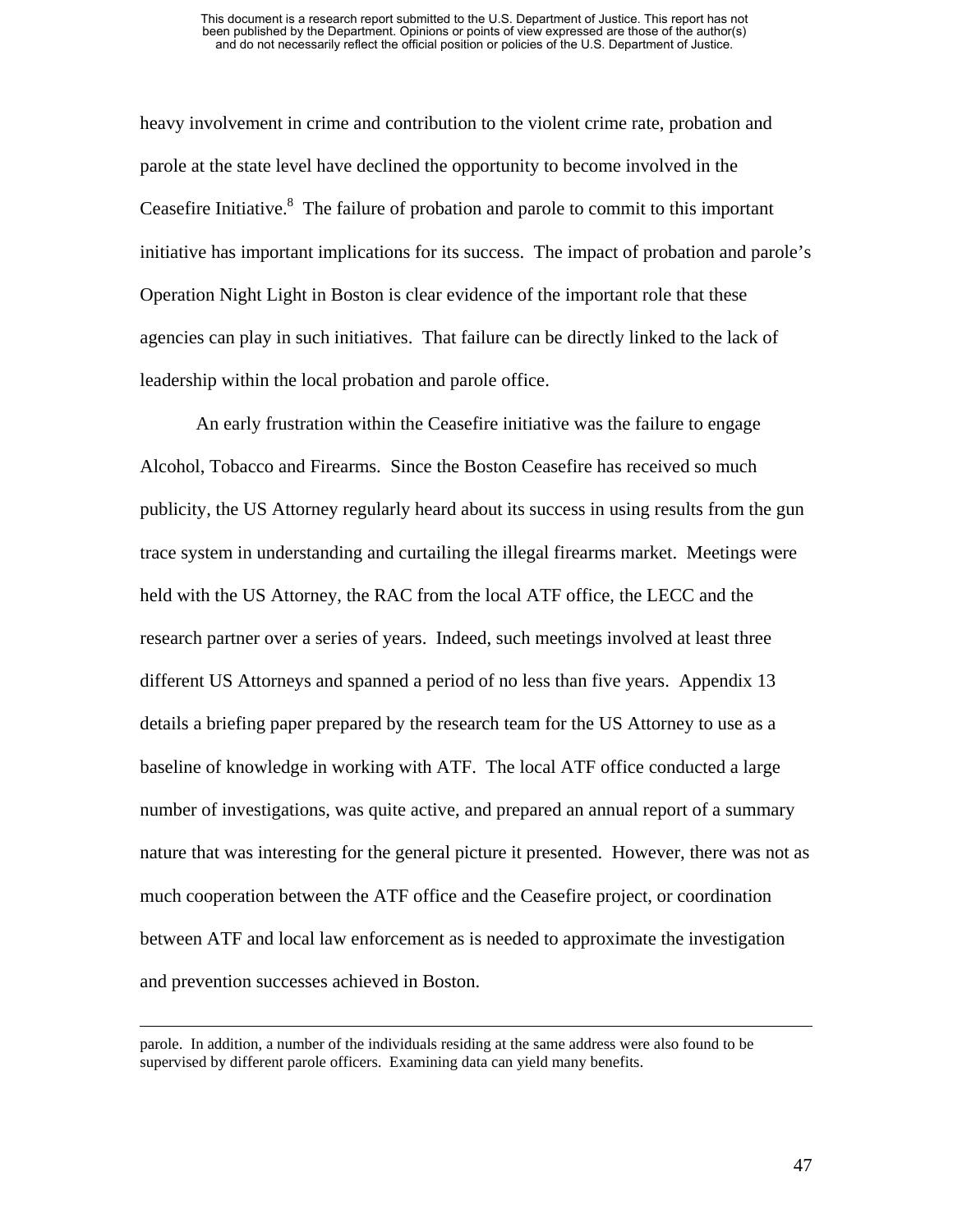One of the ironies of the ATF situation was that the local police department, facing budget shortages itself, deployed three sworn officers to ATF. Despite this, local law enforcement rarely gained trace results for specific cases, and when it did obtain them it was only after physically visiting the ATF agent who worked the case. In short, the process was haphazard and lacked a systematic component. In addition, there was a general sense among local law enforcement that ATF was an agency that took information but seldom gave much back. This situation was changed with the assignment of a RAC to the St. Louis office who managed to see that information indeed flowed in two directions. In addition, ATF received more personnel, thus enabling the office to better respond to the needs of local law enforcement and the violent crime situation in St. Louis. The Chief negotiated an agreement with the Drug Enforcement Agency (DEA) that would assign two DEA agents to work with the Crimes Against Persons division of the local police department in solving homicide cases. (A copy of the memo that initiated this cooperation is included in this report as Appendix 14). ATF also committed personnel to this initiative. The initiative itself emerged in response to the observation that so many of the homicides in the city occurred as a consequence of other open cases that created a motive of retaliation.

### **7. Conclusions**

A full outcome analysis is well beyond the scope of the SACSI process in St. Louis for a variety of reasons. The primary goal of SACSI was to demonstrate the viability of the problem solving process in addressing gun violence in a city with high

 <sup>8</sup> <sup>8</sup> The same cannot be said of Federal Probation that has embraced the program with a number of initiatives including home visits, spending considerable time in the field, and conducting job fairs for recent releasees from federal prison.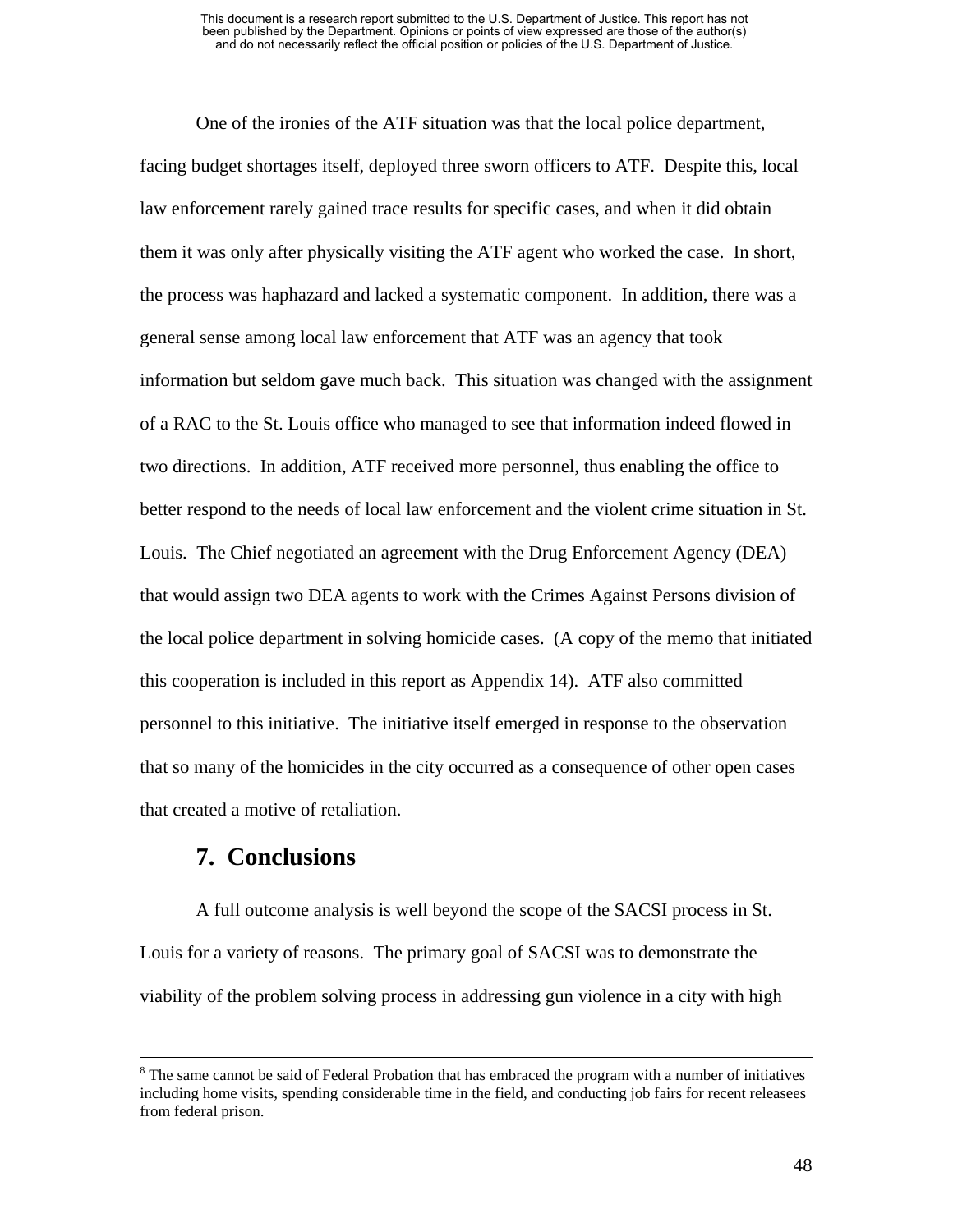rates of violence. In addition, there is insufficient follow-up time to the implementation of the intervention to fully assess program impact, both on account of the needed time to measure impact as well as the time allotment to SACSI. That said, the plausibility of the hypothesis that the interventions implemented as a consequence of the SACSI process can be examined.

A number of premises must be supported to be able to conclude that the SACSI project in St. Louis played a role in reducing levels of firearm violence. The first of these is that an actual decline in the target offense —homicide – be observed. This condition was met, as homicide declined dramatically following the SACSI intervention. The 10 year city wide annual homicide average was 175 homicides per year from 1992-2002. The number of homicides in 2001 was 148, declining to 113 in 2002, and 68 (as of December 30, 2003). These data are presented in Figure 3 in the Appendix. Clearly, homicide declined following the implementation of the SACSI process.

The second premise that must be met to support the hypothesis that the intervention is related to the decline in homicide is that the decline observed in St. Louis was not simply part of a national trend. After all, if crime declines nation-wide, similar declines are to be expected in St. Louis. This does not appear to be the case, however, as the nationwide decline in homicides has leveled off beginning in 2000. In addition, a recent report (Butterfield, 2003) observed that the decline in homicide from 2001 to 2002 in St. Louis exceeded that of all other US cities. Thus it appears that the second premise can be met.

A third premise that must be accounted for is that the decline in homicide be found in the areas of the intervention. Indeed, homicide could decline citywide or in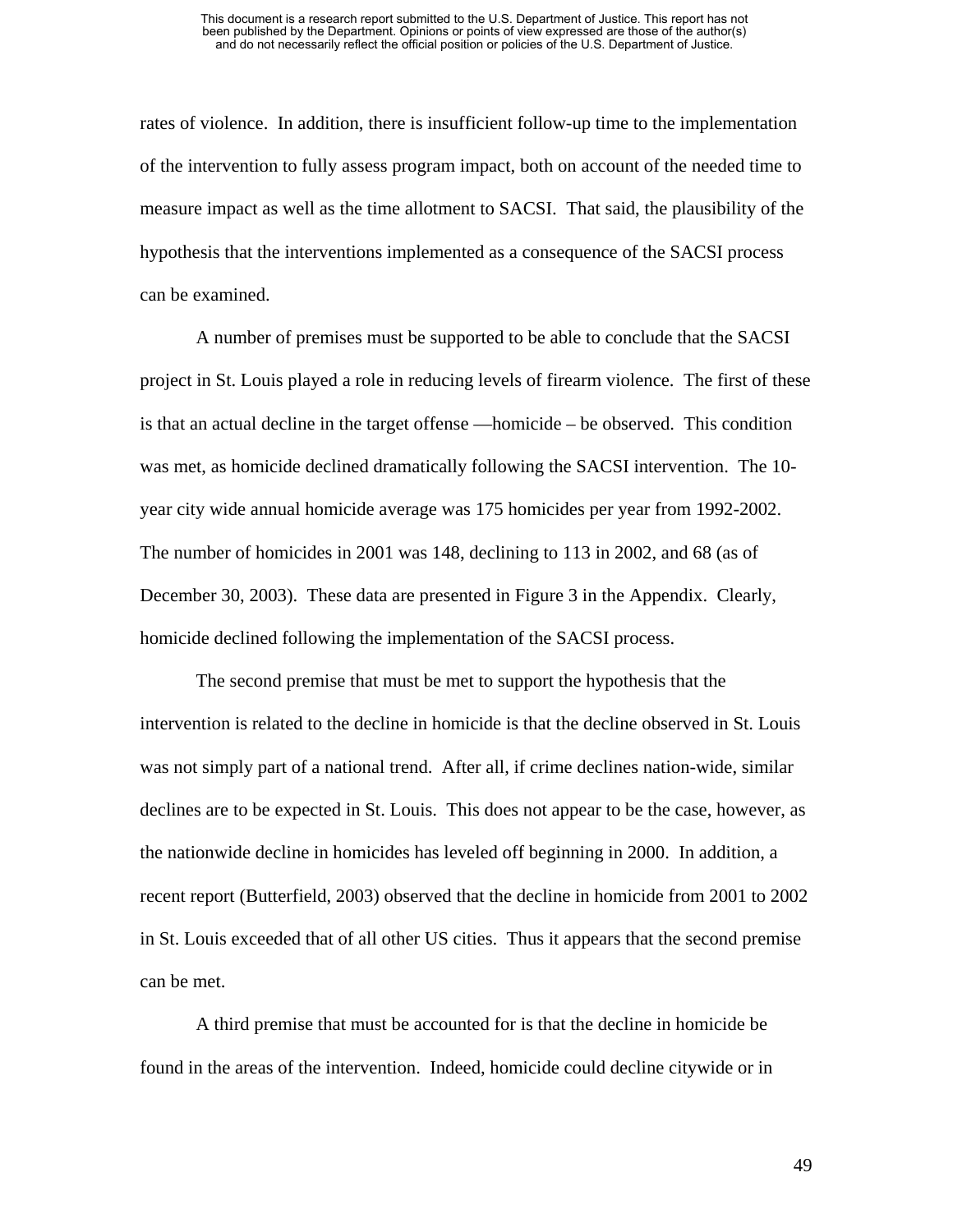#### This document is a research report submitted to the U.S. Department of Justice. This report has not been published by the Department. Opinions or points of view expressed are those of the author(s) and do not necessarily reflect the official position or policies of the U.S. Department of Justice.

areas that were not identified by the intervention. If either of these results obtained, it would not be possible to link the declines to the intervention. The changes in homicide counts by district are shown in the table below. While every district recorded declines when the 2003 homicide counts are compared to their four year averages, districts three, five and six accounted for the largest declines, and taken together districts five and six account for nearly half of the citywide decline. Thus these data lend support for the contention that the intervention is associated with the decline in homicide.

| District       | 2000           | 2001         | 2002           | 2003           | Four Year<br>Average | Difference |
|----------------|----------------|--------------|----------------|----------------|----------------------|------------|
| $\mathbf{1}$   | 6              | 9            | 9              | 5              | 7.25                 | $-2.25$    |
| $\overline{2}$ | $\mathbf{1}$   | $\mathbf{1}$ | 3              | $\mathbf{1}$   | 1.4                  | $-0.4$     |
| $\overline{3}$ | 23             | 31           | 13             | 8              | 18.75                | $-10.75$   |
| $\overline{4}$ | 5              | 5            | 5              | $\overline{4}$ | 4.75                 | $-.75$     |
| 5              | 20             | 25           | 17             | 10             | 18                   | $-8$       |
| 6              | 26             | 28           | 30             | 10             | 23.5                 | $-13.5$    |
| $\overline{7}$ | 17             | 19           | 17             | 9              | 15                   | $-6$       |
| 8              | 18             | 21           | 12             | 13             | 16                   | $-3$       |
| 9              | $\overline{7}$ | 9            | $\overline{7}$ | 8              | 7.75                 | $-.0.25$   |
| Citywide       | 123            | 148          | 113            | 68             | 113                  | $-50$      |

Homicide Counts by District, 2000-2003.

It is important not to lose sight of what is perhaps the most important achievement of SACSI in St. Louis, the ability to design an intervention based on the use of data, implement that intervention and maintain it over a sustained period of time. Since the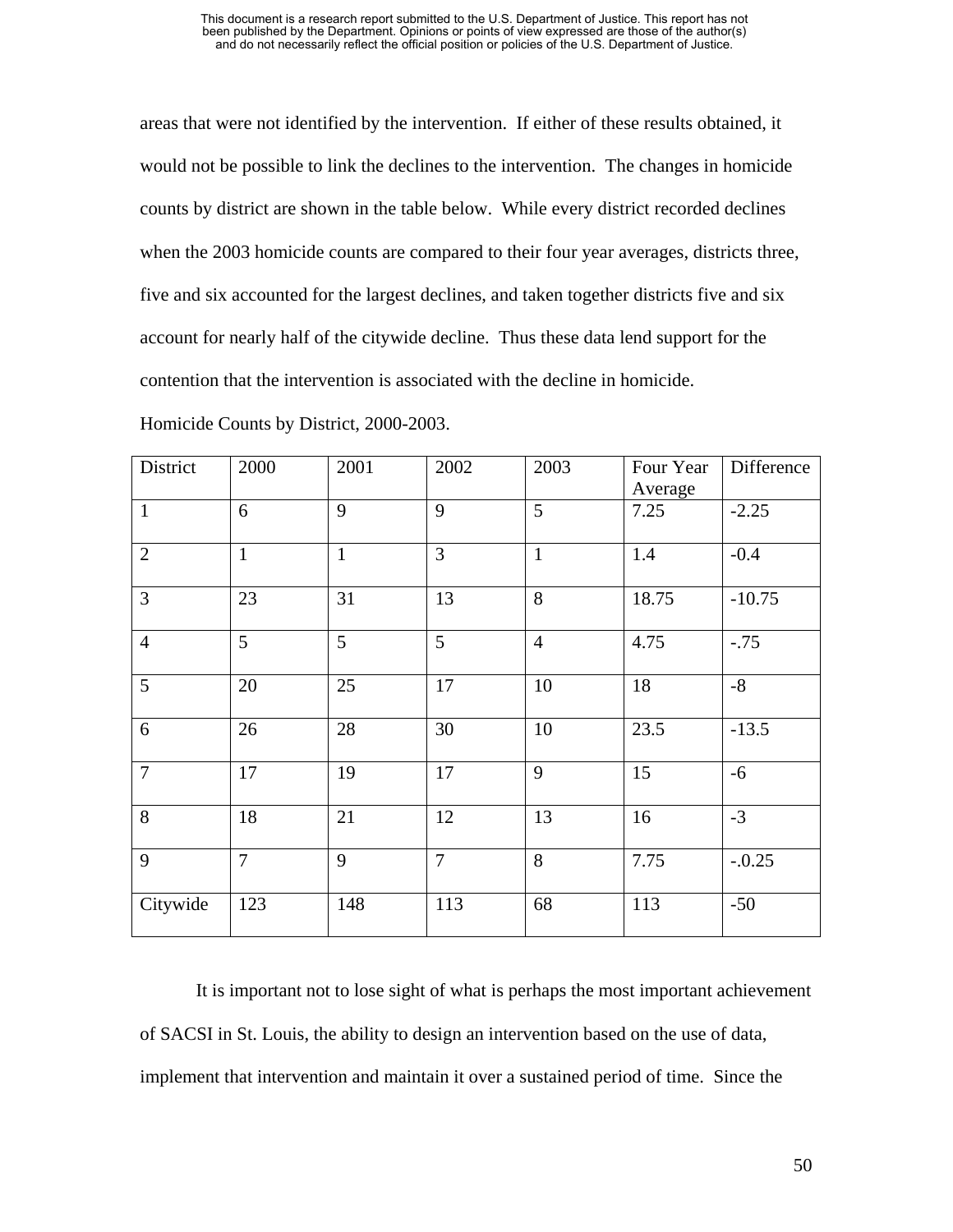start of the SACSI process in St. Louis a number of things have changed that are unlikely to be undone by changes in command structure, budget cuts or changing demographic characteristics of the city. These include a greater reliance on the use of data for problem identification and problem solving, greater cooperation between agencies, and the use of Internet based platforms for information exchange. These are likely to be the long lasting legacies associated with this effort.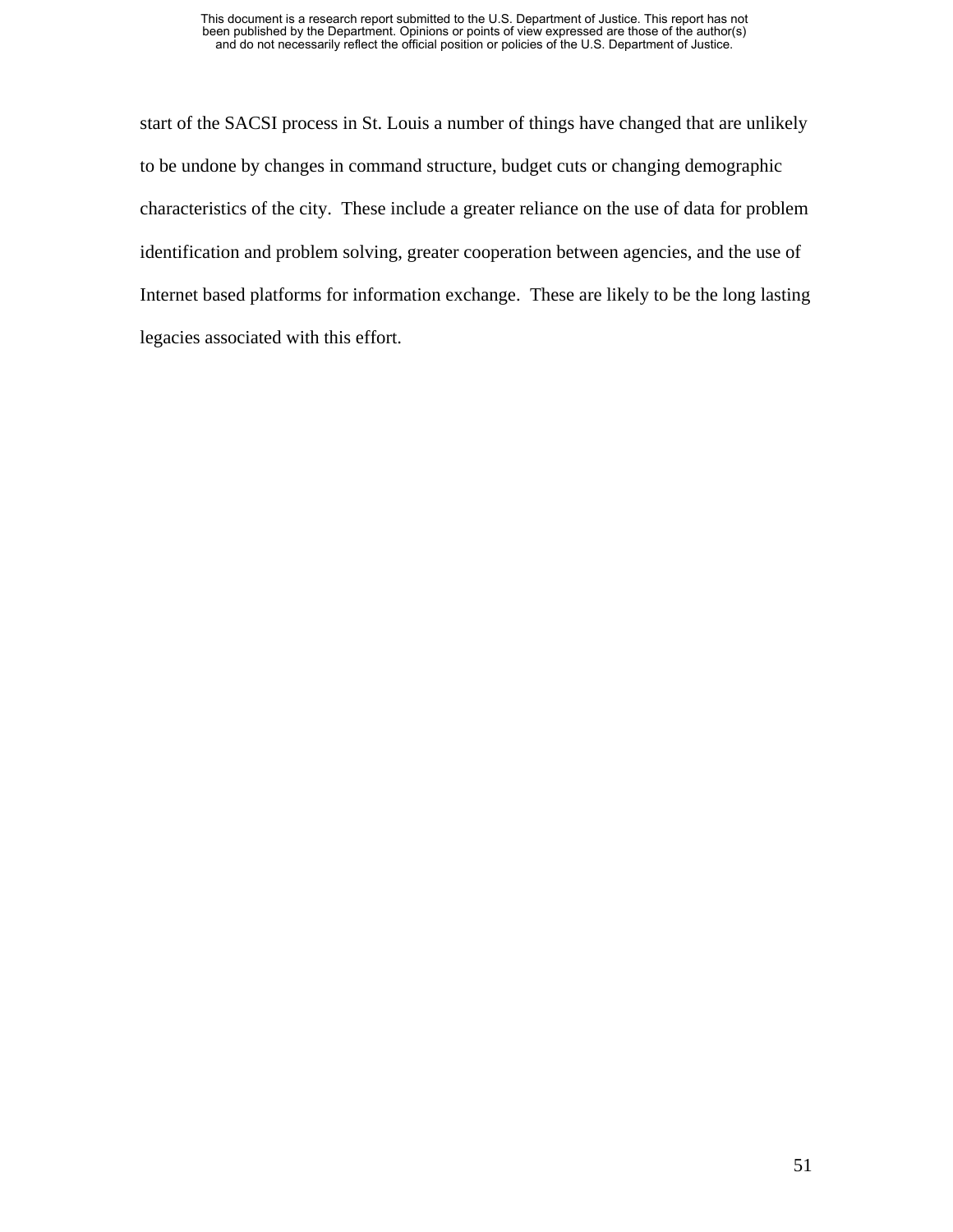## **8. References**

Barber, C. W. V. V. Ozonoff, M. Schuster, B. C. Hum, H. McLaughlin, and L. Jannelli. 1998. Massachusetts Weapon-Related Injury Surveillance System. American Journal of Preventive Medicine. 15: 57-66

Block, Richard and Carolyn Block. 1995. Space, Place and Crime: Hot Spot Areas and Hot Places of Liquor-Related Crime. Pp. 145-183 in John Eck and David Weisburd (eds.) Crime Prevention Studies, v. 4 New York: Criminal Justice Press.

Braga, Anthony, David Weisburd, and Waring-Elin, et al. 1999. Problem-Oriented Policing in Violent Crime Places: A Randomized Controlled Experiment. Criminology 37:541-580.

Clarke, Ronald. 1997. Situational Crime Prevention: Successful Case Studies. New York: Harrow Heston.

Clarkson, C. A. Cretney, G. Davis and J. P. Shepherd. 1994. Assaults: The Relationship between Seriousness, Criminilisation and Punishment. Criminal Law Review, January: 4-21.

Chermak, Steven, Edmund McGarrell, and Alexander Weiss. 2001. Citizen Perceptions of Aggressive Traffic Enforcement Strategies. Justice Quarterly 18:365-391.

Curry, G. David and Scott H. Decker (2001). SafeFutures. Final Report. Submitted to the City of St. Louis. University of Missouri-St. Louis.

Decker, Scott H. and G. David Curry. (2003). "Suppression Without Intervention, Intervention Without Suppression: Gang Intervention in St. Louis." Pp. 189-213, in S. Decker (Editor), Policing Gangs and Youth Violence. Belmont, CA: Wadsworth.

Decker, Scott H. and Susan Pennell. (1997). Arrestees and Guns: Monitoring the Illegal Firearms Market.

Decker, Scott H. and Richard Rosenfeld. Forthcoming. Reducing Gun Violence: The St. Louis Consent-to-Search Program. Research in Brief. Office of Justice Programs. Washington, D.C.: The National Institute of Justice.

Eck, John. 1995. "A General Model of the Geography of Illicit Retail Marketplaces." Pp. 67-93, in John Eck and David Weisburd (eds.), Crime and Place: Crime Prevention Studies, v. 4. New York: Criminal Justice Press.

Eck, John and Edward Maguire. 2000. Have Changes in Policing Reduced Violent Crime? An Assessment of the Evidence, in Alfred Blumstein and Joel Wallman (eds.), The Crime Drop in America. Cambridge: Cambridge University Press.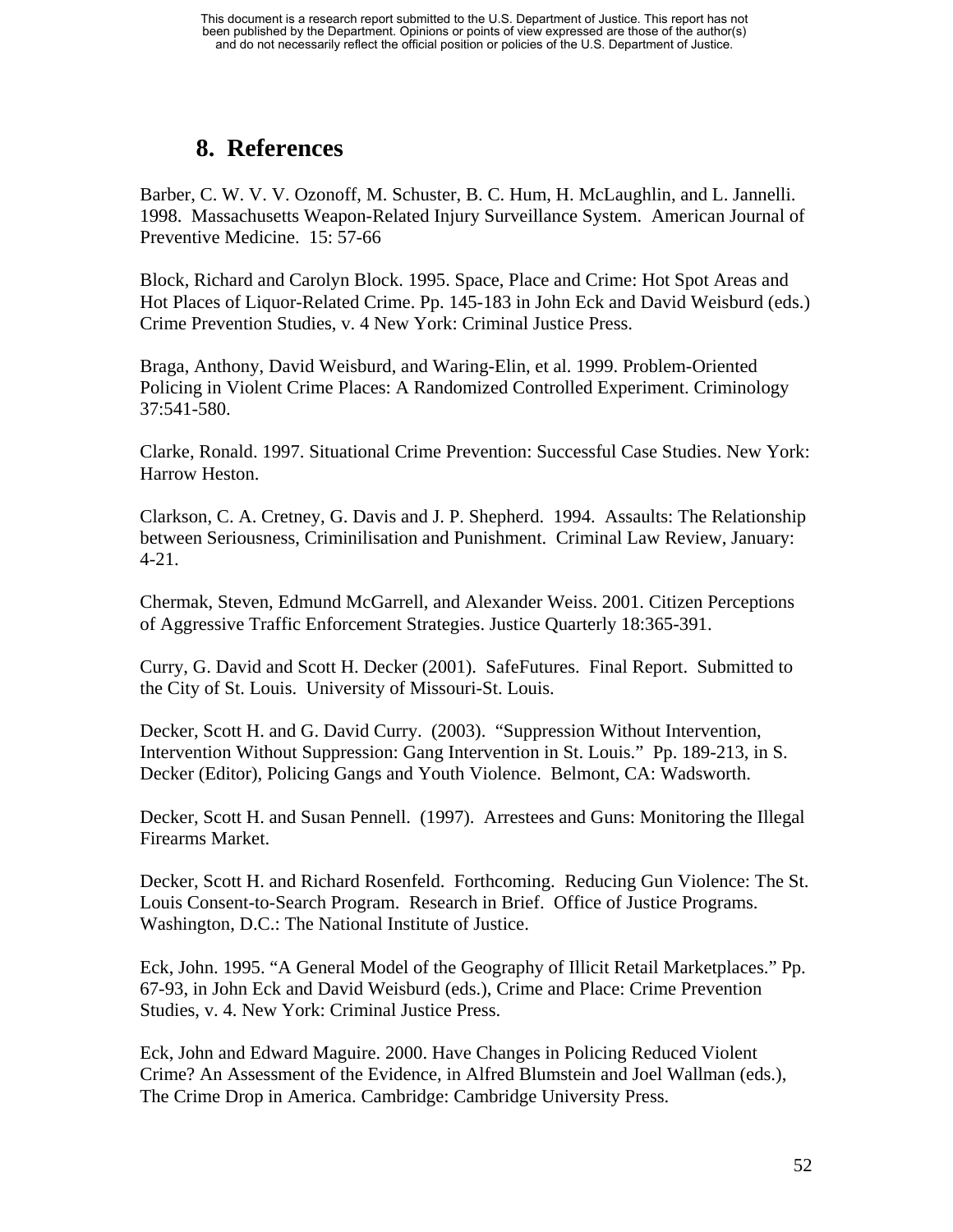Felson, Marcus. (1995). "Those Who Discourage Crime" in John Eck and David Weisburd (eds.), Crime and Place: Crime Prevention Studies, v. 4. New York: Criminal Justice Press.

Fields, Larry. (1968). "City May Earn new Title – Murdertown." St. Louis Globe Democrat, May 4-5, p. 15.

Houry, D. K. M. Feldhaus, S. R. Nyquist, J. Abbott, and P. T. Pons. 1999. Emergency Department Documentation in Cases of Intentional Assault. Annals of Emergency Medicine, 34: 715-719.

In It For the Long Haul: Community Partnerships Making a Difference. 2004. Pew Foundation.

Kelling, George, Anthon Pate, Duane Dieckman, and Charles Brown. 1974. The Kansas City Preventive Patrol Experiment: A Summary Report. Washington, D.C.: The Police Foundation.

Kellerman, A. L., F. P. Rivara, R. K. Lee, et al., 1996. Injuries due to firearms in three cities. New England Journal of Medicine, 335: 1438-1444.

Kellerman, A.L., K. Bartolomeos, D. Fuqua-Whitley, T.R. Sampson and C. S. Parramore. 2001. Community-level firearm injury surveillance: Local data for local action. Annals of Emergency Medicine, 38:438-440.

Kennedy, David. 1997a. Pulling Levers: Chronic Offenders, High Crime Settings, and a Theory of Prevention. Valparaiso University Law Review 31:449-487.

Kennedy, David, Anne Piehl, and Anthony Braga. 1996. Youth Violence in Boston: Gun Markets, Serious Youth Offenders, and a Use-Reduction Strategy. Law and Contemporary Problems 59:147-196.

Koper, Christopher. 1995. Just Enough Police Presence: Reducing Crime and Disorder by Optimizing Patrol Time in Crime Hot Spots. Justice Quarterly 12:649-672.

Lane, Jodi, Susan Turner, and Carmen Flores. 2004. Researcher-Practitioner Collaboration In Community Corrections: Overcoming Hurdles for Successful Partnerships. Criminal Justice Review 29:97-114.

Mayhew, Pat and Jon M. Van Dijk. 1997. Criminal Victimisation in Eleven Industrialized Countries: Key Findings from the 1996 International Crime Victims Survey. Amsterdam: WODC, Ministry of Justice.

McGarrell, Edmund, Steven Chermak, and Alexander Weiss. 1999. Targeting Firearms Through Directed Patrols. Indianapolis: Hudson Institute.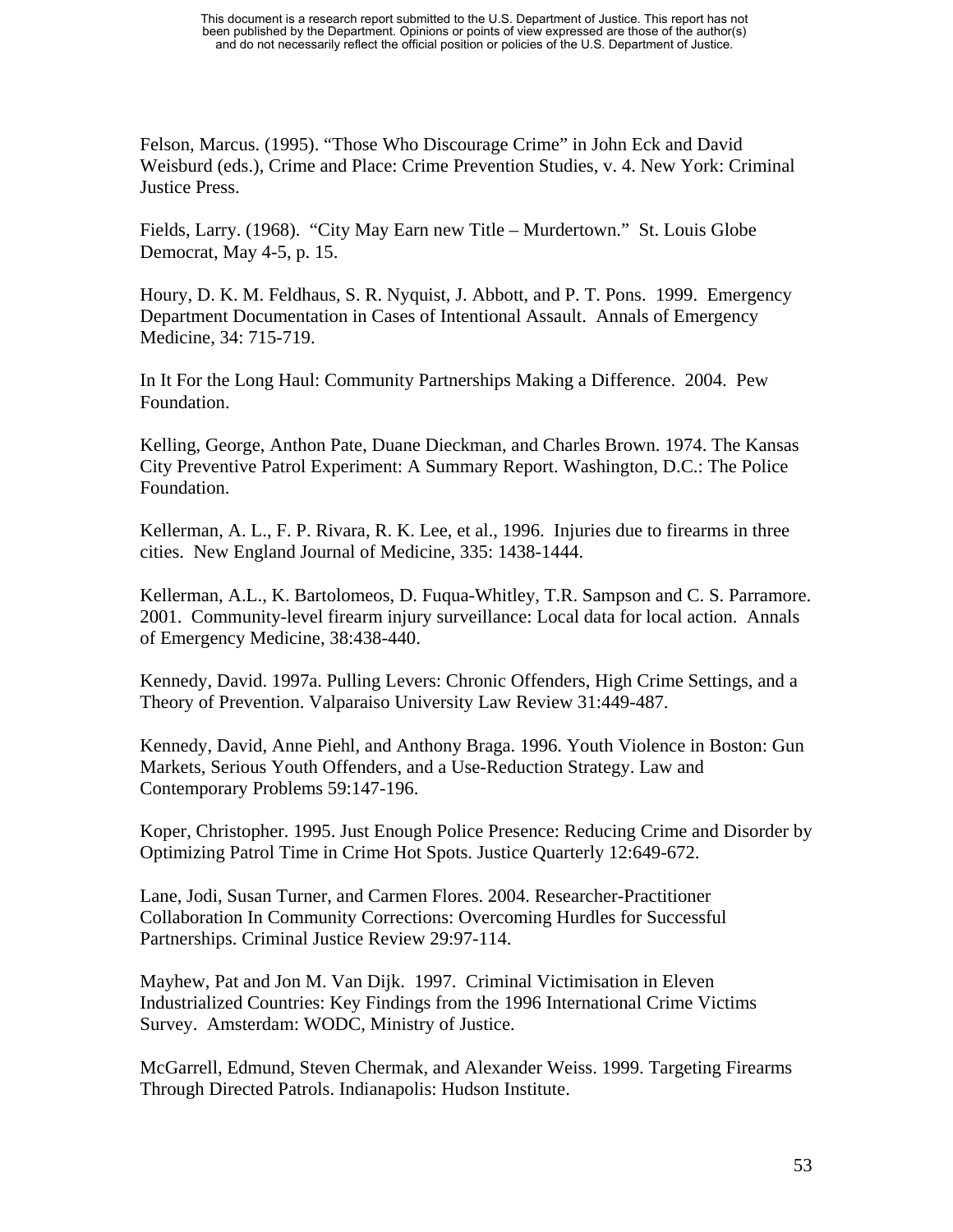McGarrell, Edmund, Steven Chermak, Alexander Weiss, and Jeremy Wilson. 2001. Reducing Firearms Violence Through Directed Patrol. Criminology and Public Policy 1:119-148.

Morrison, Peter. (1974). "Urban Growth and Decline: San Jose and St. Louis in the 1960's." Science, 185:757-762.

Rand, Michael R. and K. Storm. 1997. Violence-Related Injuries Treated in Hospital Emergency Departments. Washington, D.C.: Bureau of Justice Statistics, U.S. Department of Justice.

Roncek, Dennis and Pamela Maier. 1991. Bars, Blocks AND crimes Revisited: Linking the Theory of Routine Activities to the Empiricism of Hot Spots. Criminology 29:725- 753.

Rosenfeld, Richard and Scott Decker. 1993. Where Public Health and Law Enforcement Meet: Monitoring and Preventing Youth Violence". *American Journal of Police*, Volume 12, Number 3: 11-57.

Rosenfeld, Richard and Scott Decker. 1996. Consent to Search and Seize: Evaluating and Innovative Youth Firearm Suppression Program. Law and Contemporary Problems 59:197-219.

Rosman, D. L. and M. W. Knuiman. 1994. A Comparison of Hospital and Police Road Injury Data. Accident Analysis and Prevention, 26: 215-222.

Shepherd, J. P, M. Shapland, and C. Scully. 1989. Recording of Violent Offenses by the Police: An Accident and Emergency Department Perspective. Medicine, Science and the Law, 29:251-257.

Shepherd, J. P. 1997. Violence: The Relationship between Seriousness of Injury and Outcome in the Criminal Justice System. Journal of Accidental Emergency Medicine, 14: 204-208.

Sherman, Lawrence. 1990. "Police Crackdowns: Initial and Residual Deterrence." in M. Tonry and N. Morris (eds.), Crime and Justice: A Review of Research, v 12. Chicago: University of Chicago Press.

Sherman, Lawrence and Michael Buerger. 1989. Hot Spots of Predatory Crime: Routine Activities and the Criminology of Place. Criminology 27:27-55.

Sherman, Lawrence and Dennis Rogan. 1995. Effects of Gun Seizures on Gun Violence: "Hot Spots" Patrol in Kansas City. Justice Quarterly 12:673-693.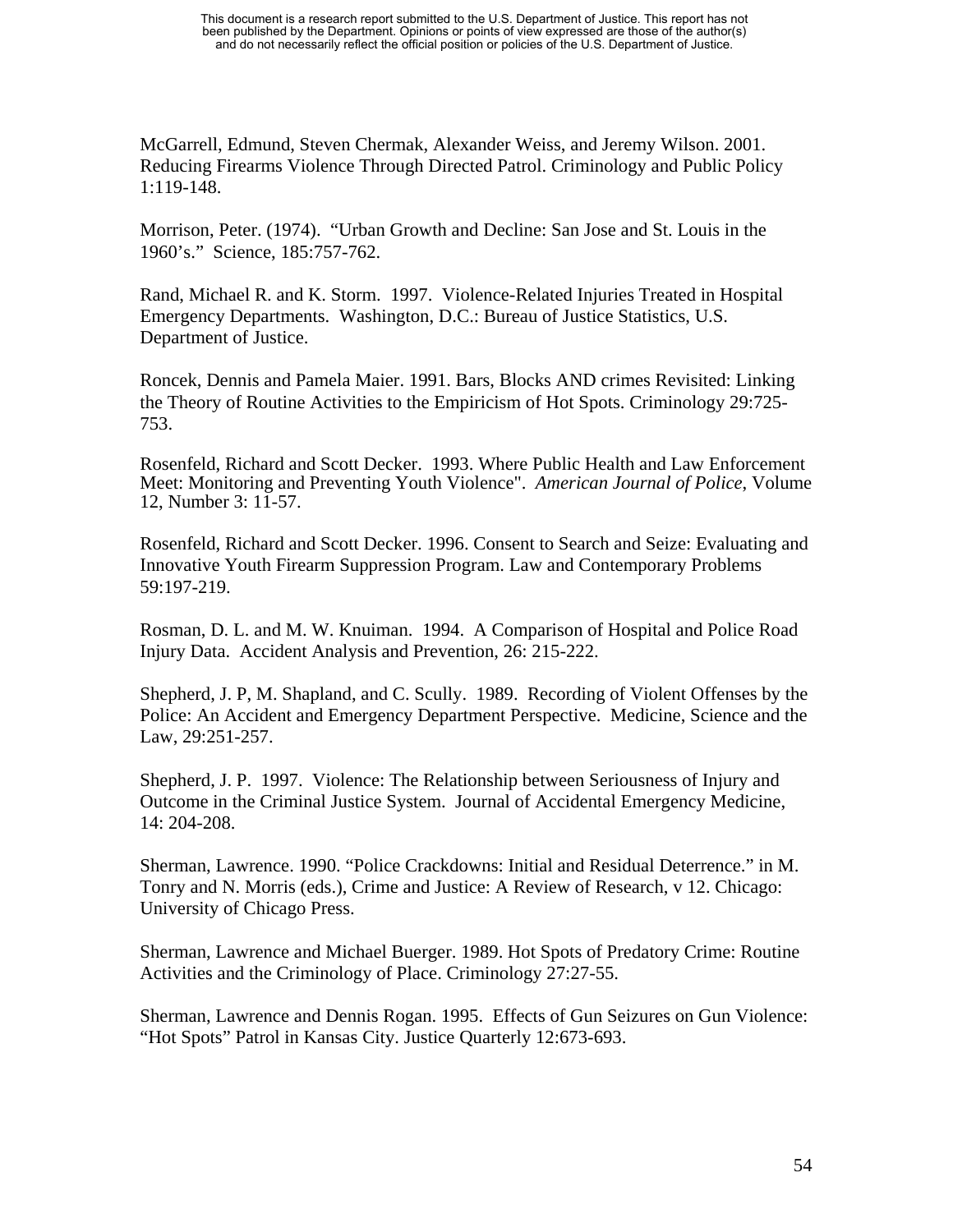Sherman, Lawrence and David Weisburd. 1995. General and Deterrent Effects of Police Patrol in Crime "Hot Spots": A Randomized, Controlled Trial. Justice Quarterly 12:625- 648.

Weisburd, David and Lorraine Green. 1995. Policing Drug Hot Spots: The Jersey City Drug Market Analysis Experiment. Justice Quarterly 12:711-736.

and Lorraine Green. 2000. Crime and Disorder in Drug Hot Spots: Implications for Theory and Practice in Policing. Police Quarterly 3:331-349.

Zimring, Franklin and Gordon Hawkins. 1998. Crime is Not the Problem: Lethal Violence in America. New York: Oxford University Press.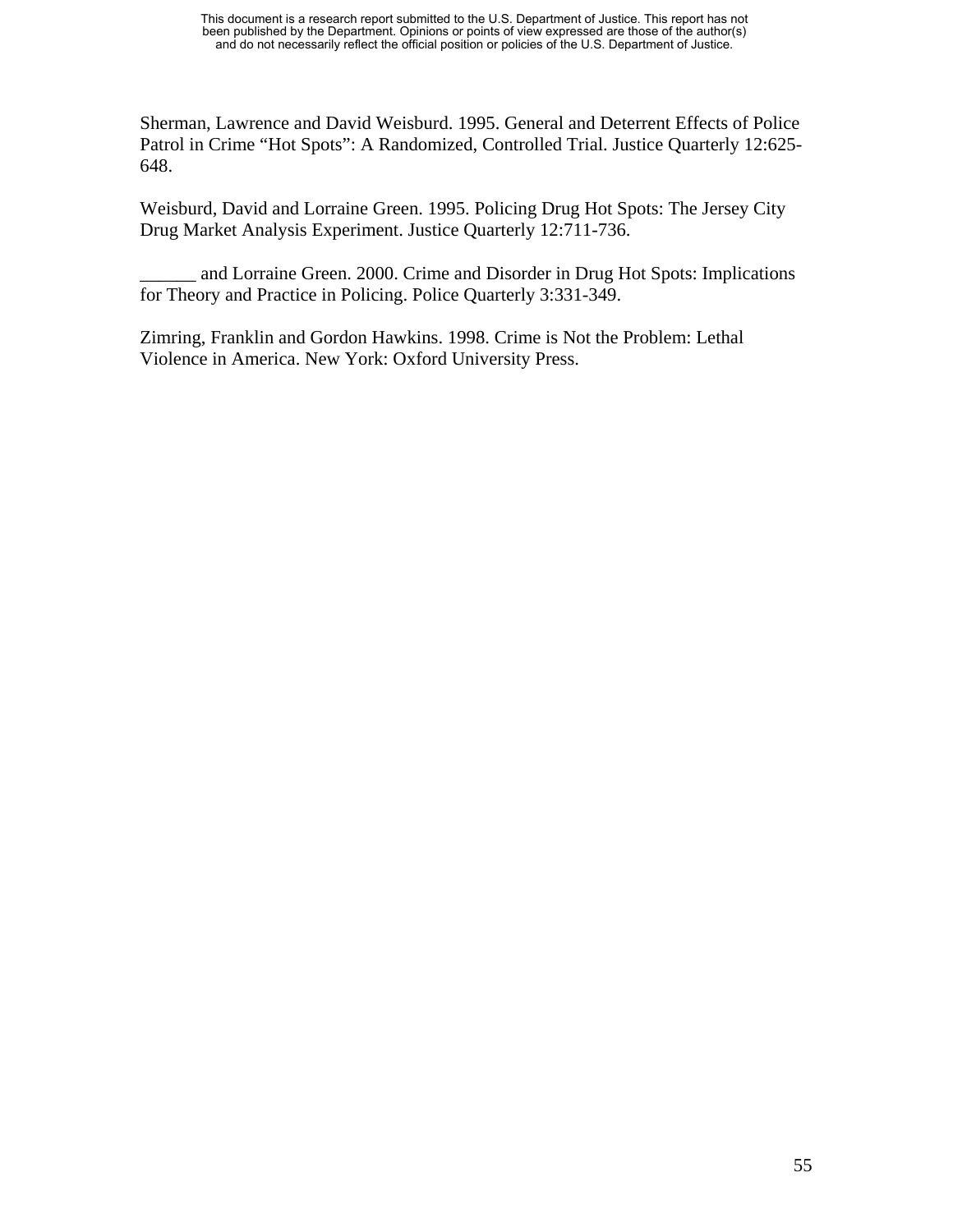## **9. Appendices**

### Appendix 1. Description of the Neighborhoods of the  $5<sup>th</sup>$  District

**Jeff Vanderlou** covers approximately 1.25 square miles and is located in the central east portion of St. Louis city. The resident population is predominately black with other racial groups comprising only 2.3% of the residents identifying as white, Asian, American Indian, or some combination of the above racial groups. In 1990 roughly 98 % of the resident population was black, and over the next decade this changed little as the 2000 census shows that 97.76% of the resident population remains black. The neighborhood experienced a net population loss of 3509 individuals, from 9,968 in 1990 to 6,459 in 2000. This produced a drop in population density of approximately 35.2%. The age distribution of the population in 1990 was centered in the ranges of 5-17 (approximately 24%) and 25-34 (approximately 13%) age categories, with a sizeable portion of the resident population being comprised of individuals 65 years or older (approximately 15%). The effects of maturation over the next decade are evident. In the 2000 census, 15-19 year olds were approximately 14% of the population, 25-34 year olds 11% of the population, and 35-44 year age category comprised roughly 12%. However, maturation alone does not account for the decline in population in these groups. It appears the net out migration from Jeff Vander Lou was comprised of these age groups.

Between 1990 and 2000 total households in Jeff Vander Lou decreased from 2912 to 2492, a 14 percentage point decline. Female-headed households comprised 55.9% of all households in 1990, but by the end of the next decade 58% of all families were headed by females. Twenty-three percent of housing units were vacant in 1990 while in number had risen to roughly 28 percent.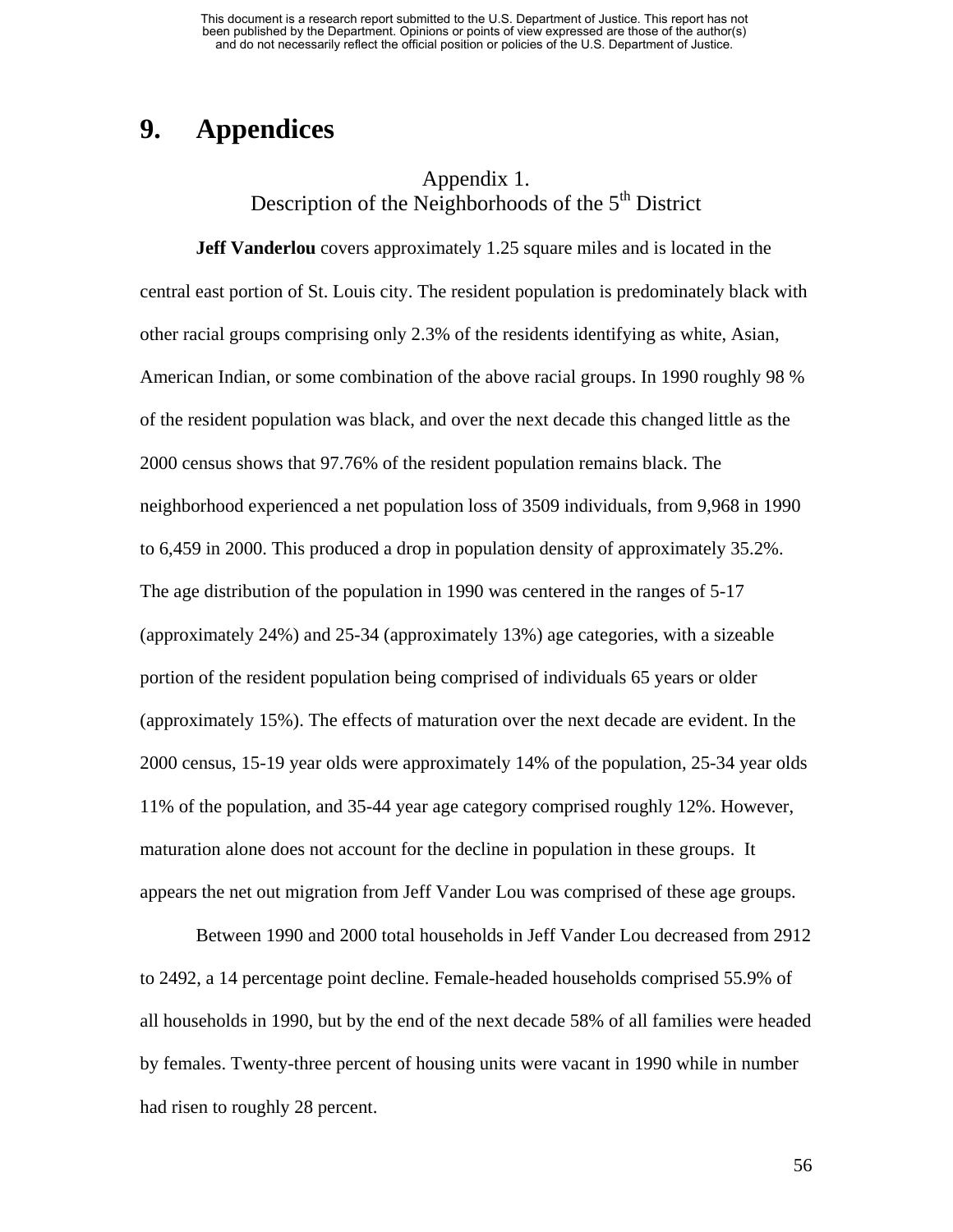In 1990, nearly 80% of the resident reported they had less than or the equivalent of a high school education. In 1990, the median household income for Jeff Vander Lou was \$12,231 while the median family income was modestly greater at \$14,955. The per capita income during 1990 was 6,864, and approximately 8790 residents qualifying as either poor or very poor. Of the total resident population, for 1990 24.3% of the eligible population was unemployed. Of this total, 46.7% percent of those unemployed were male.

**St. Louis Place** covers approximately .69 square miles. The resident population is predominately black with whites comprising slightly more than 10% of the population. Other racial groups comprise approximately 1.5% of the remaining resident population, and nearly 1% of the population identifies as a combination of multiple races. In 1990, roughly 85% of the population identified as black or African American, and over the next decade, as a percentage of the total population, increased by roughly 3% to comprise approximately 88% of the population. In terms of net population, as with most other locations in the city, St. Louis Place experienced a population decline. Population density in 1990 was 5428 residents per square mile, while in 2000 this had decreased to 3992 residents per square mile. From 1990 to 2000, the total net out-migration was 994 individuals, and this translates to a percentage point change of roughly 25%.

For St. Louis Place the age distribution of the resident population is generally evenly distributed among all age categories. The largest age group in 1990 was represented by the 5-17 year olds who comprised roughly 24% of the population. The next largest age group was the 25-34 age category, comprising 18% of the overall population. A decade later, the 15-24 age group comprised 16% of the population, and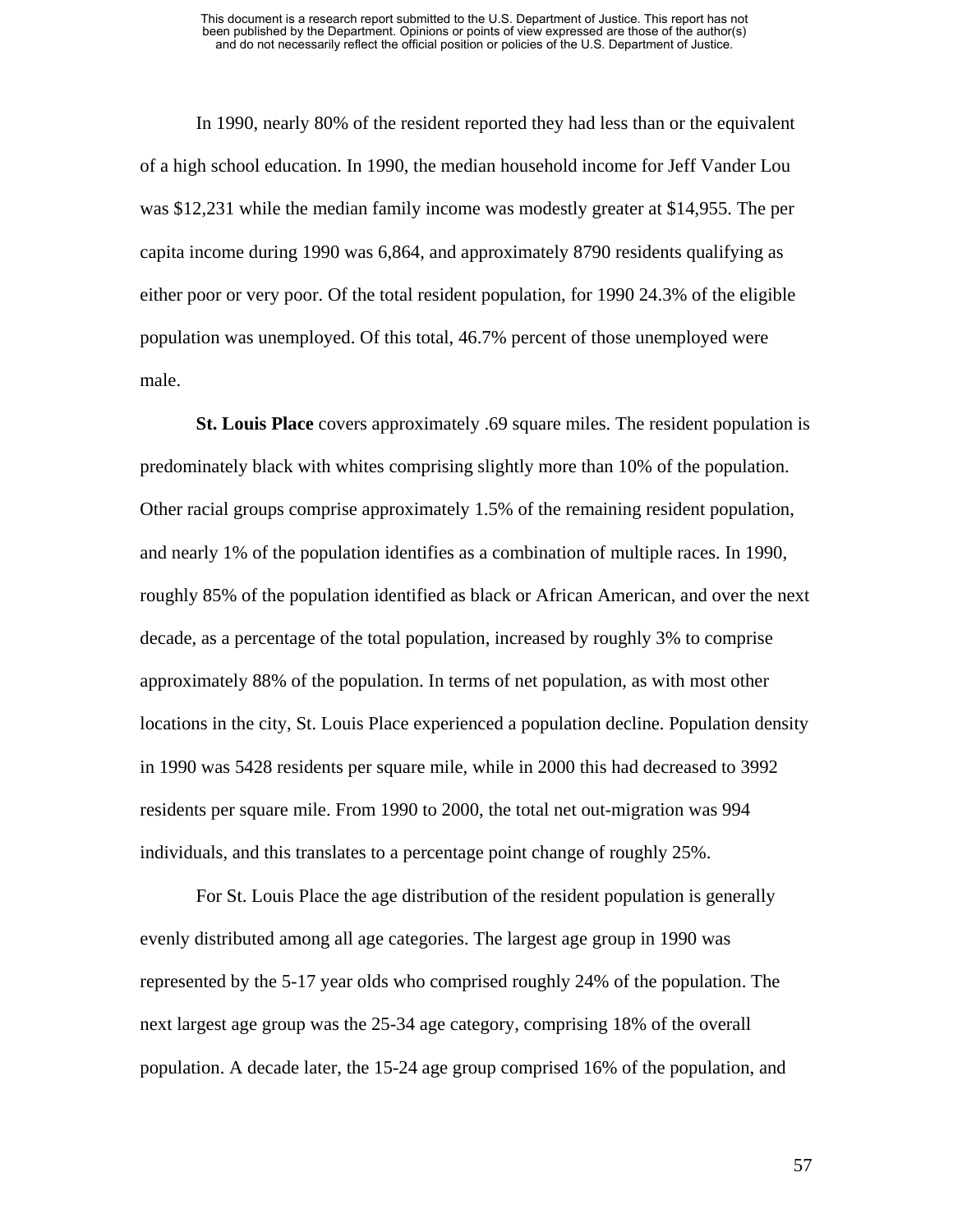25-34 year olds comprised 13%. The 35-44 year old age category comprised nearly 15% of the population.

Between 1990 and 2000 the percent of households headed by women remained relatively stable at approximately 37%. As a percentage of the total population, family households increase by nearly 4% during the decade rising from 60.4% to 64% of the eligible population. Non-family households experienced the largest decline during the decade. In 1990, these households comprised 21% of all households but by 2000 this had dropped to 5% of the neighborhood households. The number of occupied units decreased during the decade by 21% with only 931 occupied units recorded in 2000, representing approximately 67% of all households.

Roughly 50% of the population reported having at least a high school education or higher in 1990. The median household income was \$14,756 while the median family income was only marginally greater at \$15,173. Of the resident population living in St. Louis Place, 63% qualified as either poor or very poor with very poor residents comprising 23% of the total population. The per capita income for 1990 was \$6,470. The unemployment level for 1990 was 22.4%. For the female population unemployment among the eligible workforce was 19.5% while for males the percentage was greater at 34%.

**Old North St. Louis** covers approximately .39 miles, and as in other city neighborhoods population density as declined over the past decade as the overall resident population has diminished. In 1990 Old North St. Louis had a registered population of 2,386 translating to a population density of 6,109 residents per square mile. By year 2000 the neighborhood experienced a 37% decrease with the number of residents falling by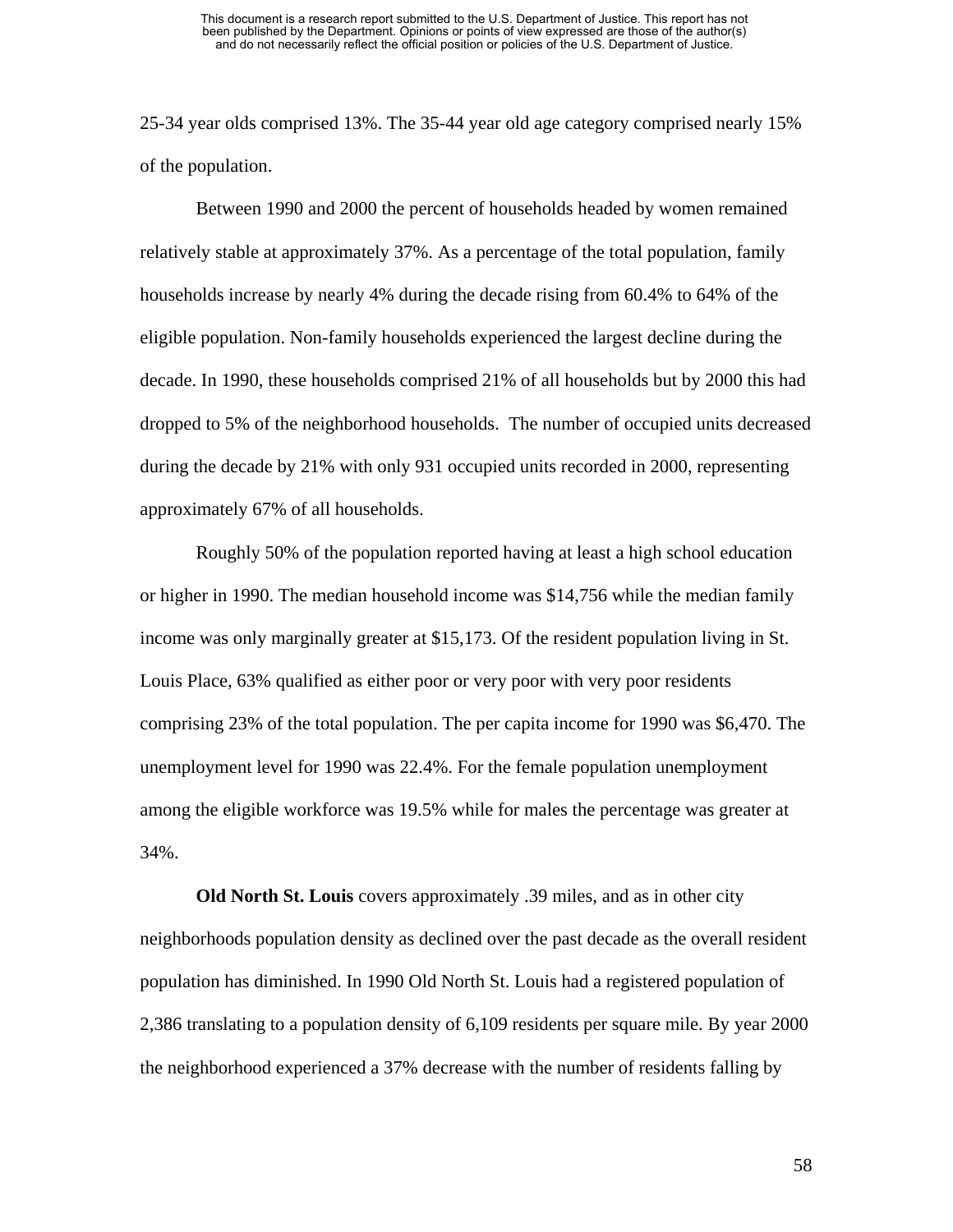nearly 900 occupants to 1,498. In 2000, the resident population was comprised of approximately 27% white and 69% black or African American. These levels reflect a 56% decline in the population of whites and 28% decline in the population of blacks between the years of 1990 and 2000. Other racial groups comprise roughly 2% of the remaining population in year 2000. The Asian population is the only group to show an increase in population for the neighborhood.

In 1990 the age distribution of the resident population was evenly distributed across all age groups. The largest age group in 1990 was represented by the 5-17 category at 24%, but the 18-24 and 25-34 age categories represented 14% and 15% of the population respectively. In 2000, the 15-19 age group comprised 7% or the population and the 20-24 age group comprised nearly 9% of the population. The 25-34 age group comprised roughly 11.5% of the population while the 35-44 age group comprised a marginally greater percentage of the population at 13% for the 2000 census.

Between 1990 and 2000 the percent of households headed by women increased from 20 to 36% of all households. However the total percentage of family households increased from nearly half of all households to approximately 55% of all households in 2000. Non-family households remained low. Only 3% of all households were non-family residences in year 2000. In 1990 there 1,300 housing units in Old North St. Louis, however, by the end of the decade the number of units declined by 20% to 1,036. In 1990 35.7% of all units were vacant while in 2000, this percentage had increased to nearly 42% of total units. In 1990 about 64% of housing units were occupied while at the decade's end this had declined to roughly 59%. Hence, though the overall number of eligible households declined, relative rates of occupancy did not remain stable over time.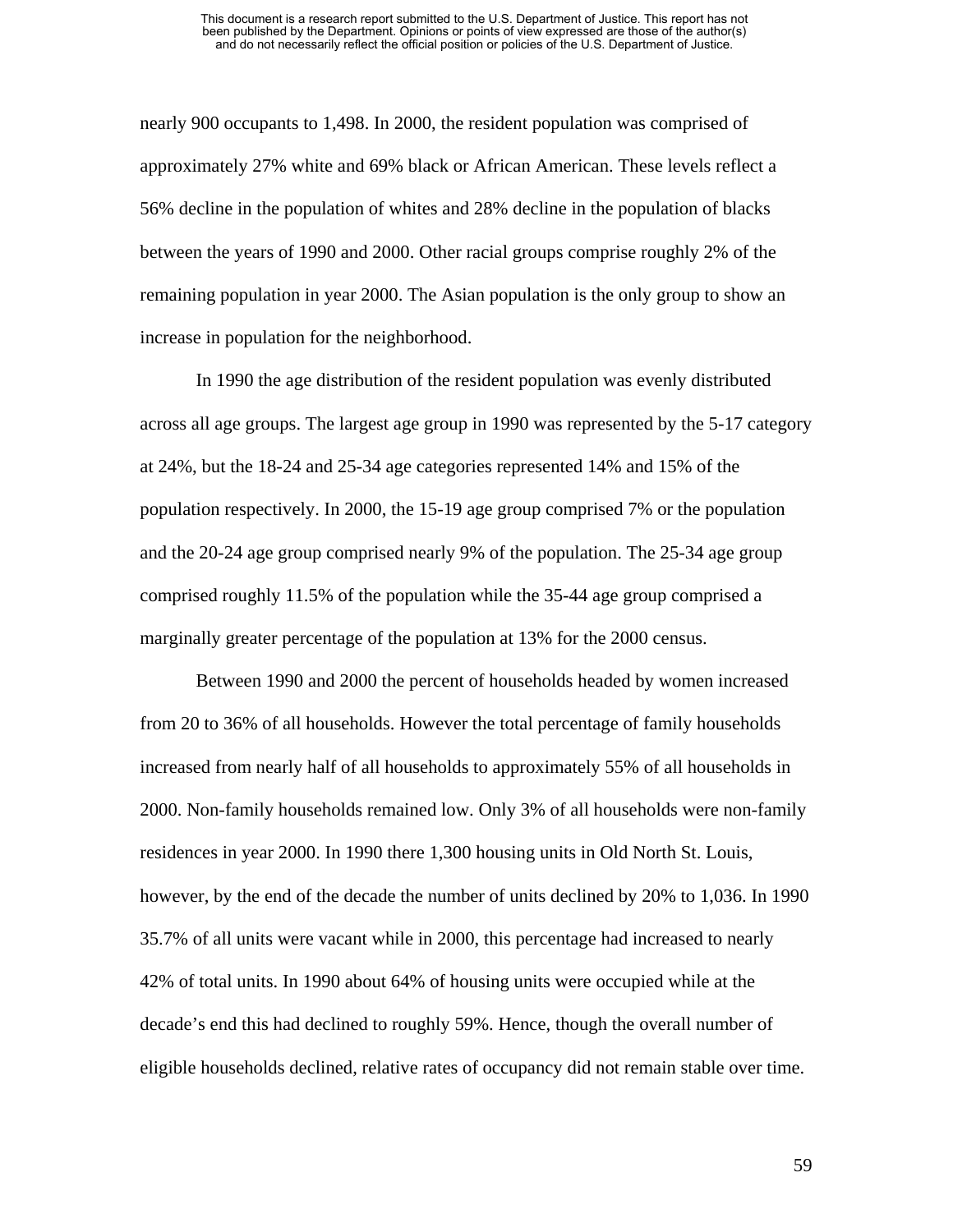In 1990, only 43% of the population had a high school education or higher. Nearly 63% of the population reported having a less than a high school education. In contrast, roughly 20% of the eligible resident population reported having some or more than a college education. The median household income was \$13,229, while the median family income was only slightly higher at \$15,850. In 1990, the per capita income for Old North St. Louis \$4,835, and 37% of the population qualified as being either poor or very poor. Of the eligible working population in 1990, nearly 20% were unemployed. Females comprised the largest portion of the workforce.

**Near North Riverfront** is the only neighborhood that experienced an increase in population. This neighborhood is almost exclusively an industrial area and home to several large employers. The area is also home to Riverview Park where many recreational activities are available. The majority of residential units is located at the western edge of the neighborhood and consists primarily of single-family homes. The neighborhood covers 2.16 square miles. In 1990, the population density was roughly 157 individuals per square mile; however, by year 2000 this had increased nearly 90% to 299 individuals per square mile. The population increase was due to a net in migration of residents of various racial groups. Between 1990 and 2000, the white population increased by 21%, and the Asian population by 33%. But by far, the largest increase of new residents was black, and this percentage of the resident population increased dramatically by 256% over the decade.

In 1990 the age distribution was centered in three age groups following patterns of previous neighborhoods. Twenty percent of the population fell into the 5-17 age category, 17% into the 25-34 age category, and 19% into the 65+ age category. The aging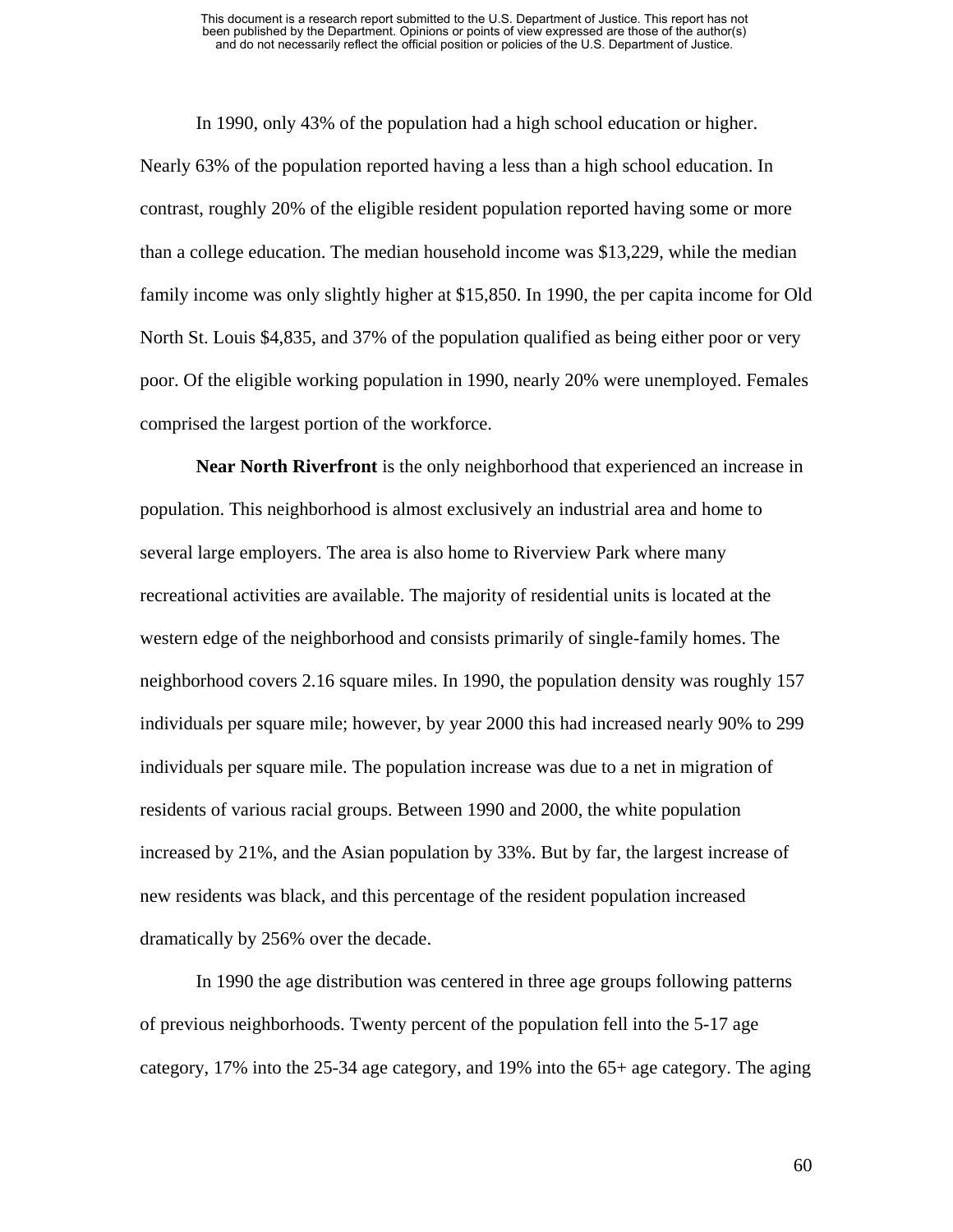of this demographic group is evident, and by the end of the decade. Nearly 20% of the population was comprised of the 25-29 age category a decade later while the 15-24 year olds constituted only 12% of the population. Approximately 30% of the population fell into the 35-44 age category in the 2000 Census. The remaining age groups were generally evenly dispersed among the remainder of the population.

Though the population increased, the percentage of family households remained stable throughout the decade at around 51%. Non-family household declined during the decade from approximately 11 to 5 % of the total households. Female-headed households, which constituted 28.3% of all households in 1990, constituted 35% of all households at the end of the decade. In 1990, the median housing value was \$56,850 and the median rent was \$356.

In terms of educational attainment, roughly 41% of the population reported having either a high school education or greater in 1990. Of these, roughly 20% reported having an associate's degree. A decade later, the median household income for 1990 was \$7537, and for families the median household income was slightly greater at \$8,152. The per capita income for 1990 was \$4,414. Fifty-eight percent of the population qualified as living below the poverty line. Of the resident population, 35% qualified as poor persons as compared to 24% qualifying as very poor individuals. Slightly higher that 26% of the eligible workforce population was unemployed in 1990. Of the eligible female workforce, nearly 18% were unemployed; however, in contrast nearly 51% of the eligible male workforce was unemployed in 1990.

#### **Hyde Park**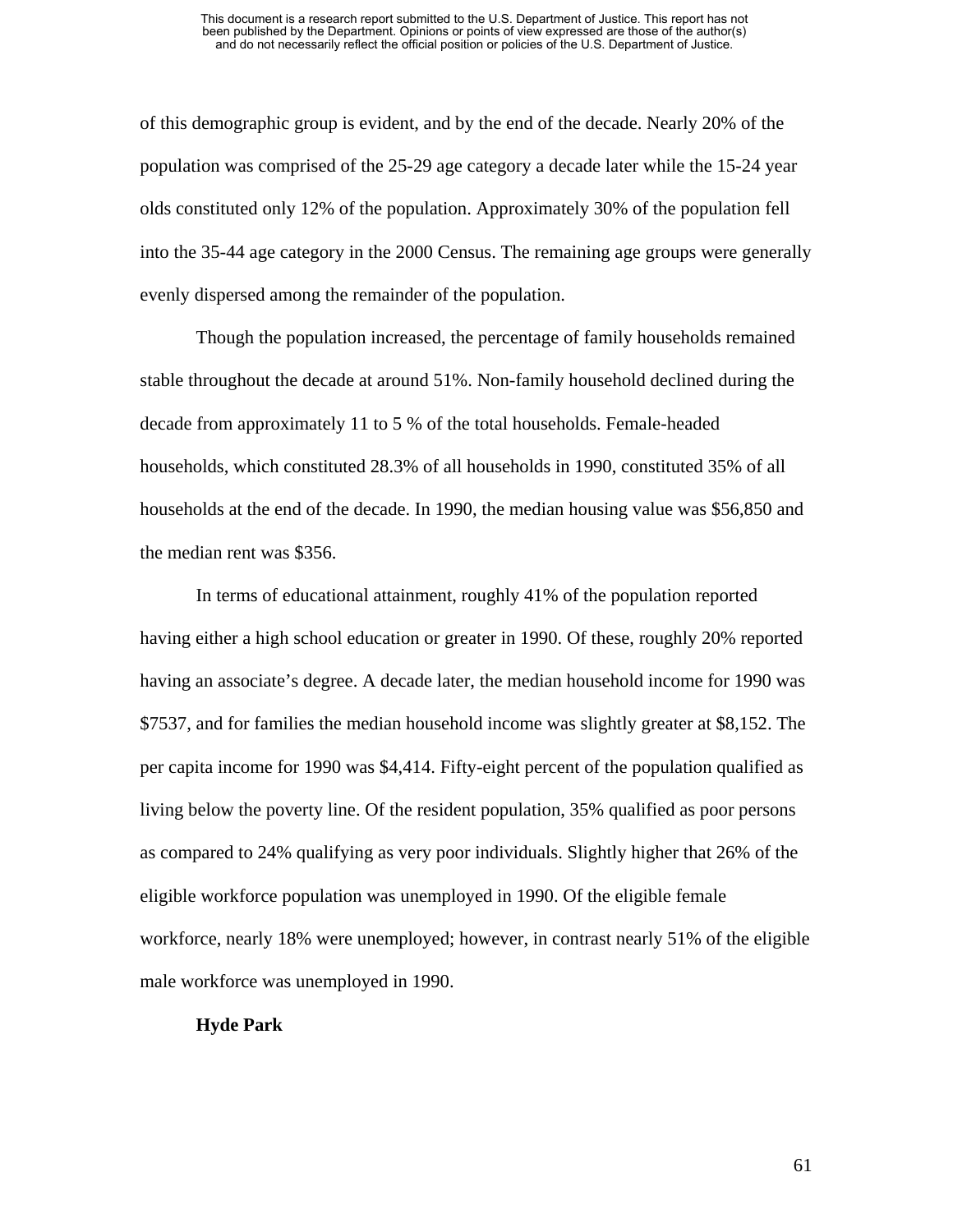Hyde Park is registered as a National Historic District and has recently received increases in City services for beautification projects and neighborhood revitalization projects. The neighborhood covers and is of .57 square miles. The resident population is predominately black. In 1990 the total population was 5,435, the population density was 9,542 individuals per square mile. In the next decade, the population declined by roughly 31%, reducing the population density to 6,571 individuals per square mile. In 1990, 67% of the population identified as black. By 2000, 80% of the resident population was black. An opposite trend was evident for whites. In 1990, roughly 33% of the population in Hyde Park was white. However in the next decade this percentage of the population declined by 61, and by year 2000 only 18% of the resident population reported their racial group as white. Only 2% of the population reported their racial group as other than black or white. Overall, between 1990-2000 the net population loss to the neighborhood was 1,692 individuals.

As with other District 5 neighborhoods the majority the age distribution falls disproportionately on younger age categories. In 1990, 26% of the population was between 5-17 years of age. The next largest age group is the 25-34 age category that represented 18% of the population in the 1990 Census. A decade later, roughly 24% of the population was between 5-14 years of age. The next largest group in 2000 was the 15- 24 age group that comprised roughly 15% of the resident population.

In 1990, women headed 45% of all households, but within the next decade this number decreased to 39% of the eligible households. The overall number for family households declined during the decade however. In contrast, in 1990, 72.5% of all households were family households but by year 2000 this number had decreased and only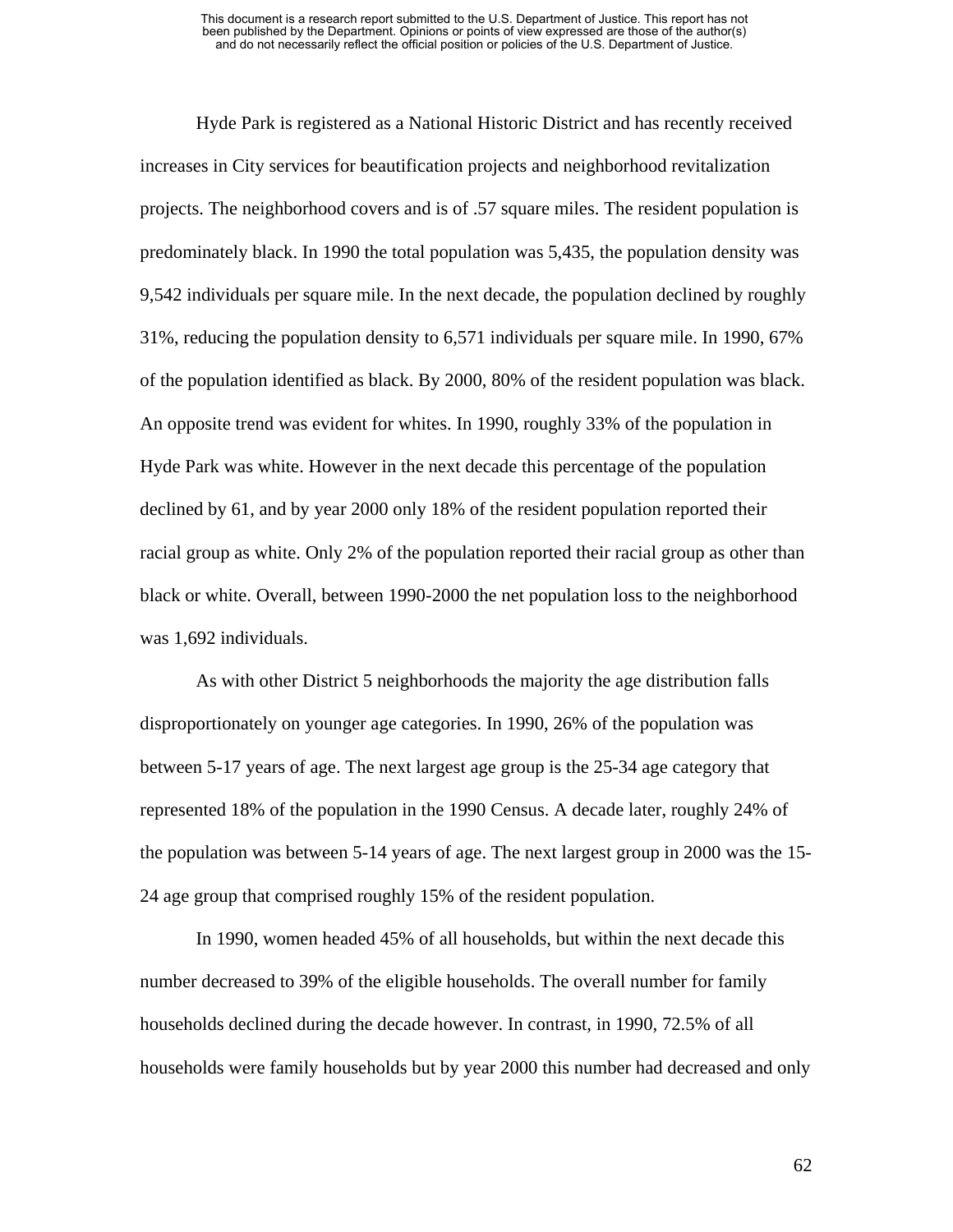65% of households in Hyde Park were family households. The largest change in household type occurred for non-family households which in 1990 comprised roughly 36% of eligible households but a decade later comprised on 6% of the all households in the neighborhood. The number of occupied units declined as well by roughly 2%. In 1990 approximately 73% of all household units were occupied, however, by year 2000 the rate of occupancy had decreased to roughly 71% of all eligible units. For the year 2000 this left nearly 30% of all household units vacant.

Roughly 57% of the population in 1990 reported having a less than a high school education. Roughly 43% of the residents reported having at least a high school education. The median household income in 1990 was \$11,652 while the median family income was slightly higher at \$14,417. Of the resident population living in Hyde Park in 1990, 46% qualified as poor and 28% qualified as being very poor. The per capita income for 1990 was \$6,170. The unemployment rate for 1990 was roughly 21% of the eligible working population. The unemployment rate among females was nearly 20% of the eligible population. For males the rate of unemployment was marginally higher at 23% of the eligible labor force.

**College Hill** covers approximately .39 square miles. The population in 1990 was 4,335 but by 2000 had decreased by nearly 1,400 individuals. Population density likewise decreased during the decade from nearly 11,000 residents per square mile to 7,500 residents per square mile. The neighborhood is predominately black. In 2000, nearly 94% of the population reported they were black, 4% reported they were white, and slightly under 1% identified as either American Indian or Asian. The relative percent both black and white residents decreased between 1990 and 2000 due to a net population loss during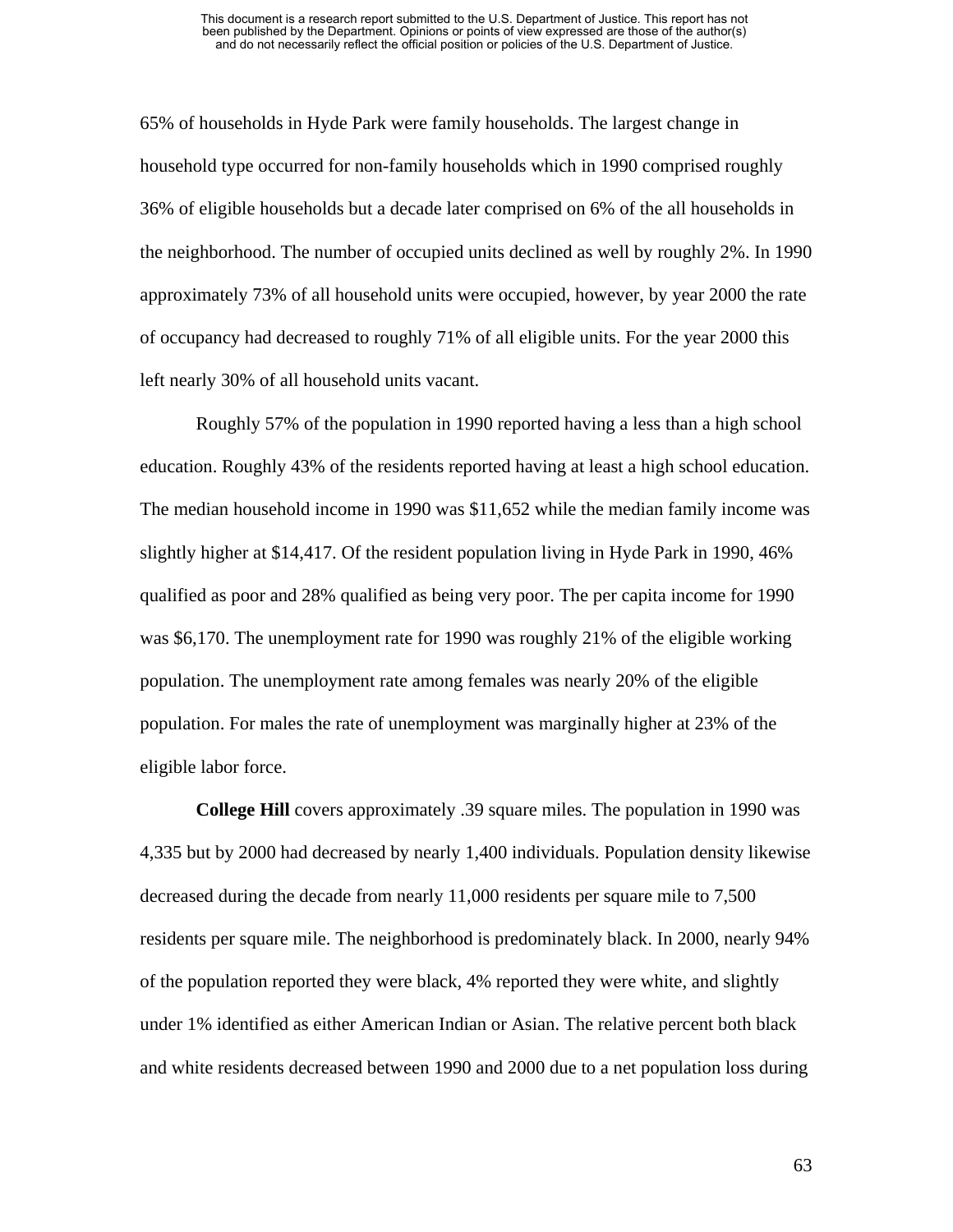the decade of approximately 1,200 residents accounting for an appreciable 31% decrease in the neighborhood population.

In 1990, roughly 26% of the resident population fell between the ages of 5-17. In 2000, roughly 24% of the population was between 5-14 years of age. In 1990, roughly 27% of the population was between that ages 18-34, but by a decade later this percentage of the population had decreased to approximately 21% of the total resident population. Between 1990 and 2000 the percent of households headed by women increased by nearly 13%. At the beginning of the decade only 35% percent of all households were headed by women but by 2000 this had increased to 48% of all households. As a percentage of the total population, family households in College Hill increased during the decade. In 1990 only nearly 54% of all households were categorized as familial while in 2000, 74% of all households were characterized in this manner. The number of occupied units in year 2000 was roughly 69%, representing a decline from a 73% occupancy rate of a decade earlier.

In 1990 nearly half the residents reported having less than a high school education. Nearly 30% of the population had a high school education, and slightly more than 21% of the population had greater than a high school education. The median household income was \$17,335 in 1990. For the same year, the median family income was appreciably higher at \$22,575. Of the resident population living in College Hill, fewer persons live in poverty as compared to other District 5 neighborhoods. In 1990, only 1.5% of the population qualified as either poor or very poor. The per capita income for 1990 was \$6,248. The unemployment level in the neighborhood was 24%. Of the eligible female population roughly 25% were unemployed while for males the comparable number was slightly higher at 30% of the eligible labor force.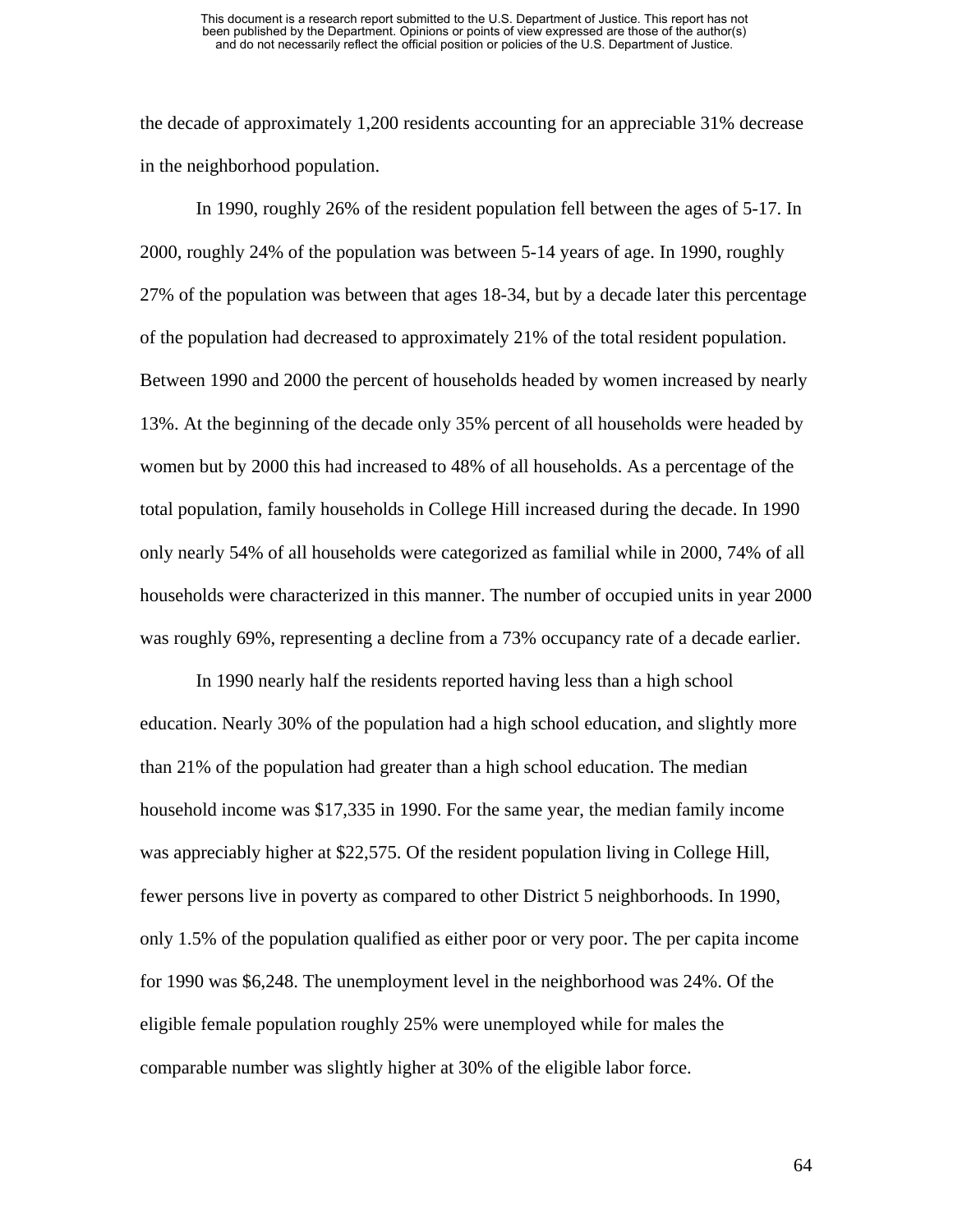**Fairground Neighborhood** covers approximately .32 square miles. The population in 1990 was 3,688. As with other District 5 neighborhoods, Fairground experienced a population loss during the decade and by year 2000 a net population loss of 33% resulted in a population of 2,472. The resulting change in population density was a drop from 11,665 to 7819 individuals per square mile. The resident population is approximately 98% black with whites comprising roughly 1% of the population. Roughly 1% of the remaining population identifies as either Asian or American Indian.

The age distribution of Fairground Neighborhood mirrors that of the other neighborhoods. Roughly 25% of the residents fall into the 5-17 age category, 12% into the 18-24 category, and 15% into the 25-34 age group. The remainder of the population is evenly distributed across the various age groups. The effects of population loss are greatest in the younger age categories by year 2000. Only 15% of the population fell into the 15-24 age group a decade later, and roughly 12% and 14% into the 35-34 and 35-44 age groups respectively.

Between 1990 and 2000 the percent of households headed by women had declined by 10 percentage points from 49% to only 39% of all households. Nearly 80% of all households were characterized as family households in 1990 but this number dropped to 68% by the end of the decade. The number of occupied housing units likewise declined from 76% to 71%. In 1990, 1,284 housing units were recorded but by decade's end this number decreased to 1,216.

Equal numbers of residents reported having either a high school education or greater than a high school education. However, greater than half of the population (52%) reported they had less than a high school education in 1990. The median household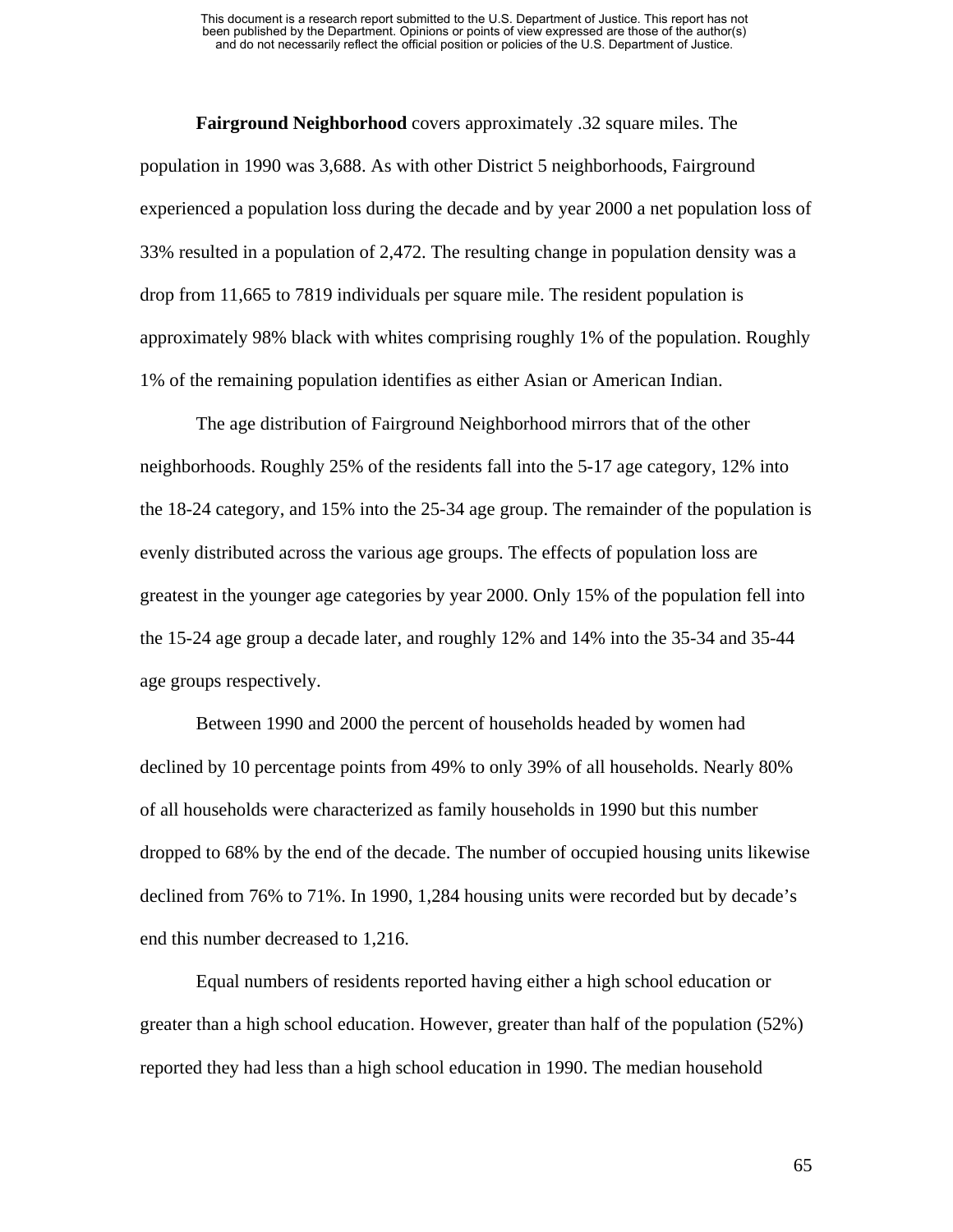income in 1990 was 15,763. In contrast to other neighborhoods the median family income for Fairground Neighborhood was lower. For 1990, the reported income for family households was \$13,979. Of the resident population living in the neighborhood greater than half qualify as either poor, 42%, or very poor, 23%. The per capita income for 1990 was marginally lower than the norm at \$5,117. The unemployment rate in 1990 was slightly lower than the average across neighborhoods at 18.3%. Of the eligible female labor force, 12% were unemployed. Of the eligible male labor force, 34% were unemployed.

**O'Fallon** neighborhood covers approximately .59 square miles. The resident population in 1990 was 8,807. As with other neighborhoods, there was a net population loss during the decade. In 2000 the population was 7,151. This translates to a change in population density of roughly 20%, from 14,937 to 12,128 individuals per square mile. The population of O'Fallon is predominately black. In 2000, nearly 98% of the population was black while slightly more than .5% was recorded as white.

The age distribution for O'Fallon neighborhood follows the same trend as other District 5 neighborhoods. In 1990, roughly 21% of the population falls into the 5-17 age category and 15% into the 25-34 age category. The next largest age group is the  $65+$ population that comprised 13% of the total population in 1990. In 2000 approximately 14% of the population fell into the 15-24 age category, 12% into the 25-34 age category, 14% into the 35-44 age category, and 20% of the population fell into the 65+ age category.

In 1990, women headed 34% of all households. During the next decade this percentage remained relatively stable and by decade's end 35% of all households were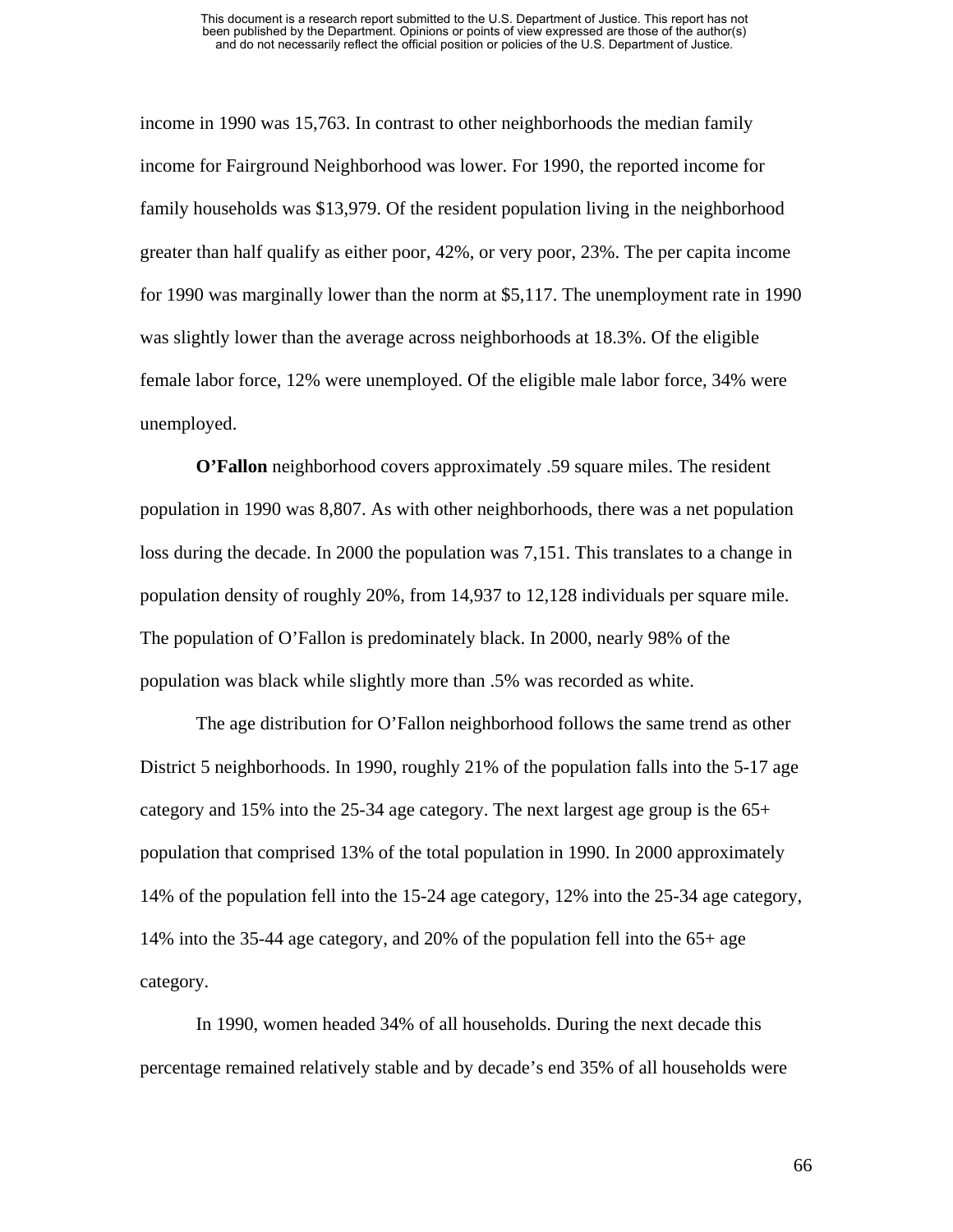headed by women. An opposite effect was observed for family households that in 1990 constituted 68% of all households but by 2000 comprised 67% of all households in O'Fallon. The total number of housing units in 1990 was 3,584 but by decade's end this had decreased to 3,269. In 1990, 85% of all eligible units were occupied. By 2000, this had declined marginally and roughly 82% of all eligible units were occupied.

Educational attainment was fairly evenly distributed across all categories. Roughly 40% of the residents had less than a high school education. Thirty percent of the resident population reported having a high school education and an equal number reported having greater than a high school education. The median household income in 1990 was \$16,501 while the median family income was higher at \$21,255. The per capita income in 1990 was \$8,471. Of the resident population living in O'Fallon, nearly 30% qualified as poor and nearly 20% as very poor. The unemployment level in 1990 was low in comparison to other neighborhoods at 15.2%. Of the eligible female labor force 12% were unemployed. Of the eligible male labor force nearly double the percentage were unemployed at 23.4%.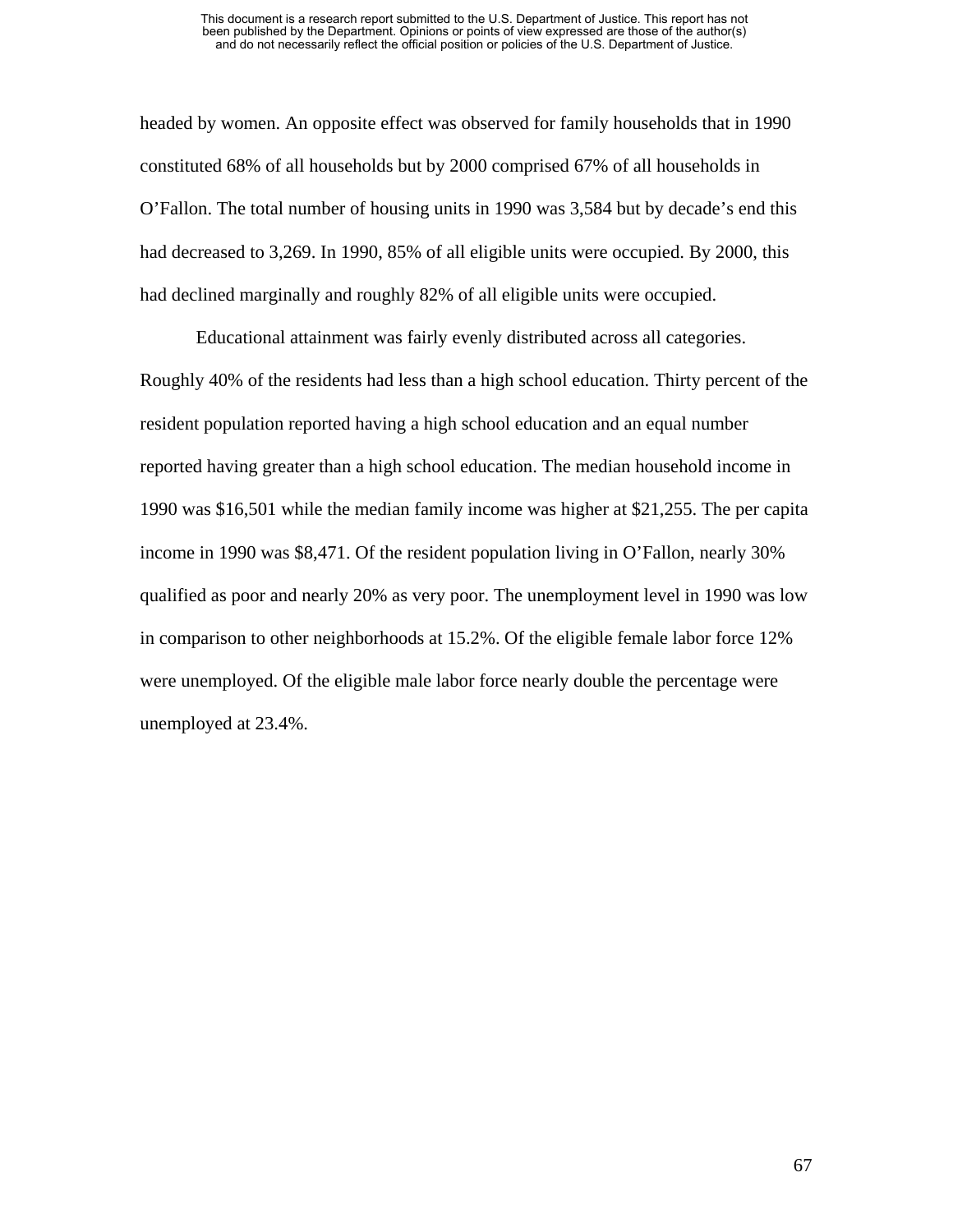### Appendix 2 Rochester, New York Notification of Special Enforcement (NOSE)

Program **builds on research findings** that document: (1) young minority men in Rochester's poorest neighborhoods experience high rates of victimization and participate in high levels of violence, (2) robbery and assault are common victimization experiences of these men, (3) a number of individuals have been involved in a variety of roles in multiple cases involving violence over several months (these roles include, victim, perpetrator, witness, suspect, and associate of victim or suspect), (4) many of these participants are already "on paper" in the Rochester criminal justice system.

NOSE uses a **case review process** to identify individuals likely to be involved in violence as offenders or victims, delivers a message of individual deterrence, and provides increased supervision and additional services where appropriate.

NOSE depends on a **partnership approach**, including state, federal and local law enforcement, state and federal prosecution, and probation and parole.

The program is administered through the Crime Analysis Section of the RPD.

Candidates for inclusion on the NOSE list are **identified by regular case reviews** of violent crime, during which partners make recommendations regarding which individuals have a higher probability of being involved in violence either as victims or offenders. NOSE candidates are then examined by Crime Analysis to assure deconfliction.

Individuals placed on the NOSE list are **notified** of that fact and the program is described to them. The notification indicates increased law enforcement scrutiny, surveillance and services.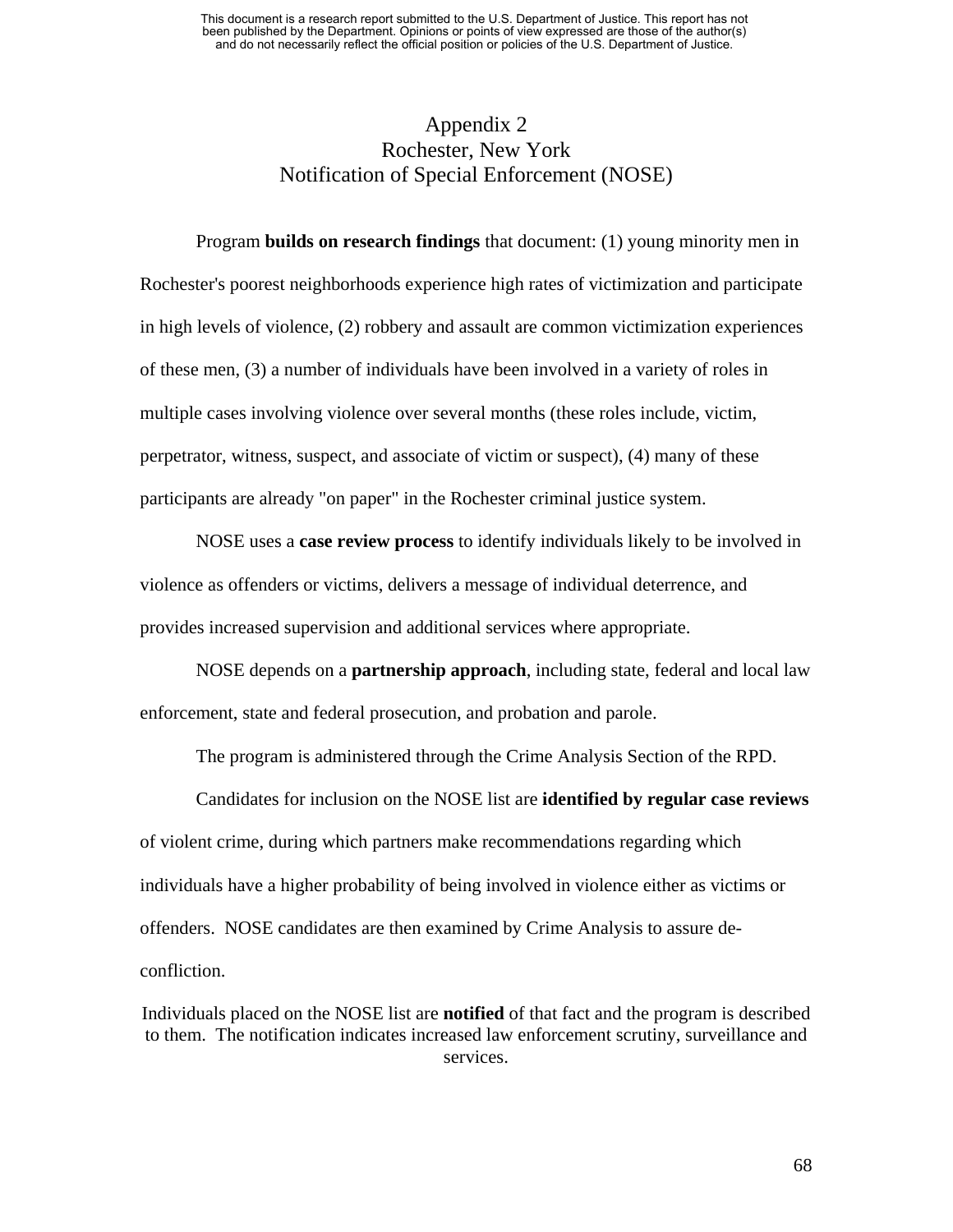## Appendix 3 Most Violent Offender Criteria

| <b>Criteria</b> | Rochester         | KC              | <b>St. Louis</b>  | Indianapolis |
|-----------------|-------------------|-----------------|-------------------|--------------|
| Goals           | Reduce violence   | Reduce violence |                   |              |
| Targets         | Victims and Perps | Perps           |                   | Perps        |
| Criteria        |                   | Point Threshold |                   |              |
| Point           | NO                | <b>YES</b>      | <b>YES</b>        |              |
| System          |                   |                 |                   |              |
| "Linked"        | <b>YES</b>        |                 |                   |              |
| events          |                   |                 |                   |              |
| Partners        | LSF LE, PP,       | LSF LE, PP,     |                   | LSF LE, PP,  |
|                 | <b>COMM</b>       | <b>COMM</b>     |                   | <b>COMM</b>  |
| <b>Tools</b>    | PS, Partnerships  | <b>PS</b>       | <b>CCE</b> Invest |              |
| Reduce          | <b>YES</b>        |                 |                   |              |
| violence        |                   |                 |                   |              |
| Geographic      | <b>YES</b>        | $\rm NO$        |                   |              |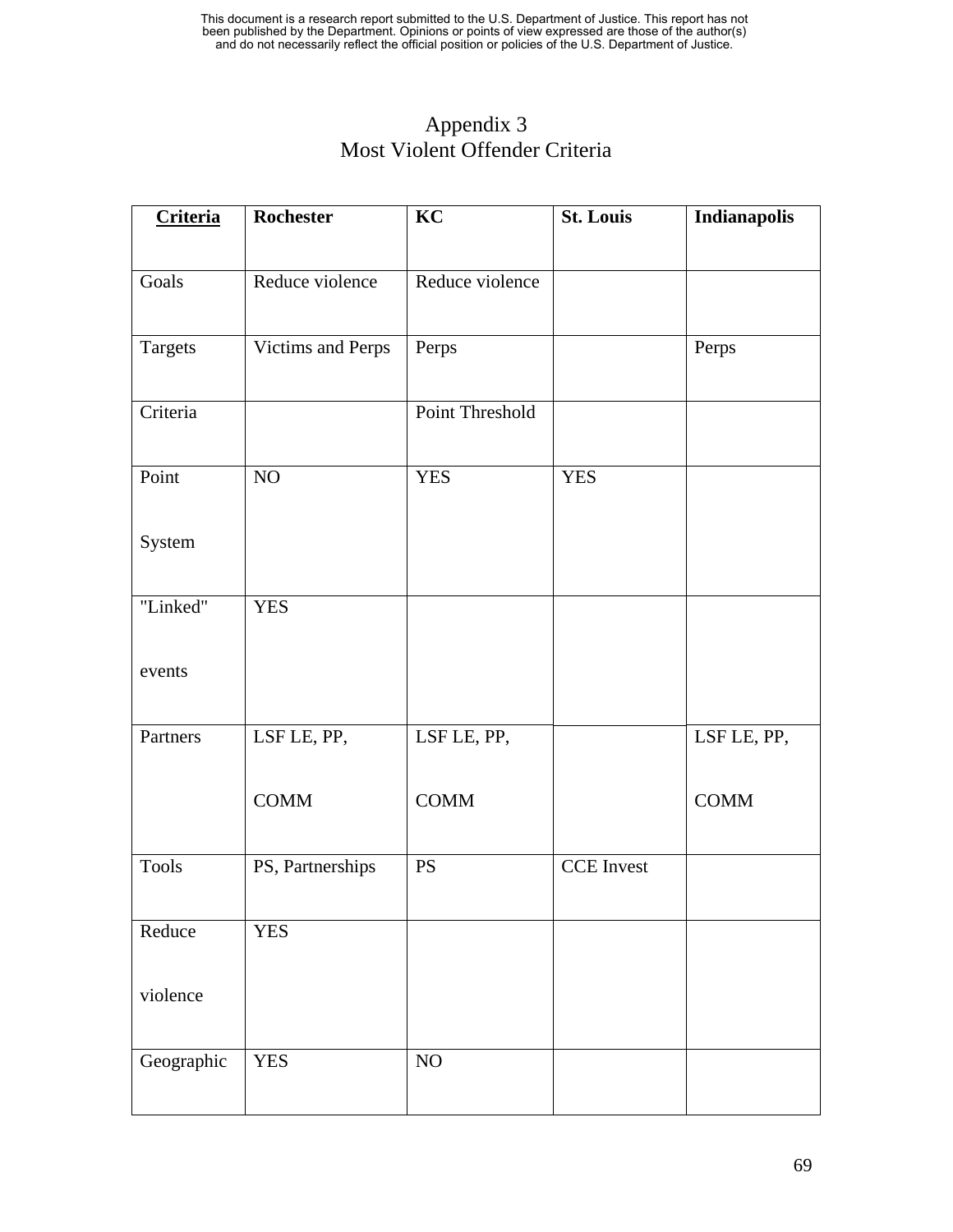| area |  |  |
|------|--|--|
|      |  |  |

### **Kansas City, Missouri Development of Violent Crimes Task Force Major Vincent M. Ortega, Commander Violent Crimes Division**

Limited Proactive Approach-little identification, targeting or prosecution of repeat offenders has occurred. The Violent Crimes Task Force Unit (VCTF) is **responsible** for identification, targeting and prosecuting repeat offenders.

It **partners** with federal, state and other local law enforcement agencies

(including Probation and Parole) as well as community partners (Weed and Seed).

Memoranda of Understanding are developed regarding information sharing.

VCTF **targets** and develops cases against: (1) violent felons in possession of firearms, (2) domestic violence offenders in possession of firearms, (3) armed drug traffickers, and (4) illegal weapons/use.

Four specific **goals** were developed: (1) increased arrest, prosecution, and incarceration of the most serious and violent offenders, (2) serious violence incidents, (3) communication of anti-violence message to potential offenders, and (4) development of community-based prevention components.

Problem solving approaches are to be used.

**Points** 

### **14 Documented involvement in violent activity**

### **8 On parole or probation for felony conviction**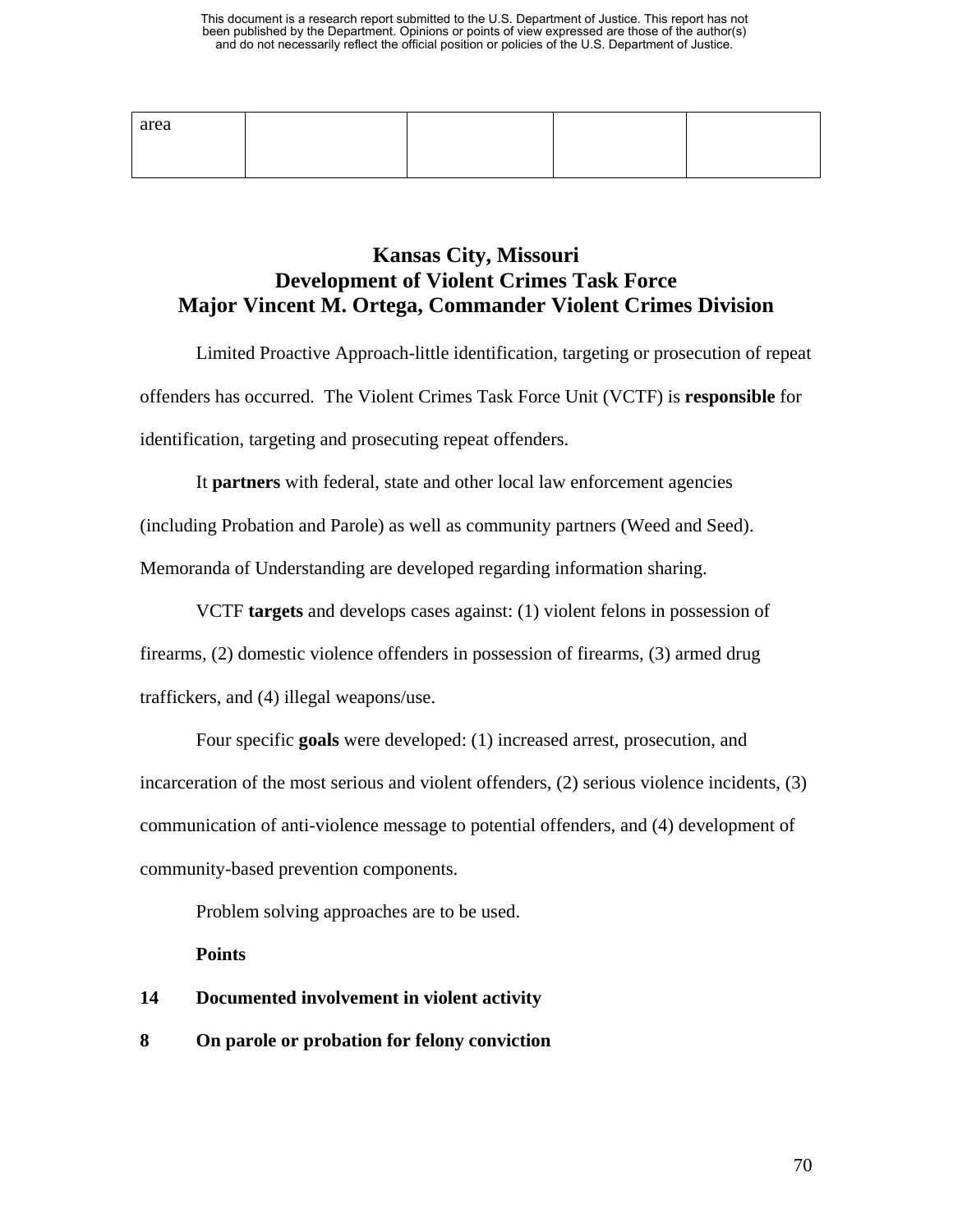- **7 Documented association with known criminals with a history of criminal conduct**
- **6 Previous Arrests or convictions involving firearms violations in state or federal courts**
- **5 The potential target has at least one prior felony conviction or a reduced conviction**
- **5 Felony charges pending in State or Federal Court**
- **4 History of drug use determined by arrest or reliable source**
- **3 Unemployed or employed irregularly, lacking visible means of support**
- **2 Previous arrests or convictions involving firearms violations in municipal court**

#### Program Process

Establish the Violent Offenders list then an Investigations Unit of the VCTF would be formed. It would be regional and involve law enforcement partners from federal, state and local levels. Detectives in this unit would be assigned a portion of the list of violent offenders. Training on firearms law violations would be provided to all members. Communication between agencies and sharing of information is seen as a key to program success. A meeting to discuss members on the list will be held every two to three weeks.

Three components to the KCPD Violent Crime Response: (1) a Firearms License Compliance Program, (2) a Firearms Investigative Task Force Program, and (3) a Public Awareness Program.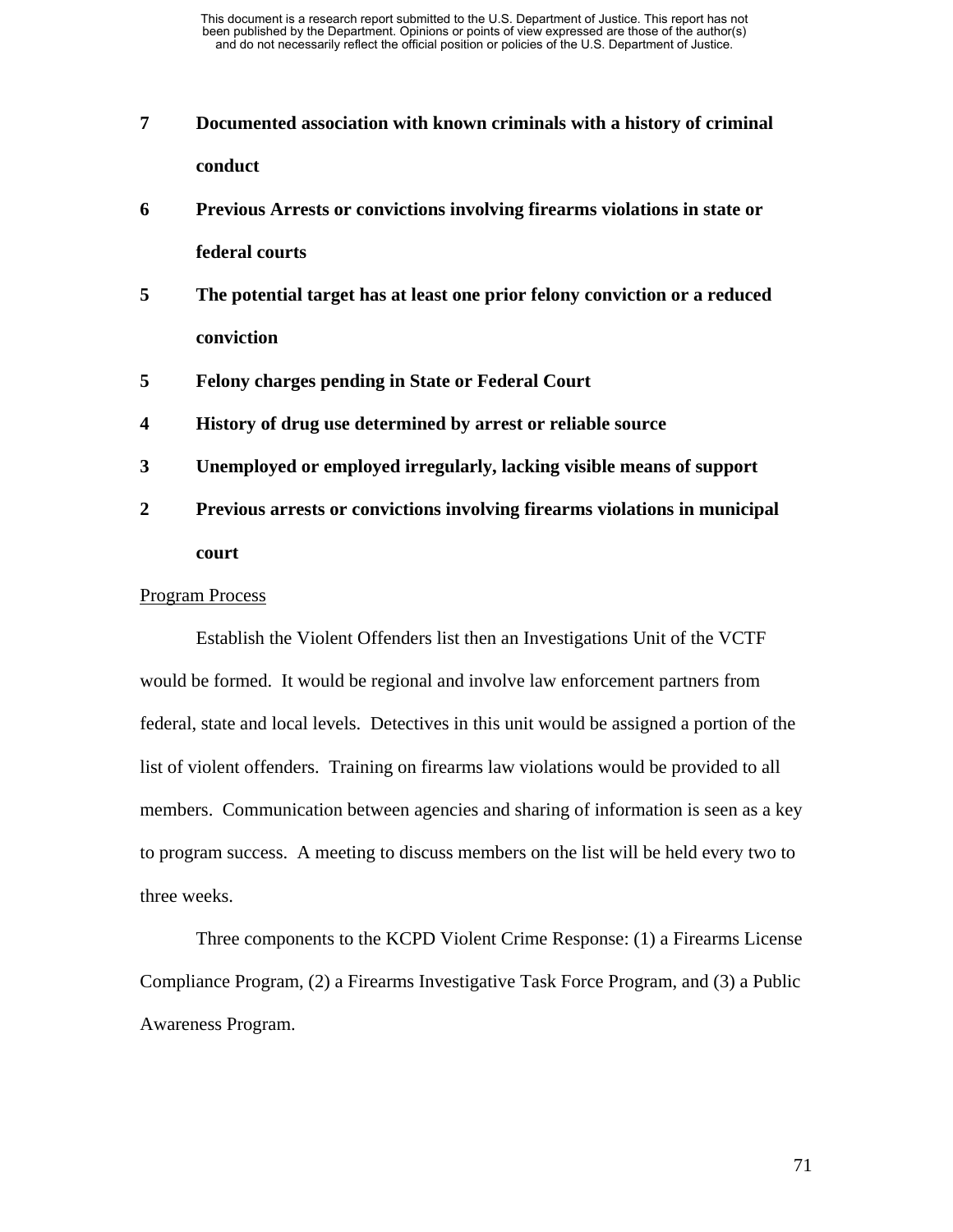### Appendix 4 St. Louis, Missouri St. Louis Regional Most Violent Offenders Program

Developed as part of the larger St. Louis Regional Ceasefire Initiative, a coalition approach to responding to and preventing violence. **Components** of Ceasefire include: (1) cracking down on illegal gun trafficking, (2) recovering guns from youthful gang members, (3) aggressive response to violence on the part of police, prosecutors, probation and parole, and (4) focused prevention and interventions by clergy, schools, gang outreach workers, and other social service providers.

Program goals include **identifying** the 100 most violent offenders for enhanced investigation, enforcement and prosecution. Candidates are referred by law enforcement officers or by citizens through officers. A Steering Committee reviews cases on a monthly basis, assigns points based on criminal history and makes decisions regarding additions or deletions to the list.

**Criteria for inclusion** on the list include: (1) age 18 or older, (2) documenting of current or ongoing involvement in criminal activity, (3) criminal arrest history, and (4) community impact. **Points** are assessed for all arrests. Points are assigned based on the following Criminal Histories.

### **Points**

| 5 | <b>Violent Felony</b> |
|---|-----------------------|
|---|-----------------------|

- **4 Non-Violent Felony**
- **3 Gun arrest or serious misdemeanor**
- **3 Aggravated Assault**
- **2 Drug Arrest**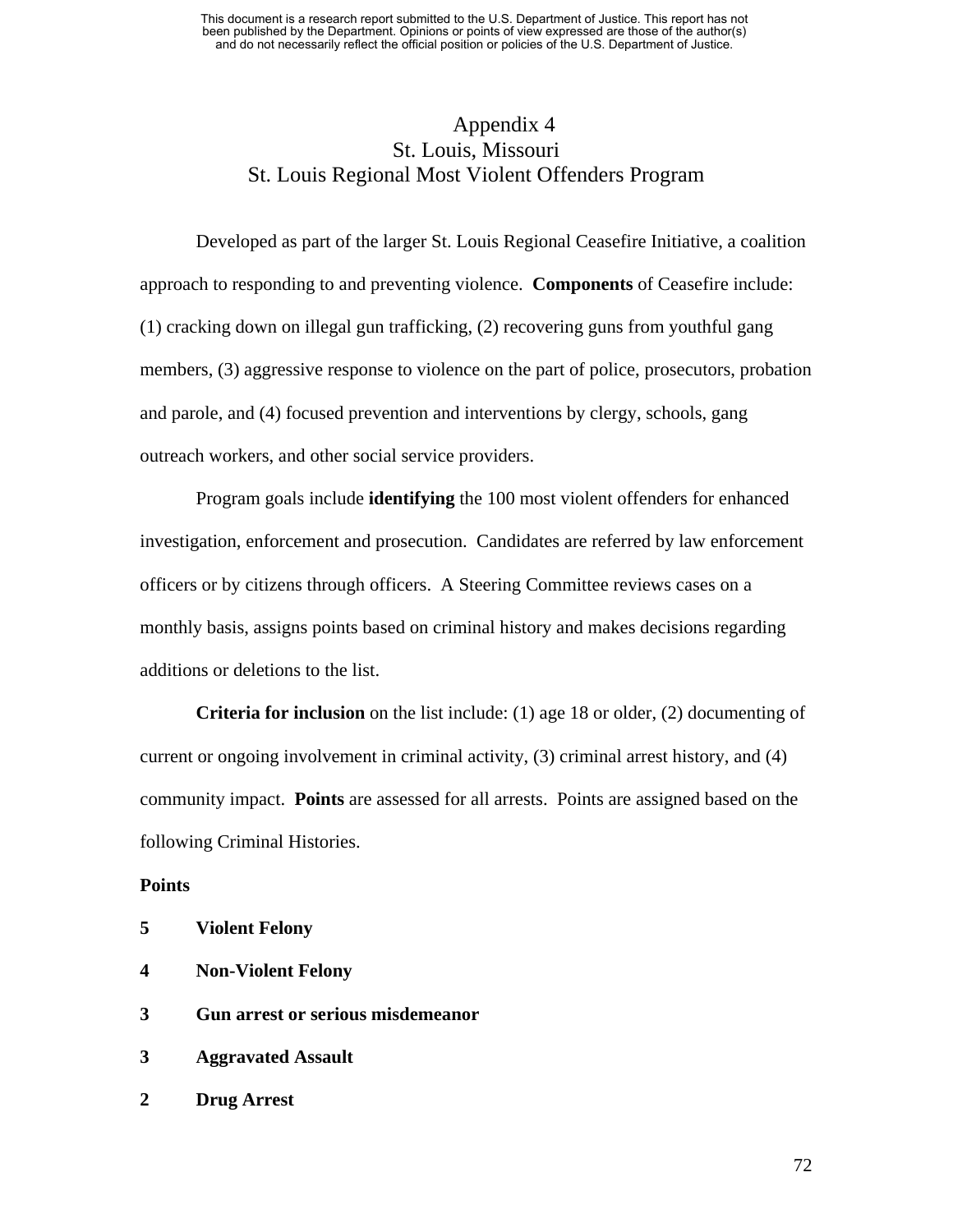### **1 Other Misdemeanor**

### **1-5 Community Impact**

A minimum of **50 points** is required to qualify for the Most Violent Offenders

Program. Subjects are removed from the MVOP when there is no documented criminal

activity within a six-month period of time, death or an active prison sentence.

REJIS will develop and maintain the tracking list in coordination with the

MVOP coordinator.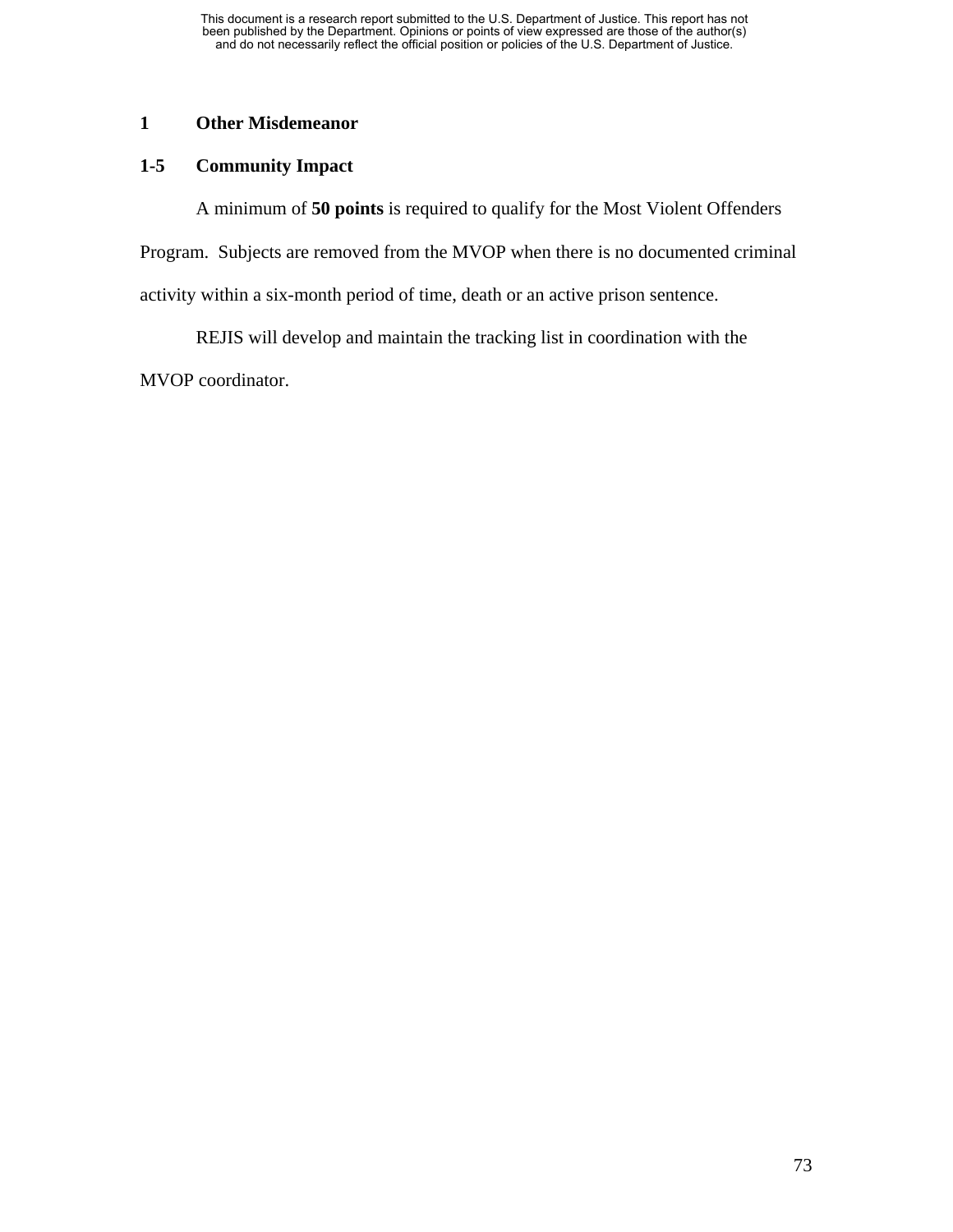### Appendix 5 WOW Criteria

When requesting candidate information from your department, we are suggesting they consider some criteria or guidelines for further list additions:

A criminal offender can be placed on the worst of the worst offender list if the

offender has ever been arrested for homicide or if the criminal candidate

possesses at least two of the following characteristics:

a. documented gang member;

b. six or more state level arrests within the last nine months;

c. two or more felony convictions or pleas of guilt or multiple misdemeanor

convictions or pleas of guilt;

d. the most recent state level arrest occurred while the offender was on probation;

e. two arrests for assault first degree and armed criminal action.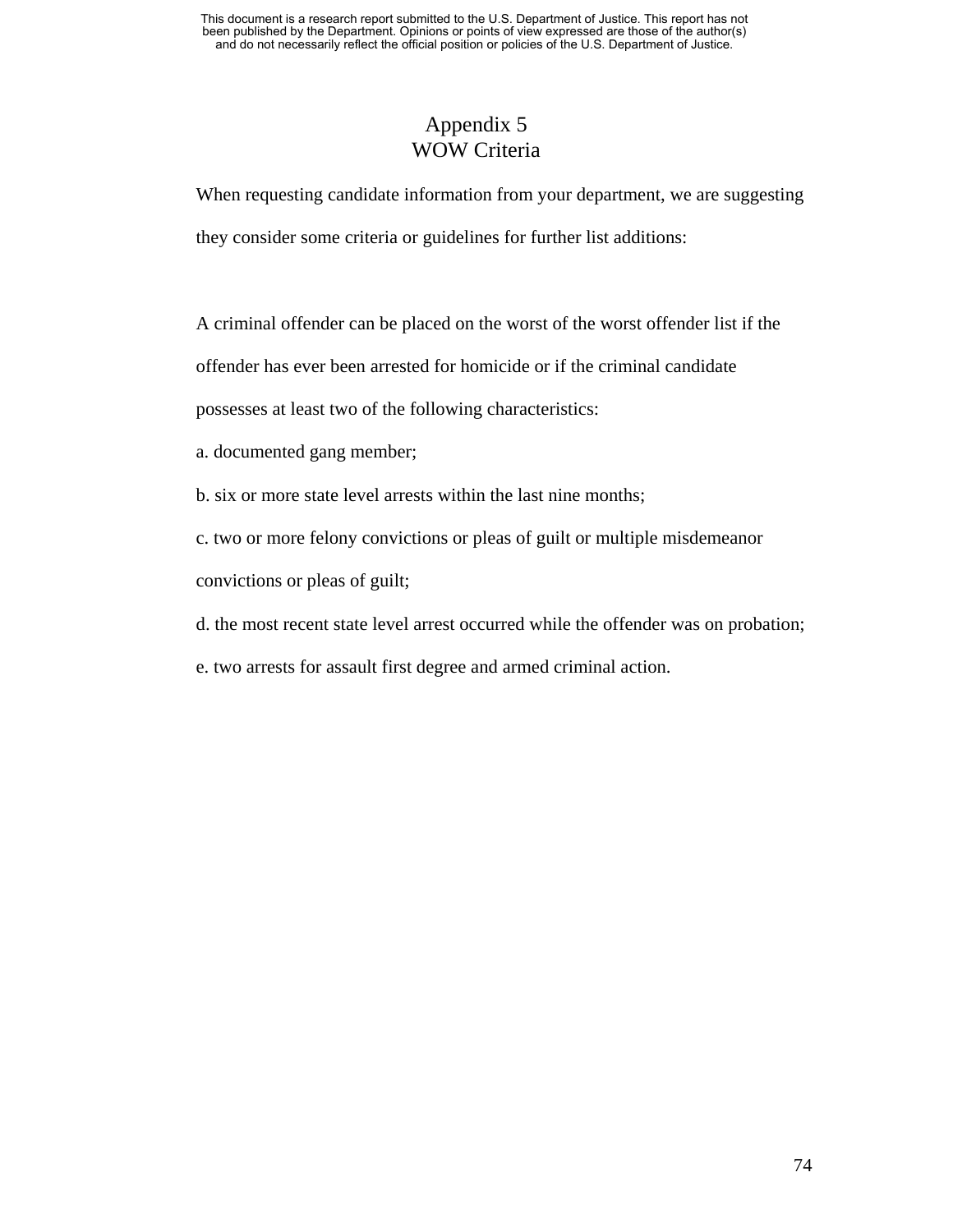### Appendix 6 WOW Update

 Last evening the Gang Squad made two UUW arrests in the targeted neighborhoods. Both of the subjects were previously identified as 'targets'. They are:

> XXX YYY B/M/19, dob: 11/4/82 LKA: XXXX. Linton

 YYY was arrested in the 2000 block of E. Desoto after he was observed to discard a fully loaded 9mm pistol and two additional, full magazines. He is a documented member of the Desoto Hustlers, 44 Blue Buds, and Adelaide Avenue Rollin 60 Crips. He is a close associate of deceased gang member SW , who was fatally shot (8-10 gunshot wounds) while seated in an auto in the XXXX block of E. O'Bear on February 9, 2002. YYY has a number of arrests for drug violations and is currently on probation for one of those offenses. Aside from this gun charge and about 20 bench warrants, YYY was additionally charged with 'Safe Keeping' at the request of AUSA TT MM for federal firearms violations.

 The second subject who was arrested in the XXXX block of Howard is identified as:

> ZZZ BBB B/M/15, dob: 7/15/85 LKA: XXXX Magazine

 BBB was in possession of a fully loaded 22 caliber automatic pistol, which he pointed at the officers during a foot pursuit. BBB is a documented member of the 26 Mad Rolling 60's street gang, (which is in opposition to YYY's gang affiliations). Though BBB is only 15 yoa, he has been arrested several times for UUW and bears the scars of a gunshot wound to his stomach. He is at the juvenile detention facility in regard to last night's arrest and a request has been made to detain him to review the possibility of certification.

 He is a close associate of QQQ PPP and reportedly was with PPP when MMM NNN was fatally shot in the XXXX block of E. Grand on January 3, 2002. PPP is the suspect in the NNN homicide and at least one other recent gang related shooting. Though the Homicide Section lacks sufficient evidence at this time to charge PPP with the murder of NNN, he has been charged in a federal complaint for gun/drug related charges.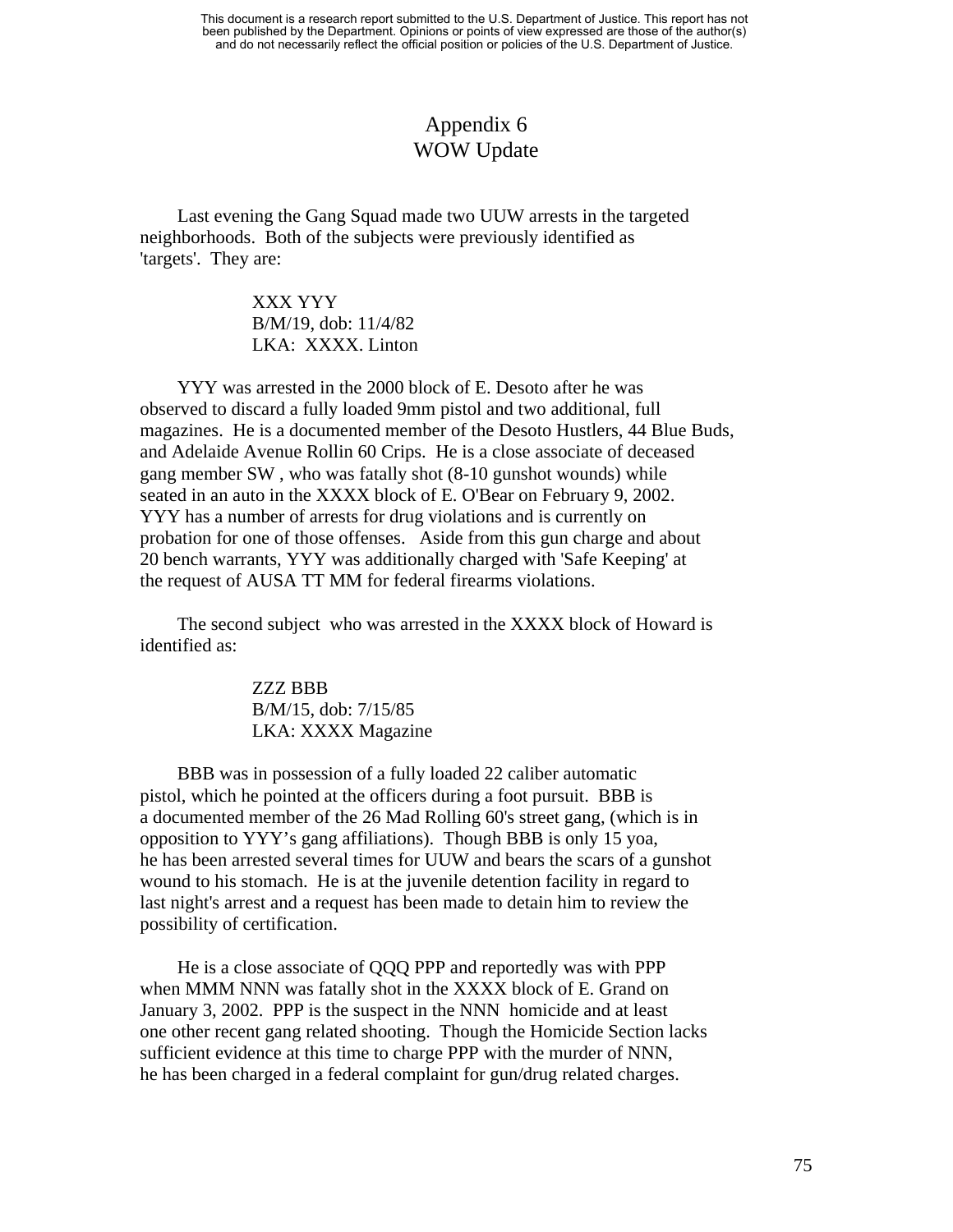### Appendix 7 Email Communication of Successful MVOP/WOW Prosecution

Subject: RE: XXX ZZZ Date: Tue, 7 May 2002 16:24:26 -0500 From: "HH HH" To: "MM TT" CC: Ceasefire Working Group

### TT:

 Thanks for the update and for all your work in this case -- from the time you were called on March 13 and issued a complaint on ZZZ, the trial preparation, and finally -- your successful prosecution. I'm forwarding this message to the Ceasefire group and everyone involved in the 5th District Initiative since ZZZ was one of our first targets arrested in that program. Again, thanks.

### HH

-----Original Message----- From: MM, TT Sent: Tuesday, May 07, 2002 4:29 PM To: HH HH ' Subject: XXX ZZZ

A federal jury just convicted XXX ZZZ of being a user of a controlled substance while in possession of a firearm. One of the four firearms was used in the shooting of QQQ MMM on 1/17/2 and the homicide of HH on 1/3/2.

Testimony of the arresting Officers SS CC and TT HH combined with that of Officer DD BB and Det. DD WW, who were both notified the day of trial that they were needed, relative two prior arrest for possession of marijuana.

AUSA TT MM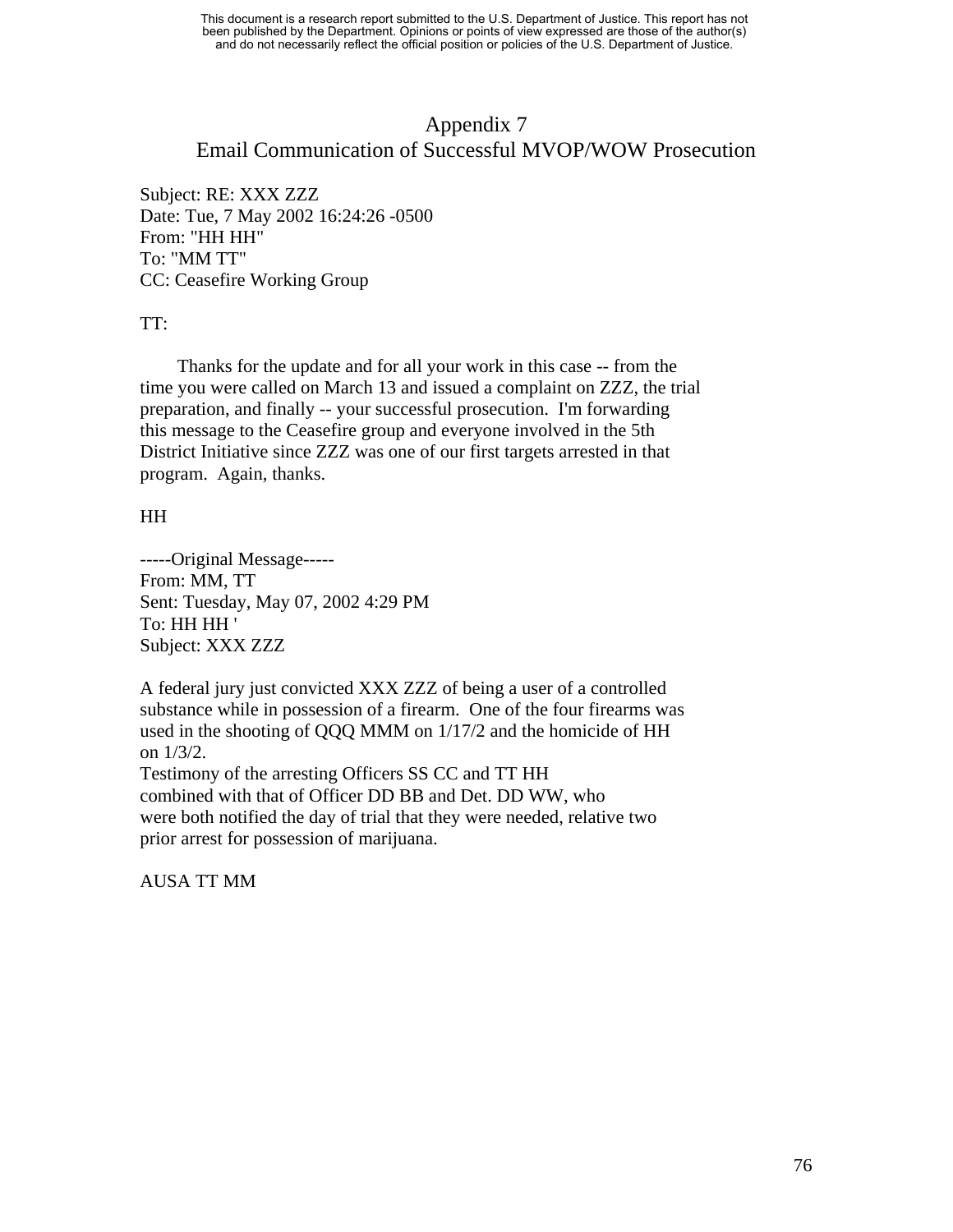## Appendix 8 Subject: Submitting bullets for crime lab analysis

Each firearm leaves a unique pattern of markings on every bullet fired from that weapon. It is possible to link bullets (and in some cases, bullet fragments) recovered from different crimes to the same weapon. This can generate leads to unsolved homicides and other violent crimes. The attached procedure has been developed to facilitate submission of bullets for crime lab analysis.

Note: This procedure only applies to bullets/bullet fragments that are incidentally removed during the course of medically necessary, emergent or consensual treatment of a patient with a gunshot wound(s). Surgery for no reason other than to retrieve a bullet for forensic analysis should not be done without proper informed consent and/or a court order, attending involvement, and notification of your Hospital's attorney.

## **Procedure:**

1. Preservation of the **chain of custody** is the most important aspect of submitting a bullet/bullet fragment to the crime lab.

2. **Special zip-lock bags** have been prepared to hold recovered bullets/bullet fragments. One side of the bag contains a label that must be signed by anyone who assumes custody of the bag.

3. The patient's **addressograph label** should be affixed to the other side of the bag. If the patient's identity has not been determined, the "Stat-Pack" number may be used.

4. Unnecessary **rough handling** of the bullet/bullet fragment (particularly clamping with metal forceps) should be avoided unless this is necessary in the course of treating the patient.

5. **Any bullet/bullet fragment** removed during the course of treatment should be submitted for analysis, regardless of the circumstances of the shooting. When a bullet/bullet fragment is removed, it should be placed in a pan of saline, rinsed, and held in the O.R. or clinic until the end of the surgical procedure.

6. Immediately following surgery, the surgeon who removed the bullet/bullet fragment should: 1) place it in a properly labeled bag, and 2) **sign the top line of the chain of custody label**.

7. The bag should be immediately placed in the **bullet recovery drop-box**, which is located in the O.R.

8. If an **individual other than the surgeon** assumes custody of the bullet before it is placed in the drop-box, he/she must also sign the chain of custody label.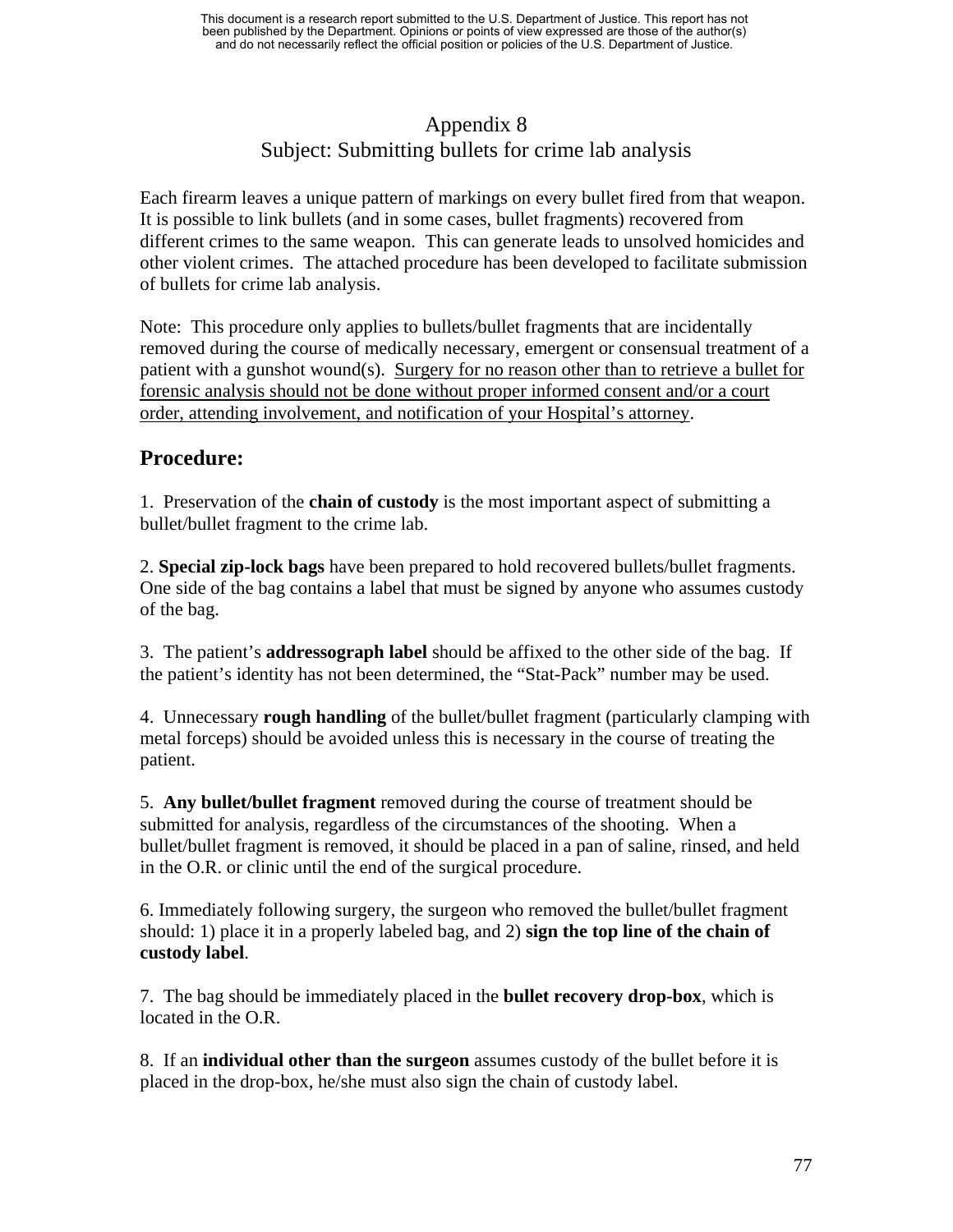9. Bullets recovered from the **same victim** should be placed in the **same bag**.

10. Bullets recovered from **different victims** of the same incident should be placed in **different bags**, even if it is believed that a single firearm was used to shoot all of the victims.

11. An authorized **law enforcement officer** will come by the O.R. periodically to empty the drop-box.

12. In the event of **death during surgery**, leave any unrecovered bullets/bullet fragments in place. If one or more bullets or bullet fragments were removed at an earlier point in the case, they should be placed in a properly labeled bag, and accompany the body to the Medical Examiner.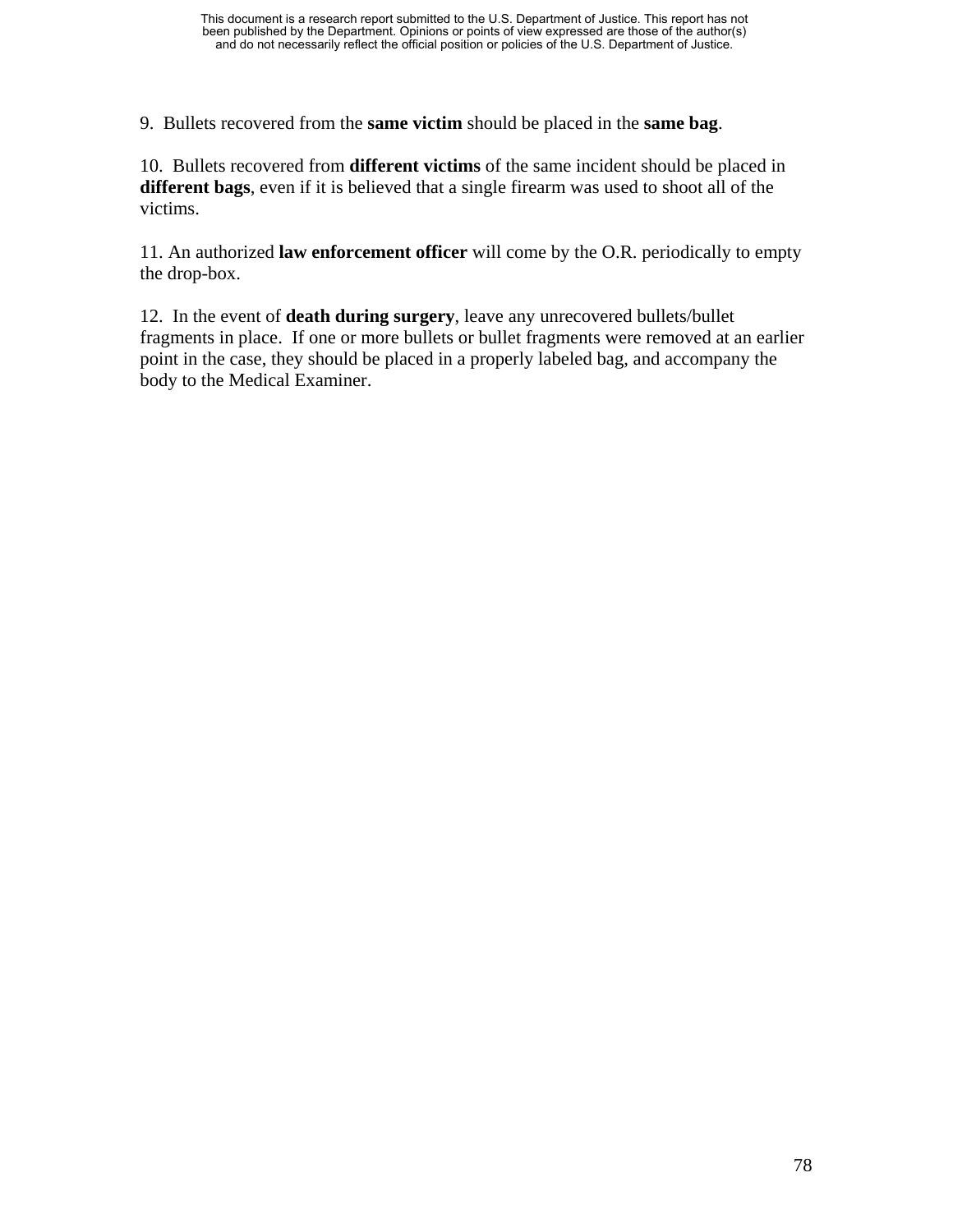### Appendix 9 Ceasefire Roundup

From: USA EDMO Sent: Thursday, July 03, 2003 1:52 PM Subject: Ceasefire Roundup 7/3/03

July 3, 2003 For Immediate Release

### ST. LOUIS CIRCUIT ATTORNEY AND UNITED STATES ATTORNEY REPORT WEEKLY RESULTS OF ST. LOUIS REGIONAL CEASEFIRE INITIATIVE

St. Louis, Missouri: The following represents the prosecution activities under the St. Louis Regional Ceasefire Initiative, a component of the Bush Administration's Project Safe Neighborhoods Program, United States Attorney Ray Gruender and St. Louis Circuit Attorney Jennifer Joyce announced today.

This week's results of Project Safe Neighborhood/Ceasefire are as follows:

### ST. LOUIS CIRCUIT ATTORNEY'S OFFICE:

JERMEL RUSH, 20, of the 1300 block of North 8th Street, was sentenced on June 27 to serve nineteen years in the Missouri department of corrections by Judge Robert Dierker. On May 7, 2003 he pled guilty to two counts of Robbery 1st degree, two counts of Attempted Robbery 1st

degree, and four counts of Armed Criminal Action. Amy Fite prosecuted the case for the Circuit Attorney's Office.

DARIUS GUYTON, 21, of the 3100 block of Miami, was convicted by a jury on June 13, 2003 of Murder 2nd degree, Armed Criminal Action, and Escape from Custody. He faces a maximum sentence of Life imprisonment when he is sentenced by Judge Donald McCullin on July 18, 2003. The incident occurred on August 27, 2001 in the 3700 block of Minnesota in the Gravois Park neighborhood. Paula Bryant prosecuted the defendant for the Circuit Attorney's Office.

BOBBY MCCULEY, 39, of the 4600 block of San Francisco, was convicted by a jury on June 16, 2003 of Domestic Assault 1st degree, Assault 2nd degree, two counts of Armed Criminal Action, and Shooting into a dwelling for an incident that occurred on September 23, 2001 in the 6000 block of West Florissant. The defendant faces a maximum sentence of life imprisonment when he is sentenced by Judge David Mason on July 18, 2003. Kimberly Maurer-Levi prosecuted the defendant for the Circuit Attorney's Office.

UNITED STATES ATTORNEY'S OFFICE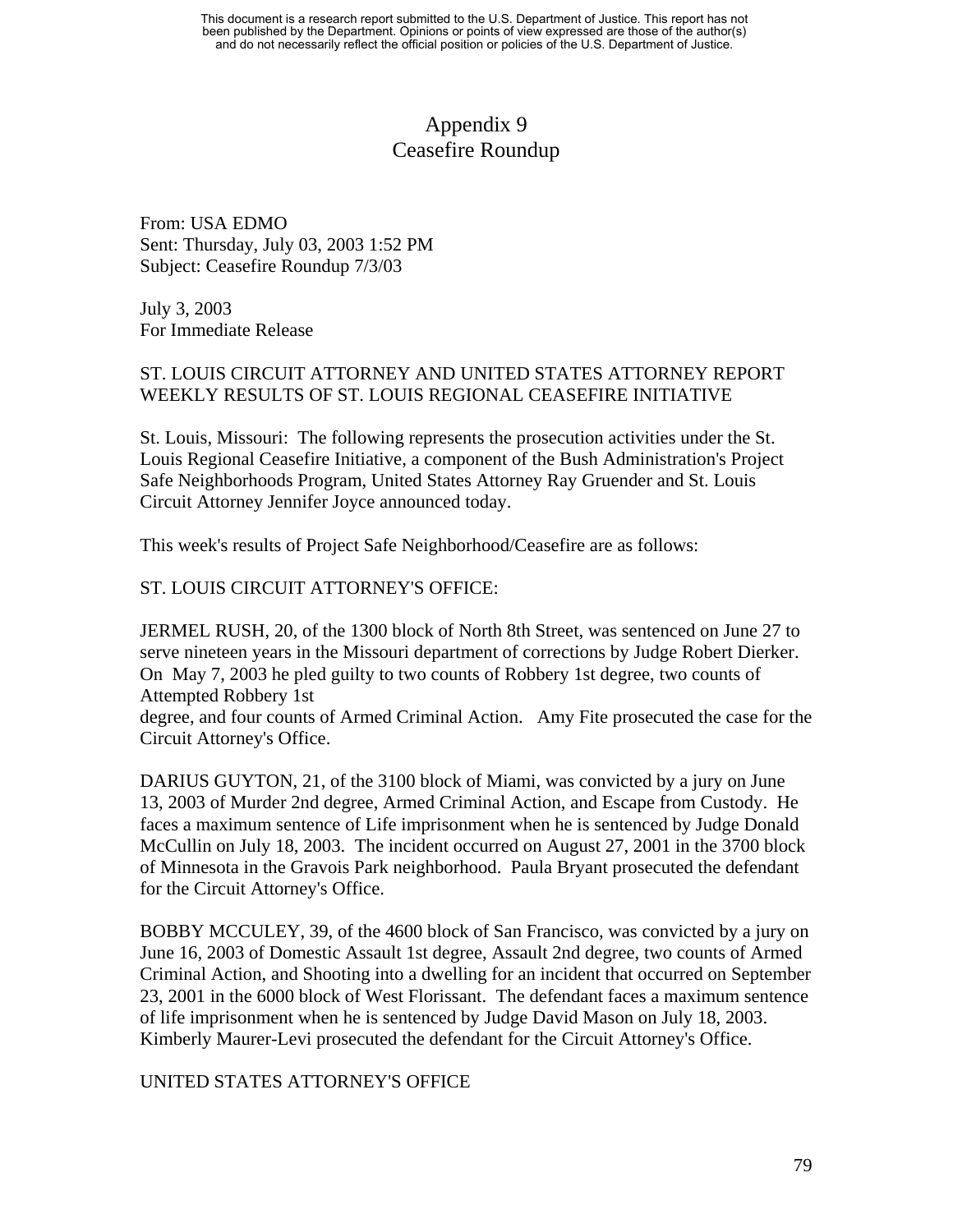MAURICE CANDIES, 21, of the 4600 block of St. Ferdinand, St. Louis, 63113, pled guilty to one felony count of being a previously convicted felon in possession of a firearm. Candies now faces a maximum penalty of ten years in prison and/or a fine of \$250,000. Sentencing has been set for September 17, 2003.

BRUCE MCCLEARY, 46, of the 4100 block of Page, St. Louis, 63113, pled guilty to one felony count of possession of a firearm in furtherance of a drug trafficking crime. The charges occurred in the 8th District Weed and Seed area. McCleary now faces a maximum penalty of life in prison and/or a fines of \$250,000. Sentencing has been set for September 18, 2003.

JOHN BITTNER, 42, of Villa Ridge, Missouri, pled guilty to one felony count of possession of two machine guns. Bittner now faces a maximum penalty of ten years in prison and/or a fine of \$250,000. Sentencing has been set for September 18, 2003.

GARVIN BROWN, of the 2700 block of Glasgow, St. Louis, was sentenced to 75 months in prison, without parole, on one felony count of distribution of cocaine base (crack) and one felony count of possessing a firearm in furtherance of a drug trafficking offense.

JON R. WHITE, 35, of the 8900 block of Newby, St. Louis, was indicted by a federal grand jury on one felony count of being a previously convicted felon in possession of a firearm. If convicted, White faces a maximum penalty of ten years in prison and/or a fine of \$250,000.

The charges set forth in an indictment are merely accusations, and each defendant is presumed innocent until and unless proven guilty.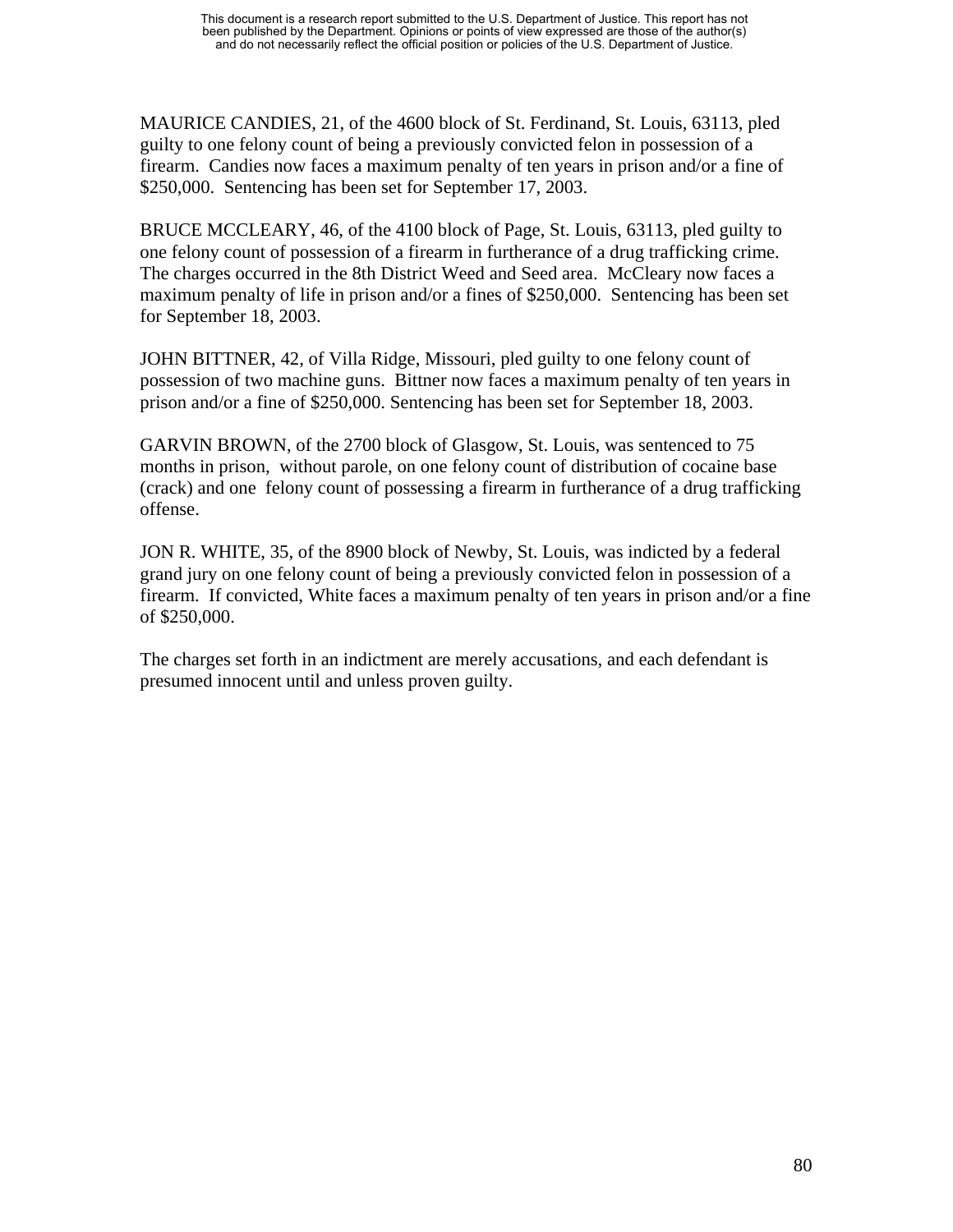## Appendix 10. College Hill Initiative Data

# METROPOLITAN POLICE DEPARTMENT – CITY OF SAINT LOUIS

Intra-Department Report and Correspondence Sheet

DATE: SEPTEMBER 15, 2002

TO: MAJOR DDHH, COMANDING OFFICER  $/CPD$ 

FROM: LIEUTENANT JJPP, DETECTIVE BUREAU C.P.D.

SUBJECT: EFFECTIVENESS OF COUNTERINSURGENCY OPERATIONS IN THE COLLEGE HILL NEIGHBORHOOD OF THE 5<sup>TH</sup> DISTRICT COPIES TO: CAPTAIN HHHH

\_\_\_\_\_\_\_\_\_\_\_\_\_\_\_\_\_\_\_\_\_\_\_\_\_\_\_\_\_\_\_\_\_\_\_\_\_\_\_\_\_\_\_\_\_\_\_\_

\_\_\_\_\_\_\_\_\_\_\_\_\_\_\_\_\_\_\_\_\_\_\_\_\_\_\_\_\_\_\_\_\_\_\_\_\_

**Sir:** 

**During this six month period of 09/01/2001 thru 02/28/2002, the College Hill neighborhood accounted for** 6 *Homicides* **and** 17 *Assault 1st Degree* **(shooting) incidents. A total of** 23 **firearms related assault incidents (**39 **victims or Part I Crimes), for an average**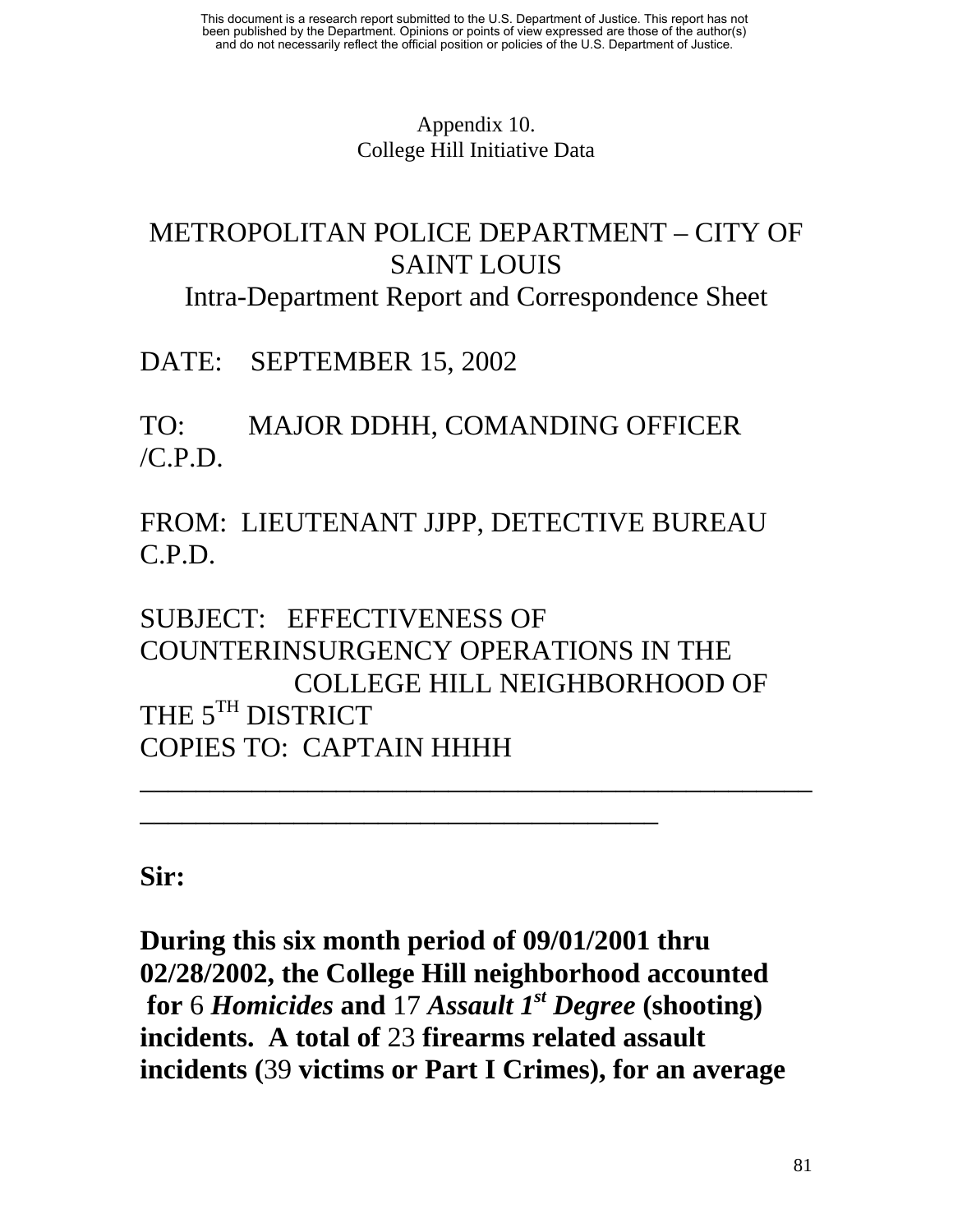## **of** 3.83 **firearms incidents per month and** 6.5 **Part I crimes per month.**

**The following table is a chronological listing of the firearms incidents (including the number of victims, type of gunshot wounds and case disposition:** 

## FIREARMS RELATED INCIDENTS IN THE COLLEGE HILL NEIGHBORHOOD

(September 01, 2001 thru September 15, 2002)

| DATE              | <b>CRIME/CN LOCATION</b> | VICTIM(S)/ |
|-------------------|--------------------------|------------|
| <b>ARREST(S)/</b> |                          |            |

## **WARRANTS SEPTEMBER 2001**

| 09/02/01                   | <b>HOMICIDE</b><br>01/118193                        | 2060 E. DESOTO | $1-Victim(s)$ /<br>1-fatal GSW | <b>OPEN</b> |
|----------------------------|-----------------------------------------------------|----------------|--------------------------------|-------------|
| <b>OPEN</b>                | 09/03/01 ASSAULT $1^{\rm st}$ 4725 N, $20^{\rm TH}$ |                | $2 - \text{Victim}(s)$         |             |
|                            | 01/118554                                           |                | 1-ser GSW $&$ 1-min GSW        |             |
| <b>WANTED</b>              | 09/05/01 ASSAULT 1st 4422 N. 20 <sup>TH</sup>       |                | $1-Victim(s)$ /                | OPEN/       |
|                            | 01/119205                                           |                | 1-min GSW                      | B/M/28      |
| W46652819                  |                                                     |                |                                |             |
| <b>OPEN</b>                | $09/22/01$ ASSAULT $1^{\rm st}$                     | 2001 E. OBEAR  | $1-Victim(s)$ /                |             |
|                            | 01/127643                                           |                | No Injury                      | <b>UNK</b>  |
| B/M/24                     |                                                     |                |                                |             |
| 09/29/01<br><b>CLEARED</b> | <b>HOMICIDE</b>                                     | 2033 E. DESOTO | $1-Victim(s)$ /                |             |
|                            | 01/131160                                           |                | 1-fatal GSW                    | 1 Arrest    |
| by $421$                   |                                                     |                |                                | <b>TUA</b>  |

 **INJURIES**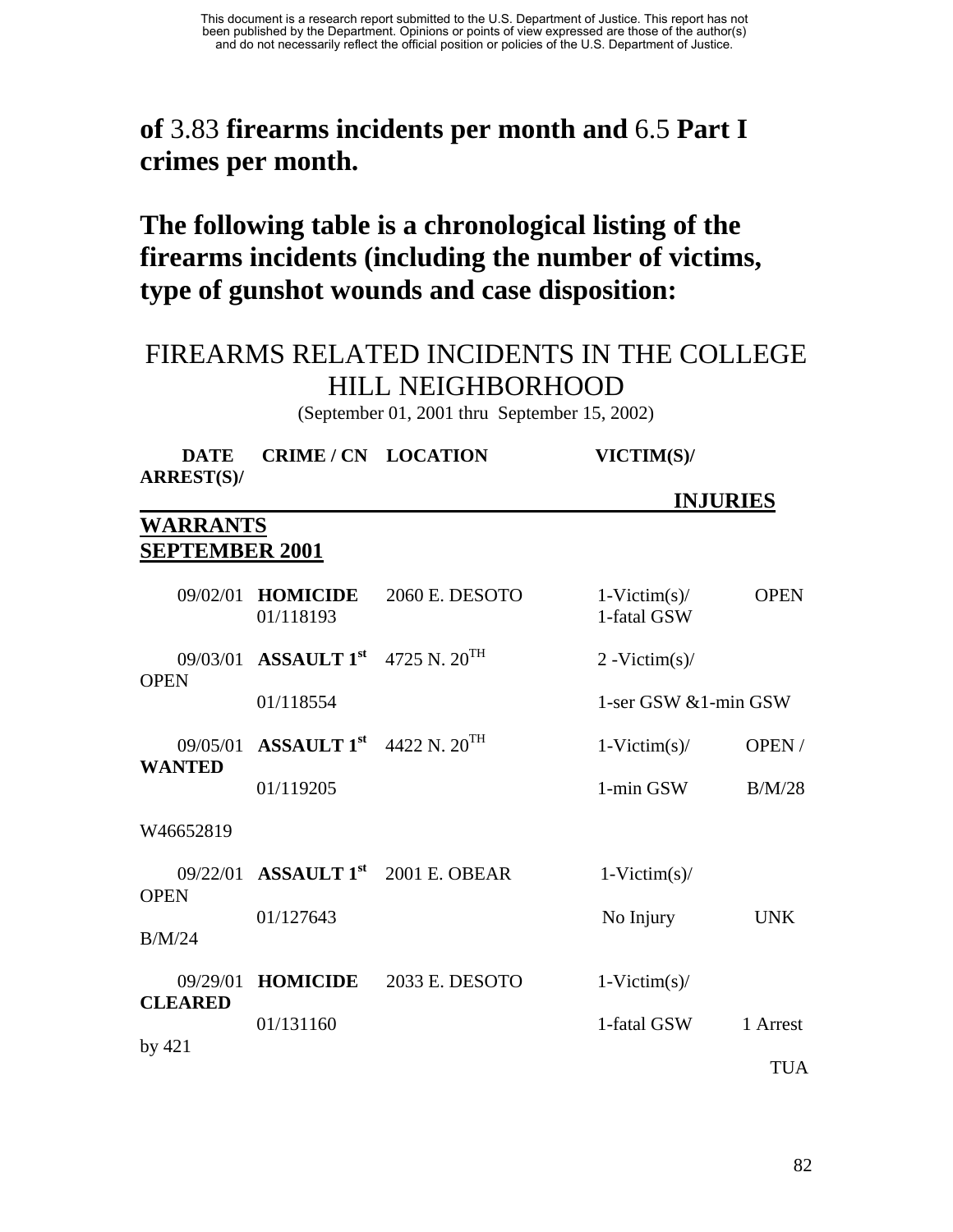## **OCTOBER 2001**

|                |                                               | 10/05/01 <b>HOMICIDE</b> 1921 E. OBEAR          | $1-Victim(s)$ / |      |
|----------------|-----------------------------------------------|-------------------------------------------------|-----------------|------|
| <b>CLEARED</b> |                                               |                                                 |                 |      |
| Arrest by 421  | 01/133815                                     |                                                 | 1-fatal GSW     |      |
| Murder I -ISS  |                                               |                                                 |                 |      |
|                |                                               | 10/08/01 ASSAULT 1 <sup>st</sup> 1526 E. DESOTO | $4-Victim(s)$ / |      |
| <b>OPEN</b>    | 01/135744                                     |                                                 | 1-min GSW       |      |
|                | 10/26/01 ASSAULT 1 <sup>st</sup> 1500 E. GANO |                                                 | $2-Victim(s)$ / |      |
| <b>CLEARED</b> | 01/144135                                     |                                                 | 1-ser GSW       | 1    |
| Arrest by 321  |                                               |                                                 | 1-min GSW       | $3-$ |
| <b>TUAs</b>    |                                               |                                                 |                 |      |

### **NOVEMBER 2001**

| <b>OPEN</b>                     |                                        | $11/12/01$ ASSAULT $1st$ 4101 W. FLORISSANT | $1-Victim(s)$ / |            |
|---------------------------------|----------------------------------------|---------------------------------------------|-----------------|------------|
|                                 | 01/151746                              |                                             | No Injury       |            |
| <b>OPEN</b>                     |                                        | $11/15/01$ ASSAULT $1st$ 3900 W. FLORISSANT | $1-Victim(s)$ / |            |
| B/M/25                          | 01/153175                              |                                             | 1-min GSW       | <b>UNK</b> |
|                                 | 11/23/01 ASSAULT $1^{st}$ 4336 N. 20TH |                                             | $1-Victim(s)$ / |            |
| <b>CLEARED</b><br>Arrest by 321 | 01/156891                              |                                             | 1-min GSW       | 1          |
|                                 |                                        |                                             |                 | 1-J        |

## by 321

### **DECEMBER 2001**

|                |           | $12/08/01$ ASSAULT $1st$ 2008 E. OBEAR | $2-Victim(s)$ |          |
|----------------|-----------|----------------------------------------|---------------|----------|
| <b>CLEARED</b> | 01/163634 |                                        | 1-min GSW     | 1 Arrest |
| by $321$       |           |                                        |               |          |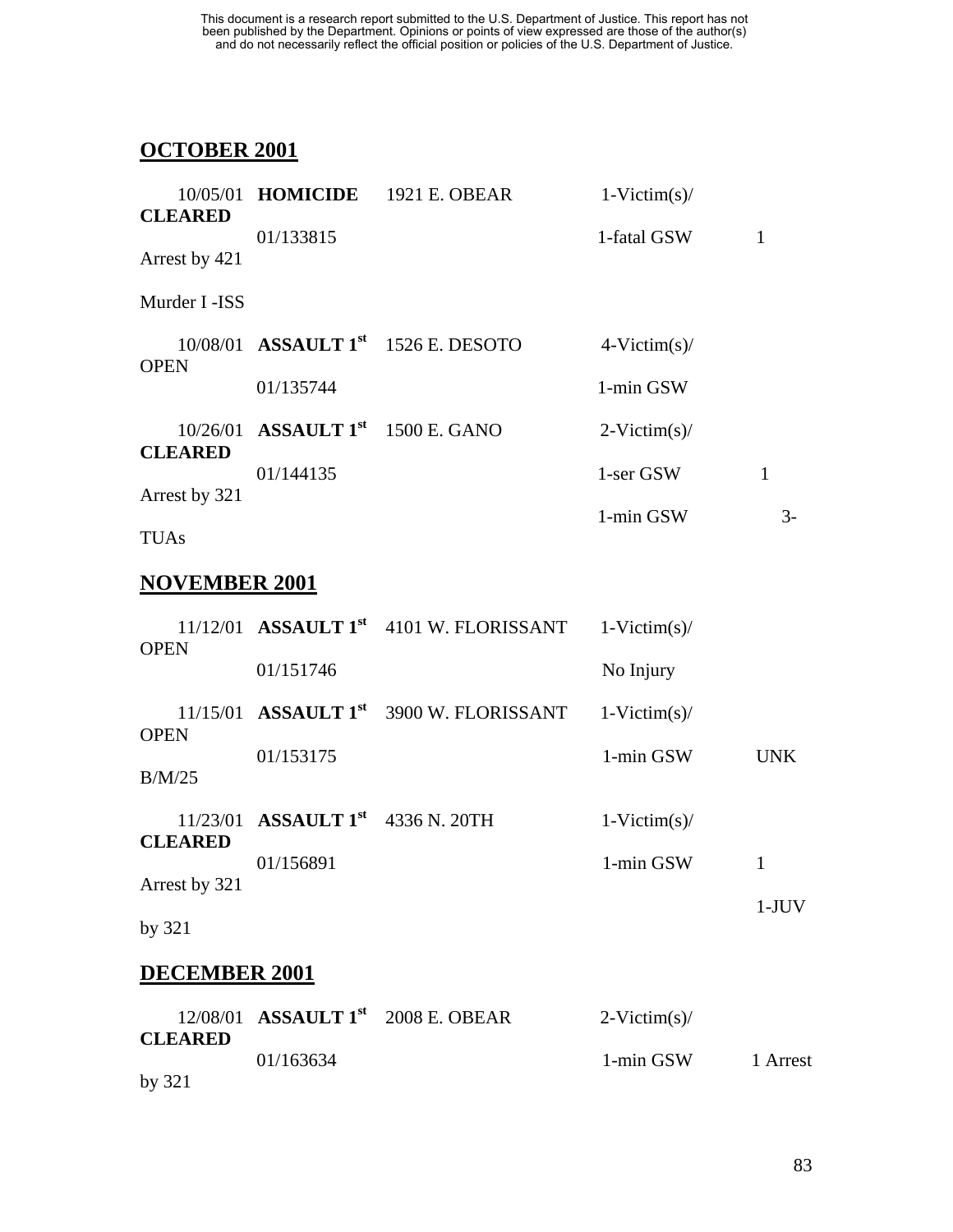| <b>OPEN</b>                  |                                                           | $12/09/01$ ASSAULT $1st$ 4125 W. FLORISSANT           | $4-Victim(s)$ /                                          |            |
|------------------------------|-----------------------------------------------------------|-------------------------------------------------------|----------------------------------------------------------|------------|
| B/M                          | 01/164054                                                 |                                                       | No Injuries                                              | <b>UNK</b> |
| <b>OPEN</b>                  | $12/13/01$ ASSAULT $1^{st}$ 4000 N. 20TH                  |                                                       | $?$ : Victim(s)/                                         |            |
| casings recovered            | 01/165787                                                 |                                                       | No Injury???                                             | 3          |
| <b>OPEN</b>                  |                                                           | $12/31/01$ ASSAULT $1st$ 4306 STRODTMAN               | $1-Victim(s)$ /                                          |            |
|                              | 01/172635                                                 |                                                       | 1-min GSW                                                |            |
|                              |                                                           | $12/31/01$ ASSAULT $1st$ 4420 STRODTMAN               | $5-Victim(s)$ /                                          |            |
| <b>OPEN</b>                  | 01/172936                                                 |                                                       | 1-ser GSW                                                |            |
| <b>JANUARY 2002</b>          |                                                           |                                                       |                                                          |            |
| <b>CLEARED</b>               | 01/03/02 <b>HOMICIDE</b>                                  | 2031 E. GRAND                                         | $1-Victim(s)$ /                                          |            |
| Federal                      | 02/001253                                                 |                                                       | 1-fatal GSW XX is in                                     |            |
| warrants issued              |                                                           | custody on a weapons charge – later arrested by 421 – |                                                          |            |
|                              |                                                           | for Murder $1st$ Degree & ACA                         |                                                          |            |
| <b>CLEARED</b>               |                                                           | 01/21/02 ASSAULT $1^{st}$ 2100 E. GRAND               | $2-Victim(s)$ /                                          |            |
| by 421 warrants              | 02/009395                                                 |                                                       | 1-min GSW (susp) arrest                                  |            |
|                              |                                                           |                                                       | issued for 2 counts of Assault 1 <sup>ST</sup> LEO and 2 |            |
| counts of ACA<br><b>OPEN</b> | 01/23/02 ASSAULT $1^{\text{st}}$ 4925 N. $20^{\text{TH}}$ |                                                       | $1-Victim(s)$ /                                          |            |
|                              | 02/010506                                                 |                                                       | <b>Injury UNK</b>                                        |            |
| <b>CLEARED</b>               | 01/27/02 ASSAULT $1^{st}$ 1411 E. GANO                    |                                                       | $2-Victim(s)$ /                                          |            |
| by $305$                     | 02/012025                                                 |                                                       | Injury UNK                                               | arrests    |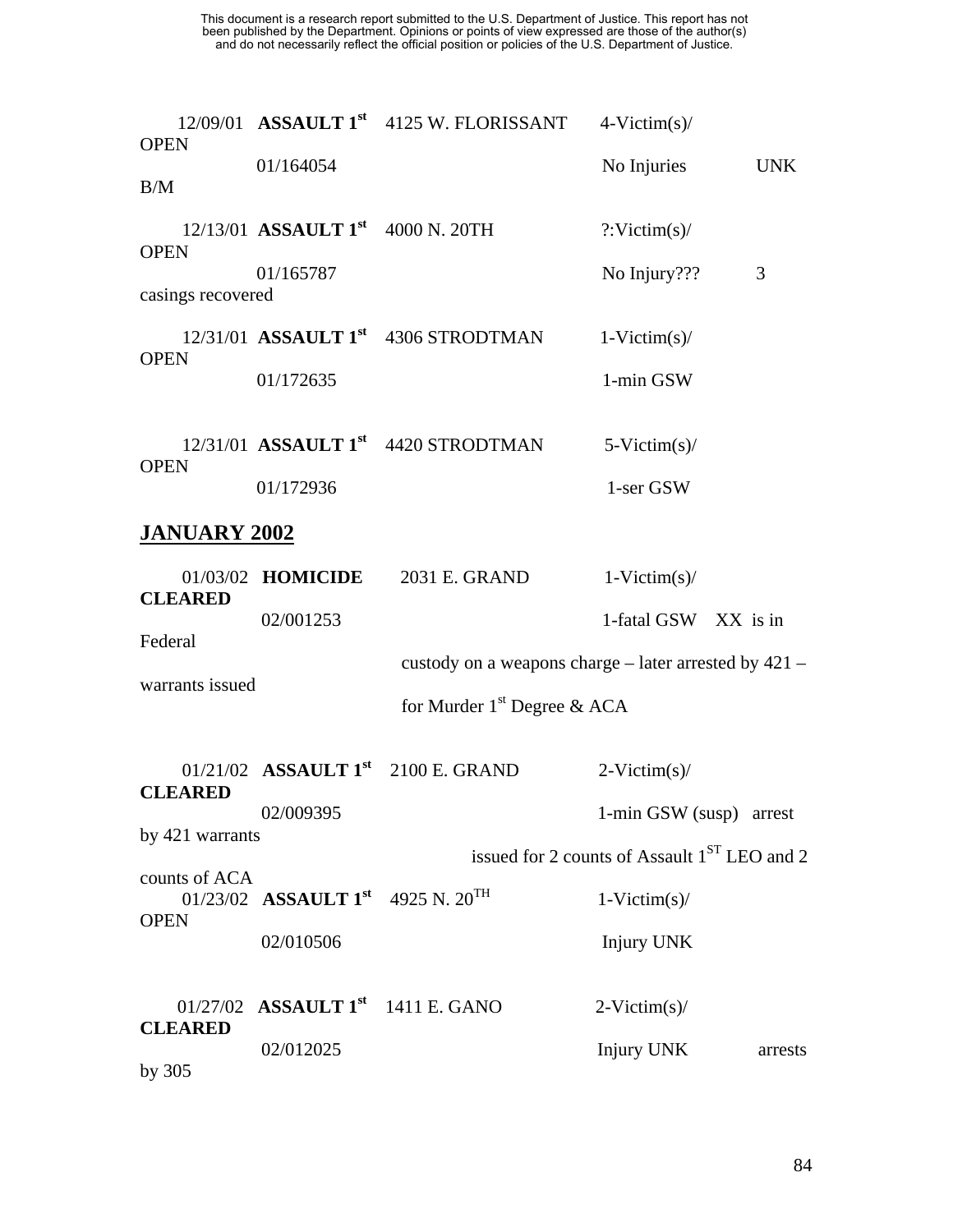TUAs

### **FEBRUARY 2002**

|                | 02/09/02 HOMICIDE                                         | 2009 E. OBEAR                                                                  | $1-Victim(s)$                                |                |
|----------------|-----------------------------------------------------------|--------------------------------------------------------------------------------|----------------------------------------------|----------------|
| <b>CLEARED</b> |                                                           |                                                                                |                                              |                |
|                | 02/018033                                                 |                                                                                | 1-fatal GSW                                  | <b>Terrell</b> |
| Beasley B/M    |                                                           |                                                                                |                                              |                |
|                |                                                           |                                                                                | arrested by 421 - warrants issued for Murder |                |
| $1st$ Degree   |                                                           |                                                                                |                                              |                |
|                |                                                           |                                                                                |                                              |                |
|                | 02/23/02 ASSAULT $1^{\text{st}}$ 4435 N, $20^{\text{TH}}$ |                                                                                | $2-Victim(s)$                                |                |
| <b>CLEARED</b> |                                                           |                                                                                |                                              |                |
|                | 02/024338                                                 |                                                                                | No Injury/ Prop Dam 1-                       |                |
| Arrest by 321  |                                                           |                                                                                |                                              |                |
|                |                                                           |                                                                                |                                              |                |
|                |                                                           | 02/25/02 Reclassified to a "Robbery $Ist$ Degree" from a                       |                                              |                |
|                |                                                           | <b>HOMICIDE</b> 1440 E. LINTON                                                 | 1-Suspect/victim                             |                |
| <b>CLEARED</b> |                                                           |                                                                                |                                              |                |
|                | 02/025112                                                 |                                                                                | 1-fatal GSW                                  |                |
|                |                                                           | * NOTE: This incident was ruled a justifiable (non-criminal) homicide by Crime |                                              |                |
| Coding.        |                                                           |                                                                                |                                              |                |

## **MARCH 2002** *(No firearms incidents reported for the month of March*

### **ARRIL 2002**

|                 |           | 04/15/02 ASSAULT 1st $20^{th}$ & E. GRAND | $1-Victim(s)$ /           |       |
|-----------------|-----------|-------------------------------------------|---------------------------|-------|
| <b>OPEN</b>     | 02/047017 | (area north of)                           | 1-critical GSW            | UNK . |
| $B/M/20-25$     |           |                                           |                           |       |
| of the evening  |           |                                           | (victim picked up a lady) |       |
|                 |           |                                           | and apparently it was a   |       |
| robbery set up) |           |                                           |                           |       |

## **MAY 2002** *(No firearms incidents reported for the month of May)*

### **JUNE 2002**

2-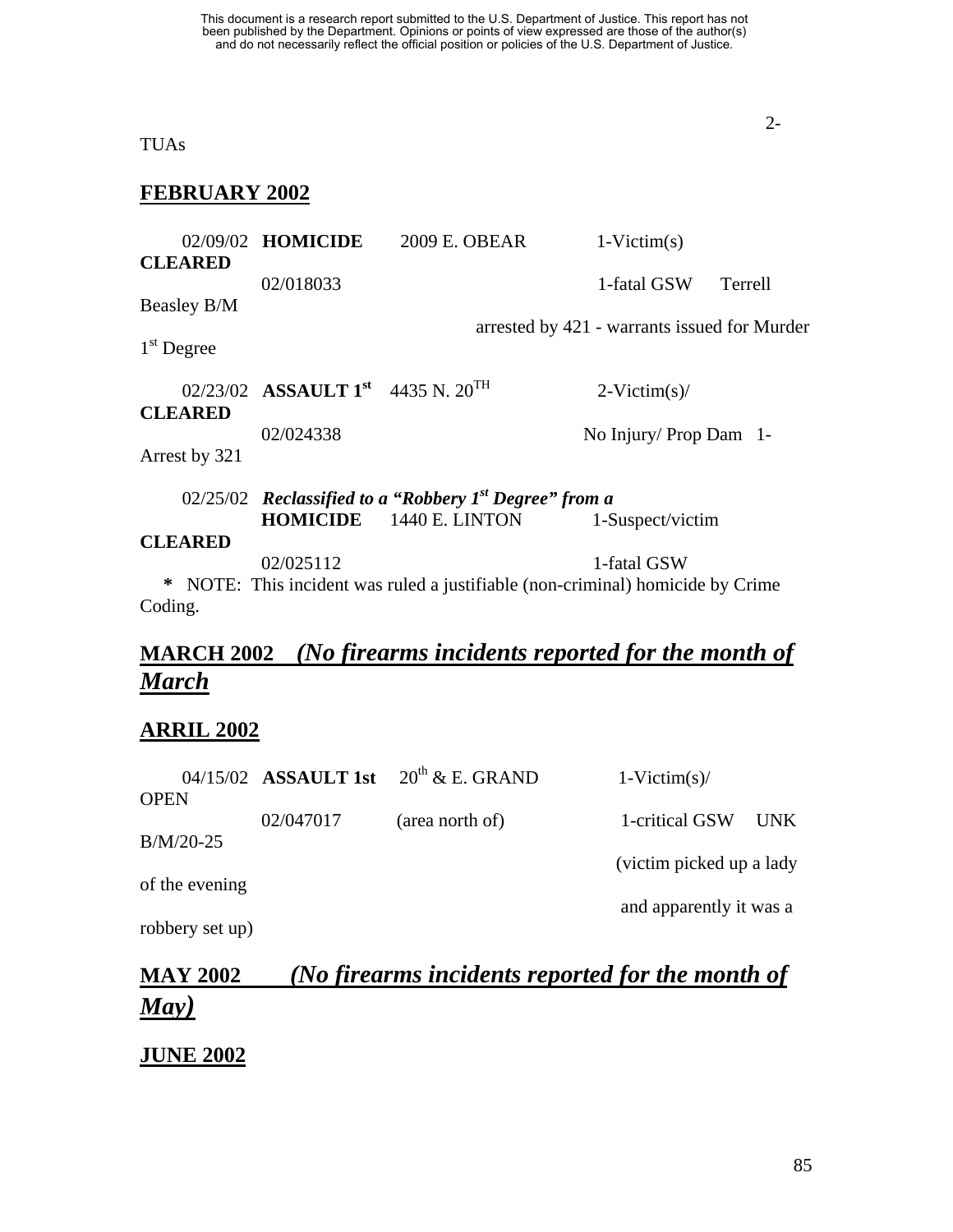| <b>OPEN</b>        |                                 | 06/15/02 ASSAULT 1st 2149 E. GRAND  | $3-Victim(s)$ /         |            |
|--------------------|---------------------------------|-------------------------------------|-------------------------|------------|
| serious GSWs       | 02/075282                       |                                     | 1-critical GSW & 2      | <b>UNK</b> |
| B/M                |                                 |                                     |                         |            |
| <b>OPEN</b>        |                                 | 06/25/02 ASSAULT 1st 2052 E. DeSOTO | $2-Victim(s)$ /         |            |
| B/Ms               | 02/080046                       |                                     | 2-minor GSWs            | <b>UNK</b> |
| Maxima             |                                 |                                     | white Nissan            |            |
| <b>JULY 2002</b>   |                                 |                                     |                         |            |
| <b>OPEN</b>        | 07/09/02 ASSAULT 1st 4418 Blair |                                     | $1-Victim(s)$ /         |            |
| <b>UNK B/Ms</b>    | 02/086651                       |                                     | no injury               | (2)        |
| occupied dwelling) |                                 |                                     | (NOTE: shooting into an |            |
| <b>OPEN</b>        | 07/11/02 ASSAULT 1st            | 5300 Conde                          | $1-Victim(s)$ /         |            |
| B/Ms               | 02/087726                       |                                     | 1-serious GSW           | <b>UNK</b> |
| <b>SUV</b>         |                                 |                                     |                         | black      |

## **AUGUST 2002** *(No firearms incidents for the month of August)*

### **SEPTEMBER 2002**

|             | $09/09/02$ ASSAULT 1st 2000 Bissell | $1-Victim(s)$ /                             |     |
|-------------|-------------------------------------|---------------------------------------------|-----|
| <b>OPEN</b> |                                     |                                             |     |
|             | 02/117249                           | $1 -$ serious GSW                           | (2) |
| UNK B/Ms    |                                     |                                             |     |
|             |                                     | operating a white vehicle – possibly a Pont |     |

Gran Am

During the week of 02/11/2002, the Central Patrol Division – Detective Bureau joined the 5<sup>th</sup> District, the 9<sup>th</sup> District, Mobile Reserve, SCAT, the Gang Squad, ATF and the FBI in a proactive initiative (Most Violent Offenders Program) to target gang members and violent criminals in the College Hill neighborhood. Since 02/11/2002, these units made over **400** arrests, including **100** hardcore gang members and violent criminals.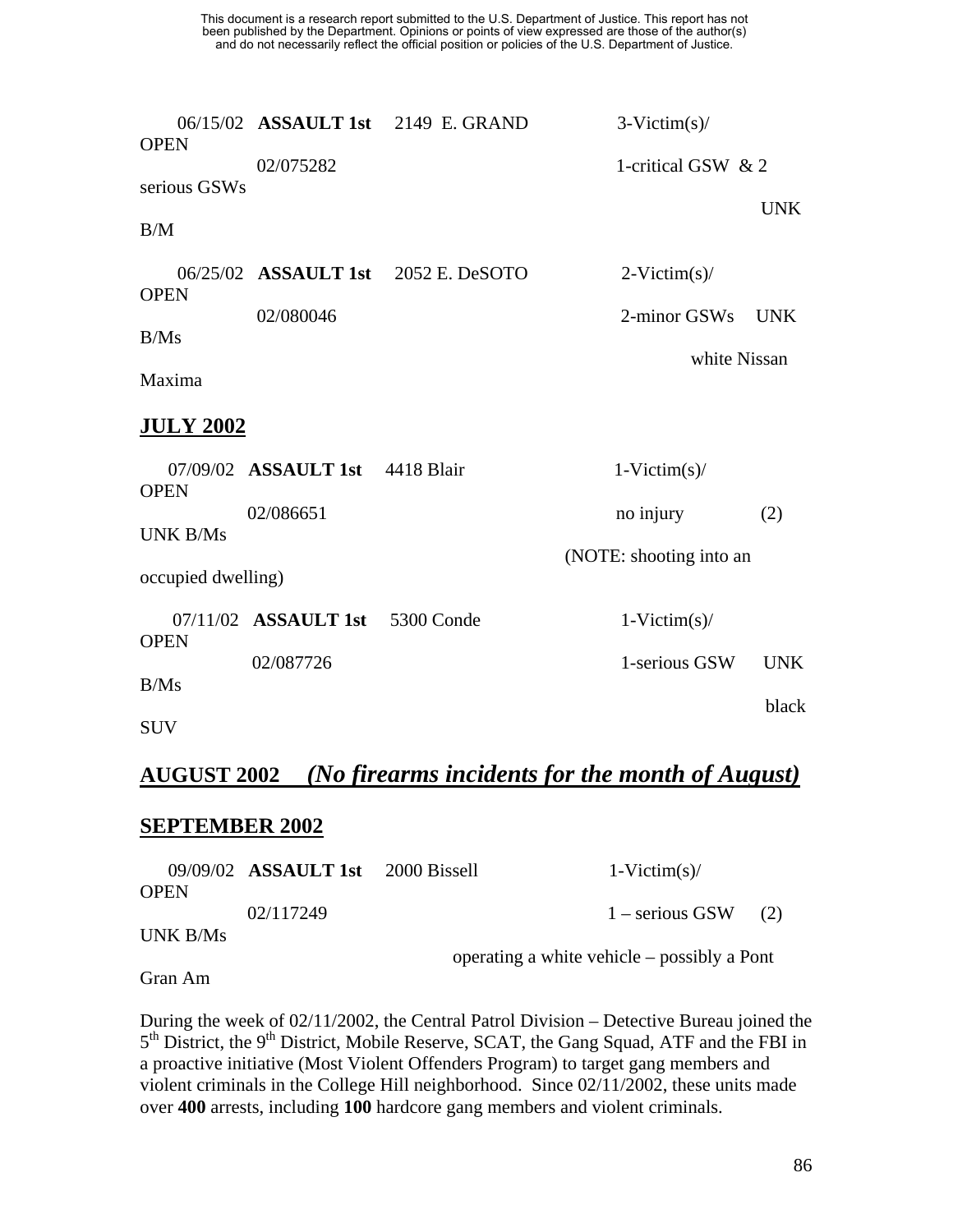In the 7.00 month period (from 02/11/2002 thru 09/15/2002), the College Hill neighborhood experienced **0** Homicides **\*** and **7** Assault 1st Degree (shooting) incidents. A total of **7** firearms related assault incidents (11 victims or Part I Crimes), for an average of **1.00** firearms incidents per month or a **73%** reduction in firearms related incidents and **1.57** Part I crimes per month for a 73% reduction in Part I Crimes.

**\*** NOTE: This incident was ruled a justifiable (non-criminal) homicide by Crime Coding.

The  $5<sup>th</sup>$  District Initiative/MVOP is 7.0 months old and the statistics indicate a significant reduction in firearms incidents in the College Hill neighborhood.

Respectfully, Lieutenant JJPP Detective Bureau Central Patrol Division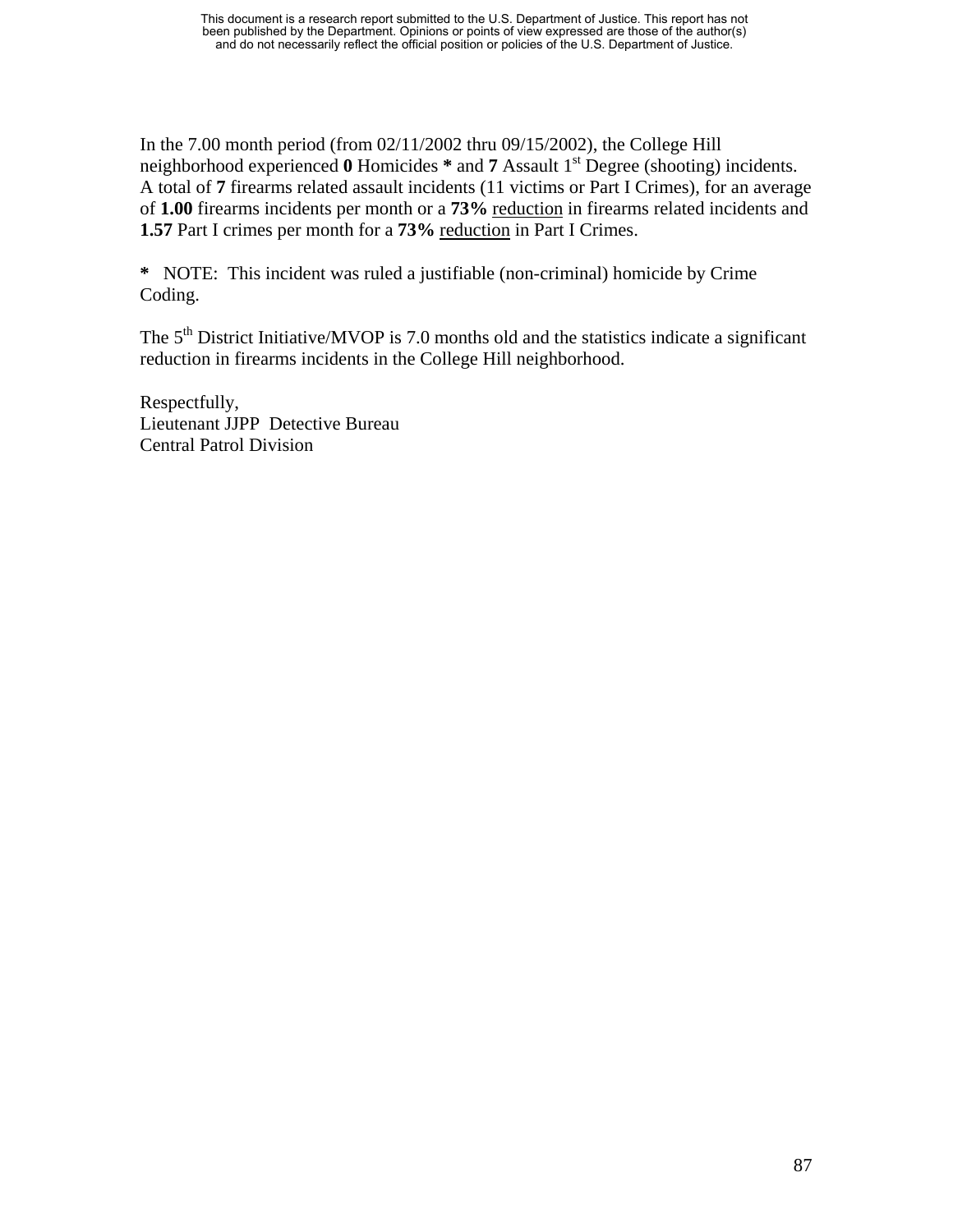## Appendix 11 Homicide Characteristic Review, 2002

# METROPOLITAN POLICE DEPARTMENT – CITY OF ST. LOUIS

**Intra-Department Report and Correspondence Sheet** 

**Date: January 6, 2003** 

 $\overline{a}$ 

**To:** *Colonel JJMM, Chief of Police* 

**From:** Captain HHHH, Commander Crimes Against Persons/Property Divisions

**Subject:** YTD Homicide Statistics – 2002 Totals

**Copies Sent To:** Deputy Chiefs, Area Majors, District/Division Commanders,

For the year ending December 31, 2002, we've recorded **113** criminal homicides (UCR standards) compared to **148** for the year 2001 -- a decrease of **35**. Included in the 2002 total is an incident that occurred on 7/23/86, but the victim did not die until 4/17/02. For your information, I've compiled some figures relating to the **112** actual cases occurring in 2002:

**\_\_\_\_\_\_\_\_\_\_\_\_\_\_\_\_\_\_\_\_\_\_\_\_\_\_\_\_\_\_\_\_\_\_\_\_\_\_\_\_\_\_\_\_\_\_\_\_\_\_\_\_\_\_\_\_\_\_\_\_\_\_\_\_\_\_\_\_\_\_\_\_** 

|                                           | <b>Victims</b> | <b>Suspects</b> |
|-------------------------------------------|----------------|-----------------|
| Felony criminal history (all):            | 79 %           | 90%             |
| Adults w/ felony criminal history:        | 81             | 91              |
| Felony convictions:                       | 43             | 49              |
| Gang Affiliation:                         | 19             | 36              |
| Outstanding warrant/wanted:               | 33             |                 |
| Adults on parole/probation:               | 23             | 28              |
|                                           | <b>Victims</b> | <b>Suspects</b> |
| <b>Illegal Drug History:</b> <sup>2</sup> |                |                 |
| All:                                      | 73 %           | 58 %            |
| Adults only:                              | 75             | 59              |

<span id="page-99-0"></span> $9^9$  Drug history is defined by the presence of an illegal drug detected from the autopsy of the victim and/or the victim/suspect has a history of illegal drug violations in the past three years. These numbers do not include alcohol noted in the autopsy reports.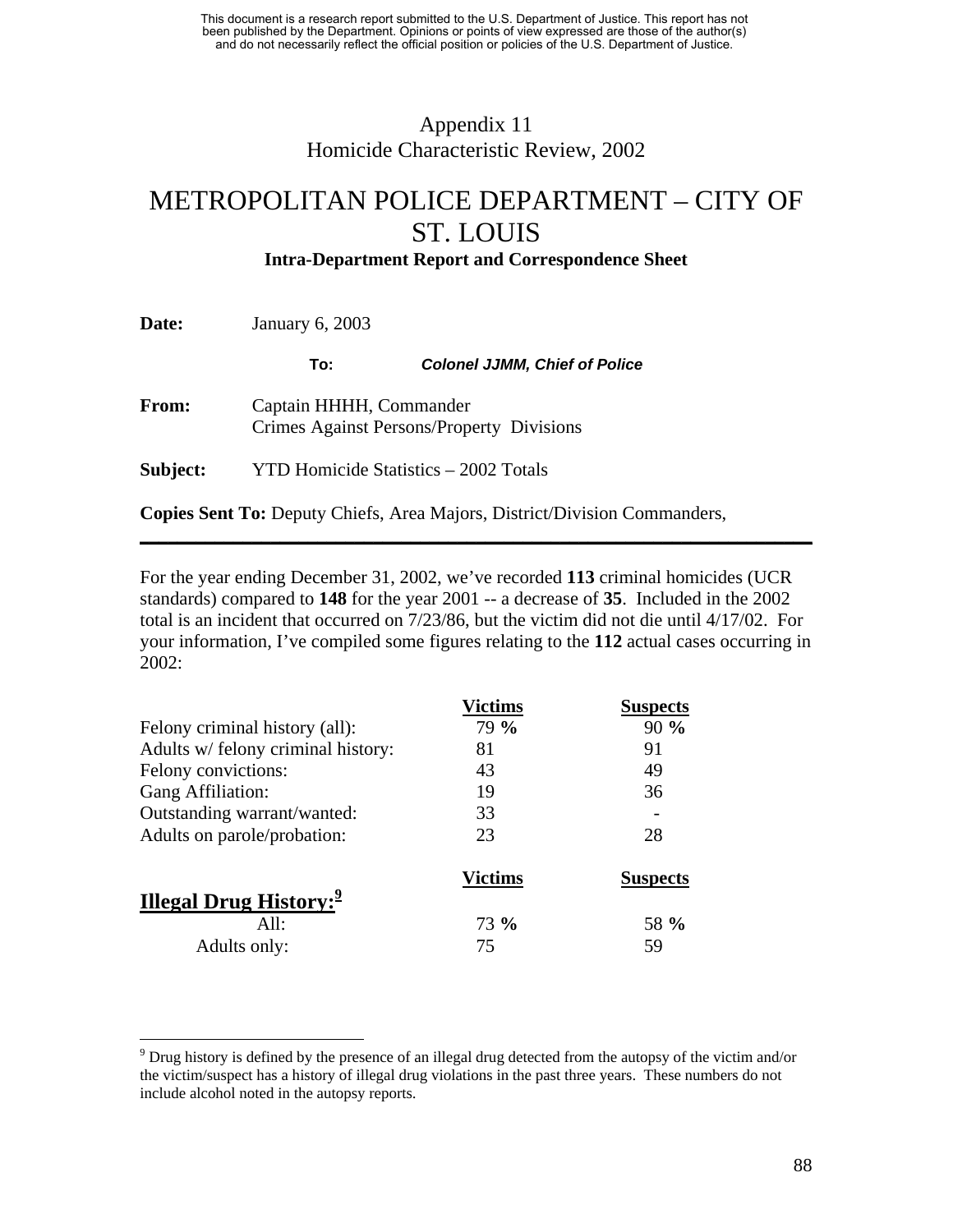| Autopsy findings: $\frac{10}{2}$ Cocaine: |          |                      | -14 |  |
|-------------------------------------------|----------|----------------------|-----|--|
|                                           |          | <b>Marijuana: 23</b> |     |  |
|                                           | Alcohol: |                      |     |  |
|                                           | PCP:     |                      |     |  |
|                                           |          | 54                   |     |  |

(YTD Stats, cont.)

| Victim's race and gender:                                                                                                                      |                |                                                                                                |                      | <b>Black White Other</b>                                             |              |                                            | Male                                                                        | Female                                                            |                       |
|------------------------------------------------------------------------------------------------------------------------------------------------|----------------|------------------------------------------------------------------------------------------------|----------------------|----------------------------------------------------------------------|--------------|--------------------------------------------|-----------------------------------------------------------------------------|-------------------------------------------------------------------|-----------------------|
|                                                                                                                                                |                |                                                                                                | 101                  | 10                                                                   | $\mathbf{1}$ |                                            | 96                                                                          | 16                                                                |                       |
| Victim Age Groups: 0-16 17-20 21-24 25-30 31-35                                                                                                |                |                                                                                                |                      |                                                                      |              |                                            | 36-40 41-49                                                                 | 50-59                                                             | $60+$                 |
| Percentages:                                                                                                                                   | $\overline{2}$ | 18                                                                                             | 20                   | 24                                                                   | 10           | $\overline{7}$                             | $\boldsymbol{\mathit{11}}$                                                  | $\mathfrak{Z}$                                                    | 5                     |
| <b>Suspect Age Groups:</b> 0-16 17-20 21-24 25-30                                                                                              |                |                                                                                                |                      |                                                                      | $31 - 35$    | $36-40$                                    | 41-49                                                                       | 50-59                                                             | $60+$                 |
| Percentages:                                                                                                                                   | $\bm{l}$       | 41                                                                                             | 17                   | 20                                                                   | 10           | $\boldsymbol{4}$                           | $\boldsymbol{4}$                                                            | $\boldsymbol{4}$                                                  | $\boldsymbol{\theta}$ |
| Homicide<br><b>By District</b>                                                                                                                 |                |                                                                                                | Homicide<br>by Month |                                                                      |              |                                            | <b>Cause of Death</b>                                                       |                                                                   |                       |
| $\boldsymbol{9}$<br>1.<br>2.<br>$\overline{2}$<br>3.<br>14<br>5<br>$\overline{4}$ .<br>5.<br>17<br>6.<br>30<br>16<br>7.<br>8.<br>12<br>7<br>9. |                | January<br>February<br>March<br>April<br>May<br>June<br>July<br>August<br>September<br>October |                      | 14<br>9<br>5<br>10<br>12<br>$\boldsymbol{2}$<br>14<br>10<br>11<br>15 |              | Firearms:<br>Cutting:<br>Arson:<br>Double: | Blunt/Beating: 12<br>Automobile:<br><b>Multiple Homicides</b> <sup>11</sup> | 87<br>13<br>0<br>$\boldsymbol{0}$<br>$\boldsymbol{2}$<br>$\bf{0}$ |                       |
|                                                                                                                                                |                | November<br>December                                                                           |                      | 3<br>8                                                               |              | Triple:                                    |                                                                             |                                                                   |                       |

 $\overline{a}$ 

<span id="page-100-0"></span> $10$  Results from 86 autopsy reports. Fifteen victims had more than one drug in their system.<br> $11$  Both double homicides were by firearm.

<span id="page-100-1"></span>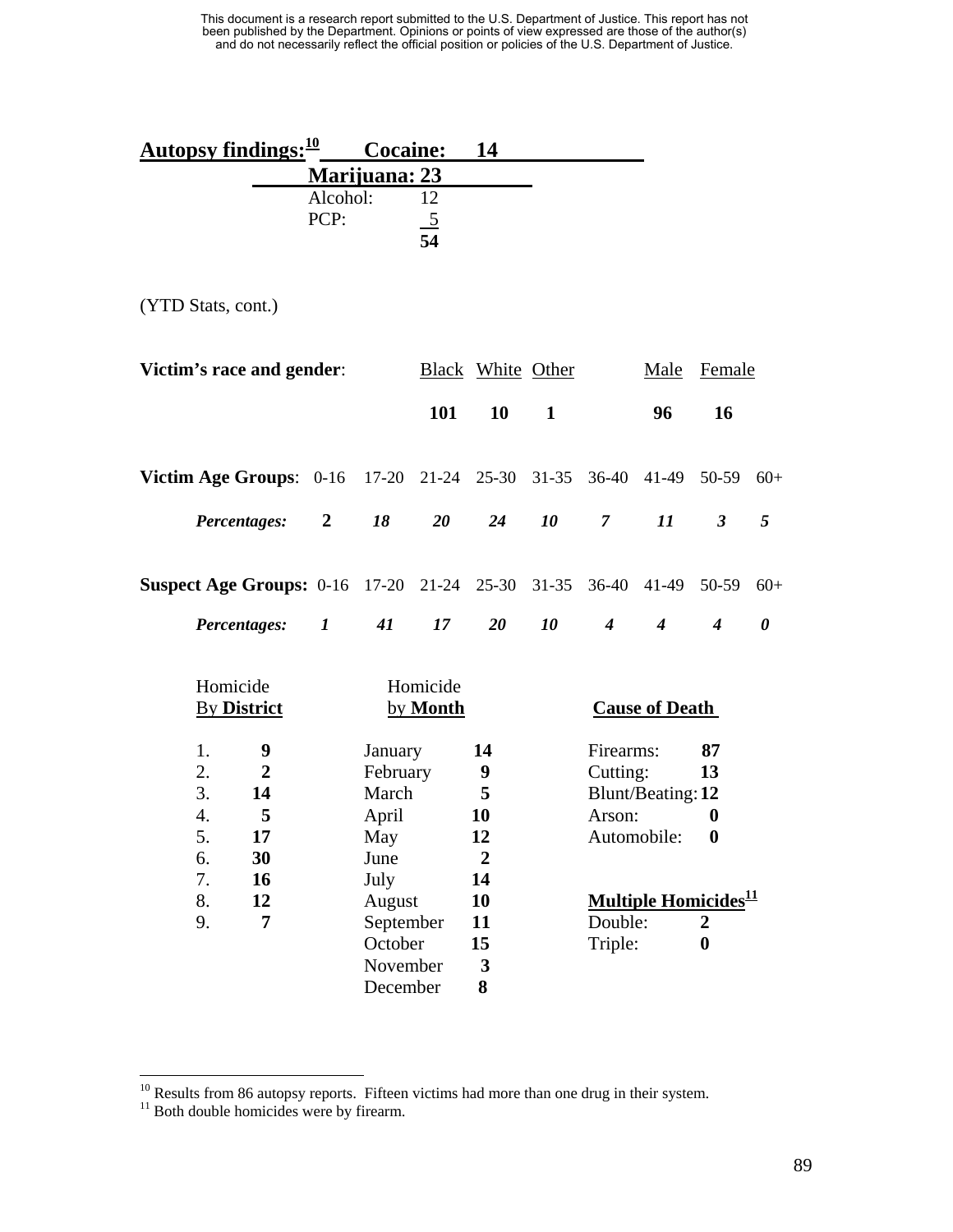## Appendix 12 Homicide Update METROPOLITAN POLICE DEPARTMENT – CITY OF ST. LOUIS

### **Intra-Department Report and Correspondence Sheet**

**\_\_\_\_\_\_\_\_\_\_\_\_\_\_\_\_\_\_\_\_\_\_\_\_\_\_\_\_\_\_\_\_\_\_\_\_\_\_\_\_\_\_\_\_\_\_\_\_\_\_\_\_\_\_\_\_\_\_\_\_\_\_\_\_\_\_\_\_\_\_\_\_** 

| Date:    | December 30, 2002                         |
|----------|-------------------------------------------|
| To:      | <b>Colonel JJMM, Chief of Police</b>      |
| From:    | Captain HHHH, Commander                   |
|          | Crimes Against Persons/Property Divisions |
| Subject: | <b>YTD Homicide Statistics - 2002</b>     |

**Copies Sent To:** Assistant Chief, Deputy Chiefs, and Senior Command Staff

|                                             | As of December 29, 2002: 112 (-34) |                   |                   |
|---------------------------------------------|------------------------------------|-------------------|-------------------|
| Homicides by Month:                         | 2002                               | 2001              |                   |
| <b>January</b>                              |                                    | 14                | 4                 |
| February                                    | 9                                  | $8\,$             |                   |
| March                                       | 5                                  | 9                 |                   |
| April                                       | 10                                 | 24                |                   |
| <b>May</b>                                  | 12                                 | 9                 |                   |
| June                                        | $\overline{2}$                     | 19                |                   |
| July                                        | 13                                 | 19                |                   |
| August                                      | 10                                 | 15                |                   |
| September                                   | 11                                 | 15                |                   |
| October                                     | 15                                 | 5                 |                   |
| November                                    | 3                                  | 6                 |                   |
| December                                    | 8                                  | 15                |                   |
|                                             | 112                                | 148               |                   |
| Homicides by District:                      | 2002                               | 2001              | 2000              |
|                                             |                                    |                   |                   |
| $\mathbf{1}$                                | 9<br>$\overline{2}$                | 9<br>$\mathbf{1}$ | 6<br>$\mathbf{1}$ |
| $\boldsymbol{2}$<br>$\overline{\mathbf{3}}$ | 14                                 |                   |                   |
| $\overline{\mathbf{4}}$                     |                                    | 31                | 23                |
|                                             | 5                                  | 5                 | 5                 |
| 5                                           | 17                                 | 25                | 20                |
| 6                                           | 30                                 | 28                | 26                |
| 7                                           | 16                                 | 19                | 17                |
| 8                                           | 12                                 | 21                | 18                |
| 9                                           | $\tau$                             | 9                 | 7                 |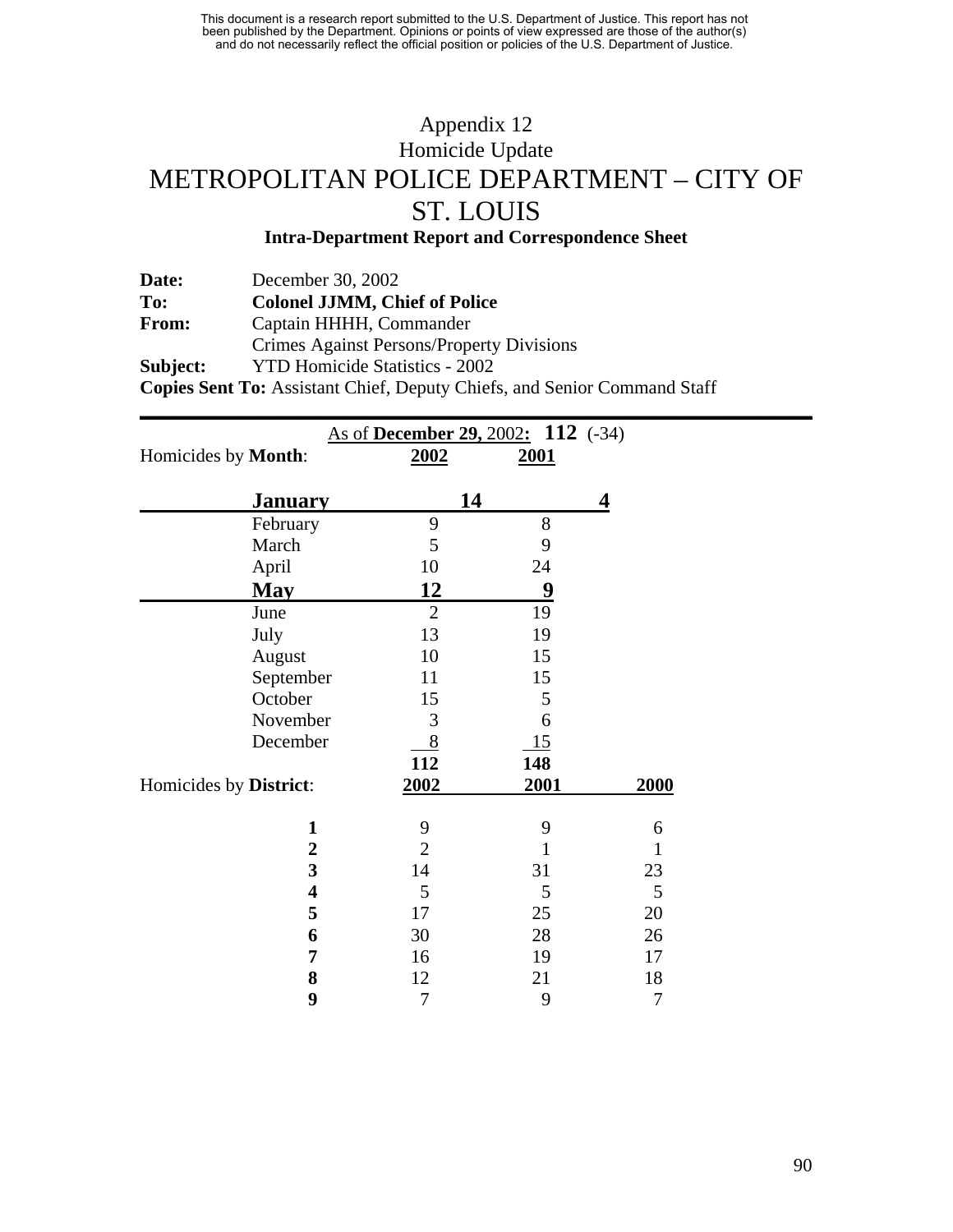## Appendix 13 ATF Briefing Memo May 13, 2001

May 13, 2001 ATF Briefing Notes Prepared by Scott Decker, Criminology, UM-St. Louis SACSI Research Partner

The following are the key points that underscore the significance of active gun tracing and coordination with the USA's efforts in reducing violent crime in St. Louis. Because of the availability of the LEADS system and the Youth Crime Gun Interdiction Initiative, St. Louis can marshal considerable resources to better target illegal firearms.

- 1. The city of St. Louis has experienced extremely high rates of violent crime. It consistently ranks among the highest five cities in the nation with regard to its homicide and aggravated assault rates.
- 2. Firearms are used in a very high proportion of homicides in the city of St. Louis. While the U.S. average for use of firearms in homicide is roughly two-thirds, in the city of St. Louis it approaches 9 out of 10 (90%). Firearms are even more likely to be used in homicides among people under the age of 30, and for African-Americans between fifteen and thirty, firearms often account for the method of inflicting death in **all** homicides.
- 3. The St. Louis Police department seizes a large number of firearms each year. In calendar year 2000, approximately 2200 guns were seized by the department. Semiautomatic firearms accounted for nearly 1,000 of these seized guns. It is not known how many of these guns were "crime guns", that is were used in crimes.
- 4. Relatively few of the nearly 2200 firearms were high caliber, 57 were 7.62 x 39mm caliber. Only 1 AK, 1 AKS, 2 SKS Sporter, 1 SKS 45 and 3 Mak90's were seized in 2000. Despite this, the Gang Squad, under the direction of Sgt. Ronnie Robinson reports increasing use of such firearms in gang disputes.
- 5. ATF Trace data, using the LEADS system through the National Tracing Center in West Virginia can be quite useful<sup>12</sup>. The information provided from this tracing system can be very useful to law enforcement. ATF trace data was a key foundation for the formation of the Boston Ceasefire strategy, and has been used with great

<u>.</u>

<span id="page-102-0"></span><sup>12</sup> Glenn L. Pierce, LeBaron Briggs and David Carlson (December, 1995). *The Identification of Patterns in Firearms Trafficking: Implications for Focused Enforcement Strategy.* A Report to the United State Department of Treasury, Bureau of Alcohol, Tobacco & Firearms, Office of Enforcement, Washington, D.C.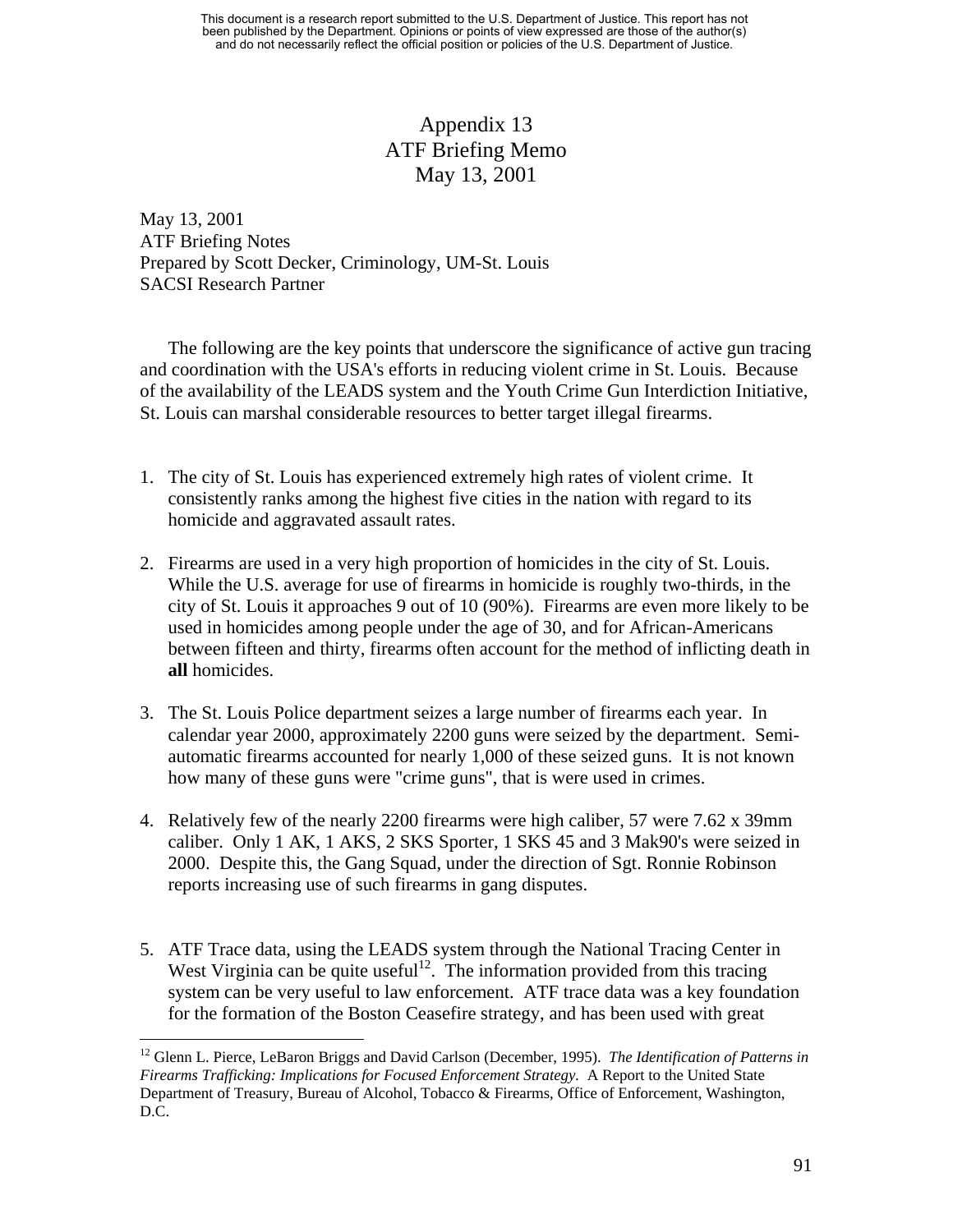success in Indianapolis and Los Angeles to address violence. Many municipalities (Cleveland with Interstate trafficking and corrupt FFL's, Milwaukee with guns for drugs, Philadelphia with straw purchases and trafficking by a felon, and Richmond, VA with straw purchases for gangs at gun shows)<sup>13</sup> report specific success with the use of ATF Trace data from the LEADS system. ATF work enforcing Brady checks and tracing guns at gun show special promise.<sup>14</sup>

- 6. The St. Louis ATF office has traced guns in the past, and the results of those traces have provided a baseline of information.<sup>15</sup> These data generally demonstrated that Missouri is the primary source state for crime guns used in St. Louis (50%), that handguns are the primary gun recovered (75%), and that individuals aged 20-25 are the primary purchasers of firearms used in crime.
- 7. In response to rising youth firearm violence, BATF introduced the Youth Crime Gun Interdiction Initiative in 1997.<sup>16</sup> This initiative found receptive offices in DOJ, including BJA and the COPS office each of which sponsored and funded initiatives directed at using ATF trace data to reduce levels of firearm violence.<sup>[17](#page-103-4)</sup>
- 8. St. Louis is part of the 17 community ATF Youth Crime Gun Interdiction Initiative from 1997, as well as the 27 community Youth Crime Gun Interdiction Initiative in 1999. [18](#page-103-5) The Youth Crime Gun Interdiction Initiative grew out of BATF efforts to prevent criminals from gaining access to firearms. The strategy was to be driven by research that identified patterns of acquisition, firearms of choice, motives for

<span id="page-103-0"></span> $\overline{a}$ <sup>13</sup> Bureau of Alcohol, Tobacco and Firearms (February, 1999). *The Youth Crime Gun Interdiction Initiative.* Performance Report for the Senate and House Committees on Appropriations Pursuant to Conference Report 105-825, October, 1998<br><sup>14</sup> Bureau of Alcohol, Tobacco and Firearms. (January, 1999). *Gun Shows: Brady Checks and Crime Gun* 

<span id="page-103-1"></span>

<span id="page-103-2"></span>*Traces.* 15 Bureau of Alcohol, Tobacco and Firearms and the St. Louis Metropolitan Police Department (1997). *An Analysis of Crime-Related Firearms in St. Louis, Missouri.* 

Bureau of Alcohol, Tobacco and Firearms. St. Louis Field Division. (1995). *An Analysis of Firearms Involved in Crimes in the St. Louis Metropolitan Area, January 1994 through October 1995.*<br><sup>16</sup> BATF (August, 1997). *The Youth Crime Gun Interdiction Initiative: An Overview.* Washington, D.C. It

<span id="page-103-3"></span>is important to note for the purposes of federal prosecution that the Youth category includes individuals

<span id="page-103-4"></span>aged 18 to 24.<br><sup>17</sup> Bureau of Justice Assistance (November, 1997). *The Bureau of Justice Assistance Firearms Trafficking Program: Demonstrating Effective Strategies to Control Violence Crime.* Washington, D.C.

Bureau of Justice Assistance (July, 2000). *Reducing Illegal Firearms Trafficking: Promising Practices and Lessons Learned.* Washington, D.C.

Abt Associates (1998). Evaluation of the Office of Community Oriented Policing Services Youth Firearms Violence Initiative. Cambridge, MA.<br><sup>18</sup> Bureau of Alcohol, Tobacco and Firearms (July, 1997). *Crime Gun Trace Analysis Reports: The Illegal* 

<span id="page-103-5"></span>*Youth Firearms Markets in 17 Communities.* Washington, D.C.

Bureau of Alcohol, Tobacco and Firearms (February, 1999). *Crime Gun Trace Analysis Reports: The Illegal Youth Firearms Markets in 27 Communities.* Washington, D.C.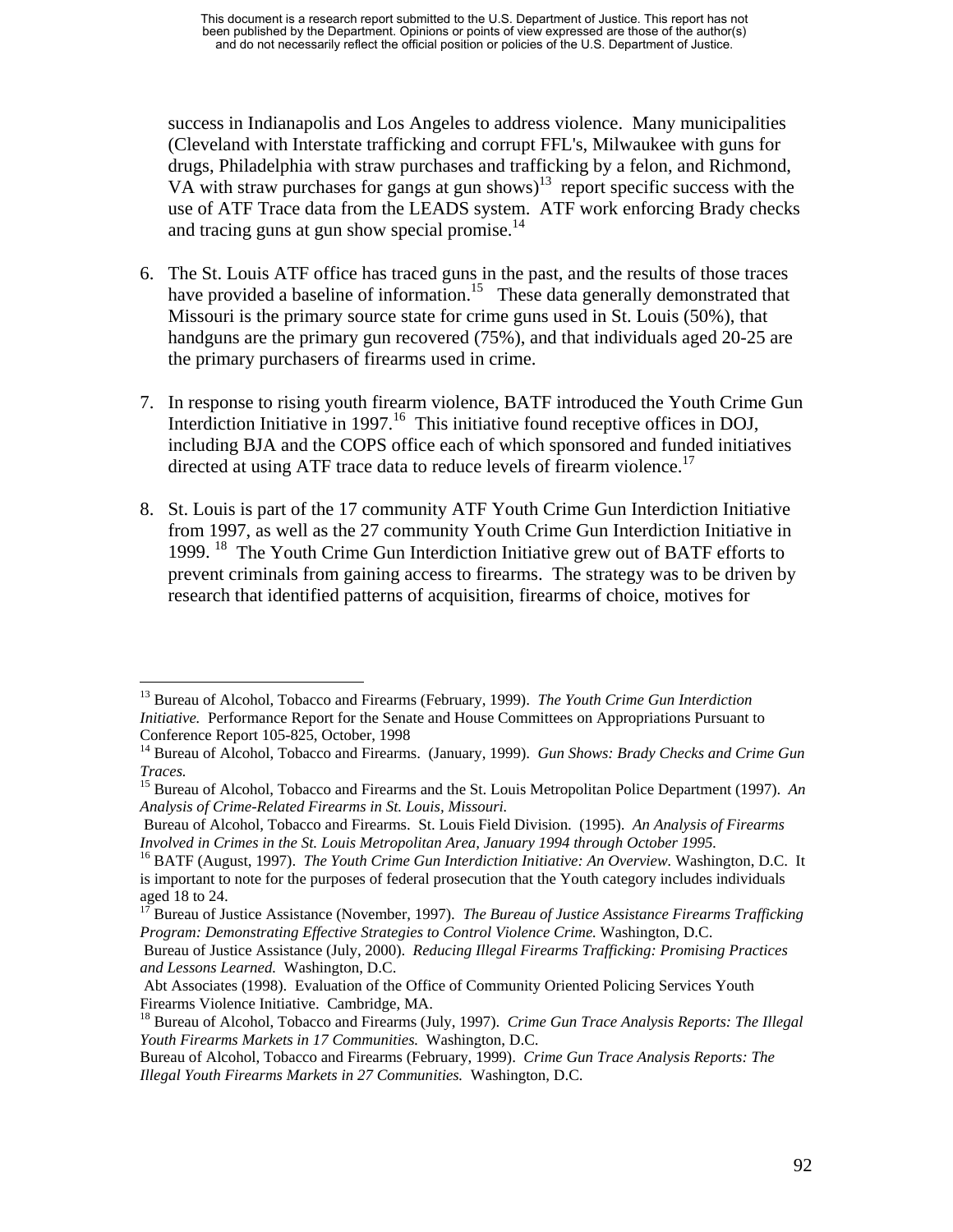obtaining firearms, and use of firearms<sup>19</sup>, and grew from the earlier successful efforts in addressing armed career criminals.[20](#page-104-1) 

- 9. St. Louis is less successful in identifying the possessor than all but one of the other 17 sites in the 1997 data. 57.64% of the possessors were identified in the St. Louis data; only Boston recorded a lower percentage. However, in only 27 cases (1.41% of the total) could the possessor's age be determined. Only four cases were for Youth, individuals aged 18-24. As a consequence these data have been of limited utility.
- 10. The 1998 data showed that the trace request identified the possessor in 65.4% of all cases. Eight of the 27 cities identified the possessor in a smaller percentage; meaning that in 18 cities, a higher fraction of possessors were identified. However, (p. 7, Table F1., indicates that 334 gun traces were initiated, 58% of all requests for youth. The majority of weapons that were not traced were manufactured prior to 1990, and therefore not included in the trace program.
- 11. The St. Louis Metropolitan Police Department details officers to ATF. This investment is an important part of cooperation between federal and local law enforcement.
- 12. To achieve increased public safety by targeting illegal firearms will require enhanced cooperation between ATF and its trace system and local law enforcement. Several steps are recommended. These steps include:
	- 1. Providing trace data to law enforcement on a priority basis for cases that demand quick action. This may include homicides, but should not be limited to such crimes. Gang offenses, drug crime and many shootings can be solved more quickly and future offenses prevented with quick action.
	- 2. Increased use of trace results by the Ceasefire Working Group.
	- 3. Sharing trace data and its results and potential with the Ceasefire Working Group.
	- 4. Sharing the potential of trace data with AUSA Mehan, who has specific responsibility for gun cases.
	- 5. Mining the potential for gun traces to "network" across criminal cases, through the use of the enhanced data capabilities now coming on line at the St. Louis Metropolitan Police department.
	- 6. BATF and the St. Louis Metropolitan Police department working collaboratively and jointly to problem solve issues of youth crime, gun violence and retaliatory violence.
	- 7. Provide BATF resources in the targeted neighborhoods selected by the Ceasefire Working Group.

 $\overline{a}$ 

<span id="page-104-0"></span><sup>&</sup>lt;sup>19</sup> Vince, Joseph J. (May, 1996). *Disarming the Criminal: ATF's Strategic and Scientific Approach to Focused and Targeted Enforcement.* BATF: Washington, D.C.

<span id="page-104-1"></span>*Focused and Targeted Enforcement.* BATF: Washington, D.C. 20 BATF (March, 1992). *Protecting America: The Effectiveness of the Armed Career Criminal Statute*. Washington, D.C.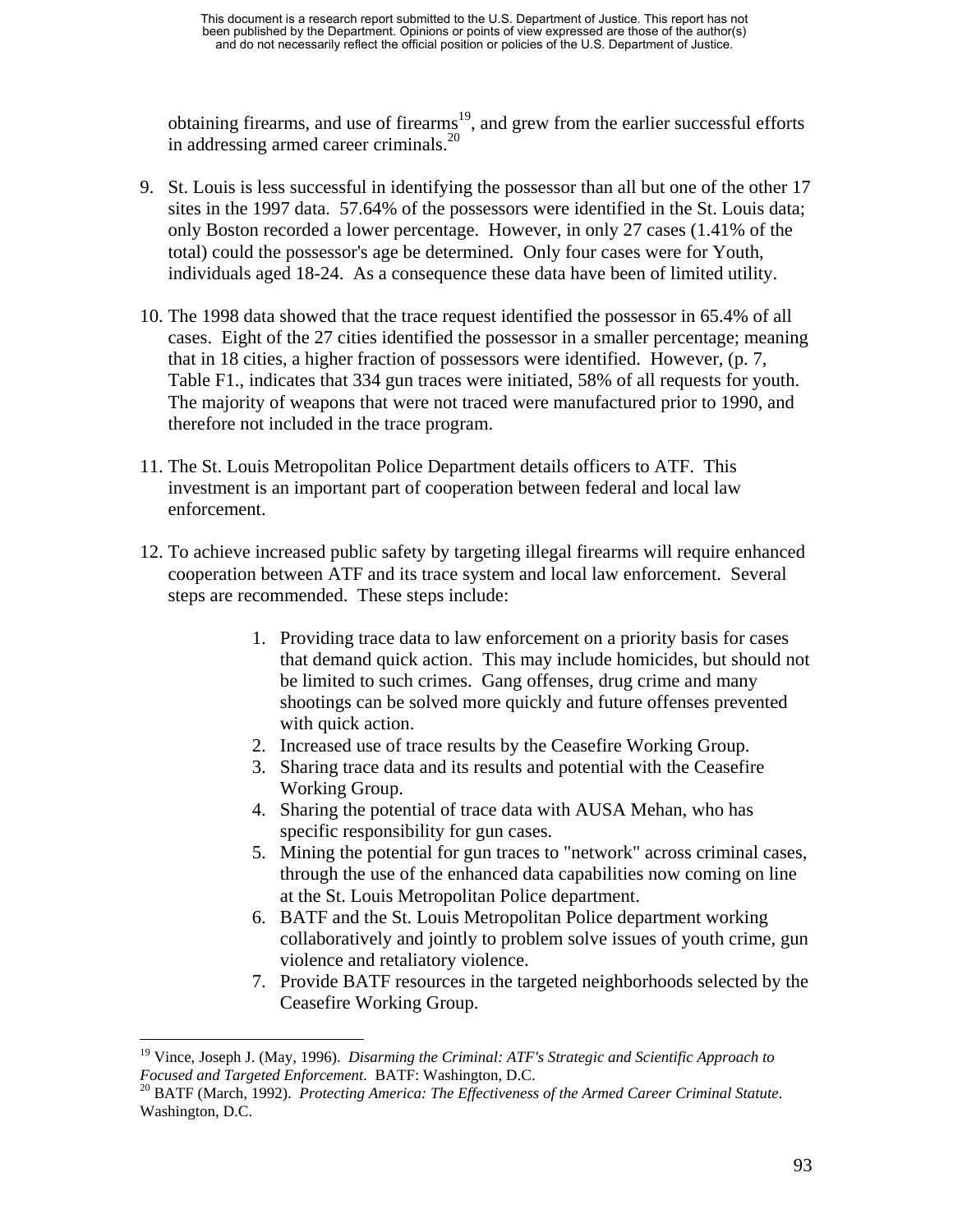# Appendix 14 DEA ATF Cooperation with the St. Louis Metropolitan Police Department

## METROPOLITAN POLICE DEPARTMENT – CITY OF ST. LOUIS

**Intra-Department Report and Correspondence Sheet** 

| Date:                  | November 20, 2001                                        |  |  |
|------------------------|----------------------------------------------------------|--|--|
| To:                    | <b>Colonel JJMM, Chief of Police</b>                     |  |  |
| From:                  | Captain HHHH, Commander, Crimes Against Persons Division |  |  |
| Subject:               | Federal Agency Cooperation in Homicide Investigations    |  |  |
| <b>Copies Sent To:</b> |                                                          |  |  |

Chief:

Earlier this month I met with JJRR, Assistant Special Agent in Charge of the St. Louis Division of the Drug Enforcement Administration and Special Agent MMVV, a Supervisor for the St. Louis Field Office of the Bureau of Alcohol, Tobacco & Firearms. As you know, their agencies offered to work in cooperation with our Homicide Section in sharing information and any other assistance they could provide to aid our investigators in criminal investigations. The primary focus would be homicide investigations. However, information regarding other crimes will be passed onto the responsible bureau/division.

**\_\_\_\_\_\_\_\_\_\_\_\_\_\_\_\_\_\_\_\_\_\_\_\_\_\_\_\_\_\_\_\_\_\_\_\_\_\_\_\_\_\_\_\_\_\_\_\_\_\_\_\_\_\_\_\_\_\_\_\_\_\_\_\_\_\_\_\_\_\_\_\_** 

On November 6, a meeting was held in the Homicide Office for purposes of introduction and discussions with ASAC RR and SSA VV, the three special agents (2-DEA, 1-ATF) assigned to this program, and the supervisors/detectives of the Homicide Section. We discussed a number of ways DEA and ATF could provide assistance – pen registers, pole cameras, Title III intercept, informant debriefings, etc. In addition, for the weaker homicide cases, (lack of witness cooperation, weak physical evidence, etc.), we intend to draw upon the resources of these federal agencies to develop weapons and/or drug cases to successfully prosecute these violent offenders in U.S. District Court and remove them from the streets.

Though we're only just into this inter-agency relationship, this cooperative program appears to be working well. Currently, several Homicide Detectives are reviewing tapes of a narcotics investigation conducted earlier this year by our Narcotics Division and the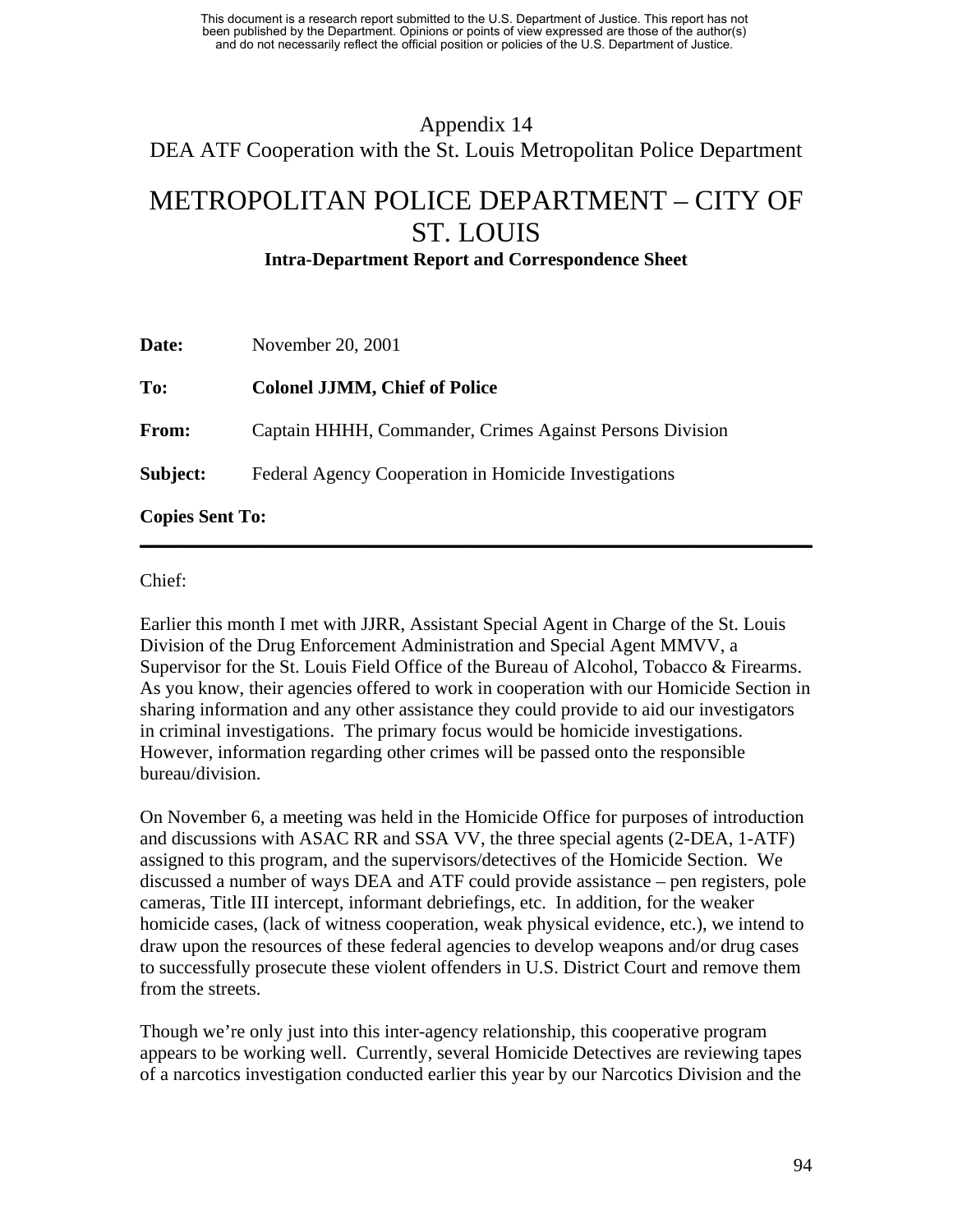DEA. These were intercepted Title III conversations related to several homicides in the St. Louis area and on the West Coast.

As this program develops I will advise on its progress.

Respectfully,

 Captain HHHH **Commander** Seventh District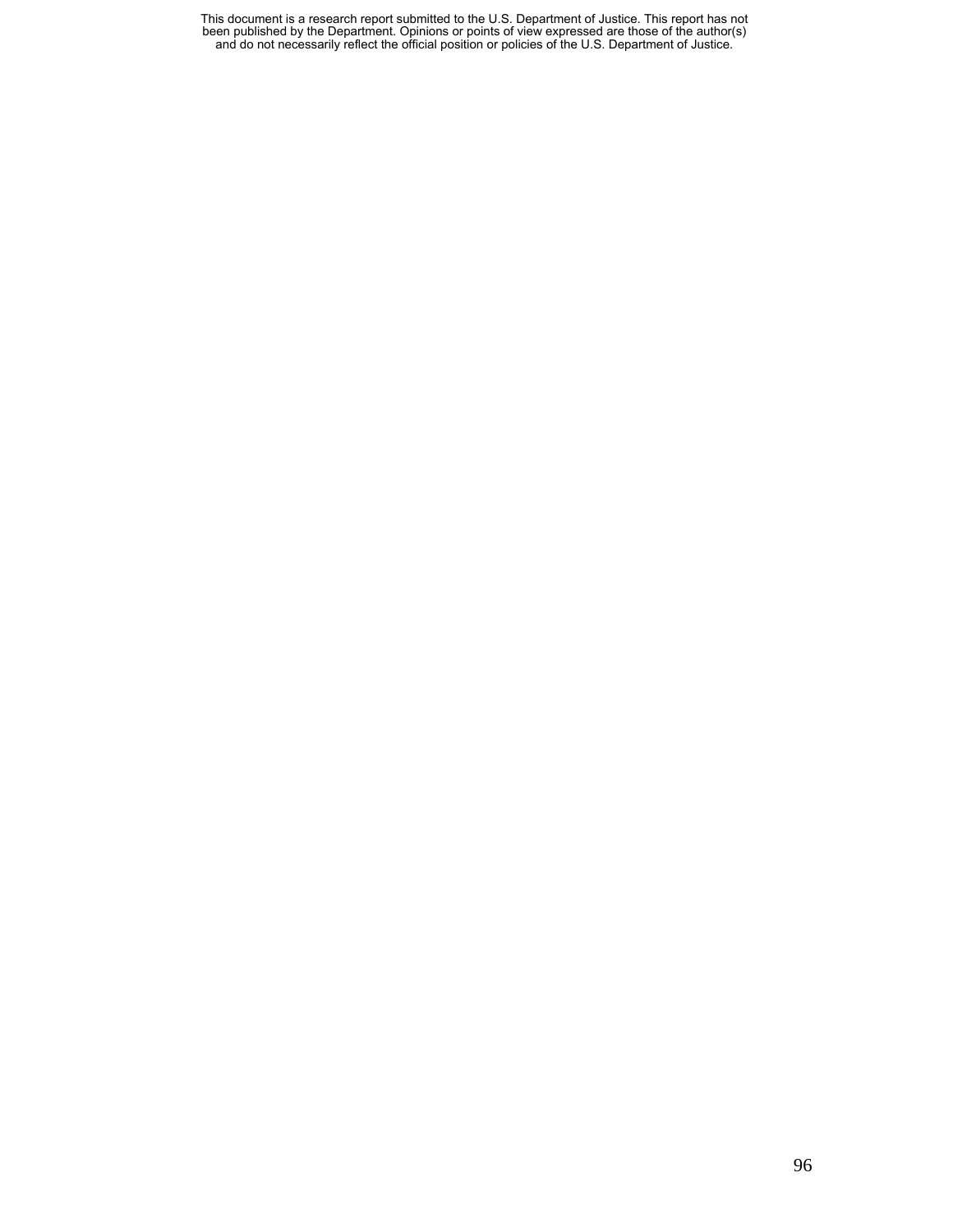## Maps, Charts Tables.

## Table 1

|                |                         | Population |                | %Black |      | Rate <sup>1</sup> |       | Risk <sup>2</sup> |
|----------------|-------------------------|------------|----------------|--------|------|-------------------|-------|-------------------|
| District       | 1990                    | 2000       | 1990           | 2000   | 1990 | 2000              | 1990  | 2000              |
| $\mathbf{1}$   | 64,323                  | 62,790     | $\overline{2}$ | 19     | 10.4 | 13.3              | 1/96  | 1/75              |
| $\mathfrak{2}$ | 64,152                  | 61,307     | $\overline{2}$ | 5      | 5.1  | 4.4               | 1/196 | 1/229             |
| 3              | 81,733                  | 73,545     | 28             | 52     | 28.6 | 25.9              | 1/35  | 1/29              |
| $\overline{4}$ | 12,044                  | 9,373      | 73             | 76     | 81.4 | 64.5              | 1/12  | 1/16              |
| 5              | 26,658                  | 17,503     | 84             | 89     | 62.7 | 48.6              | 1/16  | 1/21              |
| 6              | 49,130                  | 42,630     | 87             | 94     | 39.8 | 26.7              | 1/25  | 1/38              |
| $\tau$         | 48,639                  | 36,730     | 87             | 82     | 50.9 | 26.5              | 1/20  | 1/38              |
| 8              | 30,202                  | 21,223     | 99             | 98     | 59.6 | 35.0              | 1/17  | 1/29              |
| 9              | 28,308                  | 23,088     | 58             | 49     | 51.4 | 27.2              | 1/20  | 1/37              |
| <b>TOTAL</b>   | 405,189                 | 348,189    | 46             | 51     | 33.8 | 22.8              | 1/30  | 1/44              |
| M <sub>O</sub> | 5,117,073<br>1/666      | 5,595,211  | 10.7           | 11.2   | 2.7  | 1.5               | 1/365 |                   |
| U.S.           | 248,709,873 281,421,906 |            | 12.1           | 12.3   | 39.7 | $42.9^3$          | 1/25  | 1/23              |

#### Violent Crime

<sup>1</sup>Murders, rapes, robberies, and aggravated assaults per 1,000 residents

<sup>2</sup>1000/violent crime rate

<sup>3</sup>1999 rates are the most recent available data

Sources:

 $\overline{a}$ 

Flanagan, Timothy and Kathleen Maguire, eds., Sourcebook of Criminal Justice Statistics 1991. U.S. Department of Justice, Bureau of Justice Statistics. Washington, D.C.: USGPO, 1992.

U.S. Census Bureau, Census 2000 Summary File. Online. [http://www.census.gov](http://www.census.gov/).

U.S. Department of Justice, Bureau of Justice Statistics. Criminal Victimization in the United States 1999. Statistical Tables, NCJ 184938. Table 5. Online. [http://www.ojp.usdoj.gov/bjs/abstract/cvosst.htm \(March](http://www.ojp.usdoj.gov/bjs/abstract/cvosst.htm  (March) 15, 2001)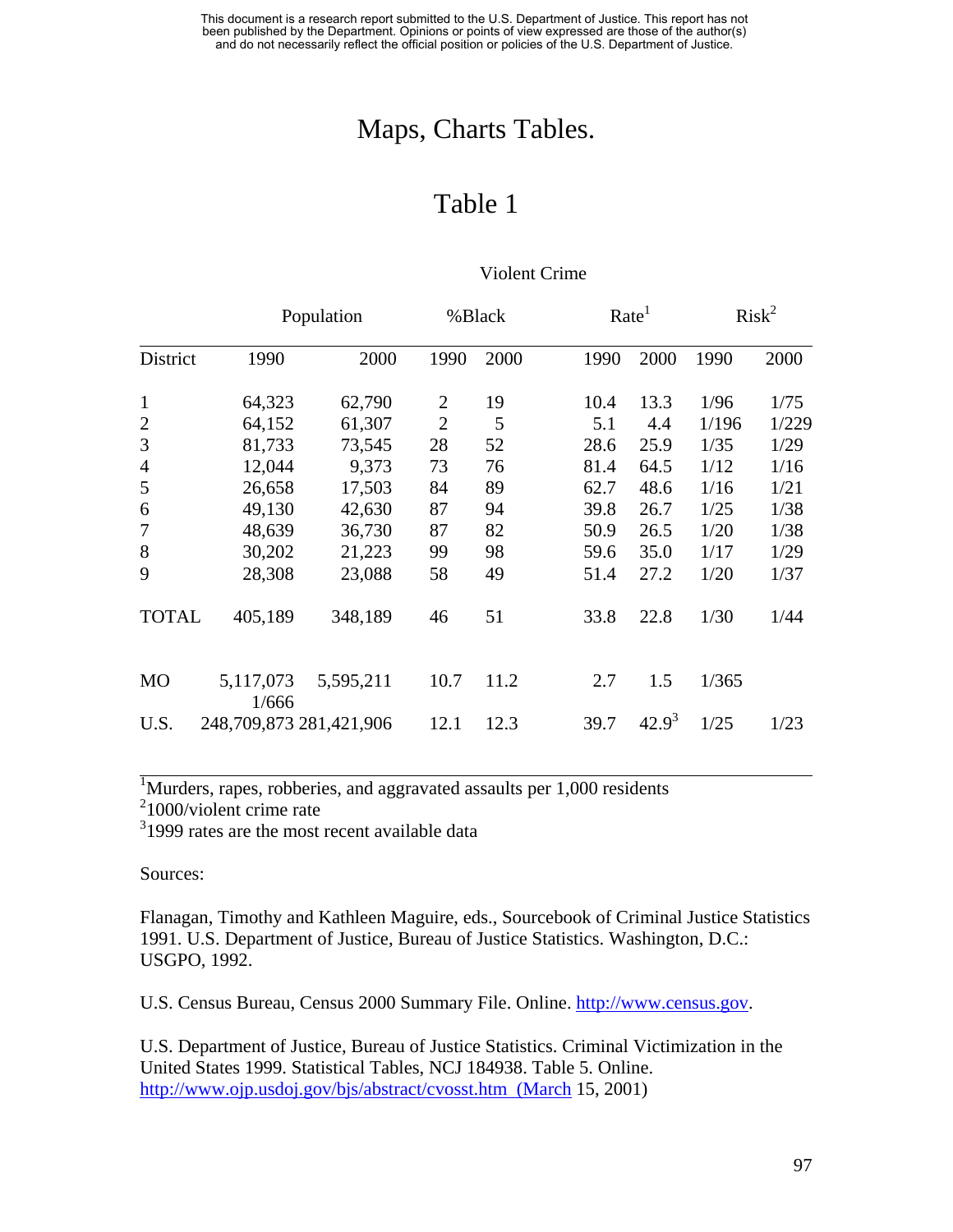

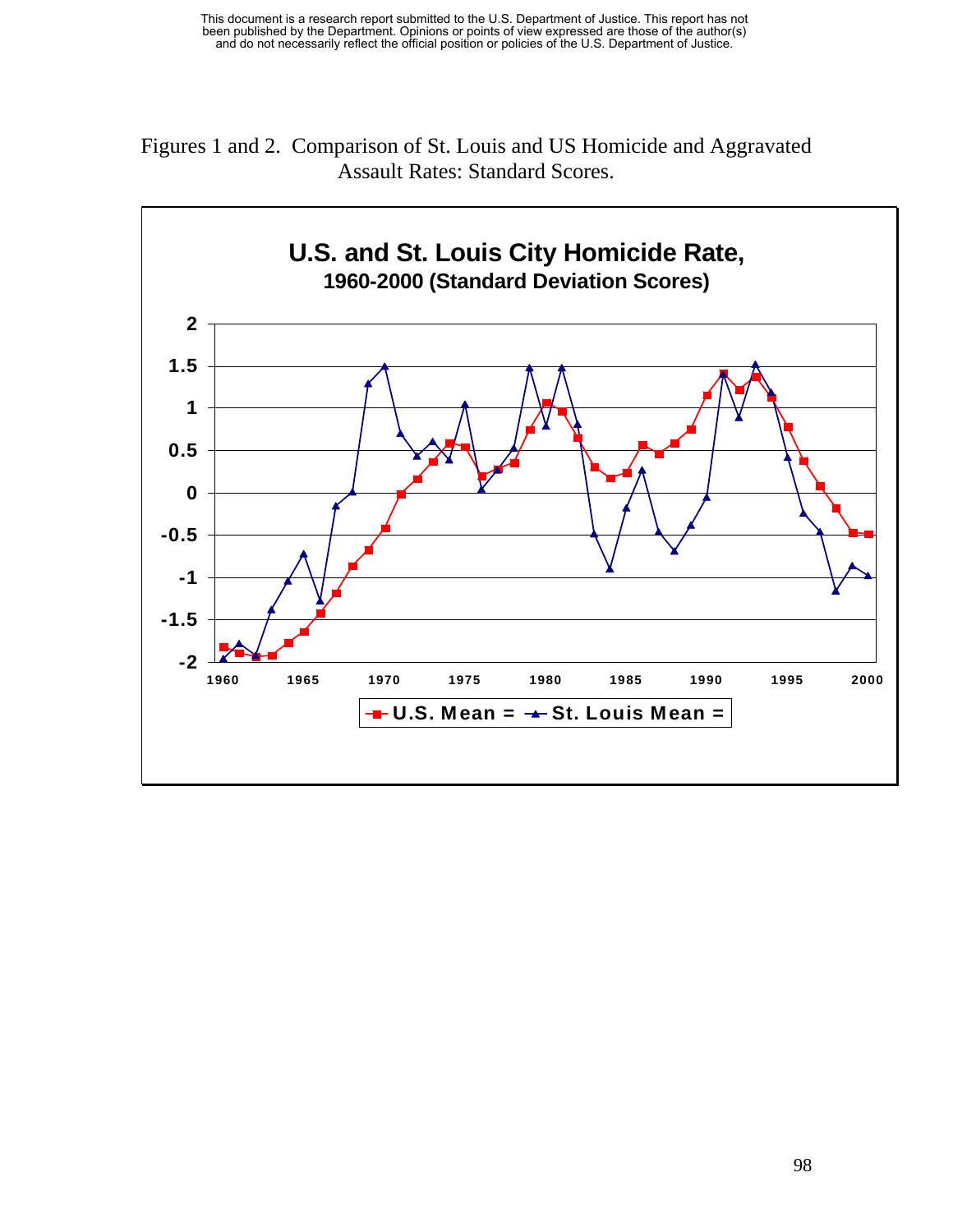This document is a research report submitted to the U.S. Department of Justice. This report has not been published by the Department. Opinions or points of view expressed are those of the author(s) and do not necessarily r



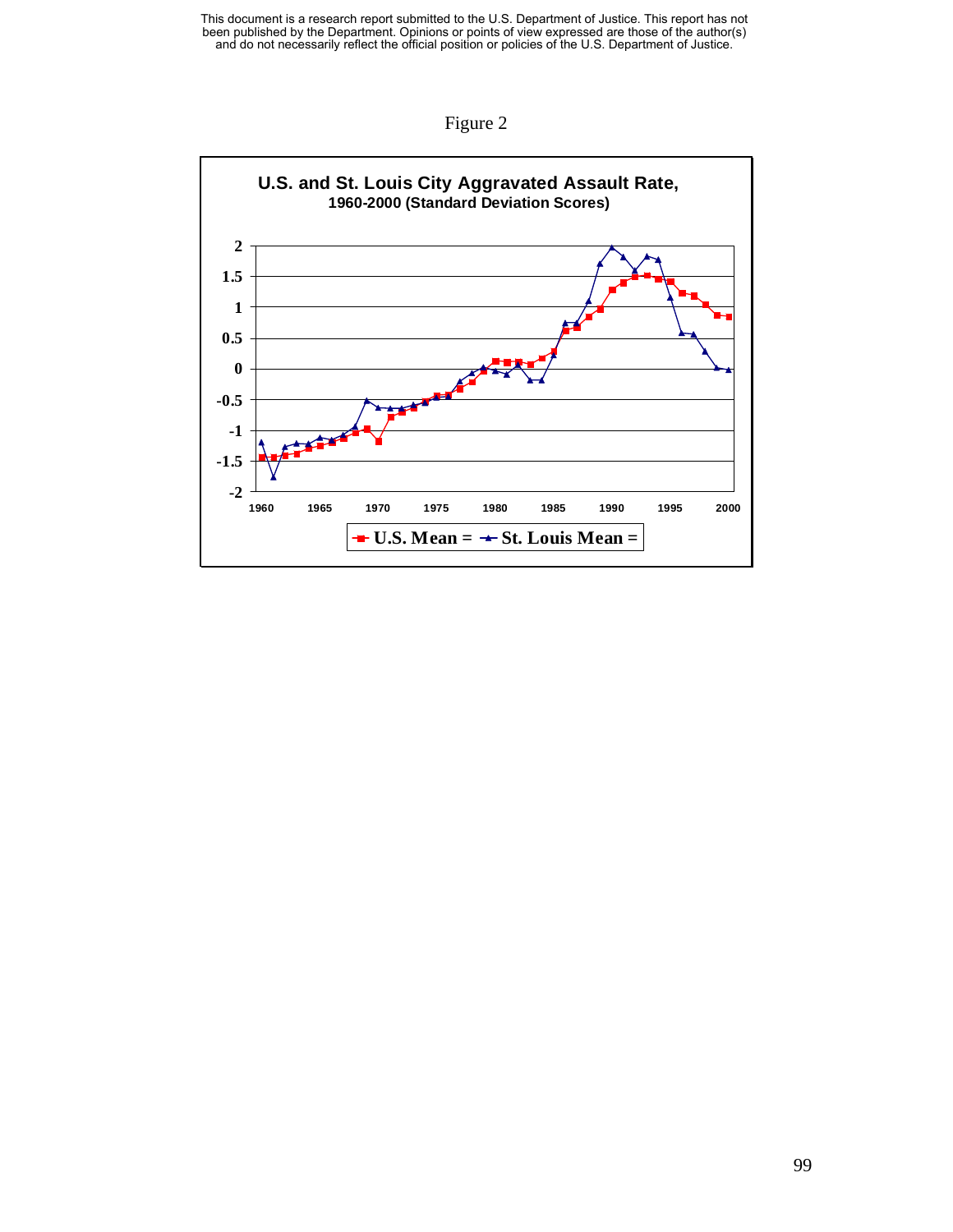# Tables 3-10.

| $\overline{2}$ | <b>Wells Goodfellow</b> | 6                                                       |
|----------------|-------------------------|---------------------------------------------------------|
| 3              | West End                | $\overline{5}$                                          |
| $\overline{4}$ | <b>Kings Way East</b>   |                                                         |
| 5              | Fairground              |                                                         |
| 6              | <b>O'Fallon</b>         | $\frac{1}{5}$ $\frac{5}{5}$ $\frac{5}{5}$ $\frac{5}{5}$ |
| 7              | Mark Twain              |                                                         |
| 8              | North Point             |                                                         |
| 9              | <b>Gravois Park</b>     | $\overline{4}$                                          |
| 10             | <b>Tower Grove East</b> | $\overline{4}$                                          |
| 10             | <b>Hyde Park</b>        | $\overline{4}$                                          |
| 10             | <b>College Hill</b>     | $\overline{4}$                                          |
| Table 4.       | Ranks of                |                                                         |
|                | Neighborhoods by        |                                                         |
|                |                         |                                                         |
|                | <b>Murders</b>          |                                                         |
| <b>Rank</b>    | Neighborhood            | <b>Murder Rate</b>                                      |
|                |                         |                                                         |
| $\mathbf{1}$   | <b>Near North</b>       | 21.5                                                    |
|                | Riverfront              |                                                         |
| $\overline{2}$ | Fairground              | 16.5                                                    |
| 3              | Lafayette Square        | 15.3                                                    |
| $\overline{4}$ | North Riverfront        | 12.3                                                    |
| 5              | <b>Kings Way East</b>   | 9.9                                                     |
| 6              | <b>Lasalle Park</b>     | 9.9                                                     |
| $\overline{7}$ | Columbus Square         | 9.8                                                     |
| 8              | North Point             | 8.8                                                     |
| 9              | <b>Hyde Park</b>        | 8.1                                                     |
| 10             | The Great Ville         | 8.0                                                     |

### Table 3. Ranks of Neighborhoods by Violent Crime.

Table 5. Ranks of Neighborhoods by Armed Robberies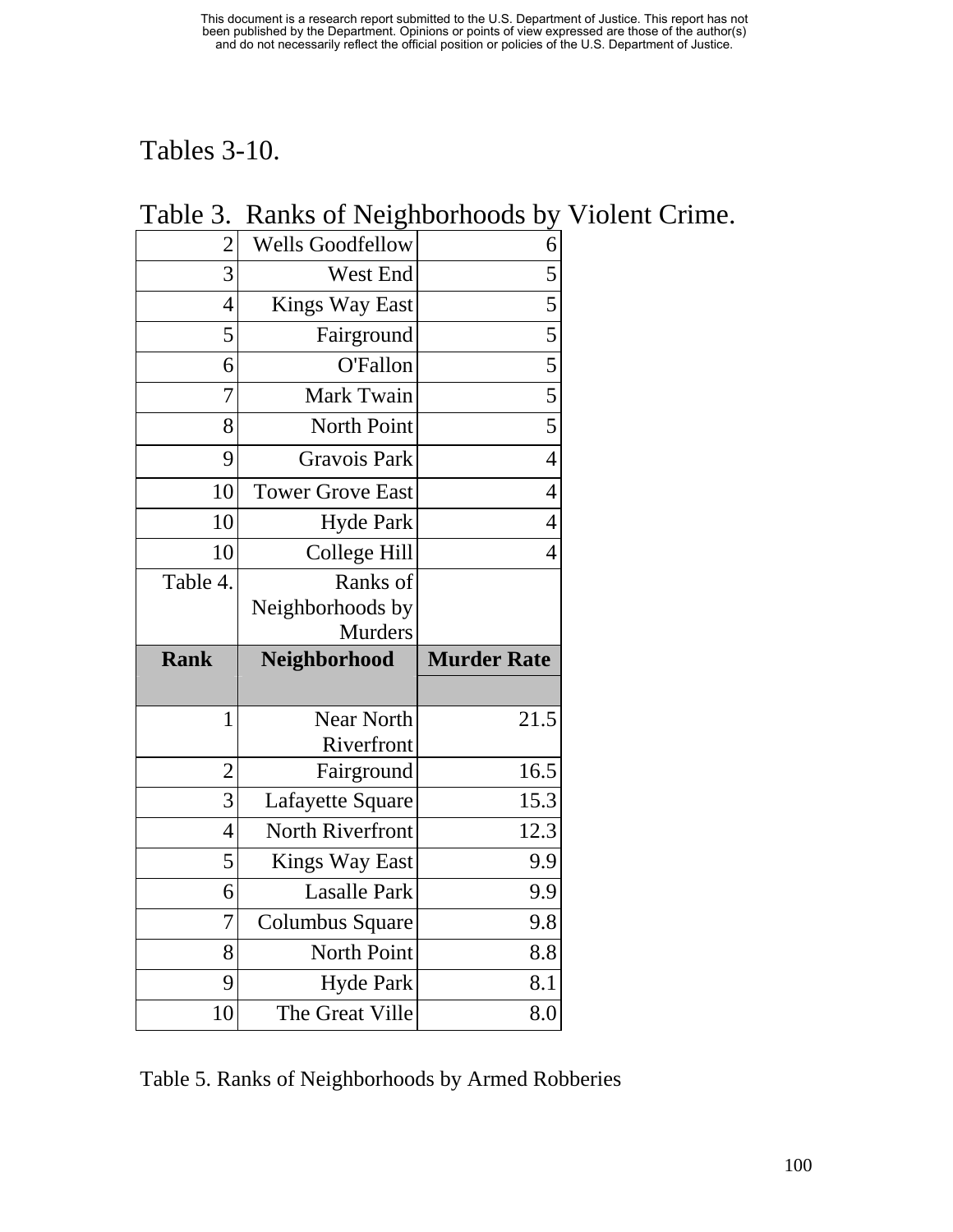| <b>Rank</b>    | Neighborhood              | <b>Armed</b><br><b>Robberies</b> |
|----------------|---------------------------|----------------------------------|
|                | Dutchtown                 | 100                              |
| $\overline{2}$ | <b>Tower Grove South</b>  | 79                               |
| 3              | <b>Jeff Vander Lou</b>    | 75                               |
| 4              | Gravois Park              | 72                               |
| 5              | <b>Central West End</b>   | 68                               |
| 6              | <b>Tower Grove East</b>   | 67                               |
| 7              | Covenant/Blu/Grand Center | 61                               |
| 8              | O'Fallon                  | 57                               |
| 9              | <b>Wells Goodfellow</b>   | 56                               |
| 10             | Downtown                  | 56                               |

Table Ranks of Neighborhoods by

6. Armed Robbery Rate.

| <b>Rank</b> | Neighborhood              | <b>Armed Robbery</b><br><b>Rate/10,000</b> |
|-------------|---------------------------|--------------------------------------------|
|             |                           |                                            |
| 1           | Downtown                  | 486.11                                     |
| 2           | Downtown East             | 185.40                                     |
| 3           | Covenant/Blu/Grand Center | 146.11                                     |
| 4           | <b>Gravois Park</b>       | 138.92                                     |
| 5           | Tiffany                   | 132.84                                     |
| 6           | Fairground                | 105.75                                     |
| 7           | Academy                   | 98.67                                      |
| 8           | Columbus Square           | 92.82                                      |
| 9           | <b>Jeff Vander Lou</b>    | 91.72                                      |
| 10          | <b>Tower Grove East</b>   | 88.16                                      |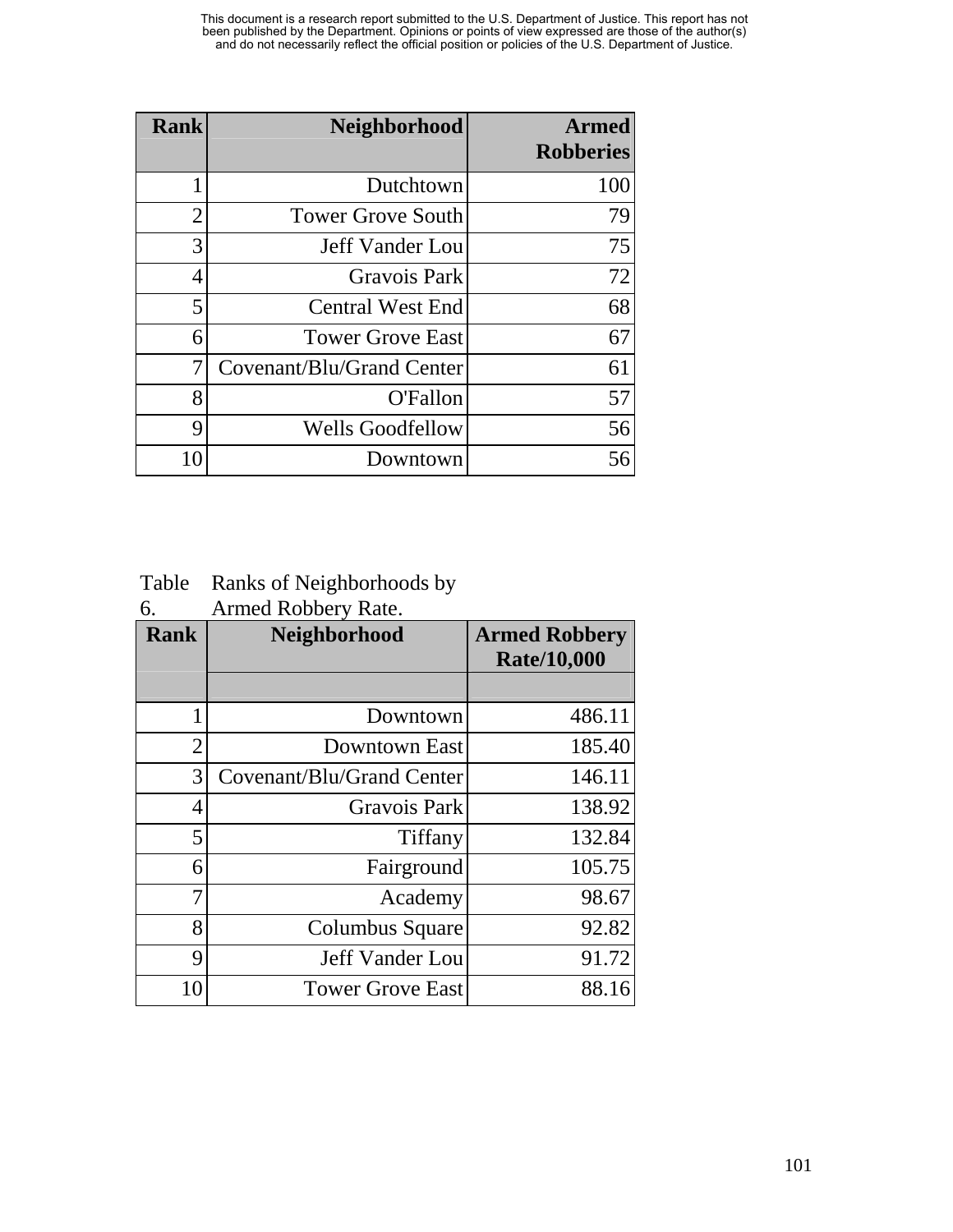| <b>Rank</b>    | Neighborhood            | <b>Armed Agg</b><br><b>Assaults</b> |
|----------------|-------------------------|-------------------------------------|
| 1              | <b>Wells Goodfellow</b> | 78                                  |
| $\overline{2}$ | The Great Ville         | 73                                  |
| 3              | West End                | 63                                  |
| 4              | <b>Baden</b>            | 63                                  |
| 5              | Fairground              | 61                                  |
| 6              | Academy                 | 57                                  |
| 7              | <b>Walnut Park East</b> | 54                                  |
| 8              | Penrose                 | 53                                  |
| 9              | Jeff Vander Lou         | 52                                  |
| 10             | Dutchtown               | 51                                  |
| 10             | Gravois Park            | 51                                  |

Table 7. Ranks of Neighborhoods by Armed Aggravated Assaults

Table Ranks of Neighborhoods by

8. Armed Aggravated Assault

Rate

| <b>Rank</b>    | <b>Neighborhood</b>          | <b>Armed Aggravated</b><br><b>Assault Rate</b> |
|----------------|------------------------------|------------------------------------------------|
|                |                              |                                                |
| 1              | Fairground                   | 201.6                                          |
| $\overline{2}$ | Mark Twain I-70 IND          | 151.8                                          |
| 3              | <b>Near North Riverfront</b> | 128.8                                          |
| 4              | <b>Fountain Park</b>         | 124.3                                          |
| 5              | Academy                      | 110.3                                          |
| 6              | Downtown                     | 104.2                                          |
| 7              | Tiffany                      | 103.3                                          |
| 8              | <b>Hyde Park</b>             | 99.7                                           |
| 9              | <b>Gravois Park</b>          | 98.4                                           |
| 10             | <b>Benton Park West</b>      | 96.1                                           |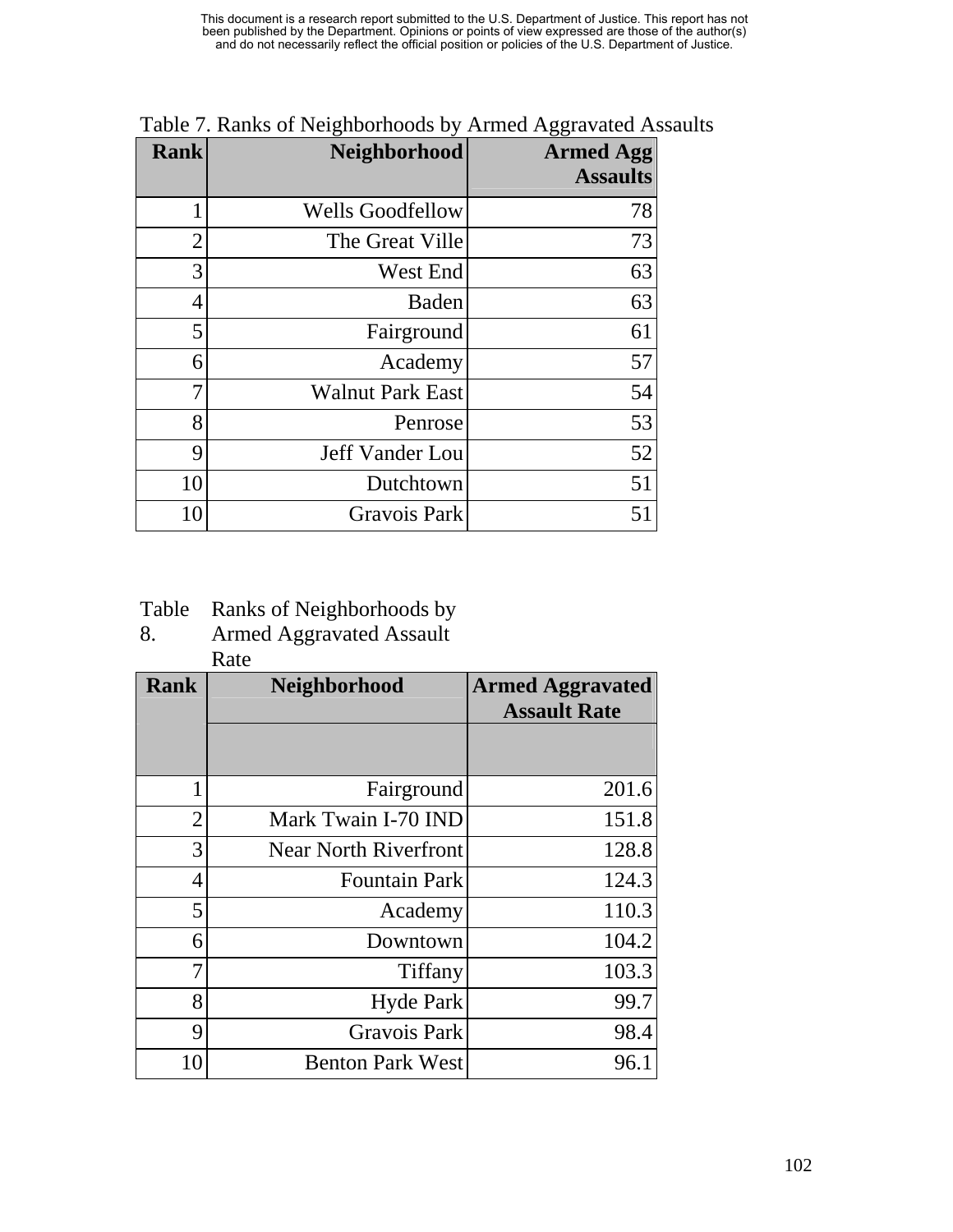This document is a research report submitted to the U.S. Department of Justice. This report has not been published by the Department. Opinions or points of view expressed are those of the author(s) and do not necessarily reflect the official position or policies of the U.S. Department of Justice.

| <b>Rank</b>    | Neighborhood            | % Robberies  |
|----------------|-------------------------|--------------|
|                |                         | <b>Armed</b> |
|                | <b>Tower Grove Park</b> | 100.0%       |
| $\overline{2}$ | DeBaliviere Place       | 81.8%        |
| 3              | College Hill            | 81.5%        |
| 4              | <b>Walnut Park West</b> | 80.0%        |
| 5              | Ellendale               | 77.8%        |
| 6              | Soulard                 | 76.7%        |
| 7              | O'Fallon                | 75.0%        |
| 8              | Kings Way West          | 75.0%        |
| 9              | South Hampton           | 75.0%        |
| 10             | <b>Wells Goodfellow</b> | 74.7%        |

Table 9. Ranks of Neighborhoods by Armed Aggravated Assault Rate

Table Ranks of Neighborhoods by

10. Percent of Aggravated

Assaults Committed with a Gun.

| <b>Rank</b>    | Neighborhood                 | % Agg Assaults<br>w/Gun |
|----------------|------------------------------|-------------------------|
|                |                              |                         |
| 1              | Penrose Park                 | 100.0%                  |
| $\overline{2}$ | Mark Twain I-70 IND          | 70.6%                   |
| 3              | Tiffany                      | 66.7%                   |
| 4              | Cal-Bell Cemetery (4/6)      | 66.7%                   |
| 5              | Skinker-DeBaliviere          | 63.2%                   |
| 6              | <b>Walnut Park West</b>      | 54.5%                   |
| 7              | Clayton-Tamm                 | 54.5%                   |
| 8              | <b>Gate District</b>         | 53.8%                   |
| 9              | <b>Near North Riverfront</b> | 52.9%                   |
| 10             | West End                     | 52.9%                   |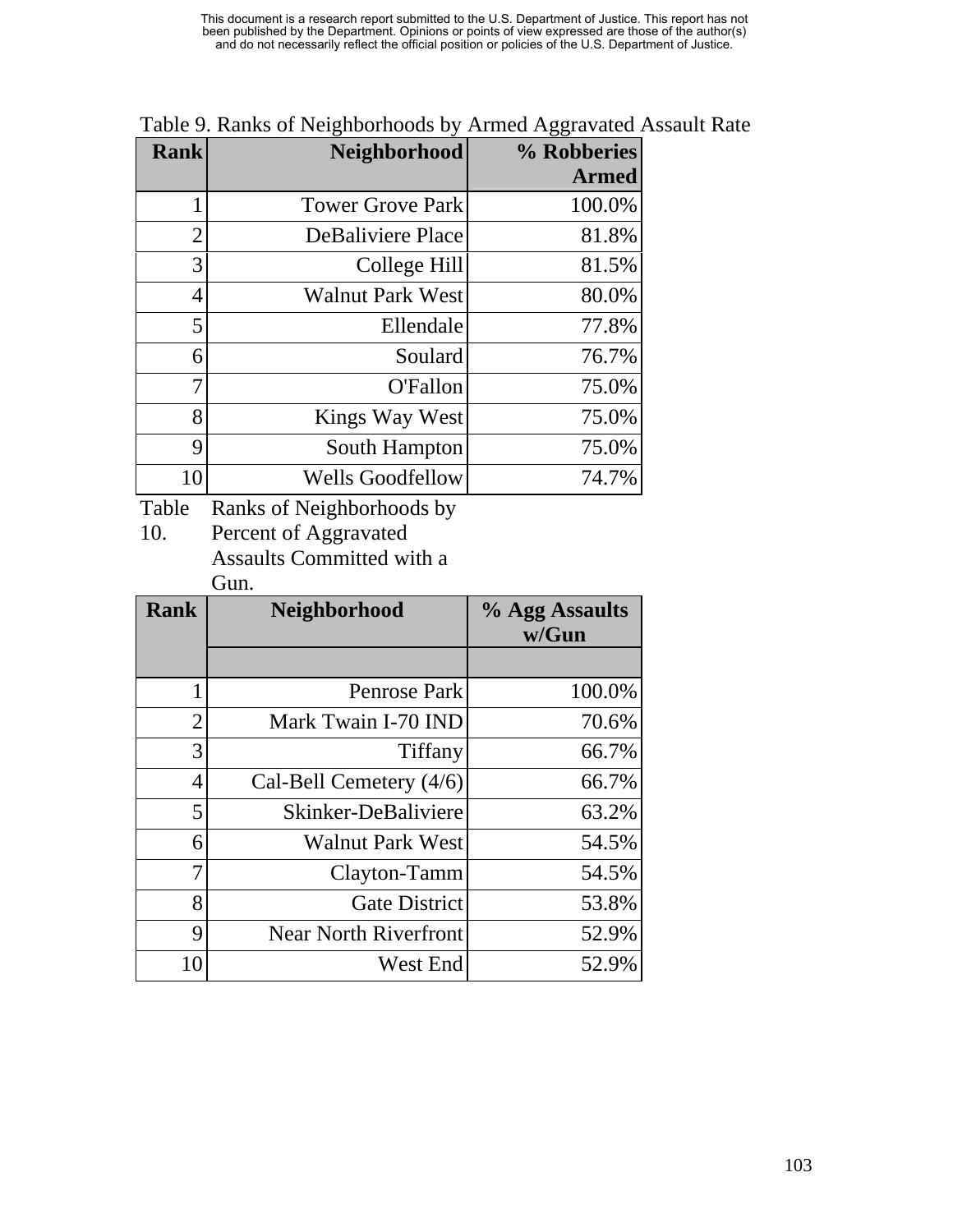#### Table 11. Awareness of Ceasefire, Booking Interviews. Overview of responses from Ceasefire Booking Questionnaire Date of Report: 12/17/2002

A total of 93 questionnaires were analyzed. The dates ranged from 7/24/2002 to 10/21/2002. This allowed us to divide the sample into three groups for some of the following analysis. The three time periods are from:  $7/24 - 8/23$ ,  $8/24 - 9/23$ , and  $9/24 -$ 10/21. More questionnaires were collected in the second time period.

|       |                | Frequency | Percent | <b>Valid Percent</b> | Cumulative<br>Percent |
|-------|----------------|-----------|---------|----------------------|-----------------------|
| Valid | $7/24 - 8/23$  | 29        | 31.2    | 31.2                 | 31.2                  |
|       | $8/24 - 9/23$  | 41        | 44.1    | 44.1                 | 75.3                  |
|       | $9/24 - 10/21$ | 23        | 24.7    | 24.7                 | 100.0                 |
|       | Total          | 93        | 100.0   | 100.0                |                       |

**Month of booking**

The data was collected from three different sources: Housing Authority, Central Patrol, and Mobile Reserve. Housing Authority and Mobile Reserve each collected 31.2 percent and Central Patrol collected 37.6 percent.

#### **Source of booking questionnaire**

|       |                          |           |         |               | Cumulative |
|-------|--------------------------|-----------|---------|---------------|------------|
|       |                          | Frequency | Percent | Valid Percent | Percent    |
| Valid | <b>Housing Authority</b> | 29        | 31.2    | 31.2          | 31.2       |
|       | <b>Central Patrol</b>    | 35        | 37.6    | 37.6          | 68.8       |
|       | Mobile Reserve           | 29        | 31.2    | 31.2          | 100.0      |
|       | Total                    | 93        | 100.0   | 100.0         |            |

Regarding demographics, 97.8 percent of the interviewees were black. Eightynine percent were male. Of the 92 respondents that had race and sex data, 87 percent were black males, 10.9 percent were black females, 2.2 percent were white males, and there were no white females. The ages ranged from 16.18 to 60.04 years old. The mean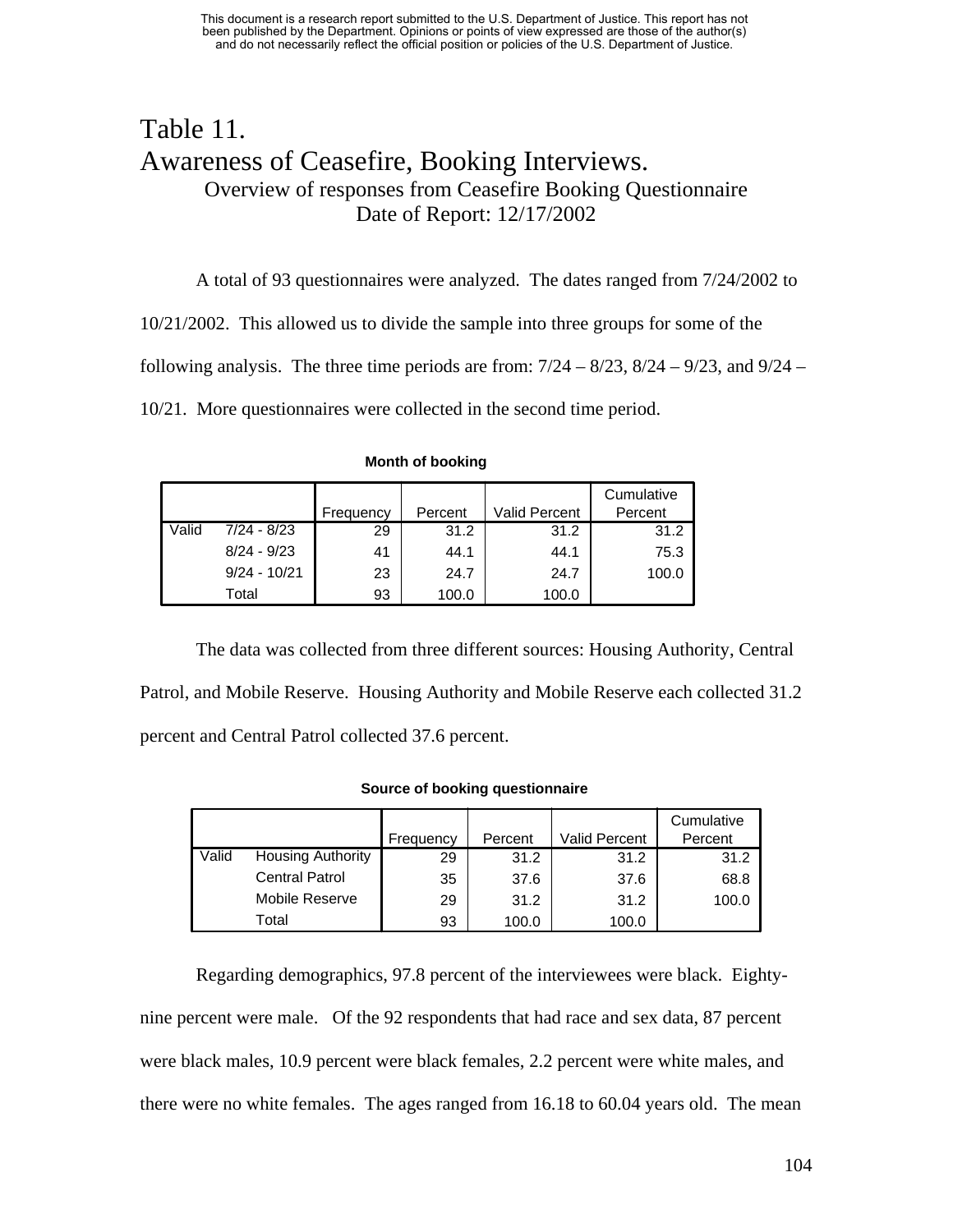#### This document is a research report submitted to the U.S. Department of Justice. This report has not been published by the Department. Opinions or points of view expressed are those of the author(s) and do not necessarily reflect the official position or policies of the U.S. Department of Justice.

and median was 28.4 and 26.24 years respectively with a standard deviation of 9.16. The most common offense was drug-related (22%), followed by warrant (18.7%), other (16.5%), trespassing (16.5%), weapons violation (9.9%), assault (9.9%), and tampering  $(6.6\%)$ .

Most respondents had never heard of Ceasefire. Almost twenty percent, however, did state that they had heard of ceasefire. *Interestingly enough, when only examining people who had been arrested for a weapons violation, one finds that none of them had heard about Ceasefire*. Most of the respondents who had heard of Ceasefire knew that it had to do something with guns. More specifically, some of them stated that it had to do with feds taking over gun cases and getting more time for weapon violations. People who stated they knew of Ceasefire heard about it through several different ways. Of the 18 people, five people read about it on a city bus or billboard; another five just heard about it on the street; and three people heard about it on the television. Other people said they heard about it at their probation office.

|         |        |           |         |                      | Cumulative |
|---------|--------|-----------|---------|----------------------|------------|
|         |        | Frequency | Percent | <b>Valid Percent</b> | Percent    |
| Valid   | yes    | 18        | 19.4    | 19.6                 | 19.6       |
|         | no     | 74        | 79.6    | 80.4                 | 100.0      |
|         | Total  | 92        | 98.9    | 100.0                |            |
| Missing | System | 1         | 1.1     |                      |            |
| Total   |        | 93        | 100.0   |                      |            |

**Have you heard of Ceasefire?**

It is also important to examine whether arrestees' knowledge of Ceasefire is affected by which division gave the questionnaire and when it was taken. During time period 1, only 14.3 percent had heard of Ceasefire. This increased to 24.4 percent during time period 2, but decreased to 17.4 percent during time period 3. Using ANOVA and